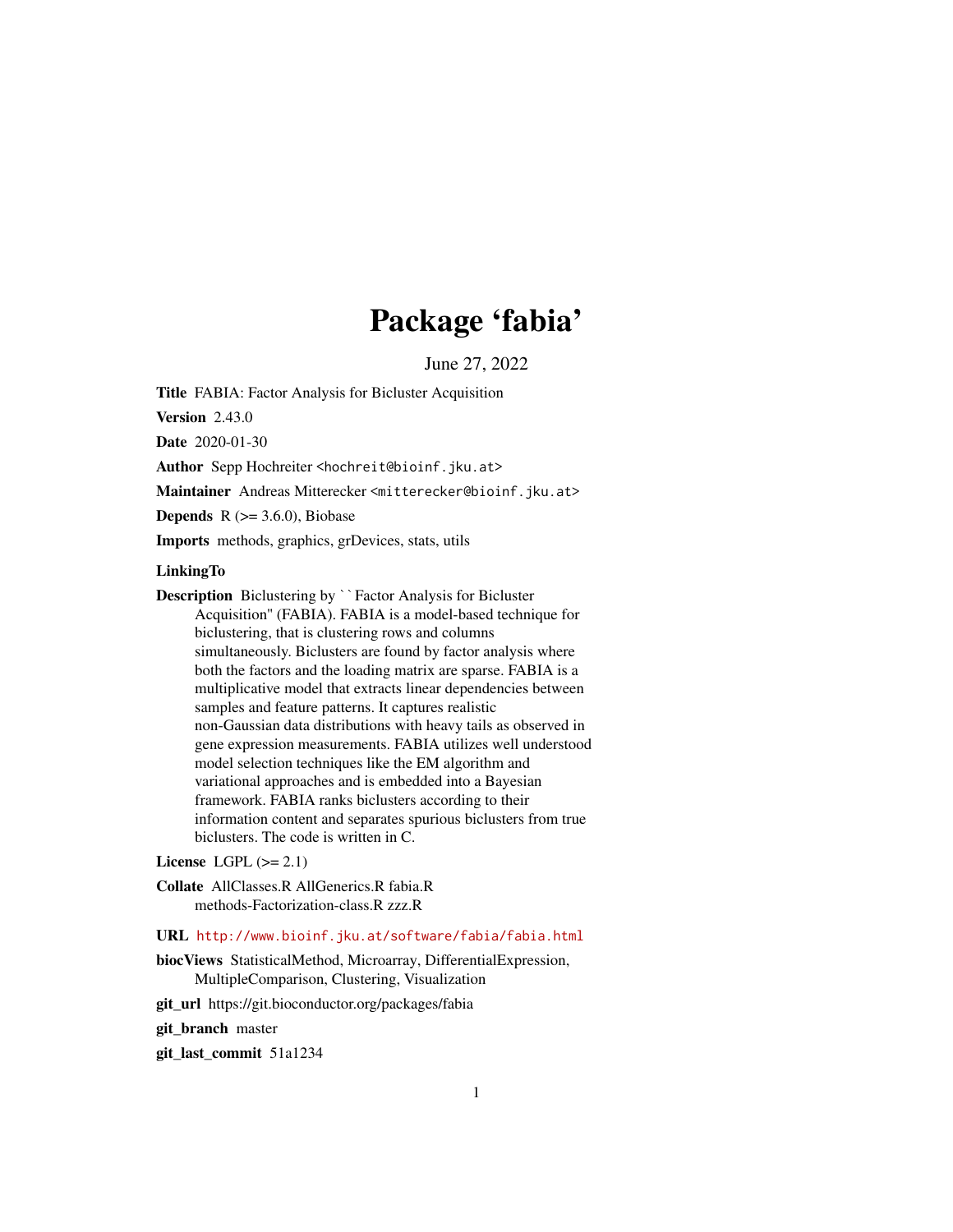<span id="page-1-0"></span>git\_last\_commit\_date 2022-04-26 Date/Publication 2022-06-27

# R topics documented:

|       | estimateMode                                                                                                                   | $\overline{2}$ |
|-------|--------------------------------------------------------------------------------------------------------------------------------|----------------|
|       |                                                                                                                                | $\overline{4}$ |
|       |                                                                                                                                | $\overline{7}$ |
|       | fabi                                                                                                                           | 10             |
|       |                                                                                                                                | 13             |
|       |                                                                                                                                | 20             |
|       |                                                                                                                                | 21             |
|       | fabias<br><u>. De la caractería de la caractería de la caractería de la caractería de la caractería de la caractería de la</u> | 27             |
|       |                                                                                                                                | 34             |
|       |                                                                                                                                | 38             |
|       | Factorization-class                                                                                                            | 39             |
|       | makeFabiaData                                                                                                                  | 47             |
|       | makeFabiaDataBlocks                                                                                                            | 50             |
|       |                                                                                                                                | 52             |
|       | makeFabiaDataPos                                                                                                               | 55             |
|       | matrixImagePlot                                                                                                                | 57             |
|       |                                                                                                                                | 59             |
|       |                                                                                                                                | 65             |
|       |                                                                                                                                | 67             |
|       | nmfsc                                                                                                                          | 69             |
|       |                                                                                                                                | 71             |
|       |                                                                                                                                | 74             |
|       |                                                                                                                                | 75             |
|       |                                                                                                                                | 76             |
|       |                                                                                                                                | 78             |
|       |                                                                                                                                | 79             |
|       |                                                                                                                                | 80             |
| Index |                                                                                                                                | 84             |

<span id="page-1-1"></span>estimateMode *Estimation of the modes of the rows of a matrix*

# Description

estimateMode: R implementation of estimateMode.

# Usage

estimateMode(X,maxiter=50,tol=0.001,alpha=0.1,a1=4.0,G1=FALSE)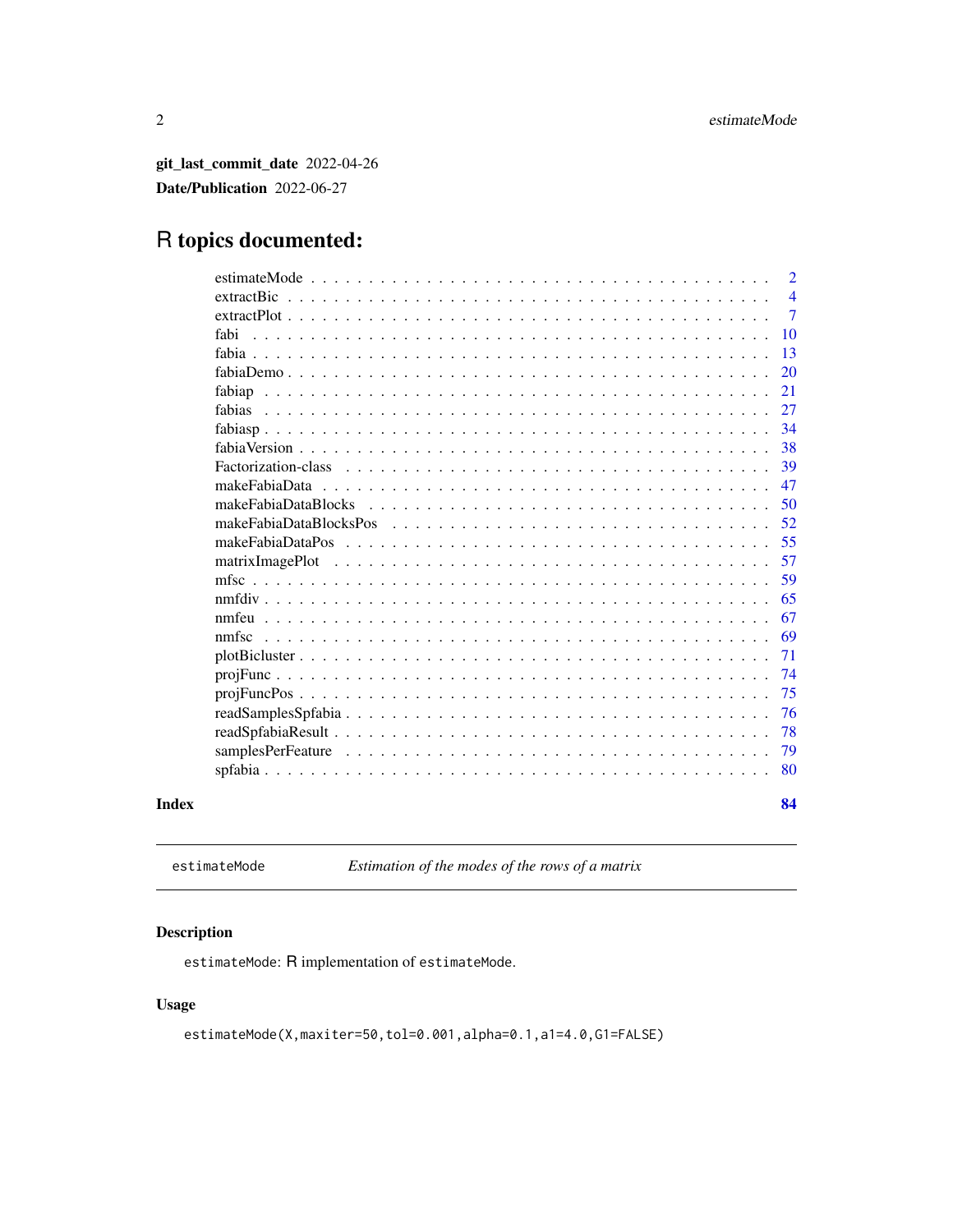# estimateMode 3

#### **Arguments**

| X       | matrix of which the modes of the rows are estimated.                 |
|---------|----------------------------------------------------------------------|
| maxiter | maximal number of iterations; $\delta$ default = 50.                 |
| tol     | tolerance for stopping; $default = 0.001$ .                          |
| alpha   | learning rate; default $= 0.1$ .                                     |
| ้ ล1    | parameter of the width of the given distribution; $default = 4$ .    |
| G1      | kind of distribution, $TRUE: G1$ , $FALSE: G2$ ; $default = FALSE$ . |

# Details

The mode is estimated by contrast functions G1

 $(1/a_1) * ln(cosh(a1 * x))$ 

or G2

$$
-(1/a_1) * exp(-1/2 * x * x)
$$

The estimation is performed by gradient descent initialized by the median. Implementation in R.

# Value

| $\mathbf{u}$ | the vector of estimated modes.  |
|--------------|---------------------------------|
| xu           | $X - u$ the mode centered data. |

# Author(s)

Sepp Hochreiter

# References

A. Hyvaerinen, 'Fast and Robust Fixed-Point Algorithms for Independent Component Analysis', IEEE Transactions on Neural Networks 10(3):626-634, 1999.

# See Also

[fabia](#page-12-1), [fabias](#page-26-1), [fabiap](#page-20-1), [fabi](#page-9-1), [fabiasp](#page-33-1), [mfsc](#page-58-1), [nmfdiv](#page-64-1), [nmfeu](#page-66-1), [nmfsc](#page-68-1), [extractPlot](#page-6-1), [extractBic](#page-3-1), [plotBicluster](#page-70-1), [Factorization](#page-38-1), [projFuncPos](#page-74-1), [projFunc](#page-73-1), [estimateMode](#page-1-1), [makeFabiaData](#page-46-1), [makeFabiaDataBlocks](#page-49-1), [makeFabiaDataPos](#page-54-1), [makeFabiaDataBlocksPos](#page-51-1), [matrixImagePlot](#page-56-1), [fabiaDemo](#page-19-1), [fabiaVersion](#page-37-1)

```
#---------------
# DEMO
#---------------
```

```
dat <- makeFabiaDataBlocksPos(n = 100, l= 50, p = 10, f1 = 5, f2 = 5,
       of1 = 5, of2 = 10, sd\_noise = 2.0, sd\_z\_noise = 0.2, mean\_z = 2.0,sd_z = 1.0, sd_l<sub>no</sub>ise = 0.2, meanl = 3.0, sd_l = 1.0)
```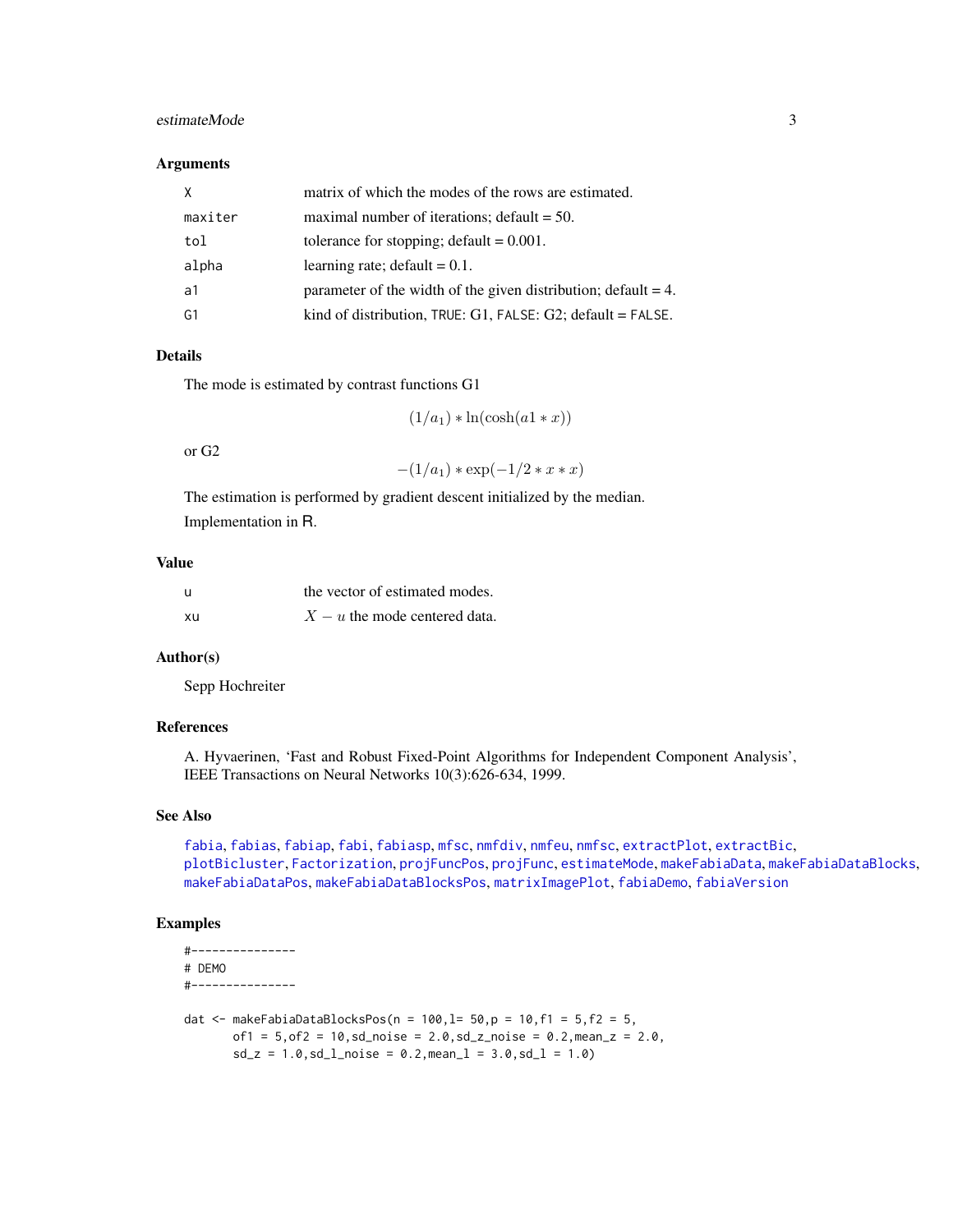```
X \leftarrow \text{dat}[[1]]# modes <- estimateMode(X)
# modes$u - apply(X, 1, median)
```
<span id="page-3-1"></span>extractBic *Extraction of Biclusters*

# Description

extractBic: R implementation of extractBic.

# Usage

extractBic(fact,thresZ=0.5,thresL=NULL)

#### Arguments

| fact   | object of the class Factorization.                                           |
|--------|------------------------------------------------------------------------------|
| thresZ | threshold for sample belonging to bicluster; default 0.5.                    |
| thresL | threshold for loading belonging to bicluster (if not given it is estimated). |

#### Details

Essentially the model is the sum of outer products of vectors:

$$
X = \sum_{i=1}^{p} \lambda_i z_i^T + U
$$

where the number of summands  $p$  is the number of biclusters. The matrix factorization is

$$
X = LZ + U
$$

Here  $\lambda_i$  are from  $R^n$ ,  $z_i$  from  $R^l$ , L from  $R^{n \times p}$ , Z from  $R^{p \times l}$ , and X, U from  $R^{n \times l}$ .  $U$  is the Gaussian noise with a diagonal covariance matrix which entries are given by Psi. The Z is locally approximated by a Gaussian with inverse variance given by lapla. Using these values we can computer for each j the variance  $z_i$  given  $x_j$ . Here

$$
x_j = Lz_j + u_j
$$

This variance can be used to determine the information content of a bicluster.

<span id="page-3-0"></span>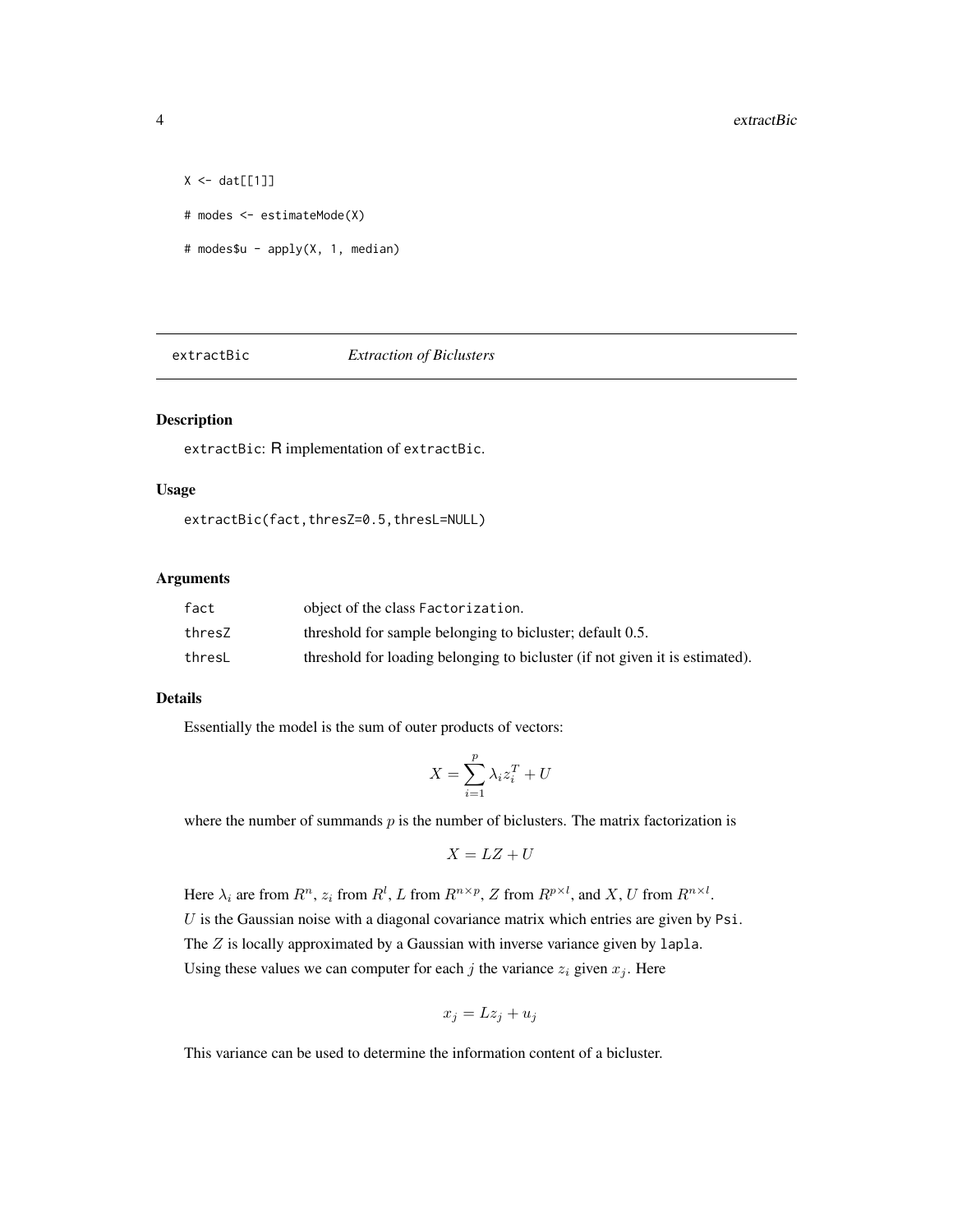#### extractBic 5

The  $\lambda_i$  and  $z_i$  are used to extract the bicluster i, where a threshold determines which observations and which samples belong the the bicluster.

In bic the biclusters are extracted according to the largest absolute values of the component  $i$ , i.e. the largest values of  $\lambda_i$  and the largest values of  $z_i$ . The factors  $z_i$  are normalized to variance 1.

The components of bic are binp, bixv, bixn, biypv, and biypn.

binp give the size of the bicluster: number observations and number samples. bixv gives the values of the extracted observations that have absolute values above a threshold. They are sorted. bixn gives the extracted observation names (e.g. gene names). biypv gives the values of the extracted samples that have absolute values above a threshold. They are sorted. biypn gives the names of the extracted samples (e.g. sample names).

In bicopp the opposite clusters to the biclusters are given. Opposite means that the negative pattern is present.

The components of opposite clusters bicopp are binn, bixv, bixn, biypnv, and biynn.

binp give the size of the opposite bicluster: number observations and number samples. bixv gives the values of the extracted observations that have absolute values above a threshold. They are sorted. bixn gives the extracted observation names (e.g. gene names). biynv gives the values of the opposite extracted samples that have absolute values above a threshold. They are sorted. biynn gives the names of the opposite extracted samples (e.g. sample names).

That means the samples are divided into two groups where one group shows large positive values and the other group has negative values with large absolute values. That means a observation pattern can be switched on or switched off relative to the average value.

numn gives the indices of bic with components: numng  $= bix$  and numnp  $= biy$ pn.

numn gives the indices of bicopp with components: numng = bix and numnn = biynn.

Implementation in R.

#### Value

| hic     | extracted biclusters.                          |
|---------|------------------------------------------------|
| numn    | indexes for the extracted biclusters.          |
| bicopp  | extracted opposite biclusters.                 |
| numnopp | indexes for the extracted opposite biclusters. |
| X       | scaled and centered data matrix.               |
| np      | number of biclusters.                          |

# Author(s)

Sepp Hochreiter

#### See Also

[fabia](#page-12-1), [fabias](#page-26-1), [fabiap](#page-20-1), [fabi](#page-9-1), [fabiasp](#page-33-1), [mfsc](#page-58-1), [nmfdiv](#page-64-1), [nmfeu](#page-66-1), [nmfsc](#page-68-1), [extractPlot](#page-6-1), [extractBic](#page-3-1), [plotBicluster](#page-70-1), [Factorization](#page-38-1), [projFuncPos](#page-74-1), [projFunc](#page-73-1), [estimateMode](#page-1-1), [makeFabiaData](#page-46-1), [makeFabiaDataBlocks](#page-49-1), [makeFabiaDataPos](#page-54-1), [makeFabiaDataBlocksPos](#page-51-1), [matrixImagePlot](#page-56-1), [fabiaDemo](#page-19-1), [fabiaVersion](#page-37-1)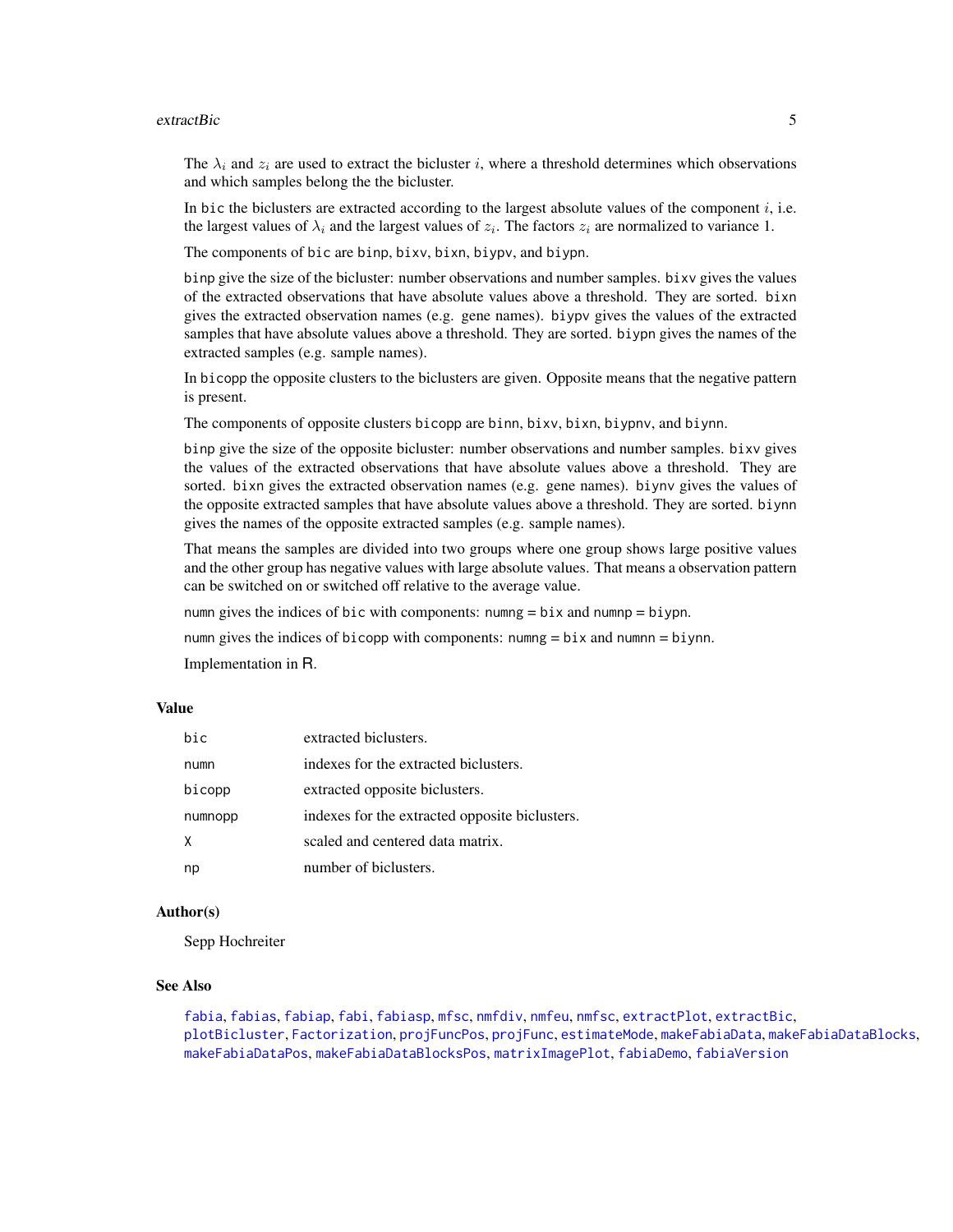#### Examples

```
#---------------
# TEST
#---------------
dat <- makeFabiaDataBlocks(n = 100, l = 50, p = 3, f1 = 5, f2 = 5,
  of1 = 5, of2 = 10, sd\_noise = 3.0, sd\_z\_noise = 0.2, mean_z = 2.0,sd_z = 1.0, sd_lnoise = 0.2, meanl = 3.0, sd_l = 1.0X \leftarrow \text{dat}[[1]]Y \leftarrow \text{dat}[[2]]resEx <- fabia(X,3,0.01,20)
rEx <- extractBic(resEx)
rEx$bic[1,]
rEx$bic[2,]
rEx$bic[3,]
## Not run:
#---------------
# DEMO1
#---------------
dat <- makeFabiaDataBlocks(n = 1000, l= 100, p = 10, f1 = 5, f2 = 5,
 of1 = 5, of2 = 10, sd\_noise = 3.0, sd\_z\_noise = 0.2, mean\_z = 2.0,sd_z = 1.0, sd_l_{\text{noise}} = 0.2, mean_l = 3.0, sd_l = 1.0X \leftarrow \text{dat}[[1]]Y \leftarrow \text{dat}[[2]]resToy <- fabia(X,13,0.01,200)
rToy <- extractBic(resToy)
avini(resToy)
rToy$bic[1,]
rToy$bic[2,]
rToy$bic[3,]
#---------------
# DEMO2
#---------------
```
avail <- require(fabiaData)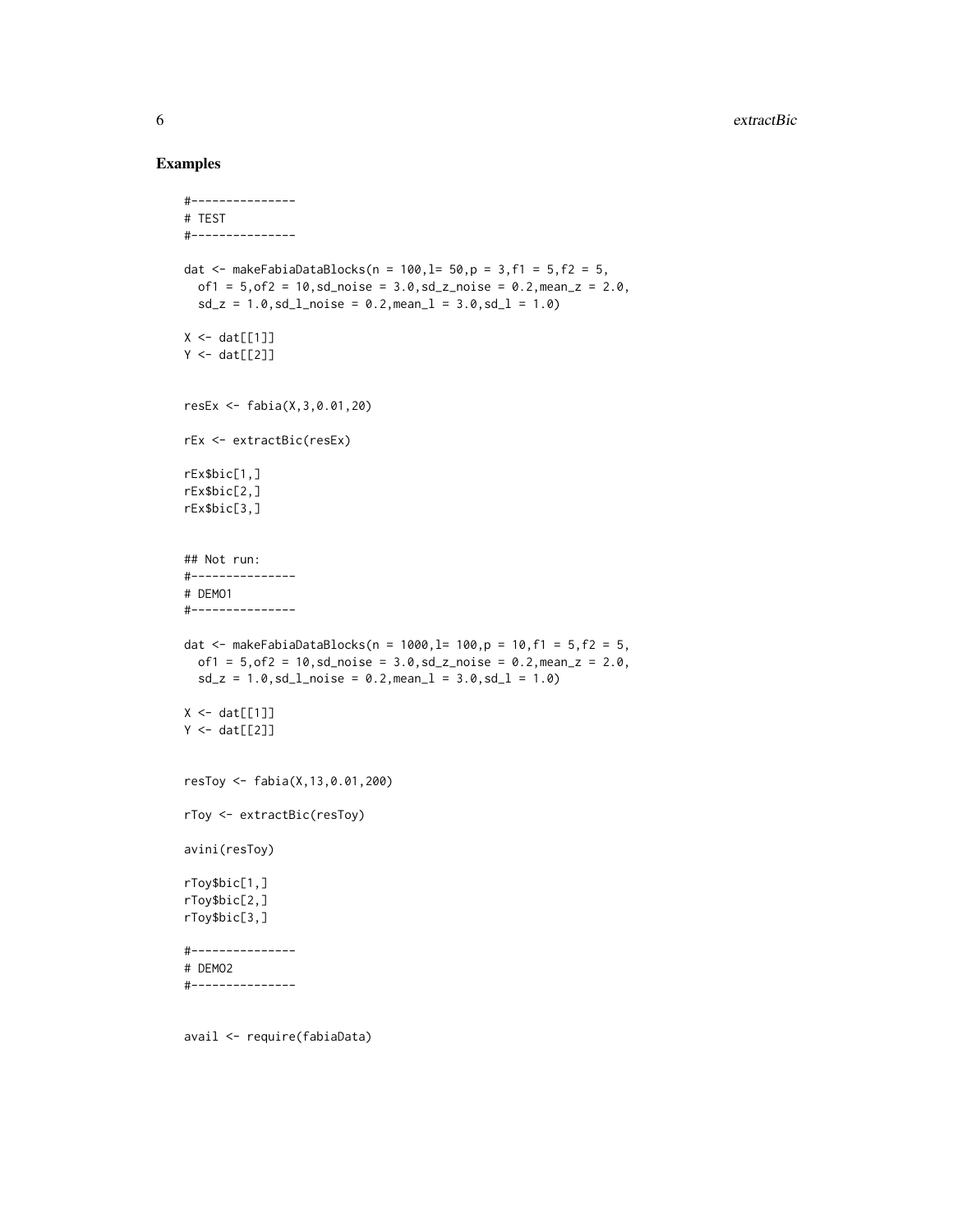#### <span id="page-6-0"></span>extractPlot 7

```
if (!avail) {
   message("")
   message("")
   message("#####################################################")
   message("Package 'fabiaData' is not available: please install.")
   message("#####################################################")
} else {
data(Breast_A)
X <- as.matrix(XBreast)
resBreast <- fabia(X,5,0.1,200)
rBreast <- extractBic(resBreast)
avini(resBreast)
rBreast$bic[1,]
rBreast$bic[2,]
rBreast$bic[3,]
}
## End(Not run)
```
<span id="page-6-1"></span>extractPlot *Plotting of Biclustering Results*

# Description

extractPlot: R implementation of extractPlot.

# Usage

```
extractPlot(fact,thresZ=0.5,ti="",thresL=NULL,Y=NULL,which=c(1,2,3,4,5,6))
```
#### Arguments

| fact   | object of the class Factorization.                                                                                                                                   |
|--------|----------------------------------------------------------------------------------------------------------------------------------------------------------------------|
| thresZ | threshold for sample belonging to bicluster; default 0.5.                                                                                                            |
| thresL | threshold for loading belonging to bicluster (estimated if not given).                                                                                               |
| ti     | plot title; default "".                                                                                                                                              |
| Υ      | noise free data matrix.                                                                                                                                              |
| which  | which plot is shown: 1=noise free data (if available), 2=data, 3=reconstructed<br>data, 4=error, 5=absolute factors, 6=absolute loadings; default $c(1,2,3,4,5,6)$ . |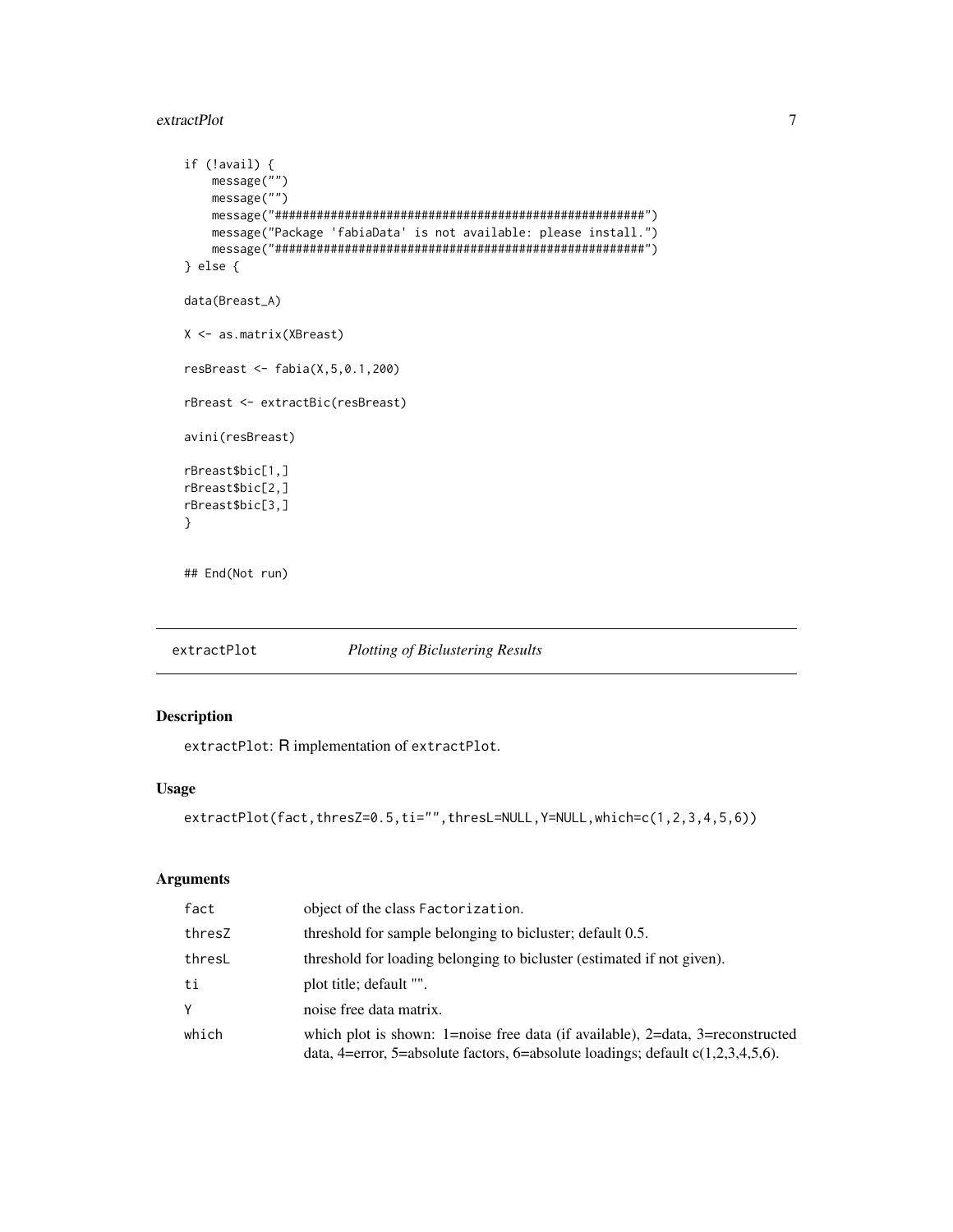#### Details

Essentially the model is the sum of outer products of vectors:

$$
X = \sum_{i=1}^{p} \lambda_i z_i^T + U
$$

where the number of summands  $p$  is the number of biclusters. The matrix factorization is

$$
X = LZ + U
$$

Here  $\lambda_i$  are from  $R^n$ ,  $z_i$  from  $R^l$ , L from  $R^{n \times p}$ , Z from  $R^{p \times l}$ , and X, U from  $R^{n \times l}$ .

The hidden dimension p is used for kmeans clustering of  $\lambda_i$  and  $z_i$ .

The  $\lambda_i$  and  $z_i$  are used to extract the bicluster i, where a threshold determines which observations and which samples belong the the bicluster.

The method produces following plots depending what plots are chosen by the "which" variable:

"Y": noise free data (if available), "X": data, "LZ": reconstructed data, "LZ-X": error, "abs(Z)": absolute factors, "abs(L)": absolute loadings.

Implementation in R.

# Value

Returns corresponding plots

# Author(s)

Sepp Hochreiter

#### See Also

[fabia](#page-12-1), [fabias](#page-26-1), [fabiap](#page-20-1), [fabi](#page-9-1), [fabiasp](#page-33-1), [spfabia](#page-79-1), [mfsc](#page-58-1), [nmfdiv](#page-64-1), [nmfeu](#page-66-1), [nmfsc](#page-68-1), [extractPlot](#page-6-1), [extractBic](#page-3-1), [plotBicluster](#page-70-1), [Factorization](#page-38-1), [projFuncPos](#page-74-1), [projFunc](#page-73-1), [estimateMode](#page-1-1), [makeFabiaData](#page-46-1), [makeFabiaDataBlocks](#page-49-1), [makeFabiaDataPos](#page-54-1), [makeFabiaDataBlocksPos](#page-51-1), [matrixImagePlot](#page-56-1), [fabiaDemo](#page-19-1), [fabiaVersion](#page-37-1)

```
#---------------
# TEST
#---------------
dat <- makeFabiaDataBlocks(n = 100, l = 50, p = 3, f1 = 5, f2 = 5,
  of1 = 5, of2 = 10, sd\_noise = 3.0, sd\_z\_noise = 0.2, mean\_z = 2.0,sd_z = 1.0, sd_lnoise = 0.2, meanl = 3.0, sd_l = 1.0X \leftarrow \text{dat}[[1]]Y \leftarrow \text{dat}[[2]]
```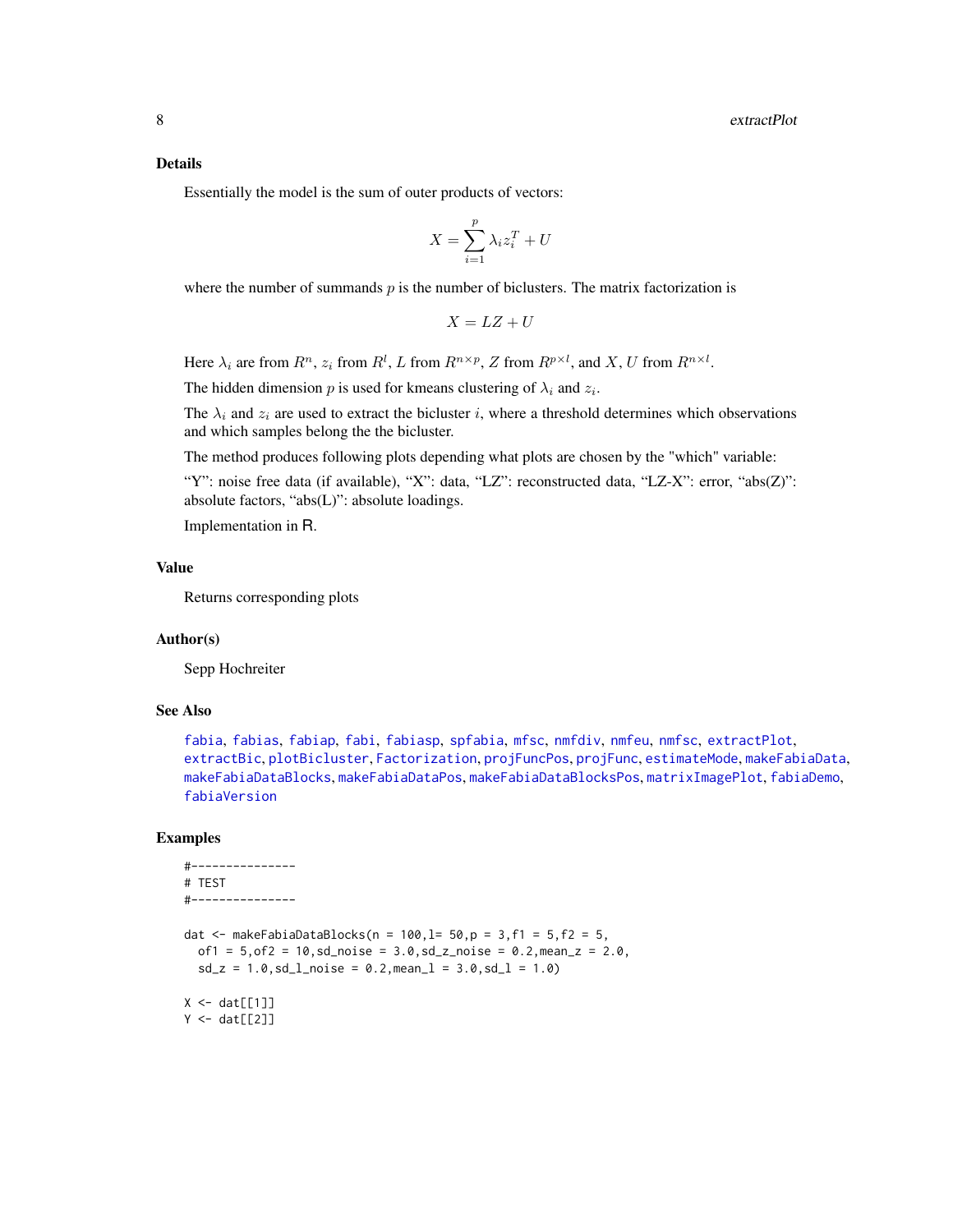#### extractPlot 9

```
resEx <- fabia(X,3,0.1,20)
extractPlot(resEx,ti="FABIA",Y=Y)
## Not run:
#---------------
# DEMO1
#---------------
dat <- makeFabiaDataBlocks(n = 1000, l= 100, p = 10, f1 = 5, f2 = 5,
 of1 = 5, of2 = 10, sd\_noise = 3.0, sd\_z\_noise = 0.2, mean_z = 2.0,sd_z = 1.0, sd_lnoise = 0.2, meanl = 3.0, sd_l = 1.0X \leftarrow \text{dat}[[1]]Y \leftarrow \text{dat}[[2]]resToy <- fabia(X,13,0.01,200)
extractPlot(resToy,ti="FABIA",Y=Y)
#---------------
# DEMO2
#---------------
avail <- require(fabiaData)
if (!avail) {
   message("")
    message("")
    message("#####################################################")
    message("Package 'fabiaData' is not available: please install.")
    message("#####################################################")
} else {
data(Breast_A)
X <- as.matrix(XBreast)
resBreast <- fabia(X,5,0.1,200)
extractPlot(resBreast,ti="FABIA Breast cancer(Veer)")
#sorting of predefined labels
CBreast
}
## End(Not run)
```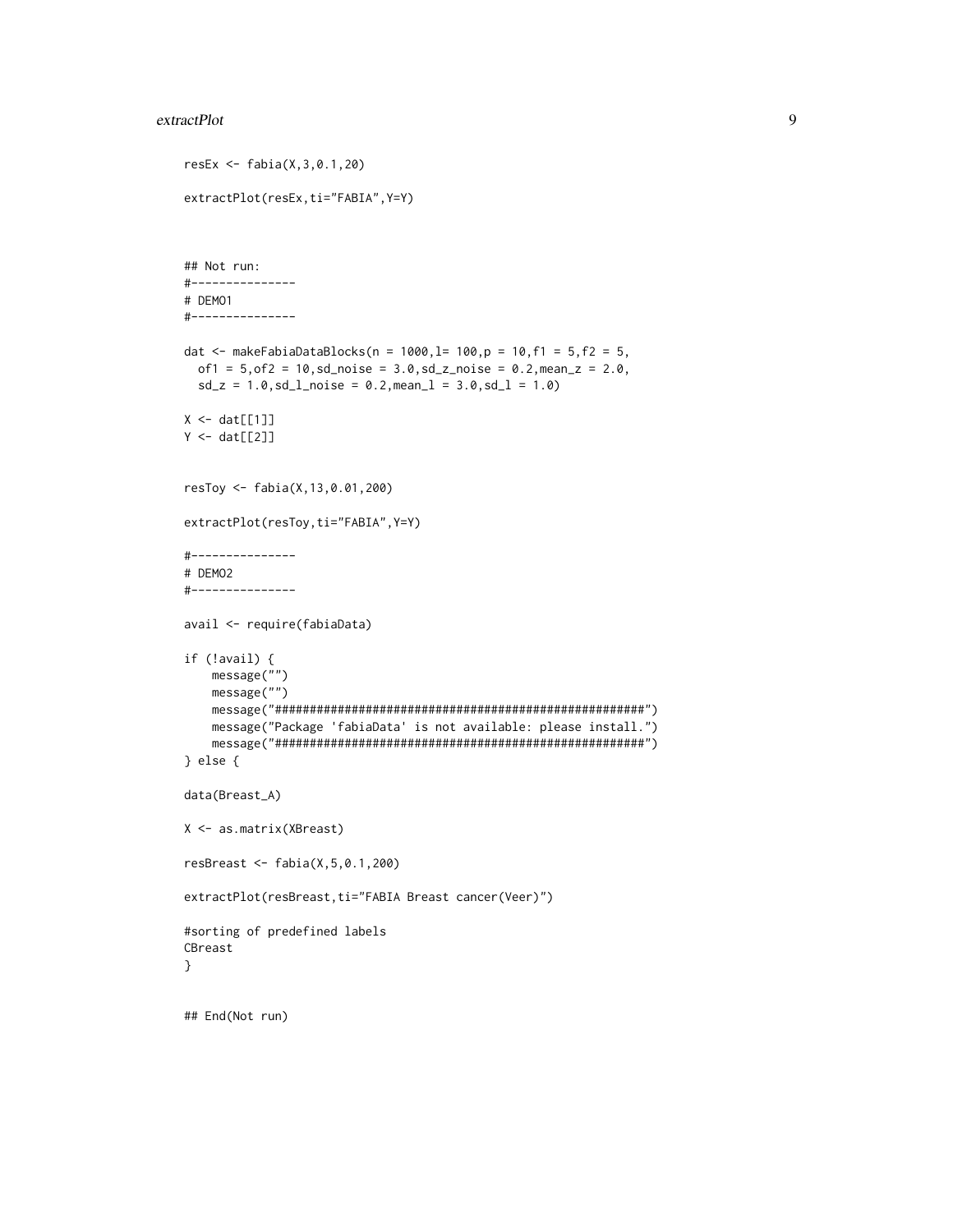<span id="page-9-1"></span><span id="page-9-0"></span>

#### **Description**

fabi: R implementation of fabia, therefore it is slow.

#### Usage

```
fabi(X,p=13,alpha=0.01,cyc=500,spl=0,spz=0.5,center=2,norm=1,lap=1.0)
```
#### Arguments

| X      | the data matrix.                                                               |
|--------|--------------------------------------------------------------------------------|
| p      | number of hidden factors = number of biclusters; default = $13$ .              |
| alpha  | sparseness loadings $(0-1.0)$ ; default = 0.01.                                |
| cyc    | number of iterations; $default = 500$ .                                        |
| spl    | sparseness prior loadings $(0 - 2.0)$ ; default = 0 (Laplace).                 |
| spz    | sparseness factors $(0.5-2.0)$ ; default = 0.5 (Laplace).                      |
| center | data centering: 1 (mean), 2 (median), $> 2$ (mode), 0 (no); default = 2.       |
| norm   | data normalization: 1 (0.75-0.25 quantile), $>1$ (var=1), 0 (no); default = 1. |
| lap    | minimal value of the variational parameter; default $= 1.0$ .                  |

# Details

Biclusters are found by sparse factor analysis where *both* the factors and the loadings are sparse. Essentially the model is the sum of outer products of vectors:

$$
X = \sum_{i=1}^{p} \lambda_i z_i^T + U
$$

where the number of summands  $p$  is the number of biclusters. The matrix factorization is

$$
X = LZ + U
$$

Here  $\lambda_i$  are from  $R^n$ ,  $z_i$  from  $R^l$ , L from  $R^{n \times p}$ , Z from  $R^{p \times l}$ , and X, U from  $R^{n \times l}$ .

If the nonzero components of the sparse vectors are grouped together then the outer product results in a matrix with a nonzero block and zeros elsewhere.

We recommend to *normalize the components to variance one* in order to make the signal and noise comparable across components.

The model selection is performed by a variational approach according to Girolami 2001 and Palmer et al. 2006.

We included a prior on the parameters and minimize a lower bound on the posterior of the parameters given the data. The update of the loadings includes an additive term which pushes the loadings toward zero (Gaussian prior leads to an multiplicative factor).

The code is implemented in R, therefore it is slow.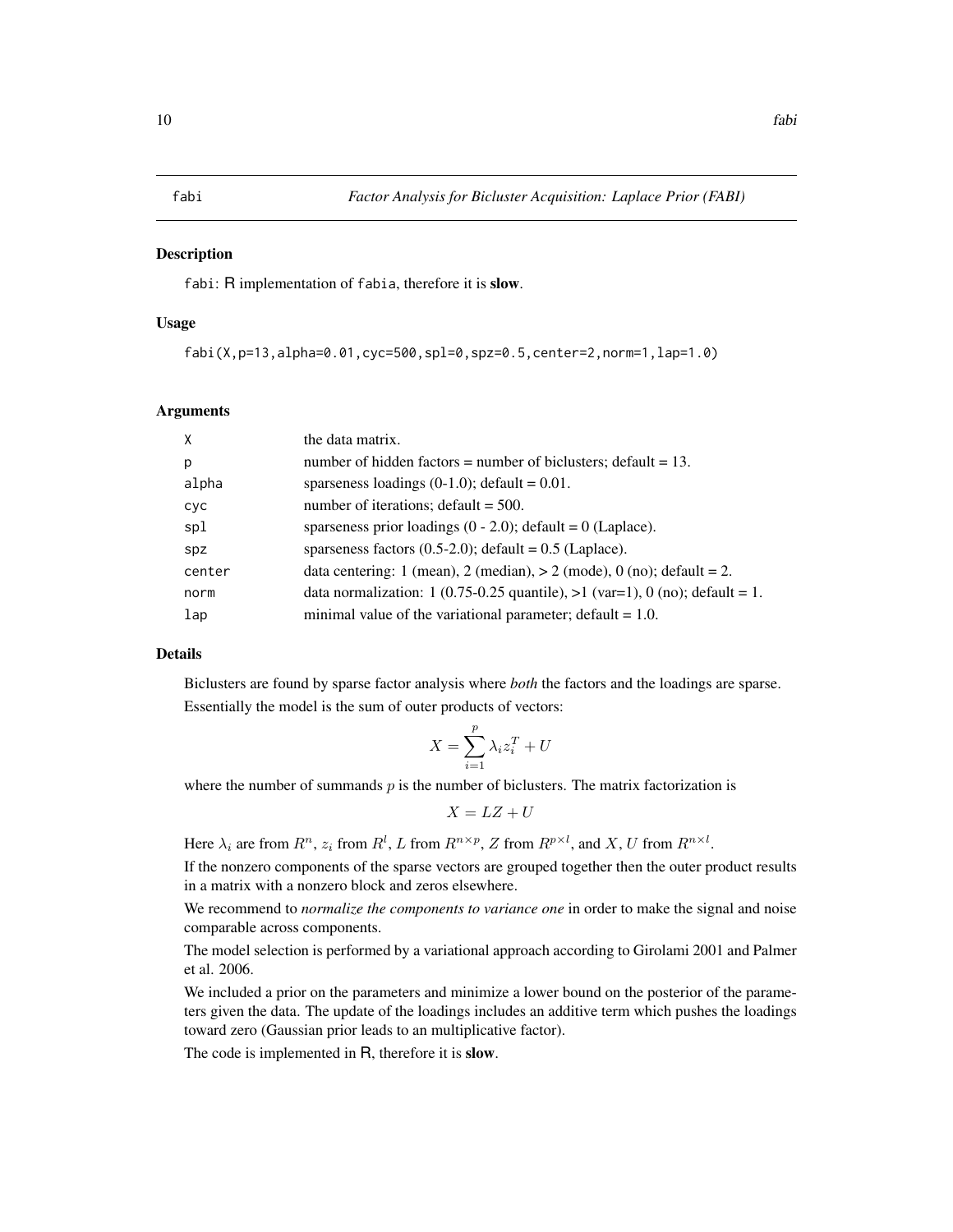fabi **11** 

# Value

object of the class Factorization. Containing LZ (estimated noise free data LZ), L (loadings L), Z (factors Z), U (noise  $X - LZ$ ), center (centering vector), scaleData (scaling vector),  $X$  (centered and scaled data  $X$ ), Psi (noise variance σ), lapla (variational parameter), avini (the information which the factor  $z_{ij}$ contains about  $x_j$  averaged over j) xavini (the information which the factor  $z_j$ contains about  $x_j$ ) ini (for each j the information which the factor  $z_{ij}$  contains about  $x_i$ ).

#### Author(s)

Sepp Hochreiter

#### References

S. Hochreiter et al., 'FABIA: Factor Analysis for Bicluster Acquisition', Bioinformatics 26(12):1520- 1527, 2010. http://bioinformatics.oxfordjournals.org/cgi/content/abstract/btq227

Mark Girolami, 'A Variational Method for Learning Sparse and Overcomplete Representations', Neural Computation 13(11): 2517-2532, 2001.

J. Palmer, D. Wipf, K. Kreutz-Delgado, B. Rao, 'Variational EM algorithms for non-Gaussian latent variable models', Advances in Neural Information Processing Systems 18, pp. 1059-1066, 2006.

#### See Also

[fabia](#page-12-1), [fabias](#page-26-1), [fabiap](#page-20-1), [spfabia](#page-79-1), [fabi](#page-9-1), [fabiasp](#page-33-1), [mfsc](#page-58-1), [nmfdiv](#page-64-1), [nmfeu](#page-66-1), [nmfsc](#page-68-1), [extractPlot](#page-6-1), [extractBic](#page-3-1), [plotBicluster](#page-70-1), [Factorization](#page-38-1), [projFuncPos](#page-74-1), [projFunc](#page-73-1), [estimateMode](#page-1-1), [makeFabiaData](#page-46-1), [makeFabiaDataBlocks](#page-49-1), [makeFabiaDataPos](#page-54-1), [makeFabiaDataBlocksPos](#page-51-1), [matrixImagePlot](#page-56-1), [fabiaDemo](#page-19-1), [fabiaVersion](#page-37-1)

```
#---------------
# TEST
#---------------
dat <- makeFabiaDataBlocks(n = 100, l = 50, p = 3, f1 = 5, f2 = 5,
  of1 = 5, of2 = 10, sd\_noise = 3.0, sd\_z\_noise = 0.2, mean\_z = 2.0,sd_z = 1.0, sd_lnoise = 0.2, meanl = 3.0, sd_l = 1.0X \leftarrow \text{dat}[[1]]Y \leftarrow \text{dat}[[2]]resEx <- fabi(X,3,0.01,20)
## Not run:
#---------------
# DEMO1
#---------------
```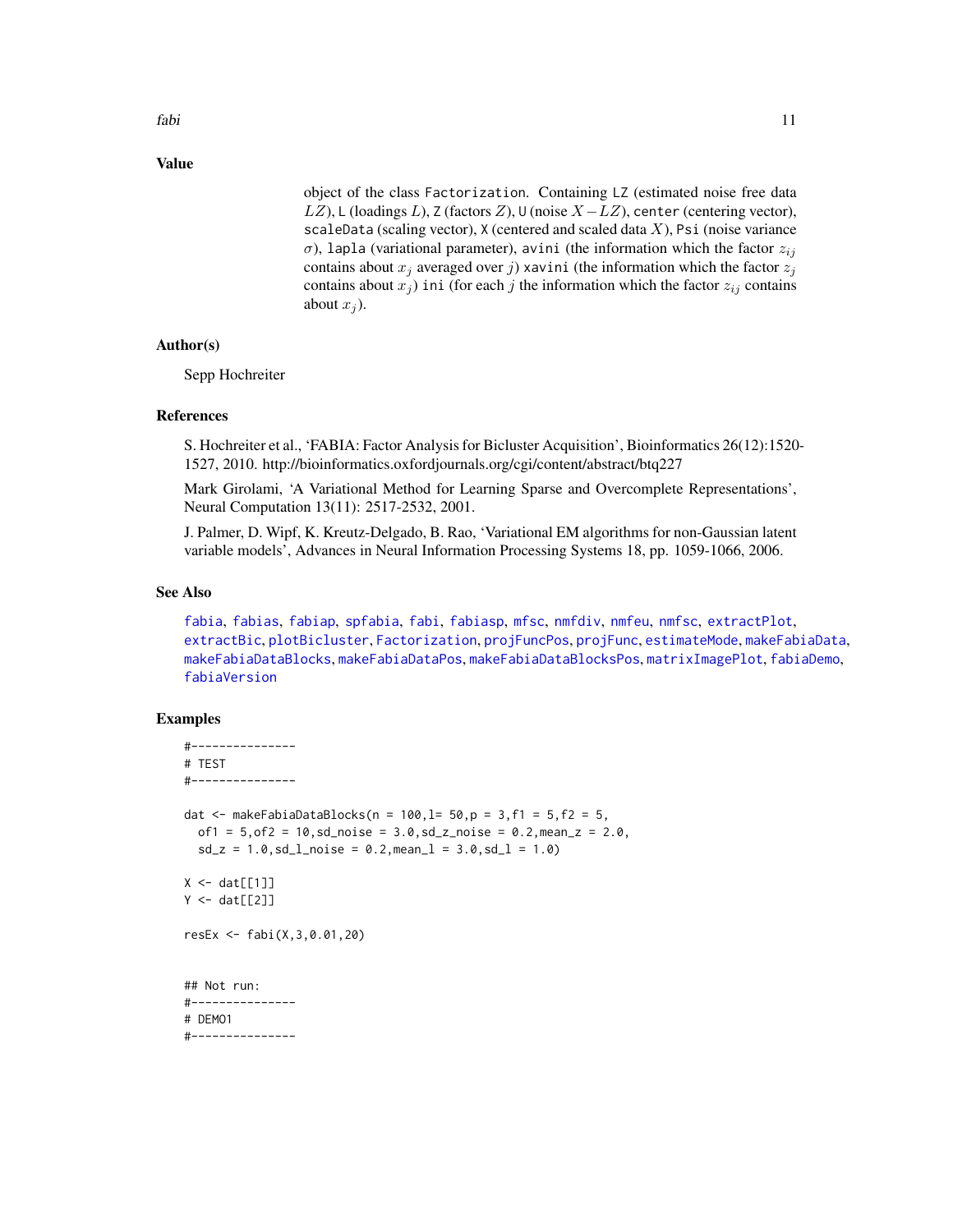```
dat <- makeFabiaDataBlocks(n = 1000, l= 100, p = 10, f1 = 5, f2 = 5,
  of1 = 5, of2 = 10, sd\_noise = 3.0, sd\_z\_noise = 0.2, mean\_z = 2.0,sd_z = 1.0, sd_lnoise = 0.2, meanl = 3.0, sd_l = 1.0X \leftarrow \text{dat}[[1]]Y \leftarrow \text{dat}[[2]]resToy <- fabi(X,13,0.01,200)
extractPlot(resToy,ti="FABI",Y=Y)
#---------------
# DEMO2
#---------------
avail <- require(fabiaData)
if (!avail) {
    message("")
    message("")
    message("#####################################################")
    message("Package 'fabiaData' is not available: please install.")
    message("#####################################################")
} else {
data(Breast_A)
X <- as.matrix(XBreast)
resBreast <- fabi(X,5,0.1,200)
extractPlot(resBreast,ti="FABI Breast cancer(Veer)")
#sorting of predefined labels
CBreast
}
#---------------
# DEMO3
#---------------
avail <- require(fabiaData)
if (!avail) {
    message("")
    message("")
    message("#####################################################")
    message("Package 'fabiaData' is not available: please install.")
    message("#####################################################")
} else {
```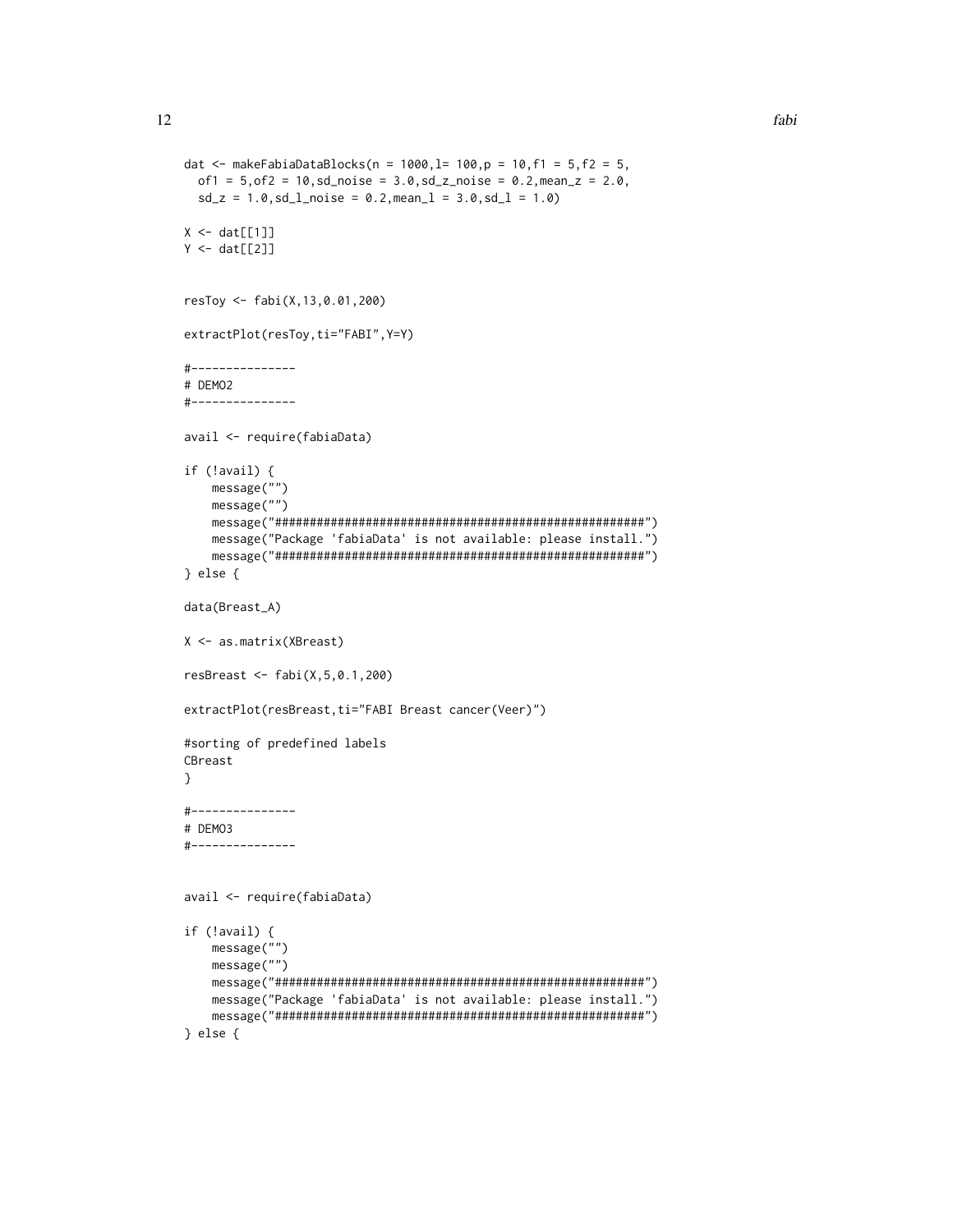```
data(Multi_A)
X <- as.matrix(XMulti)
resMulti <- fabi(X,5,0.1,200)
extractPlot(resMulti,ti="FABI Multiple tissues(Su)")
#sorting of predefined labels
CMulti
}
#---------------
# DEMO4
#---------------
avail <- require(fabiaData)
if (!avail) {
   message("")
   message("")
   message("#####################################################")
   message("Package 'fabiaData' is not available: please install.")
   message("#####################################################")
} else {
data(DLBCL_B)
X <- as.matrix(XDLBCL)
resDLBCL <- fabi(X,5,0.1,200)
extractPlot(resDLBCL,ti="FABI Lymphoma(Rosenwald)")
#sorting of predefined labels
CDLBCL
}
```

```
## End(Not run)
```
<span id="page-12-1"></span>fabia *Factor Analysis for Bicluster Acquisition: Laplace Prior (FABIA)*

#### Description

fabia: C implementation of fabia.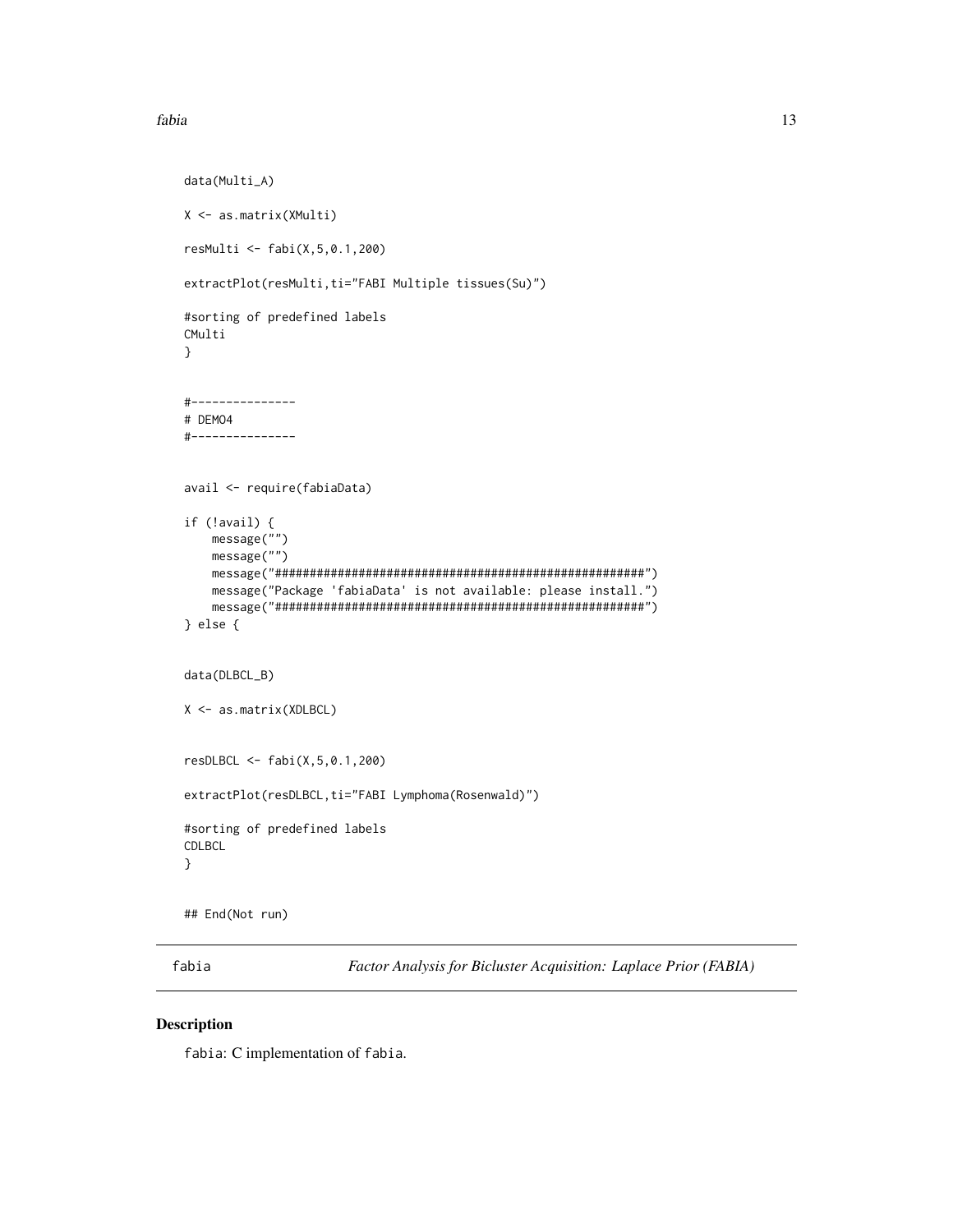#### Usage

 $fabia(X,p=13,alpha=0.01,cyc=500,spl=0,spz=0.5,non-negative=0,random=1.0,center=2,norm=1,scale=0.0,$ 

#### Arguments

| X            | the data matrix.                                                                                                    |
|--------------|---------------------------------------------------------------------------------------------------------------------|
| p            | number of hidden factors = number of biclusters; default = $13$ .                                                   |
| alpha        | sparseness loadings $(0 - 1.0)$ ; default = 0.01.                                                                   |
| cyc          | number of iterations; $default = 500$ .                                                                             |
| spl          | sparseness prior loadings $(0 - 2.0)$ ; default = 0 (Laplace).                                                      |
| spz          | sparseness factors $(0.5 - 2.0)$ ; default = 0.5 (Laplace).                                                         |
| non_negative | Non-negative factors and loadings if non_negative $> 0$ ; default = 0.                                              |
| random       | <= 0: by SVD, > 0: random initialization of loadings in [-random,random]; de-<br>fault = $1.0$ .                    |
| center       | data centering: 1 (mean), 2 (median), $> 2$ (mode), 0 (no); default = 2.                                            |
| norm         | data normalization: 1 (0.75-0.25 quantile), $>1$ (var=1), 0 (no); default = 1.                                      |
| scale        | loading vectors are scaled in each iteration to the given variance. 0.0 indicates<br>non scaling; default $= 0.0$ . |
| lap          | minimal value of the variational parameter; $default = 1.0$                                                         |
| nL           | maximal number of biclusters at which a row element can participate; default =<br>$0$ (no limit)                    |
| 1L           | maximal number of row elements per bicluster; $\text{default} = 0$ (no limit)                                       |
| bL           | cycle at which the nL or IL maximum starts; default $= 0$ (start at the beginning)                                  |

#### Details

Biclusters are found by sparse factor analysis where *both* the factors and the loadings are sparse. Essentially the model is the sum of outer products of vectors:

$$
X = \sum_{i=1}^{p} \lambda_i z_i^T + U
$$

where the number of summands  $p$  is the number of biclusters. The matrix factorization is

$$
X = LZ + U
$$

Here  $\lambda_i$  are from  $R^n$ ,  $z_i$  from  $R^l$ , L from  $R^{n \times p}$ , Z from  $R^{p \times l}$ , and X, U from  $R^{n \times l}$ .

If the nonzero components of the sparse vectors are grouped together then the outer product results in a matrix with a nonzero block and zeros elsewhere.

The model selection is performed by a variational approach according to Girolami 2001 and Palmer et al. 2006.

We included a prior on the parameters and minimize a lower bound on the posterior of the parameters given the data. The update of the loadings includes an additive term which pushes the loadings toward zero (Gaussian prior leads to an multiplicative factor).

The code is implemented in C.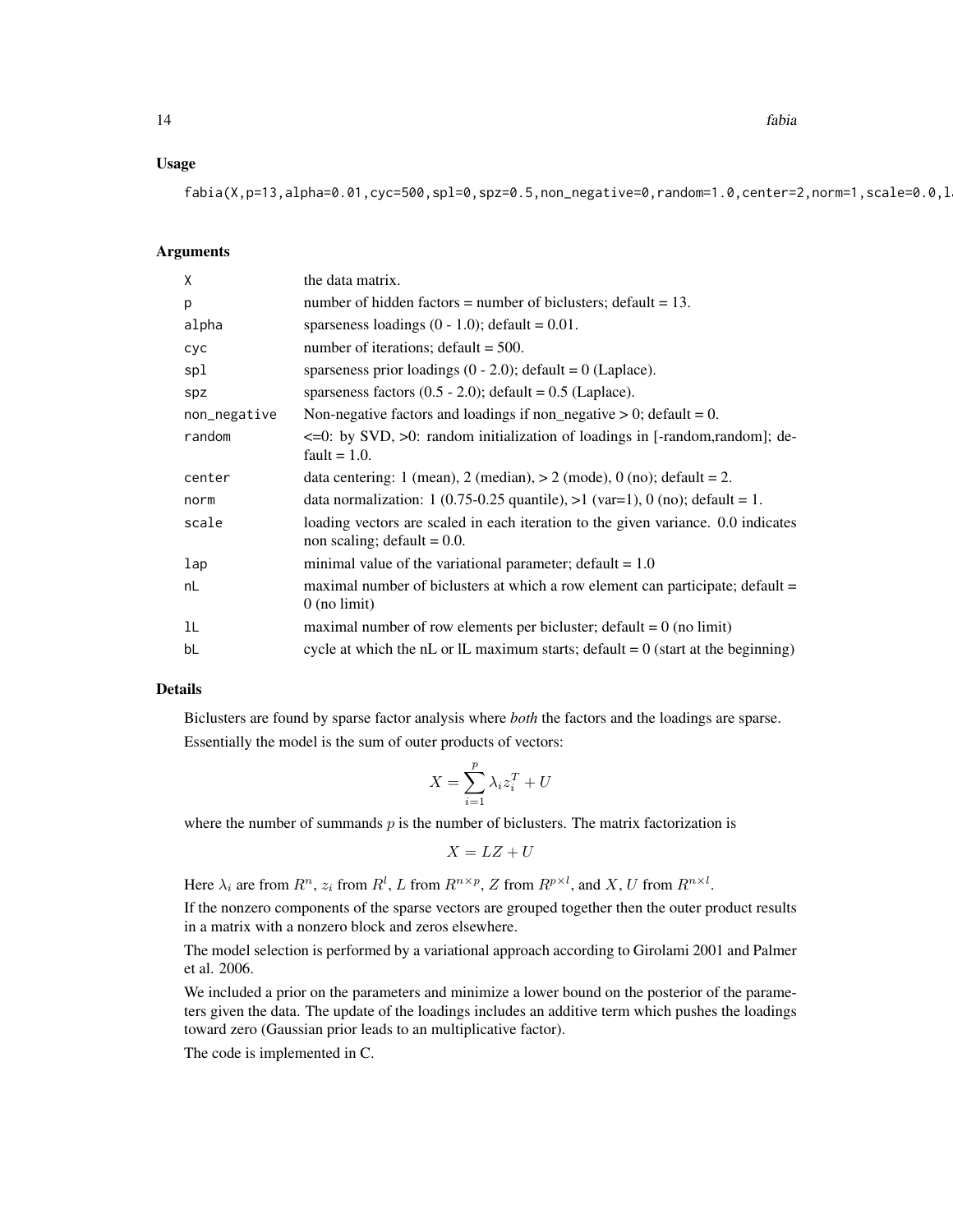Value

object of the class Factorization. Containing LZ (estimated noise free data LZ), L (loadings L), Z (factors Z), U (noise:  $X - LZ$ ), center (centering vector), scaleData (scaling vector),  $X$  (centered and scaled data  $X$ ), Psi (noise variance  $\sigma$ ), lapla (variational parameter), avini (the information which the factor  $z_{ij}$  contains about  $x_j$  averaged over j) xavini (the information which the factor  $z_j$  contains about  $x_j$ ) ini (for each j the information which the factor  $z_{ij}$ contains about  $x_i$ ).

### Author(s)

Sepp Hochreiter

#### References

S. Hochreiter et al., 'FABIA: Factor Analysis for Bicluster Acquisition', Bioinformatics 26(12):1520- 1527, 2010. http://bioinformatics.oxfordjournals.org/cgi/content/abstract/btq227

Mark Girolami, 'A Variational Method for Learning Sparse and Overcomplete Representations', Neural Computation 13(11): 2517-2532, 2001.

J. Palmer, D. Wipf, K. Kreutz-Delgado, B. Rao, 'Variational EM algorithms for non-Gaussian latent variable models', Advances in Neural Information Processing Systems 18, pp. 1059-1066, 2006.

#### See Also

[fabia](#page-12-1), [fabias](#page-26-1), [fabiap](#page-20-1), [spfabia](#page-79-1), [readSpfabiaResult](#page-77-1), [fabi](#page-9-1), [fabiasp](#page-33-1), [mfsc](#page-58-1), [nmfdiv](#page-64-1), [nmfeu](#page-66-1), [nmfsc](#page-68-1), [extractPlot](#page-6-1), [extractBic](#page-3-1), [plotBicluster](#page-70-1), [Factorization](#page-38-1), [projFuncPos](#page-74-1), [projFunc](#page-73-1), [estimateMode](#page-1-1), [makeFabiaData](#page-46-1), [makeFabiaDataBlocks](#page-49-1), [makeFabiaDataPos](#page-54-1), [makeFabiaDataBlocksPos](#page-51-1), [matrixImagePlot](#page-56-1), [fabiaDemo](#page-19-1), [fabiaVersion](#page-37-1)

```
#---------------
# TEST
#---------------
dat \le makeFabiaDataBlocks(n = 100, l= 50, p = 3, f1 = 5, f2 = 5,
  of1 = 5, of2 = 10, sd\_noise = 3.0, sd\_z\_noise = 0.2, mean\_z = 2.0,sd_z = 1.0, sd_lnoise = 0.2, meanl = 3.0, sd_l = 1.0X \leftarrow \text{dat}[[1]]Y \leftarrow \text{dat}[[2]]resEx <- fabia(X,3,0.01,50)
## Not run:
#-----------------
# DEMO1: Toy Data
#-----------------
```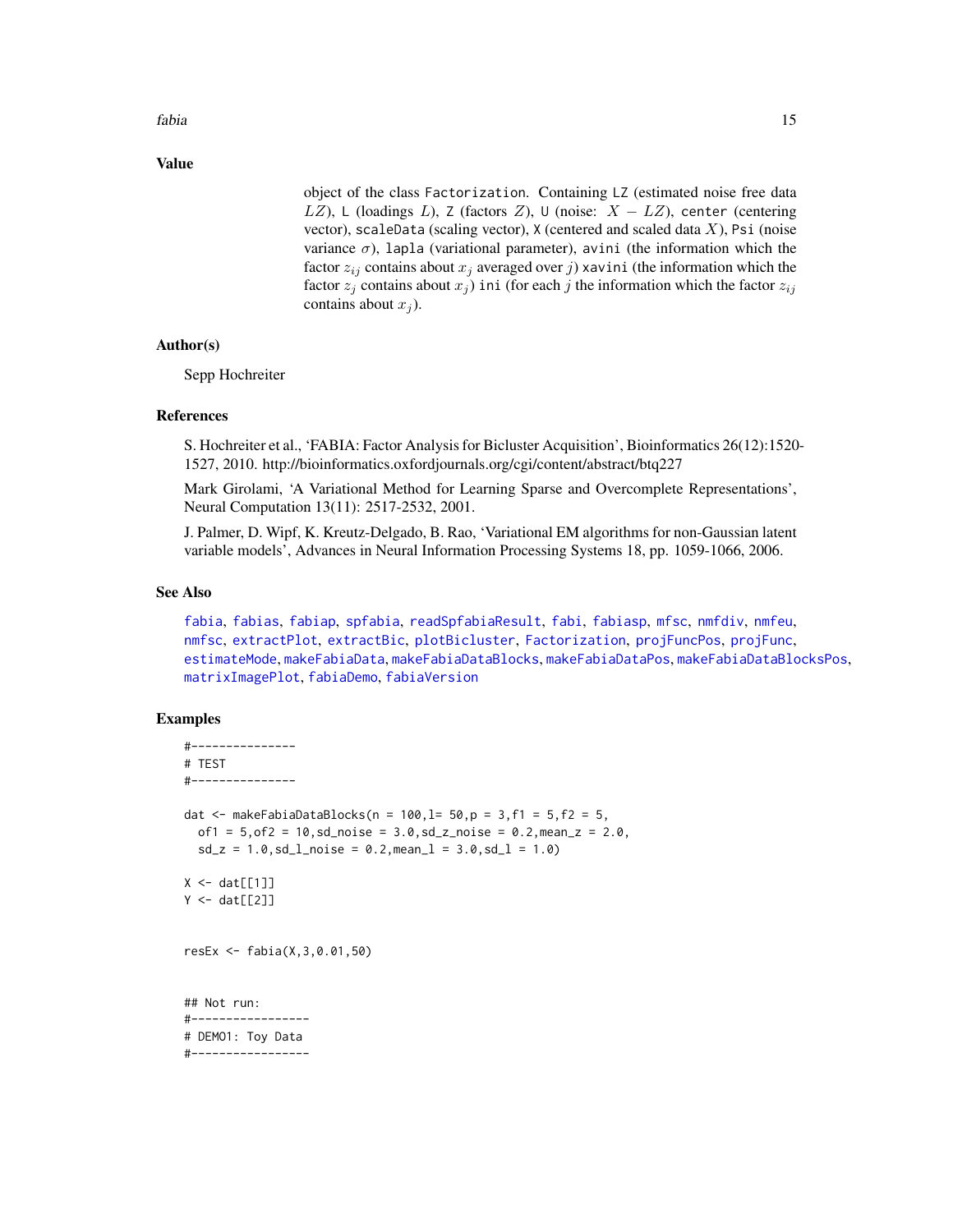```
n = 1000
l= 100
p = 10dat \leq makeFabiaDataBlocks(n = n, l= 1, p = p, f1 = 5, f2 = 5,
  of1 = 5, of2 = 10, sd\_noise = 3.0, sd\_z\_noise = 0.2, mean_z = 2.0,sd_z = 1.0, sd_l_{\text{noise}} = 0.2, mean_l = 3.0, sd_l = 1.0X \leftarrow \text{dat}[[1]]Y \leftarrow \text{dat}[[2]]ZC <- dat[[3]]
LC < - \text{dat}[[4]]\text{gclab} \leftarrow \text{rep.int}(0,1)gllab <- rep.int(0, n)clab <- as.character(1:l)
llab <- as.character(1:n)
for (i in 1:p){
 for (j in ZC[i]){
     clab[j] <- paste(as.character(i),"_",clab[j],sep="")
 }
 for (j in LC[i]){
     llab[j] <- paste(as.character(i),"_",llab[j],sep="")
 }
 gclab[unlist(ZC[i])] <- gclab[unlist(ZC[i])] + p^i
 gllab[unlist(LC[i])] <- gllab[unlist(LC[i])] + p^i
}
groups <- gclab
#### FABIA
resToy1 <- fabia(X,13,0.01,400)
extractPlot(resToy1,ti="FABIA",Y=Y)
raToy1 <- extractBic(resToy1)
if ((raToy1$bic[[1]][1]>1) && (raToy1$bic[[1]][2])>1) {
    plotBicluster(raToy1,1)
}
if ((raToy1$bic[[2]][1]>1) && (raToy1$bic[[2]][2])>1) {
plotBicluster(raToy1,2)
}
if ((raToy1$bic[[3]][1]>1) && (raToy1$bic[[3]][2])>1) {
plotBicluster(raToy1,3)
}
if ((raToy1$bic[[4]][1]>1) && (raToy1$bic[[4]][2])>1) {
plotBicluster(raToy1,4)
```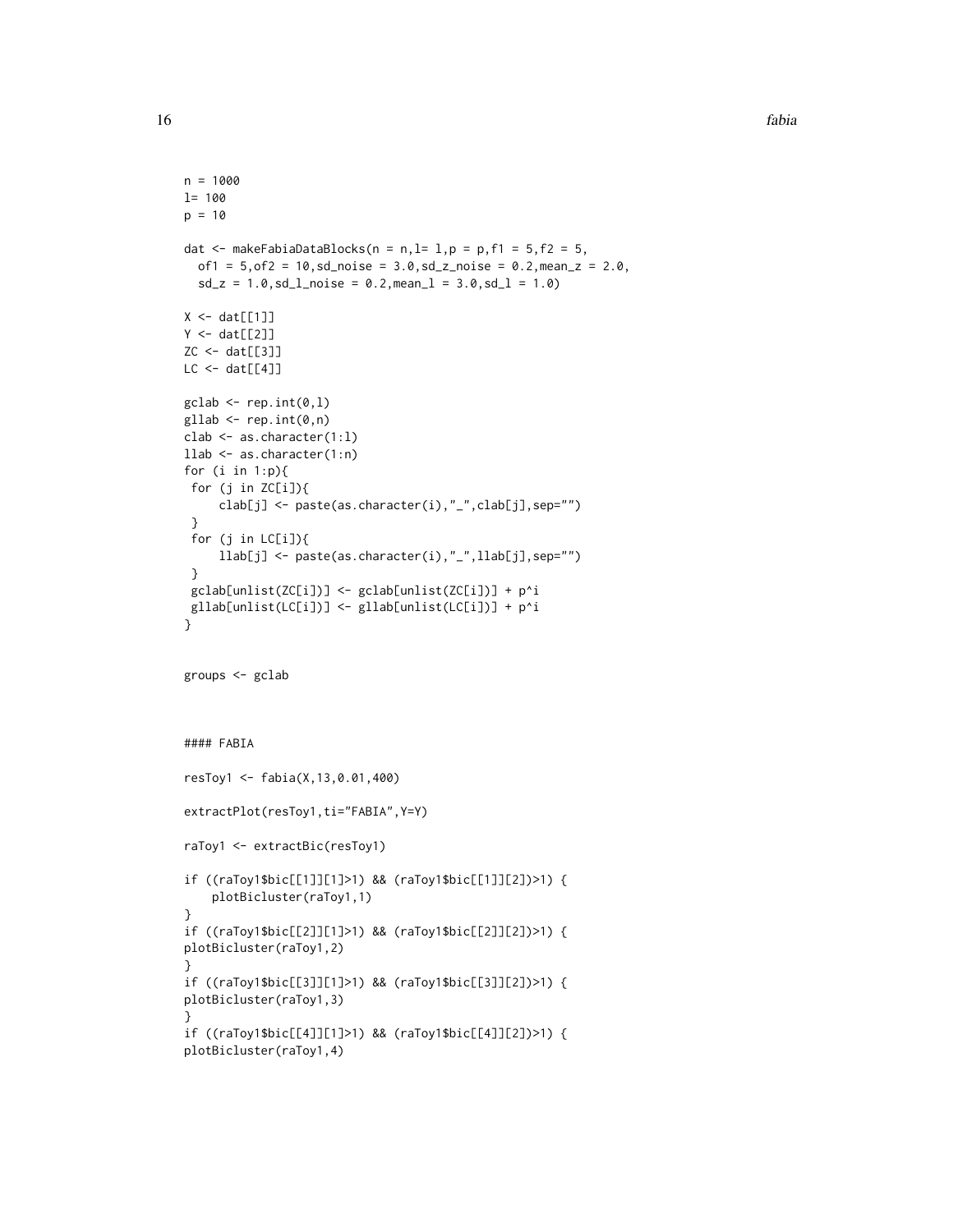}

```
fabia 17
```

```
colnames(X(resToy1)) <- clab
rownames(X(resToy1)) <- llab
plot(resToy1,dim=c(1,2),label.tol=0.1,col.group = groups,lab.size=0.6)
plot(resToy1,dim=c(1,3),label.tol=0.1,col.group = groups,lab.size=0.6)
plot(resToy1,dim=c(2,3),label.tol=0.1,col.group = groups,lab.size=0.6)
#------------------------------------------
# DEMO2: Laura van't Veer's gene expression
# data set for breast cancer
#------------------------------------------
avail <- require(fabiaData)
if (!avail) {
   message("")
   message("")
   message("#####################################################")
   message("Package 'fabiaData' is not available: please install.")
    message("#####################################################")
} else {
data(Breast_A)
X <- as.matrix(XBreast)
resBreast1 <- fabia(X,5,0.1,400)
extractPlot(resBreast1,ti="FABIA Breast cancer(Veer)")
raBreast1 <- extractBic(resBreast1)
if ((raBreast1$bic[[1]][1]>1) && (raBreast1$bic[[1]][2])>1) {
    plotBicluster(raBreast1,1)
}
if ((raBreast1$bic[[2]][1]>1) && (raBreast1$bic[[2]][2])>1) {
   plotBicluster(raBreast1,2)
}
if ((raBreast1$bic[[3]][1]>1) && (raBreast1$bic[[3]][2])>1) {
   plotBicluster(raBreast1,3)
}
if ((raBreast1$bic[[4]][1]>1) && (raBreast1$bic[[4]][2])>1) {
    plotBicluster(raBreast1,4)
```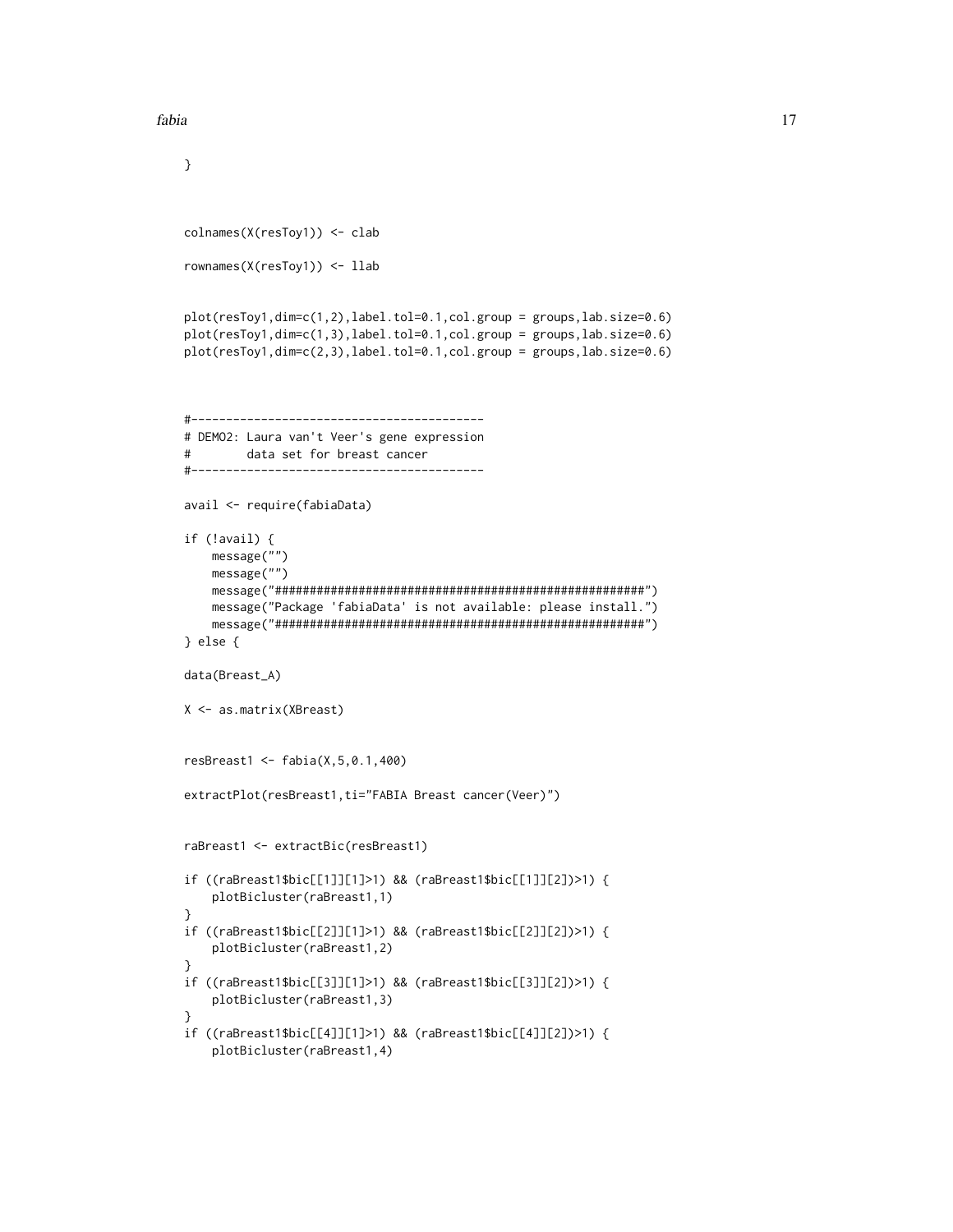```
}
```

```
plot(resBreast1,dim=c(1,2),label.tol=0.03,col.group=CBreast,lab.size=0.6)
plot(resBreast1,dim=c(1,3),label.tol=0.03,col.group=CBreast,lab.size=0.6)
plot(resBreast1,dim=c(1,4),label.tol=0.03,col.group=CBreast,lab.size=0.6)
plot(resBreast1,dim=c(1,5),label.tol=0.03,col.group=CBreast,lab.size=0.6)
plot(resBreast1,dim=c(2,3),label.tol=0.03,col.group=CBreast,lab.size=0.6)
plot(resBreast1,dim=c(2,4),label.tol=0.03,col.group=CBreast,lab.size=0.6)
plot(resBreast1,dim=c(2,5),label.tol=0.03,col.group=CBreast,lab.size=0.6)
plot(resBreast1,dim=c(3,4),label.tol=0.03,col.group=CBreast,lab.size=0.6)
plot(resBreast1,dim=c(3,5),label.tol=0.03,col.group=CBreast,lab.size=0.6)
plot(resBreast1,dim=c(4,5),label.tol=0.03,col.group=CBreast,lab.size=0.6)
}
#-----------------------------------
# DEMO3: Su's multiple tissue types
# gene expression data set
#-----------------------------------
avail <- require(fabiaData)
if (!avail) {
   message("")
   message("")
   message("#####################################################")
   message("Package 'fabiaData' is not available: please install.")
   message("#####################################################")
} else {
data(Multi_A)
X <- as.matrix(XMulti)
resMulti1 <- fabia(X,5,0.06,300,norm=2)
extractPlot(resMulti1,ti="FABIA Multiple tissues(Su)")
raMulti1 <- extractBic(resMulti1)
if ((raMulti1$bic[[1]][1]>1) && (raMulti1$bic[[1]][2])>1) {
    plotBicluster(raMulti1,1)
}
if ((raMulti1$bic[[2]][1]>1) && (raMulti1$bic[[2]][2])>1) {
   plotBicluster(raMulti1,2)
}
if ((raMulti1$bic[[3]][1]>1) && (raMulti1$bic[[3]][2])>1) {
   plotBicluster(raMulti1,3)
}
```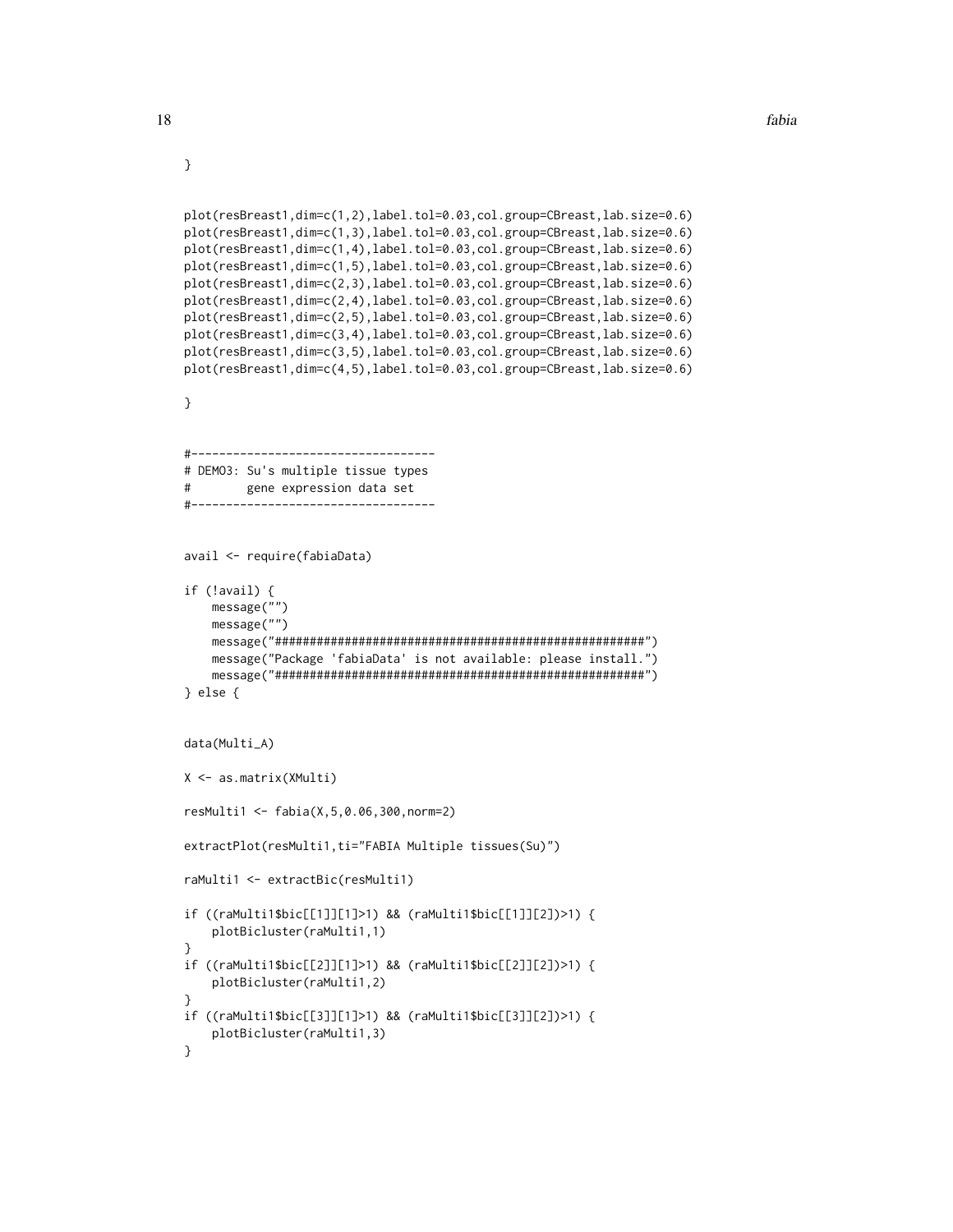```
if ((raMulti1$bic[[4]][1]>1) && (raMulti1$bic[[4]][2])>1) {
    plotBicluster(raMulti1,4)
}
plot(resMulti1,dim=c(1,2),label.tol=0.01,col.group=CMulti,lab.size=0.6)
plot(resMulti1,dim=c(1,3),label.tol=0.01,col.group=CMulti,lab.size=0.6)
plot(resMulti1,dim=c(1,4),label.tol=0.01,col.group=CMulti,lab.size=0.6)
plot(resMulti1,dim=c(1,5),label.tol=0.01,col.group=CMulti,lab.size=0.6)
plot(resMulti1,dim=c(2,3),label.tol=0.01,col.group=CMulti,lab.size=0.6)
plot(resMulti1,dim=c(2,4),label.tol=0.01,col.group=CMulti,lab.size=0.6)
plot(resMulti1,dim=c(2,5),label.tol=0.01,col.group=CMulti,lab.size=0.6)
plot(resMulti1,dim=c(3,4),label.tol=0.01,col.group=CMulti,lab.size=0.6)
plot(resMulti1,dim=c(3,5),label.tol=0.01,col.group=CMulti,lab.size=0.6)
plot(resMulti1,dim=c(4,5),label.tol=0.01,col.group=CMulti,lab.size=0.6)
}
#-----------------------------------------
# DEMO4: Rosenwald's diffuse large-B-cell
# lymphoma gene expression data set
#-----------------------------------------
avail <- require(fabiaData)
if (!avail) {
   message("")
    message("")
    message("#####################################################")
    message("Package 'fabiaData' is not available: please install.")
    message("#####################################################")
} else {
data(DLBCL_B)
X <- as.matrix(XDLBCL)
resDLBCL1 <- fabia(X,5,0.1,400,norm=2)
extractPlot(resDLBCL1,ti="FABIA Lymphoma(Rosenwald)")
raDLBCL1 <- extractBic(resDLBCL1)
if ((raDLBCL1$bic[[1]][1]>1) && (raDLBCL1$bic[[1]][2])>1) {
    plotBicluster(raDLBCL1,1)
}
if ((raDLBCL1$bic[[2]][1]>1) && (raDLBCL1$bic[[2]][2])>1) {
    plotBicluster(raDLBCL1,2)
}
if ((raDLBCL1$bic[[3]][1]>1) && (raDLBCL1$bic[[3]][2])>1) {
    plotBicluster(raDLBCL1,3)
```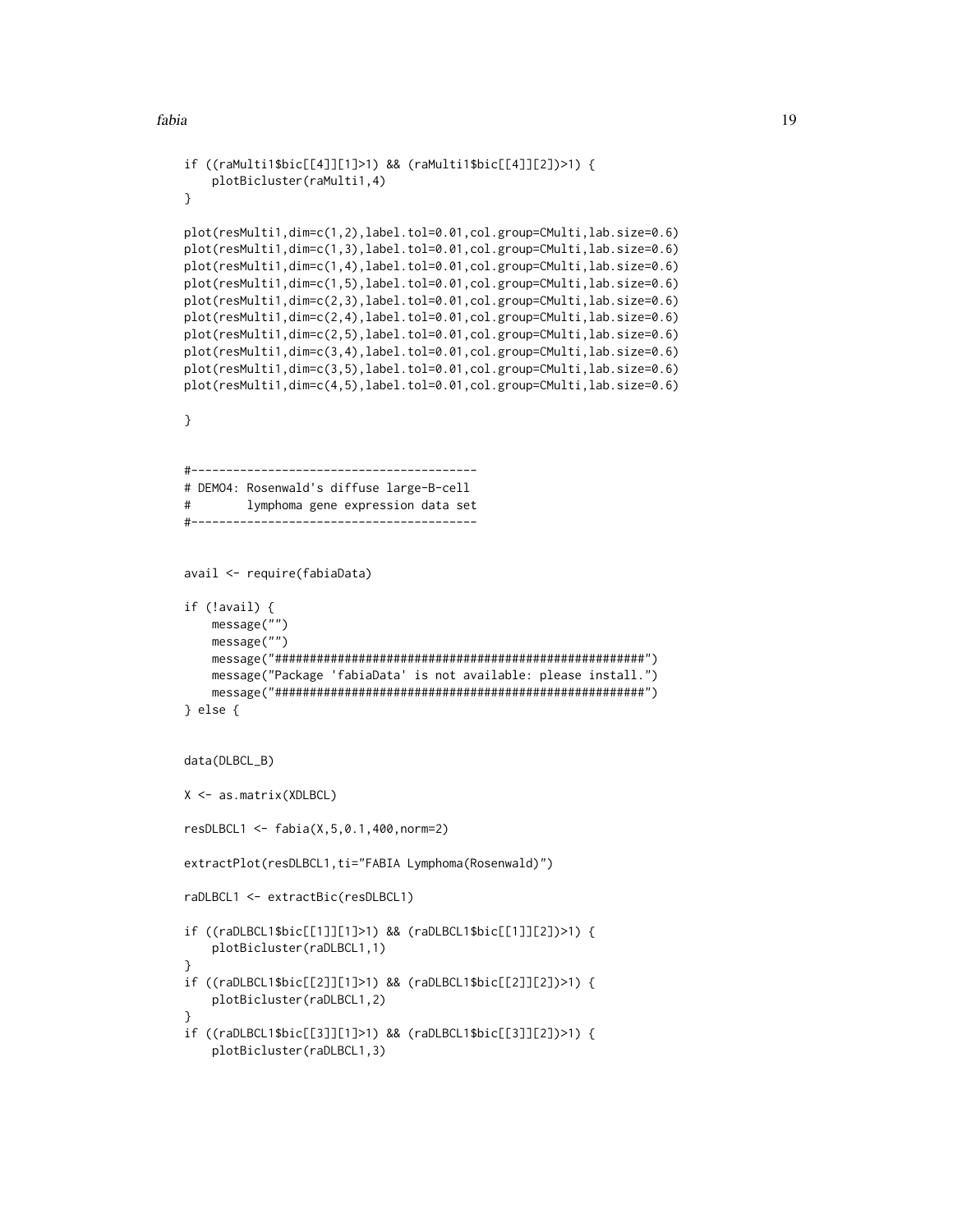```
}
if ((raDLBCL1$bic[[4]][1]>1) && (raDLBCL1$bic[[4]][2])>1) {
   plotBicluster(raDLBCL1,4)
}
plot(resDLBCL1,dim=c(1,2),label.tol=0.03,col.group=CDLBCL,lab.size=0.6)
plot(resDLBCL1,dim=c(1,3),label.tol=0.03,col.group=CDLBCL,lab.size=0.6)
plot(resDLBCL1,dim=c(1,4),label.tol=0.03,col.group=CDLBCL,lab.size=0.6)
plot(resDLBCL1,dim=c(1,5),label.tol=0.03,col.group=CDLBCL,lab.size=0.6)
plot(resDLBCL1,dim=c(2,3),label.tol=0.03,col.group=CDLBCL,lab.size=0.6)
plot(resDLBCL1,dim=c(2,4),label.tol=0.03,col.group=CDLBCL,lab.size=0.6)
plot(resDLBCL1,dim=c(2,5),label.tol=0.03,col.group=CDLBCL,lab.size=0.6)
plot(resDLBCL1,dim=c(3,4),label.tol=0.03,col.group=CDLBCL,lab.size=0.6)
plot(resDLBCL1,dim=c(3,5),label.tol=0.03,col.group=CDLBCL,lab.size=0.6)
plot(resDLBCL1,dim=c(4,5),label.tol=0.03,col.group=CDLBCL,lab.size=0.6)
}
```
## End(Not run)

<span id="page-19-1"></span>

fabiaDemo *Demos for fabia*

#### Description

fabiaDemo calls the demo codes for fabia.

#### Usage

fabiaDemo()

#### Value

Calls the demo codes for fabia

#### Author(s)

Sepp Hochreiter

#### See Also

[fabia](#page-12-1), [fabias](#page-26-1), [fabiap](#page-20-1), [fabi](#page-9-1), [fabiasp](#page-33-1), [mfsc](#page-58-1), [nmfdiv](#page-64-1), [nmfeu](#page-66-1), [nmfsc](#page-68-1), [extractPlot](#page-6-1), [extractBic](#page-3-1), [plotBicluster](#page-70-1), [Factorization](#page-38-1), [projFuncPos](#page-74-1), [projFunc](#page-73-1), [estimateMode](#page-1-1), [makeFabiaData](#page-46-1), [makeFabiaDataBlocks](#page-49-1), [makeFabiaDataPos](#page-54-1), [makeFabiaDataBlocksPos](#page-51-1), [matrixImagePlot](#page-56-1), [fabiaDemo](#page-19-1), [fabiaVersion](#page-37-1)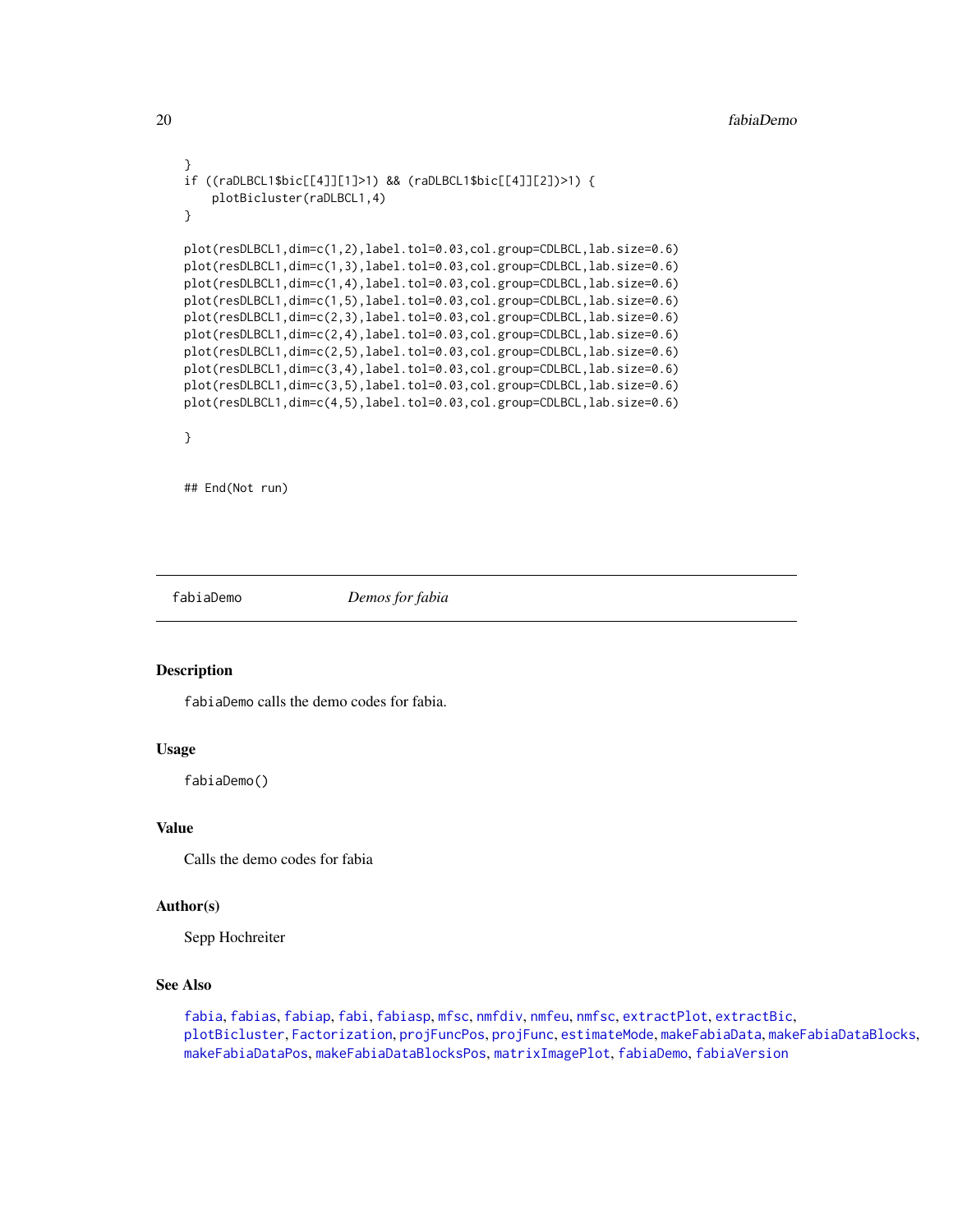# <span id="page-20-0"></span>Examples

## Not run: # interactive fabiaDemo()

## End(Not run)

<span id="page-20-1"></span>fabiap *Factor Analysis for Bicluster Acquisition: Post-Projection (FABIAP)*

# Description

fabiap: C implementation of fabiap.

# Usage

fabiap(X,p=13,alpha=0.01,cyc=500,spl=0,spz=0.5,sL=0.6,sZ=0.6,non\_negative=0,random=1.0,center=2,nor

# Arguments

| X            | the data matrix.                                                                                                    |
|--------------|---------------------------------------------------------------------------------------------------------------------|
| p            | number of hidden factors = number of biclusters; $\delta$ default = 13.                                             |
| alpha        | sparseness loadings $(0-1.0)$ ; default = 0.01.                                                                     |
| cyc          | number of iterations; $\text{default} = 500$ .                                                                      |
| spl          | sparseness prior loadings $(0 - 2.0)$ ; default = 0 (Laplace).                                                      |
| spz          | sparseness factors $(0.5 - 2.0)$ ; default = 0.5 (Laplace).                                                         |
| sL           | final sparseness loadings; $default = 0.6$ .                                                                        |
| sZ           | final sparseness factors; $default = 0.6$ .                                                                         |
| non_negative | Non-negative factors and loadings if non_negative $> 0$ ; default = 0.                                              |
| random       | $\leq$ =0: by SVD, $>$ 0: random initialization of loadings in [-random, random]; de-<br>fault $= 1.0$ .            |
| center       | data centering: 1 (mean), 2 (median), $> 2$ (mode), 0 (no); default = 2.                                            |
| norm         | data normalization: 1 (0.75-0.25 quantile), $>1$ (var=1), 0 (no); default = 1.                                      |
| scale        | loading vectors are scaled in each iteration to the given variance. 0.0 indicates<br>non scaling; $default = 0.0$ . |
| lap          | minimal value of the variational parameter; $default = 1.0$ .                                                       |
| nL           | maximal number of biclusters at which a row element can participate; default =<br>$0$ (no limit)                    |
| 1L           | maximal number of row elements per bicluster; $\text{default} = 0$ (no limit)                                       |
| bL           | cycle at which the nL or IL maximum starts; default = $0$ (start at the beginning)                                  |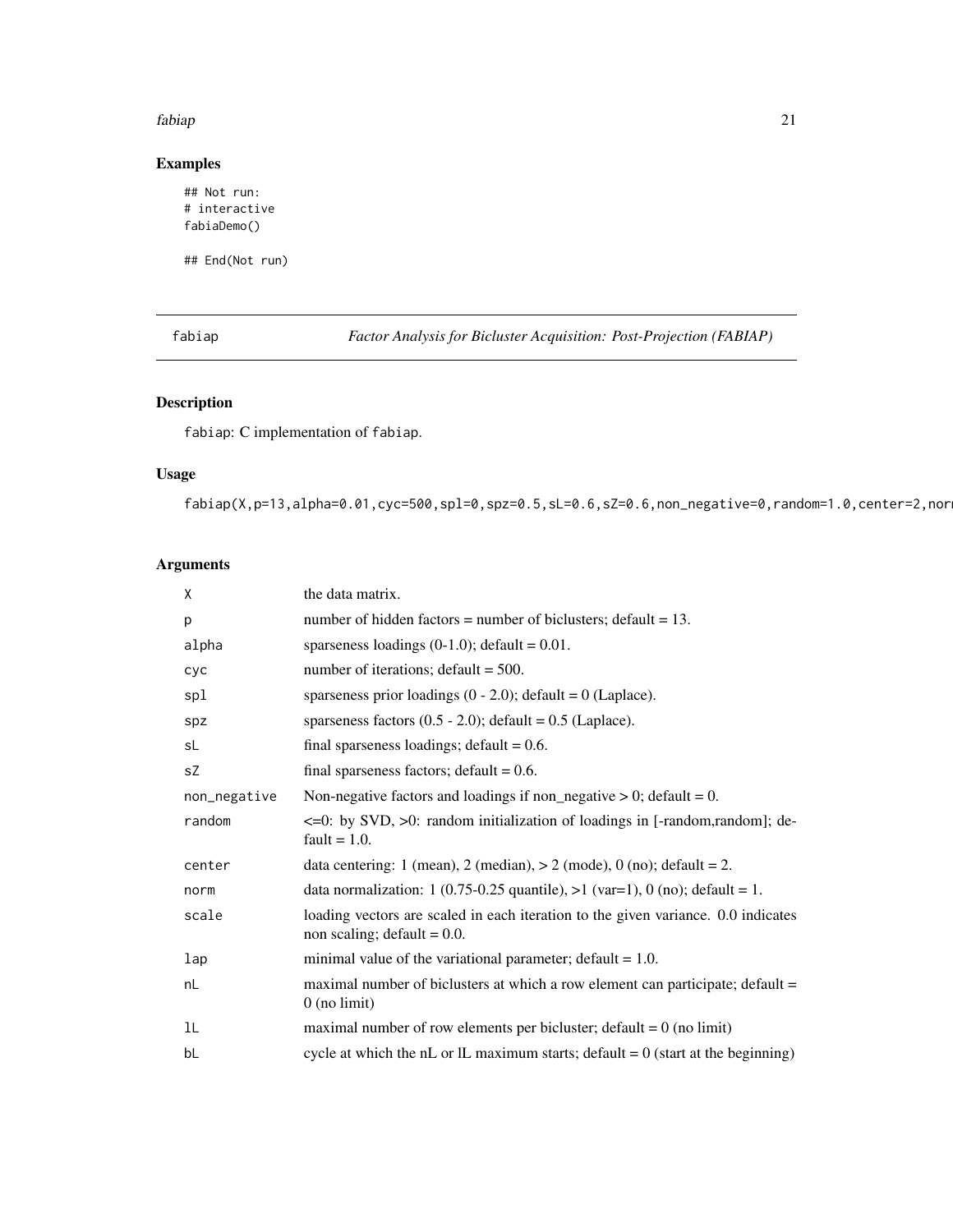#### Details

Biclusters are found by sparse factor analysis where *both* the factors and the loadings are sparse. Post-processing by projecting the final results to a given sparseness criterion.

Essentially the model is the sum of outer products of vectors:

$$
X = \sum_{i=1}^{p} \lambda_i z_i^T + U
$$

where the number of summands  $p$  is the number of biclusters. The matrix factorization is

$$
X = LZ + U
$$

Here  $\lambda_i$  are from  $R^n$ ,  $z_i$  from  $R^l$ , L from  $R^{n \times p}$ , Z from  $R^{p \times l}$ , and X, U from  $R^{n \times l}$ .

If the nonzero components of the sparse vectors are grouped together then the outer product results in a matrix with a nonzero block and zeros elsewhere.

The model selection is performed by a variational approach according to Girolami 2001 and Palmer et al. 2006.

We included a prior on the parameters and minimize a lower bound on the posterior of the parameters given the data. The update of the loadings includes an additive term which pushes the loadings toward zero (Gaussian prior leads to an multiplicative factor).

Post-processing: The final results of the loadings and the factors are projected to a sparse vector according to Hoyer, 2004: given an  $l_1$ -norm and an  $l_2$ -norm minimize the Euclidean distance to the original vector (currently the  $l_2$ -norm is fixed to 1). The projection is a convex quadratic problem which is solved iteratively where at each iteration at least one component is set to zero. Instead of the  $l_1$ -norm a sparseness measurement is used which relates the  $l_1$ -norm to the  $l_2$ -norm:

The code is implemented in C and the projection in R.

#### Value

object of the class Factorization. Containing LZ (estimated noise free data LZ), L (loadings L), Z (factors Z),  $\cup$  (noise  $X - LZ$ ), center (centering vector), scaleData (scaling vector),  $X$  (centered and scaled data  $X$ ), Psi (noise variance σ), lapla (variational parameter), avini (the information which the factor  $z_{ij}$ contains about  $x_i$  averaged over j) xavini (the information which the factor  $z_i$ contains about  $x_j$ ) ini (for each j the information which the factor  $z_{ij}$  contains about  $x_i$ ).

#### Author(s)

Sepp Hochreiter

### **References**

S. Hochreiter et al., 'FABIA: Factor Analysis for Bicluster Acquisition', Bioinformatics 26(12):1520- 1527, 2010. http://bioinformatics.oxfordjournals.org/cgi/content/abstract/btq227

Mark Girolami, 'A Variational Method for Learning Sparse and Overcomplete Representations', Neural Computation 13(11): 2517-2532, 2001.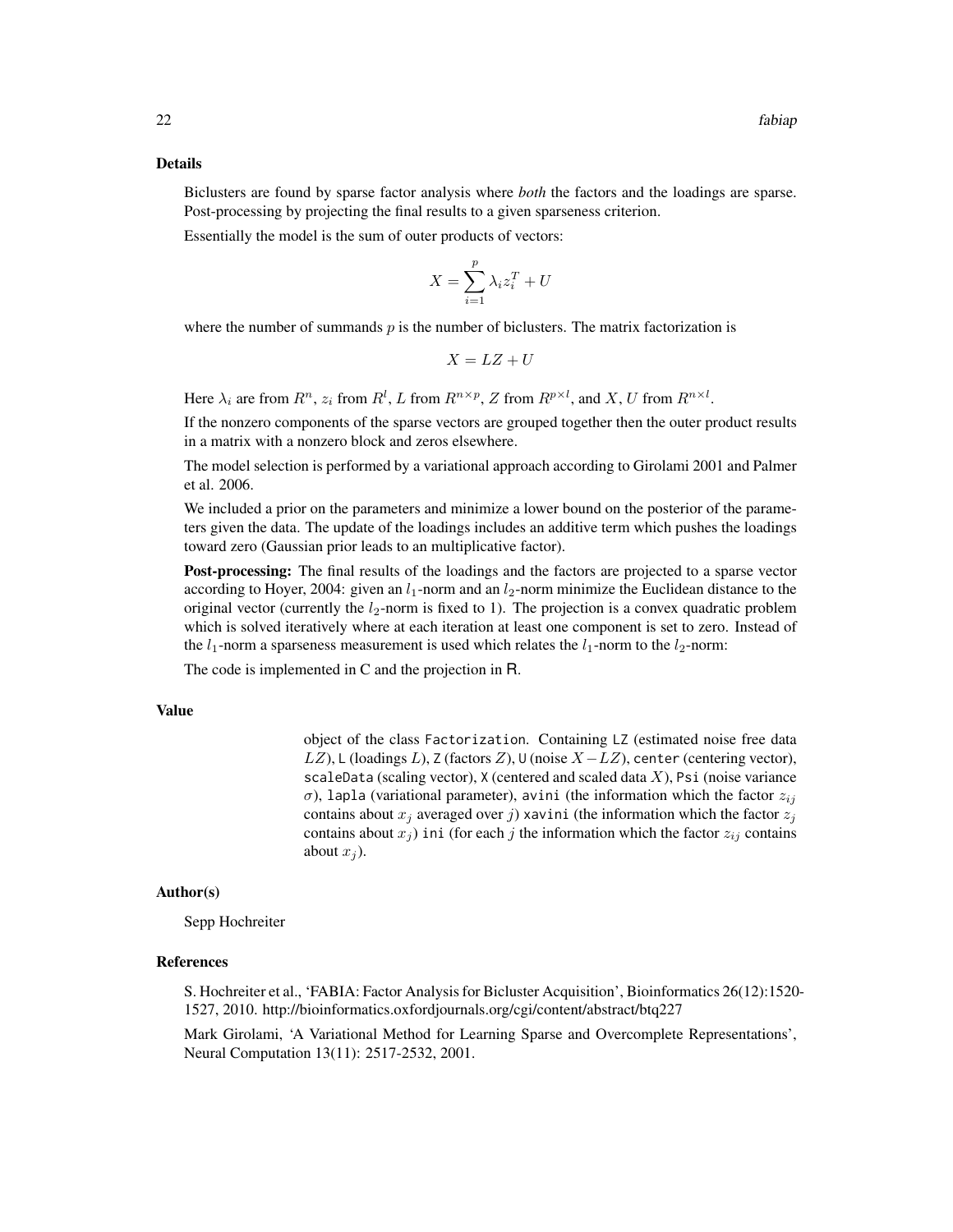J. Palmer, D. Wipf, K. Kreutz-Delgado, B. Rao, 'Variational EM algorithms for non-Gaussian latent variable models', Advances in Neural Information Processing Systems 18, pp. 1059-1066, 2006.

Patrik O. Hoyer, 'Non-negative Matrix Factorization with Sparseness Constraints', Journal of Machine Learning Research 5:1457-1469, 2004.

#### See Also

[fabia](#page-12-1), [fabias](#page-26-1), [fabiap](#page-20-1), [spfabia](#page-79-1), [fabi](#page-9-1), [fabiasp](#page-33-1), [mfsc](#page-58-1), [nmfdiv](#page-64-1), [nmfeu](#page-66-1), [nmfsc](#page-68-1), [extractPlot](#page-6-1), [extractBic](#page-3-1), [plotBicluster](#page-70-1), [Factorization](#page-38-1), [projFuncPos](#page-74-1), [projFunc](#page-73-1), [estimateMode](#page-1-1), [makeFabiaData](#page-46-1), [makeFabiaDataBlocks](#page-49-1), [makeFabiaDataPos](#page-54-1), [makeFabiaDataBlocksPos](#page-51-1), [matrixImagePlot](#page-56-1), [fabiaDemo](#page-19-1), [fabiaVersion](#page-37-1)

```
#---------------
# TEST
#---------------
dat <- makeFabiaDataBlocks(n = 100, l = 50, p = 3, f1 = 5, f2 = 5,
  of1 = 5, of2 = 10, sd\_noise = 3.0, sd\_z\_noise = 0.2, mean_z = 2.0,sd_z = 1.0, sd_lnoise = 0.2, meanl = 3.0, sd_l = 1.0X \leftarrow \text{dat}[[1]]Y \leftarrow \text{dat}[[2]]resEx <- fabiap(X,3,0.1,50)
## Not run:
#-----------------
# DEMO1: Toy Data
#-----------------
n = 1000
l= 100
p = 10dat \leq makeFabiaDataBlocks(n = n, l= 1, p = p, f1 = 5, f2 = 5,
  of1 = 5, of2 = 10, sd\_noise = 3.0, sd\_z\_noise = 0.2, mean_z = 2.0,sd_z = 1.0, sd_lnoise = 0.2, meanl = 3.0, sd_l = 1.0X \leftarrow \text{dat}[[1]]Y \leftarrow \text{dat}[[2]]ZC \leftarrow dat[[3]]LC < - \text{dat}[[4]]\text{gclab} \leftarrow \text{rep.int}(\emptyset, 1)gllab <- rep.int(0, n)clab <- as.character(1:l)
llab <- as.character(1:n)
for (i in 1:p){
```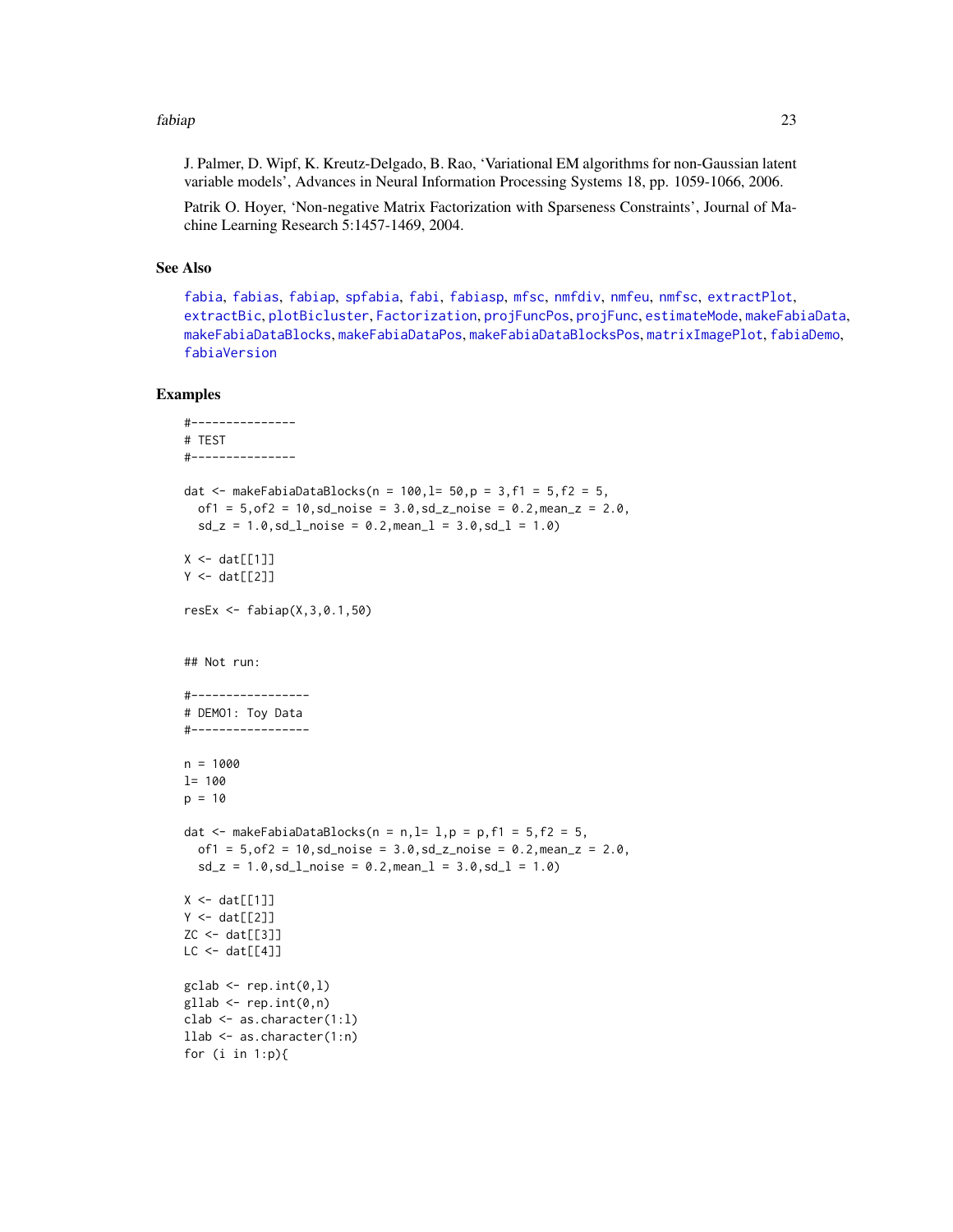```
for (j in ZC[i]]{
     clab[j] <- paste(as.character(i),"_",clab[j],sep="")
 }
 for (j in LC[i]){
     llab[j] <- paste(as.character(i),"_",llab[j],sep="")
 }
 gclab[unlist(ZC[i])] <- gclab[unlist(ZC[i])] + p^i
gllab[unlist(LC[i])] <- gllab[unlist(LC[i])] + p^i
}
groups <- gclab
#### FABIAP
resToy3 <- fabiap(X,13,0.1,400)
extractPlot(resToy3,ti="FABIAP",Y=Y)
raToy3 <- extractBic(resToy3)
if ((raToy3$bic[[1]][1]>1) && (raToy3$bic[[1]][2])>1) {
   plotBicluster(raToy3,1)
}
if ((raToy3$bic[[2]][1]>1) && (raToy3$bic[[2]][2])>1) {
    plotBicluster(raToy3,2)
}
if ((raToy3$bic[[3]][1]>1) && (raToy3$bic[[3]][2])>1) {
   plotBicluster(raToy3,3)
}
if ((raToy3$bic[[4]][1]>1) && (raToy3$bic[[4]][2])>1) {
    plotBicluster(raToy3,4)
}
colnames(X(resToy3)) <- clab
rownames(X(resToy3)) <- llab
plot(resToy3,dim=c(1,2),label.tol=0.1,col.group = groups,lab.size=0.6)
plot(resToy3,dim=c(1,3),label.tol=0.1,col.group = groups,lab.size=0.6)
plot(resToy3,dim=c(2,3),label.tol=0.1,col.group = groups,lab.size=0.6)
#------------------------------------------
# DEMO2: Laura van't Veer's gene expression
# data set for breast cancer
#------------------------------------------
avail <- require(fabiaData)
if (!avail) {
```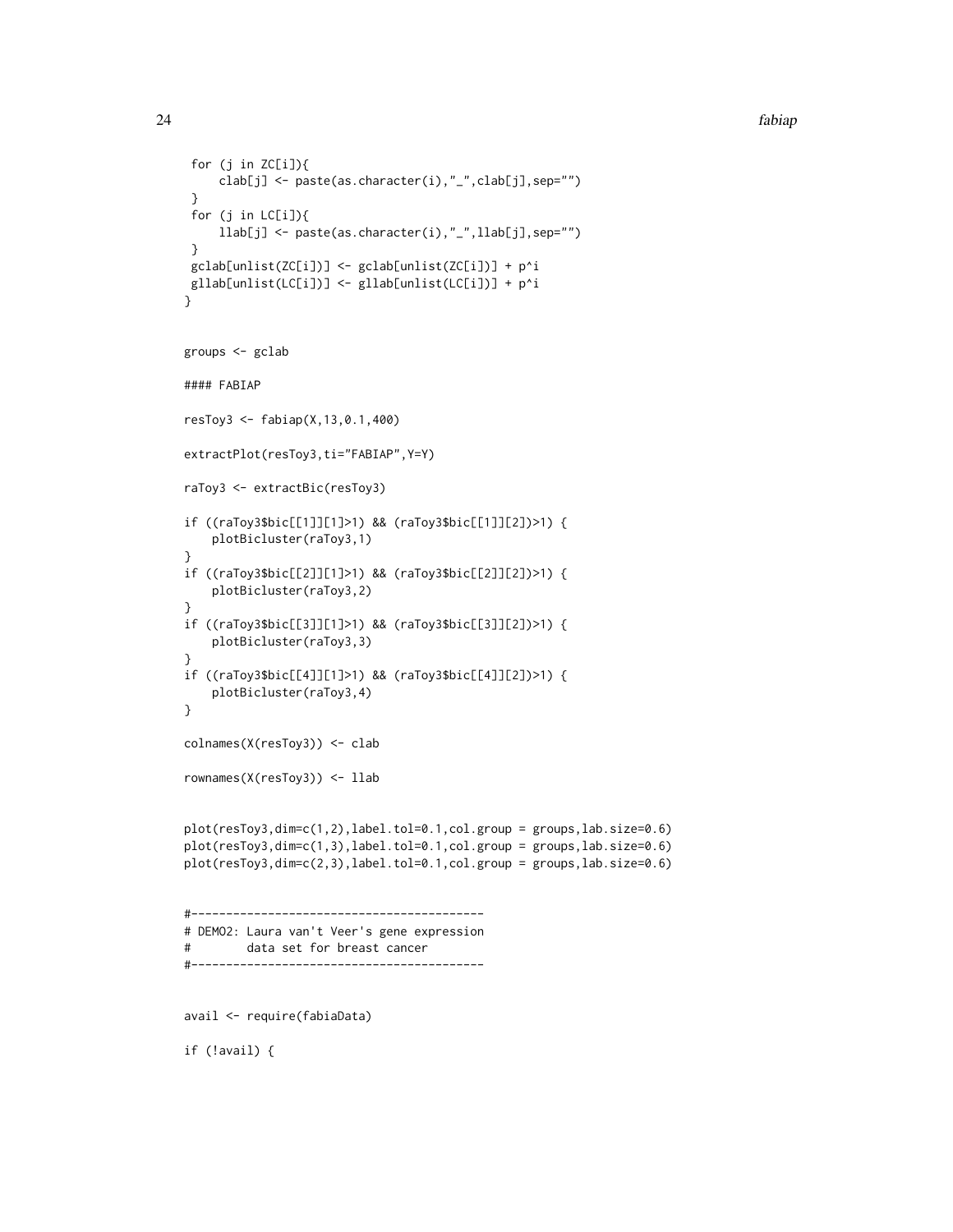```
message("")
   message("")
   message("#####################################################")
   message("Package 'fabiaData' is not available: please install.")
    message("#####################################################")
} else {
data(Breast_A)
X <- as.matrix(XBreast)
resBreast3 <- fabiap(X,5,0.1,400)
extractPlot(resBreast3,ti="FABIAP Breast cancer(Veer)")
raBreast3 <- extractBic(resBreast3)
if ((raBreast3$bic[[1]][1]>1) && (raBreast3$bic[[1]][2])>1) {
    plotBicluster(raBreast3,1)
}
if ((raBreast3$bic[[2]][1]>1) && (raBreast3$bic[[2]][2])>1) {
   plotBicluster(raBreast3,2)
}
if ((raBreast3$bic[[3]][1]>1) && (raBreast3$bic[[3]][2])>1) {
    plotBicluster(raBreast3,3)
}
if ((raBreast3$bic[[4]][1]>1) && (raBreast3$bic[[4]][2])>1) {
   plotBicluster(raBreast3,4)
}
plot(resBreast3,dim=c(1,2),label.tol=0.03,col.group=CBreast,lab.size=0.6)
plot(resBreast3,dim=c(1,3),label.tol=0.03,col.group=CBreast,lab.size=0.6)
plot(resBreast3,dim=c(1,4),label.tol=0.03,col.group=CBreast,lab.size=0.6)
plot(resBreast3,dim=c(1,5),label.tol=0.03,col.group=CBreast,lab.size=0.6)
plot(resBreast3,dim=c(2,3),label.tol=0.03,col.group=CBreast,lab.size=0.6)
plot(resBreast3,dim=c(2,4),label.tol=0.03,col.group=CBreast,lab.size=0.6)
plot(resBreast3,dim=c(2,5),label.tol=0.03,col.group=CBreast,lab.size=0.6)
plot(resBreast3,dim=c(3,4),label.tol=0.03,col.group=CBreast,lab.size=0.6)
plot(resBreast3,dim=c(3,5),label.tol=0.03,col.group=CBreast,lab.size=0.6)
plot(resBreast3,dim=c(4,5),label.tol=0.03,col.group=CBreast,lab.size=0.6)
}
#-----------------------------------
# DEMO3: Su's multiple tissue types
# gene expression data set
#-----------------------------------
```
avail <- require(fabiaData)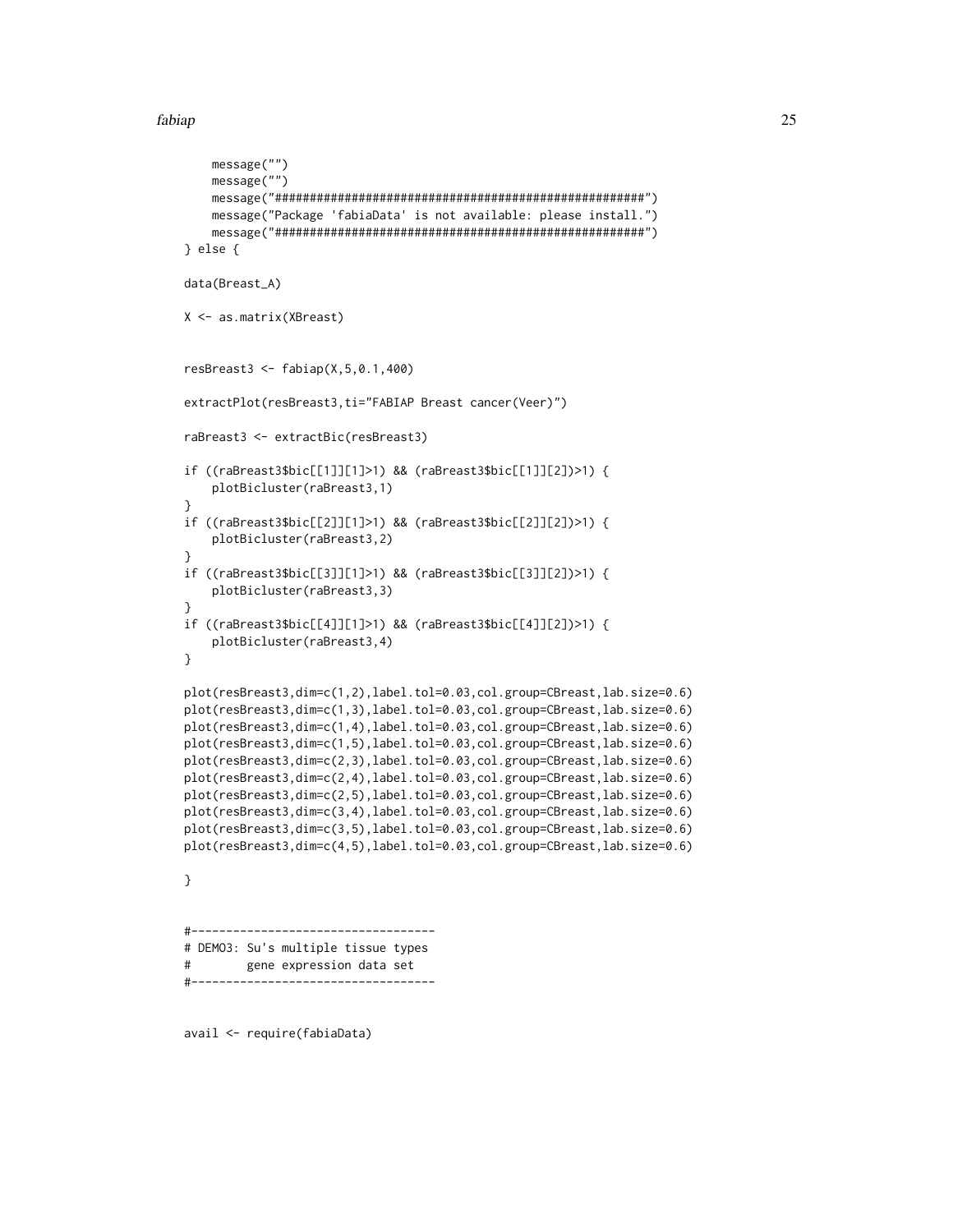```
if (!avail) {
   message("")
   message("")
   message("#####################################################")
   message("Package 'fabiaData' is not available: please install.")
   message("#####################################################")
} else {
data(Multi_A)
X <- as.matrix(XMulti)
resMulti3 <- fabiap(X,5,0.1,300)
extractPlot(resMulti3,ti="FABIAP Multiple tissues(Su)")
raMulti3 <- extractBic(resMulti3)
if ((raMulti3$bic[[1]][1]>1) && (raMulti3$bic[[1]][2])>1) {
    plotBicluster(raMulti3,1)
}
if ((raMulti3$bic[[2]][1]>1) && (raMulti3$bic[[2]][2])>1) {
   plotBicluster(raMulti3,2)
}
if ((raMulti3$bic[[3]][1]>1) && (raMulti3$bic[[3]][2])>1) {
    plotBicluster(raMulti3,3)
}
if ((raMulti3$bic[[4]][1]>1) && (raMulti3$bic[[4]][2])>1) {
   plotBicluster(raMulti3,4)
}
plot(resMulti3,dim=c(1,2),label.tol=0.01,col.group=CMulti,lab.size=0.6)
plot(resMulti3,dim=c(1,3),label.tol=0.01,col.group=CMulti,lab.size=0.6)
plot(resMulti3,dim=c(1,4),label.tol=0.01,col.group=CMulti,lab.size=0.6)
plot(resMulti3,dim=c(1,5),label.tol=0.01,col.group=CMulti,lab.size=0.6)
plot(resMulti3,dim=c(2,3),label.tol=0.01,col.group=CMulti,lab.size=0.6)
plot(resMulti3,dim=c(2,4),label.tol=0.01,col.group=CMulti,lab.size=0.6)
plot(resMulti3,dim=c(2,5),label.tol=0.01,col.group=CMulti,lab.size=0.6)
plot(resMulti3,dim=c(3,4),label.tol=0.01,col.group=CMulti,lab.size=0.6)
plot(resMulti3,dim=c(3,5),label.tol=0.01,col.group=CMulti,lab.size=0.6)
plot(resMulti3,dim=c(4,5),label.tol=0.01,col.group=CMulti,lab.size=0.6)
}
#-----------------------------------------
# DEMO4: Rosenwald's diffuse large-B-cell
# lymphoma gene expression data set
\#-----------
```
avail <- require(fabiaData)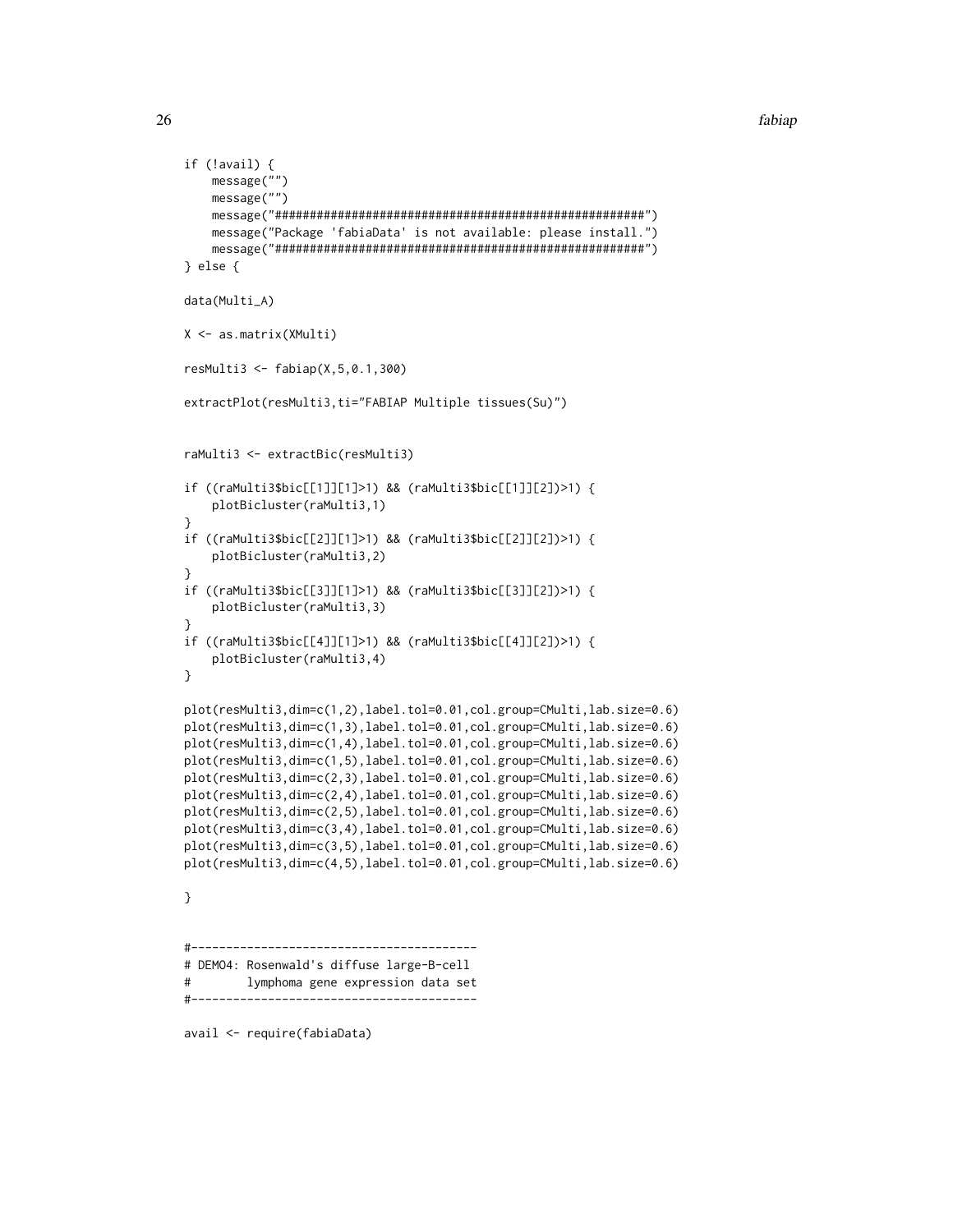```
if (!avail) {
   message("")
   message("")
   message("#####################################################")
   message("Package 'fabiaData' is not available: please install.")
   message("#####################################################")
} else {
data(DLBCL_B)
X <- as.matrix(XDLBCL)
resDLBCL3 <- fabiap(X,5,0.1,400)
extractPlot(resDLBCL3,ti="FABIAP Lymphoma(Rosenwald)")
raDLBCL3 <- extractBic(resDLBCL3)
if ((raDLBCL3$bic[[1]][1]>1) && (raDLBCL3$bic[[1]][2])>1) {
    plotBicluster(raDLBCL3,1)
}
if ((raDLBCL3$bic[[2]][1]>1) && (raDLBCL3$bic[[2]][2])>1) {
   plotBicluster(raDLBCL3,2)
}
if ((raDLBCL3$bic[[3]][1]>1) && (raDLBCL3$bic[[3]][2])>1) {
    plotBicluster(raDLBCL3,3)
}
if ((raDLBCL3$bic[[4]][1]>1) && (raDLBCL3$bic[[4]][2])>1) {
   plotBicluster(raDLBCL3,4)
}
plot(resDLBCL3,dim=c(1,2),label.tol=0.03,col.group=CDLBCL,lab.size=0.6)
plot(resDLBCL3,dim=c(1,3),label.tol=0.03,col.group=CDLBCL,lab.size=0.6)
plot(resDLBCL3,dim=c(1,4),label.tol=0.03,col.group=CDLBCL,lab.size=0.6)
plot(resDLBCL3,dim=c(1,5),label.tol=0.03,col.group=CDLBCL,lab.size=0.6)
plot(resDLBCL3,dim=c(2,3),label.tol=0.03,col.group=CDLBCL,lab.size=0.6)
plot(resDLBCL3,dim=c(2,4),label.tol=0.03,col.group=CDLBCL,lab.size=0.6)
plot(resDLBCL3,dim=c(2,5),label.tol=0.03,col.group=CDLBCL,lab.size=0.6)
plot(resDLBCL3,dim=c(3,4),label.tol=0.03,col.group=CDLBCL,lab.size=0.6)
plot(resDLBCL3,dim=c(3,5),label.tol=0.03,col.group=CDLBCL,lab.size=0.6)
plot(resDLBCL3,dim=c(4,5),label.tol=0.03,col.group=CDLBCL,lab.size=0.6)
```
}

<span id="page-26-1"></span>## End(Not run)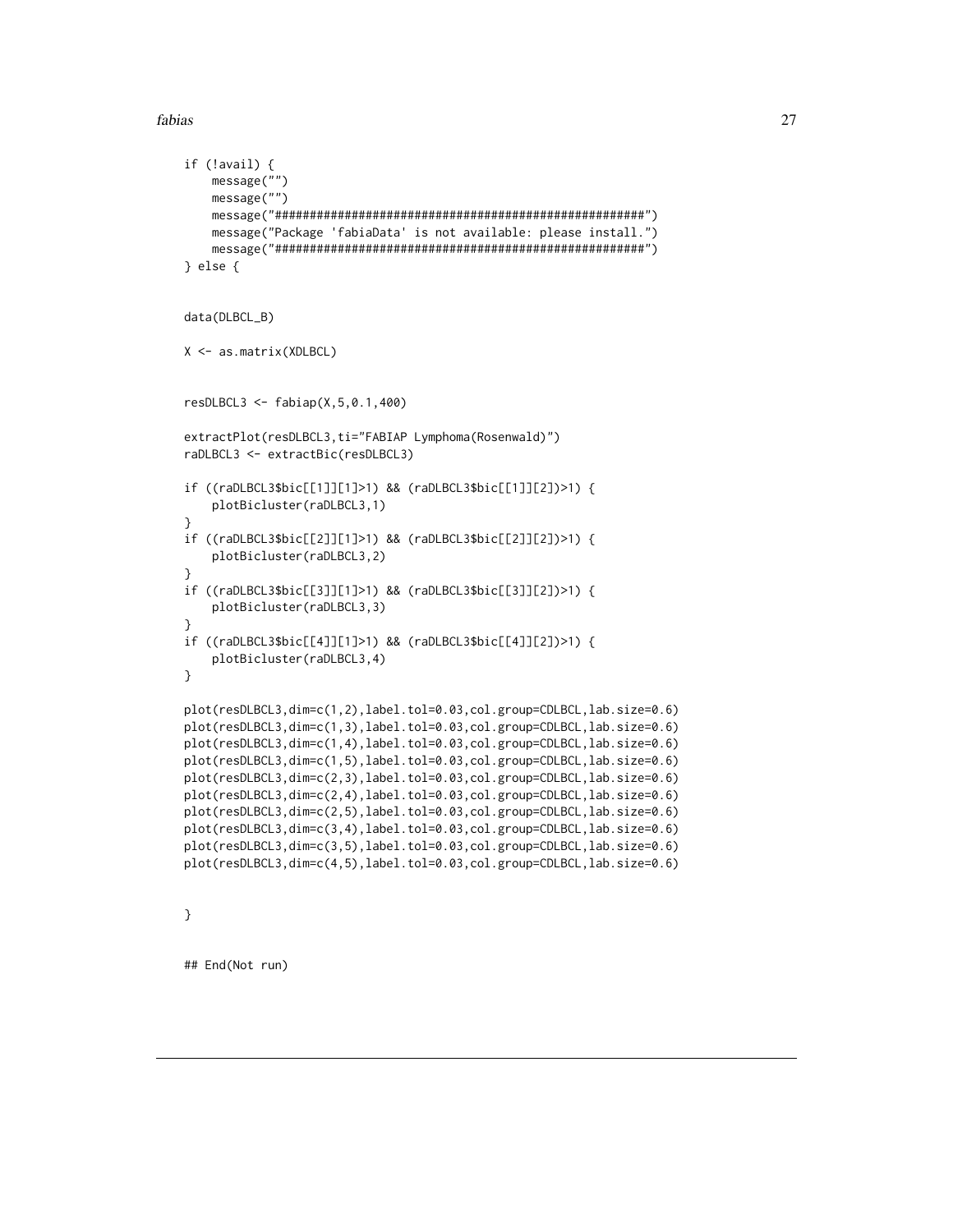# Description

fabias: C implementation of fabias.

#### Usage

fabias(X,p=13,alpha=0.6,cyc=500,spz=0.5,non\_negative=0,random=1.0,center=2,norm=1,lap=1.0,nL=0,lL=0

# Arguments

| X            | the data matrix.                                                                                         |
|--------------|----------------------------------------------------------------------------------------------------------|
| p            | number of hidden factors = number of biclusters; $\delta$ default = 13.                                  |
| alpha        | sparseness loadings $(0.1 - 1.0)$ ; default = 0.1.                                                       |
| <b>CYC</b>   | number of iterations; $default = 500$ .                                                                  |
| spz          | sparseness factors $(0.5 - 2.0)$ ; default = 0.5 (Laplace).                                              |
| non_negative | Non-negative factors and loadings if non_negative $> 0$ ; default = 0.                                   |
| random       | $\leq$ =0: by SVD, $>$ 0: random initialization of loadings in [-random, random]; de-<br>fault $= 1.0$ . |
| center       | data centering: 1 (mean), 2 (median), $> 2$ (mode), 0 (no); default = 2.                                 |
| norm         | data normalization: 1 (0.75-0.25 quantile), $>1$ (var=1), 0 (no); default = 1.                           |
| lap          | minimal value of the variational parameter; default $= 1.0$ .                                            |
| nL           | maximal number of biclusters at which a row element can participate; default =<br>$0$ (no limit)         |
| 1L           | maximal number of row elements per bicluster; default = $0$ (no limit)                                   |
| bL           | cycle at which the nL or lL maximum starts; default = $0$ (start at the beginning)                       |

# Details

Biclusters are found by sparse factor analysis where *both* the factors and the loadings are sparse. Essentially the model is the sum of outer products of vectors:

$$
X = \sum_{i=1}^{p} \lambda_i z_i^T + U
$$

where the number of summands  $p$  is the number of biclusters. The matrix factorization is

$$
X = LZ + U
$$

Here  $\lambda_i$  are from  $R^n$ ,  $z_i$  from  $R^l$ , L from  $R^{n \times p}$ , Z from  $R^{p \times l}$ , and X, U from  $R^{n \times l}$ .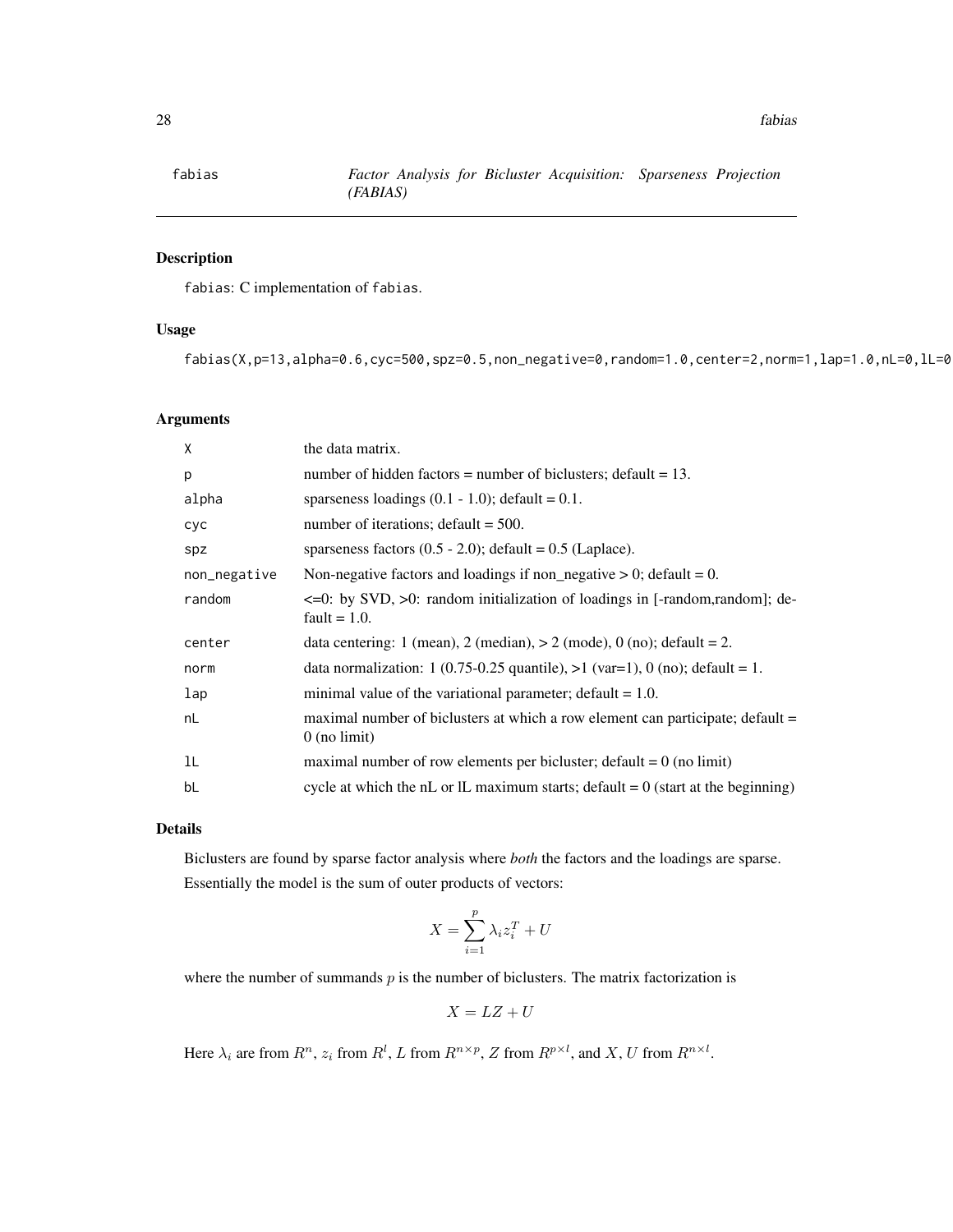If the nonzero components of the sparse vectors are grouped together then the outer product results in a matrix with a nonzero block and zeros elsewhere.

The model selection is performed by a variational approach according to Girolami 2001 and Palmer et al. 2006.

The prior has finite support, therefore after each update of the loadings they are projected to the finite support. The projection is done according to Hoyer, 2004: given an  $l_1$ -norm and an  $l_2$ -norm minimize the Euclidean distance to the original vector (currently the  $l_2$ -norm is fixed to 1). The projection is a convex quadratic problem which is solved iteratively where at each iteration at least one component is set to zero. Instead of the  $l_1$ -norm a sparseness measurement is used which relates the  $l_1$ -norm to the  $l_2$ -norm.

The code is implemented in C.

#### Value

object of the class Factorization. Containing LZ (estimated noise free data LZ), L (loadings L), Z (factors Z), U (noise  $X - LZ$ ), center (centering vector), scaleData (scaling vector),  $X$  (centered and scaled data  $X$ ), Psi (noise variance σ), lapla (variational parameter), avini (the information which the factor  $z_{ij}$ contains about  $x_i$  averaged over j) xavini (the information which the factor  $z_i$ contains about  $x_j$ ) ini (for each j the information which the factor  $z_{ij}$  contains about  $x_i$ ).

#### Author(s)

Sepp Hochreiter

#### References

S. Hochreiter et al., 'FABIA: Factor Analysis for Bicluster Acquisition', Bioinformatics 26(12):1520- 1527, 2010. http://bioinformatics.oxfordjournals.org/cgi/content/abstract/btq227

Mark Girolami, 'A Variational Method for Learning Sparse and Overcomplete Representations', Neural Computation 13(11): 2517-2532, 2001.

J. Palmer, D. Wipf, K. Kreutz-Delgado, B. Rao, 'Variational EM algorithms for non-Gaussian latent variable models', Advances in Neural Information Processing Systems 18, pp. 1059-1066, 2006.

Patrik O. Hoyer, 'Non-negative Matrix Factorization with Sparseness Constraints', Journal of Machine Learning Research 5:1457-1469, 2004.

#### See Also

[fabia](#page-12-1), [fabias](#page-26-1), [fabiap](#page-20-1), [spfabia](#page-79-1), [fabi](#page-9-1), [fabiasp](#page-33-1), [mfsc](#page-58-1), [nmfdiv](#page-64-1), [nmfeu](#page-66-1), [nmfsc](#page-68-1), [extractPlot](#page-6-1), [extractBic](#page-3-1), [plotBicluster](#page-70-1), [Factorization](#page-38-1), [projFuncPos](#page-74-1), [projFunc](#page-73-1), [estimateMode](#page-1-1), [makeFabiaData](#page-46-1), [makeFabiaDataBlocks](#page-49-1), [makeFabiaDataPos](#page-54-1), [makeFabiaDataBlocksPos](#page-51-1), [matrixImagePlot](#page-56-1), [fabiaDemo](#page-19-1), [fabiaVersion](#page-37-1)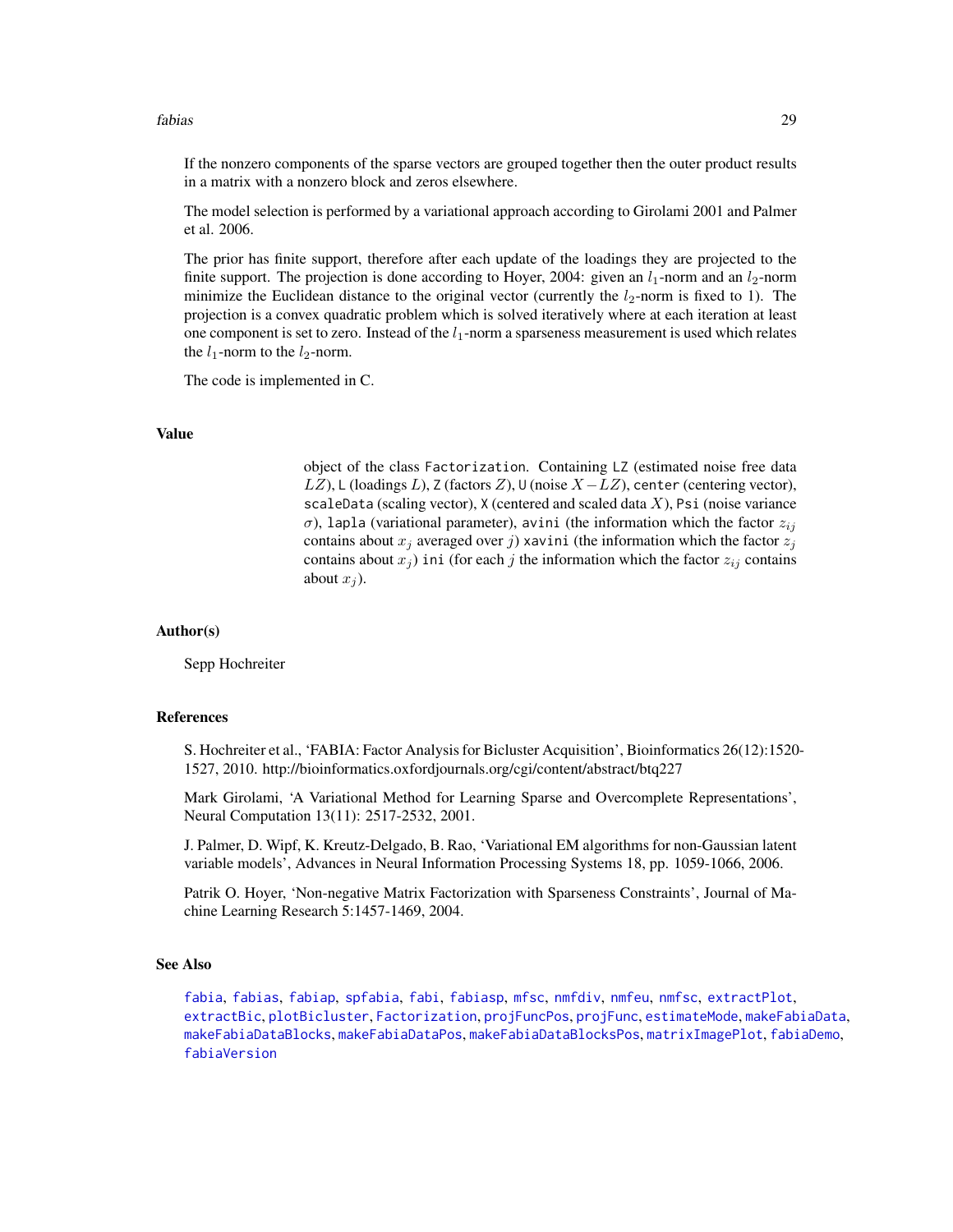```
#---------------
# TEST
#---------------
dat <- makeFabiaDataBlocks(n = 100, l = 50, p = 3, f1 = 5, f2 = 5,
  of1 = 5, of2 = 10, sd\_noise = 3.0, sd\_z\_noise = 0.2, mean_z = 2.0,sd_z = 1.0, sd_lnoise = 0.2, meanl = 3.0, sd_l = 1.0X \leftarrow \text{dat}[[1]]Y \leftarrow \text{dat}[[2]]resEx \leq fabias(X, 3, 0.6, 50)
## Not run:
#-----------------
# DEMO1: Toy Data
#-----------------
n = 1000l= 100
p = 10dat \leq makeFabiaDataBlocks(n = n, l= l, p = p, f1 = 5, f2 = 5,
  of1 = 5, of2 = 10, sd\_noise = 3.0, sd\_z\_noise = 0.2, mean\_z = 2.0,sd_z = 1.0, sd_l_{\text{noise}} = 0.2, mean_l = 3.0, sd_l = 1.0X \leftarrow \text{dat}[[1]]Y \leftarrow \text{dat}[[2]]ZC \leftarrow dat[[3]]LC < - \text{dat}[[4]]\text{gclab} \leftarrow \text{rep.int}(0,1)gllab <- rep.int(0, n)clab \leq as. character(1:1)
llab <- as.character(1:n)
for (i in 1:p){
 for (j in ZC[i]){
     clab[j] <- paste(as.character(i),"_",clab[j],sep="")
 }
 for (j in LC[i]){
     llab[j] <- paste(as.character(i),"_",llab[j],sep="")
 }
 gclab[unlist(ZC[i])] <- gclab[unlist(ZC[i])] + p^i
 gllab[unlist(LC[i])] <- gllab[unlist(LC[i])] + p^i
}
```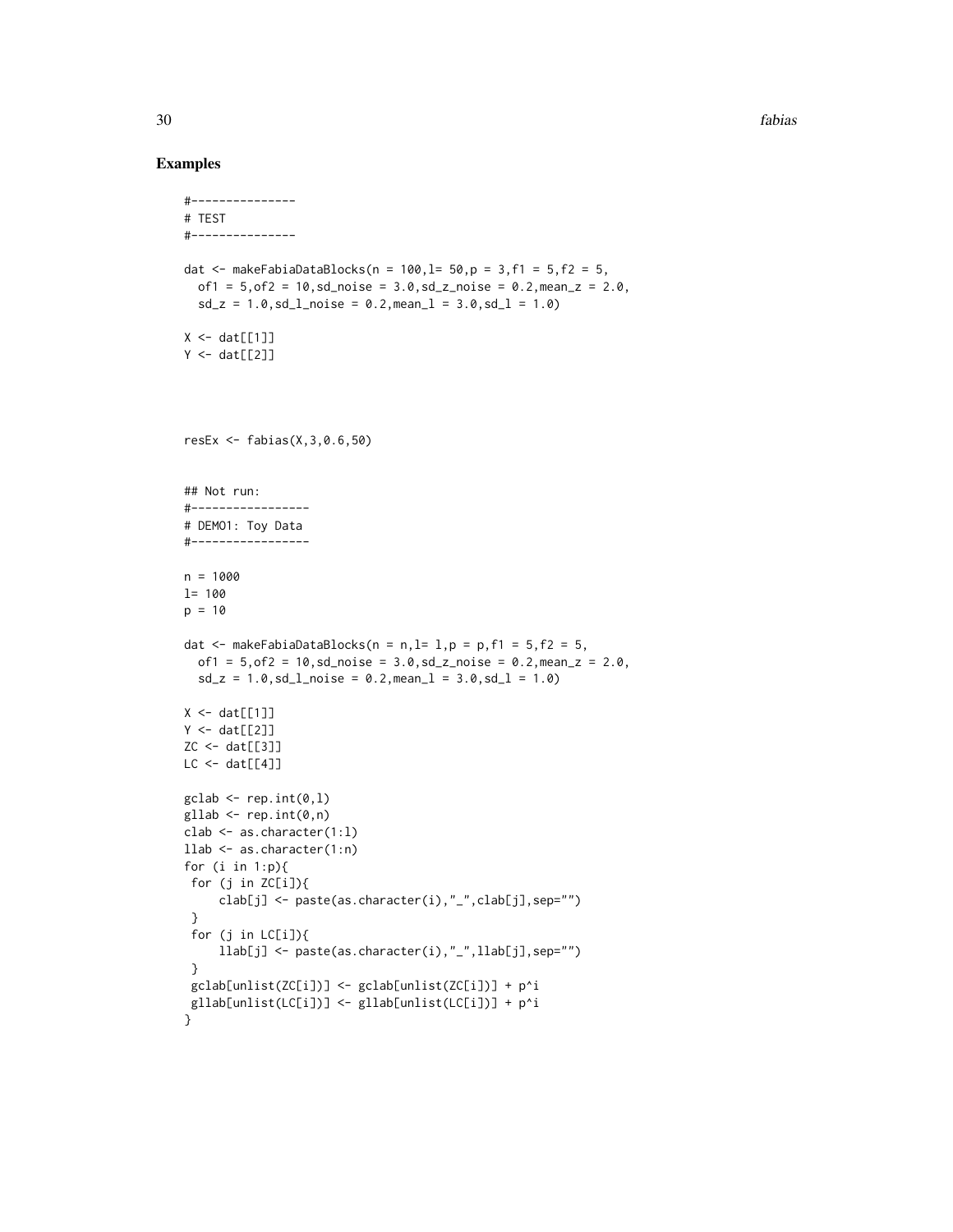```
groups <- gclab
#### FABIAS
resToy2 <- fabias(X,13,0.6,400)
extractPlot(resToy2,ti="FABIAS",Y=Y)
raToy2 <- extractBic(resToy2)
if ((raToy2$bic[[1]][1]>1) && (raToy2$bic[[1]][2])>1) {
    plotBicluster(raToy2,1)
}
if ((raToy2$bic[[2]][1]>1) && (raToy2$bic[[2]][2])>1) {
    plotBicluster(raToy2,2)
}
if ((raToy2$bic[[3]][1]>1) && (raToy2$bic[[3]][2])>1) {
    plotBicluster(raToy2,3)
}
if ((raToy2$bic[[4]][1]>1) && (raToy2$bic[[4]][2])>1) {
   plotBicluster(raToy2,4)
}
colnames(X(resToy2)) <- clab
rownames(X(resToy2)) <- llab
plot(resToy2,dim=c(1,2),label.tol=0.1,col.group = groups,lab.size=0.6)
plot(resToy2,dim=c(1,3),label.tol=0.1,col.group = groups,lab.size=0.6)
plot(resToy2,dim=c(2,3),label.tol=0.1,col.group = groups,lab.size=0.6)
#------------------------------------------
# DEMO2: Laura van't Veer's gene expression
# data set for breast cancer
#------------------------------------------
avail <- require(fabiaData)
if (!avail) {
   message("")
   message("")
   message("#####################################################")
   message("Package 'fabiaData' is not available: please install.")
   message("#####################################################")
} else {
data(Breast_A)
X <- as.matrix(XBreast)
```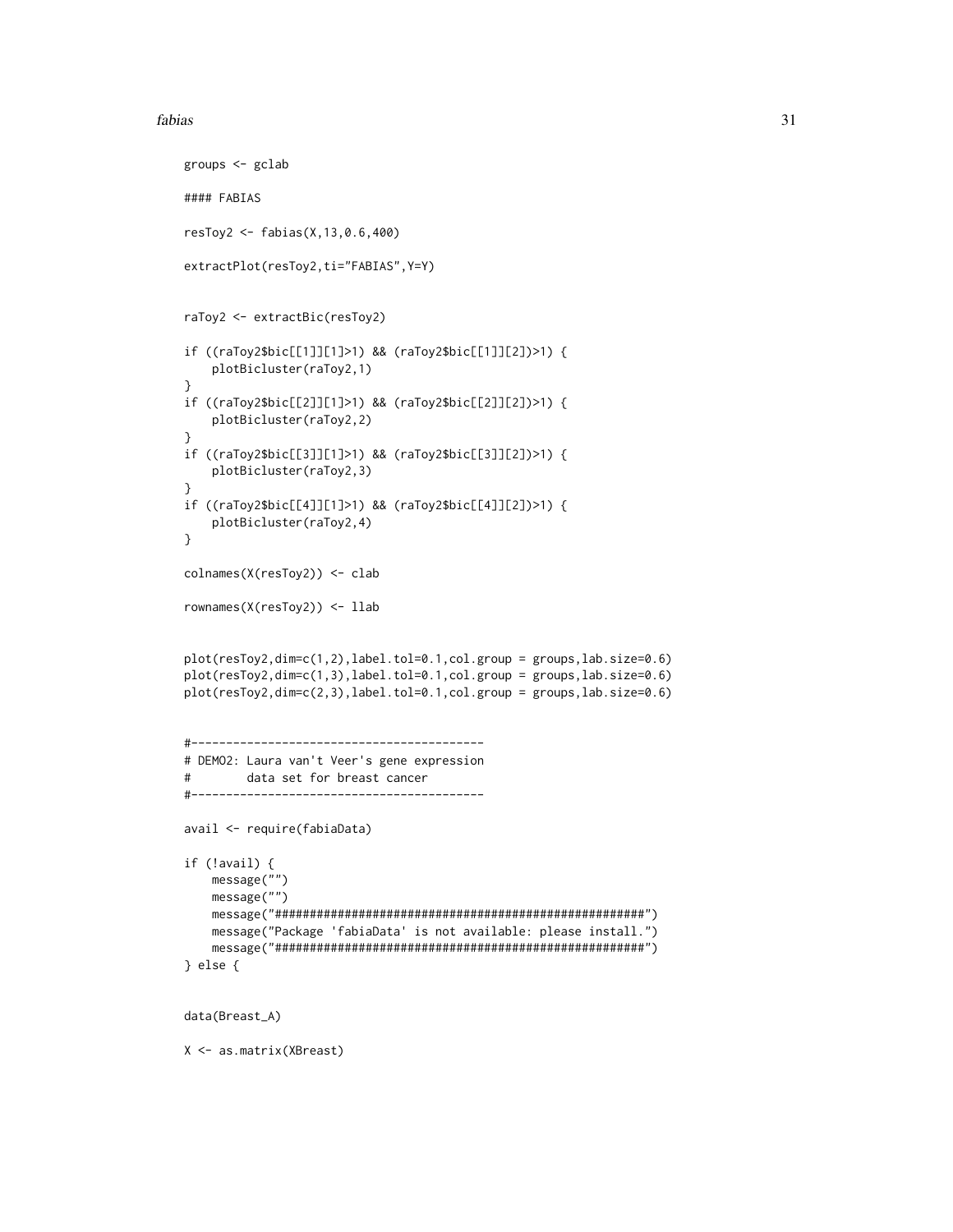```
resBreast2 <- fabias(X,5,0.6,300)
extractPlot(resBreast2,ti="FABIAS Breast cancer(Veer)")
raBreast2 <- extractBic(resBreast2)
if ((raBreast2$bic[[1]][1]>1) && (raBreast2$bic[[1]][2])>1) {
    plotBicluster(raBreast2,1)
}
if ((raBreast2$bic[[2]][1]>1) && (raBreast2$bic[[2]][2])>1) {
    plotBicluster(raBreast2,2)
}
if ((raBreast2$bic[[3]][1]>1) && (raBreast2$bic[[3]][2])>1) {
    plotBicluster(raBreast2,3)
}
if ((raBreast2$bic[[4]][1]>1) && (raBreast2$bic[[4]][2])>1) {
    plotBicluster(raBreast2,4)
}
plot(resBreast2,dim=c(1,2),label.tol=0.03,col.group=CBreast,lab.size=0.6)
plot(resBreast2,dim=c(1,3),label.tol=0.03,col.group=CBreast,lab.size=0.6)
plot(resBreast2,dim=c(1,4),label.tol=0.03,col.group=CBreast,lab.size=0.6)
plot(resBreast2,dim=c(1,5),label.tol=0.03,col.group=CBreast,lab.size=0.6)
plot(resBreast2,dim=c(2,3),label.tol=0.03,col.group=CBreast,lab.size=0.6)
plot(resBreast2,dim=c(2,4),label.tol=0.03,col.group=CBreast,lab.size=0.6)
plot(resBreast2,dim=c(2,5),label.tol=0.03,col.group=CBreast,lab.size=0.6)
plot(resBreast2,dim=c(3,4),label.tol=0.03,col.group=CBreast,lab.size=0.6)
plot(resBreast2,dim=c(3,5),label.tol=0.03,col.group=CBreast,lab.size=0.6)
plot(resBreast2,dim=c(4,5),label.tol=0.03,col.group=CBreast,lab.size=0.6)
}
#-----------------------------------
# DEMO3: Su's multiple tissue types
# gene expression data set
#-----------------------------------
avail <- require(fabiaData)
if (!avail) {
   message("")
    message("")
    message("#####################################################")
    message("Package 'fabiaData' is not available: please install.")
    message("#####################################################")
} else {
data(Multi_A)
X <- as.matrix(XMulti)
```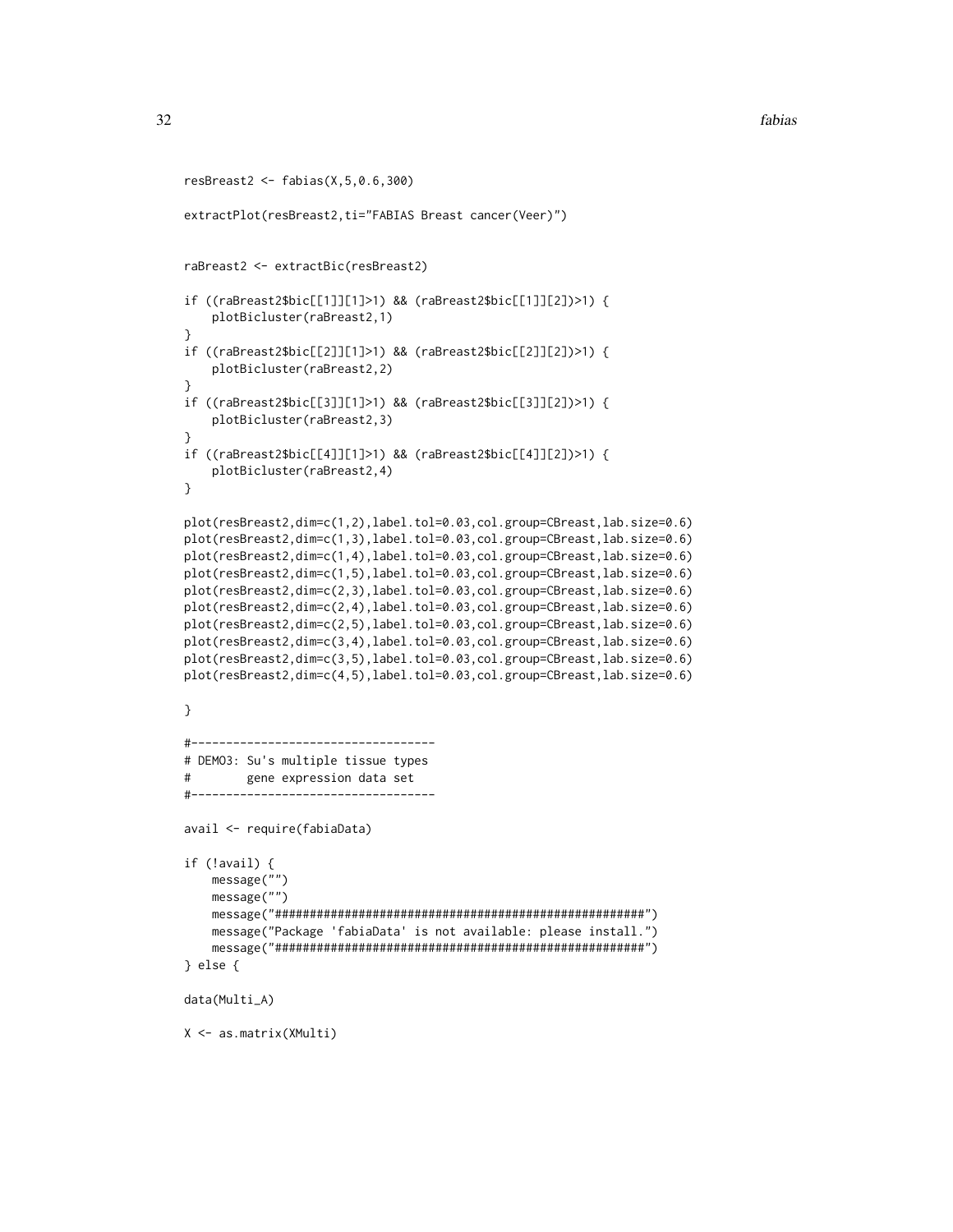```
resMulti2 <- fabias(X,5,0.6,300)
extractPlot(resMulti2,ti="FABIAS Multiple tissues(Su)")
raMulti2 <- extractBic(resMulti2)
if ((raMulti2$bic[[1]][1]>1) && (raMulti2$bic[[1]][2])>1) {
    plotBicluster(raMulti2,1)
}
if ((raMulti2$bic[[2]][1]>1) && (raMulti2$bic[[2]][2])>1) {
    plotBicluster(raMulti2,2)
}
if ((raMulti2$bic[[3]][1]>1) && (raMulti2$bic[[3]][2])>1) {
    plotBicluster(raMulti2,3)
}
if ((raMulti2$bic[[4]][1]>1) && (raMulti2$bic[[4]][2])>1) {
    plotBicluster(raMulti2,4)
}
plot(resMulti2,dim=c(1,2),label.tol=0.01,col.group=CMulti,lab.size=0.6)
plot(resMulti2,dim=c(1,3),label.tol=0.01,col.group=CMulti,lab.size=0.6)
plot(resMulti2,dim=c(1,4),label.tol=0.01,col.group=CMulti,lab.size=0.6)
plot(resMulti2,dim=c(1,5),label.tol=0.01,col.group=CMulti,lab.size=0.6)
plot(resMulti2,dim=c(2,3),label.tol=0.01,col.group=CMulti,lab.size=0.6)
plot(resMulti2,dim=c(2,4),label.tol=0.01,col.group=CMulti,lab.size=0.6)
plot(resMulti2,dim=c(2,5),label.tol=0.01,col.group=CMulti,lab.size=0.6)
plot(resMulti2,dim=c(3,4),label.tol=0.01,col.group=CMulti,lab.size=0.6)
plot(resMulti2,dim=c(3,5),label.tol=0.01,col.group=CMulti,lab.size=0.6)
plot(resMulti2,dim=c(4,5),label.tol=0.01,col.group=CMulti,lab.size=0.6)
}
#-----------------------------------------
# DEMO4: Rosenwald's diffuse large-B-cell
# lymphoma gene expression data set
#-----------------------------------------
avail <- require(fabiaData)
if (!avail) {
   message("")
    message("")
    message("#####################################################")
    message("Package 'fabiaData' is not available: please install.")
    message("#####################################################")
} else {
data(DLBCL_B)
X <- as.matrix(XDLBCL)
```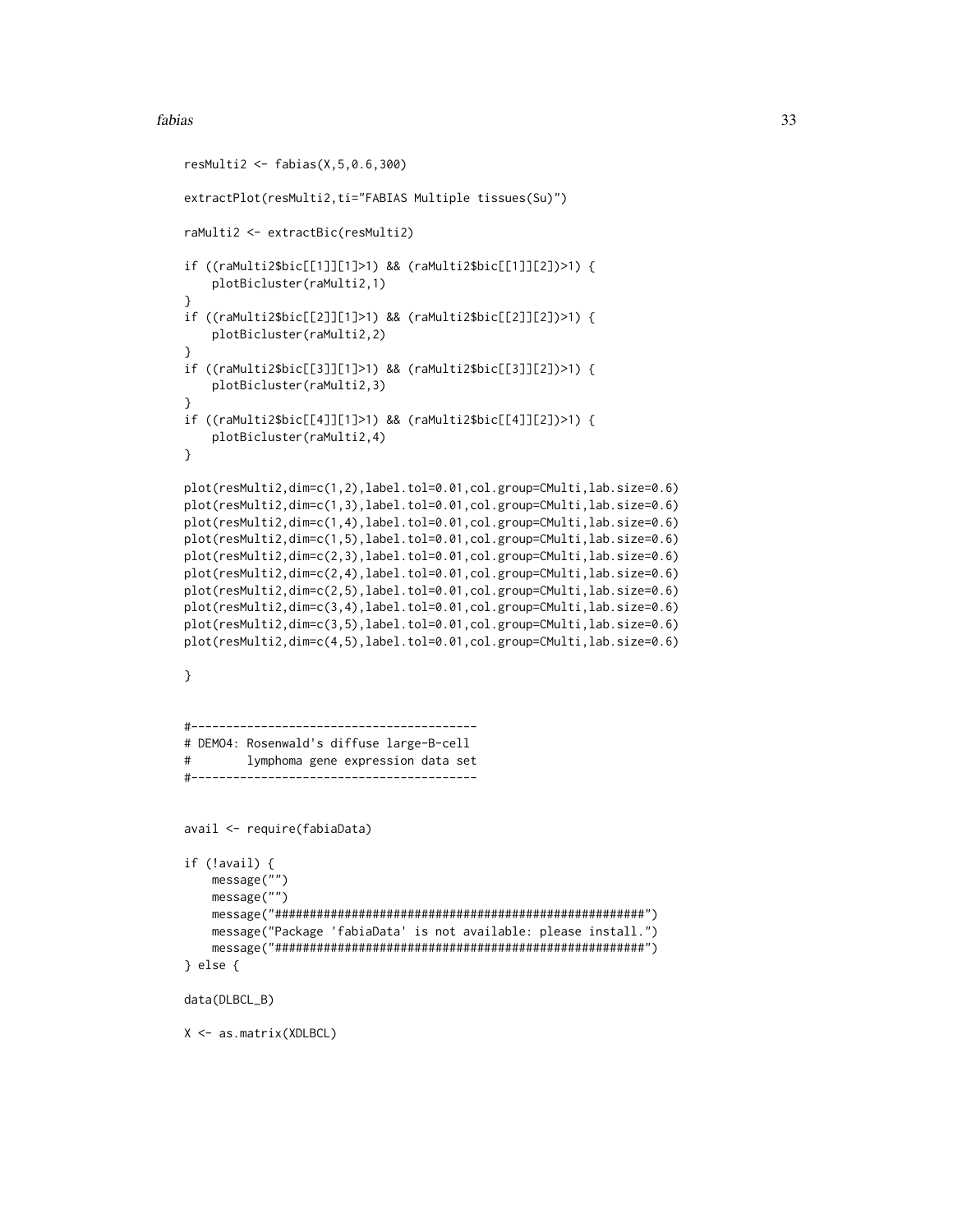```
resDLBCL2 <- fabias(X,5,0.6,300)
extractPlot(resDLBCL2,ti="FABIAS Lymphoma(Rosenwald)")
raDLBCL2 <- extractBic(resDLBCL2)
if ((raDLBCL2$bic[[1]][1]>1) && (raDLBCL2$bic[[1]][2])>1) {
    plotBicluster(raDLBCL2,1)
}
if ((raDLBCL2$bic[[2]][1]>1) && (raDLBCL2$bic[[2]][2])>1) {
   plotBicluster(raDLBCL2,2)
}
if ((raDLBCL2$bic[[3]][1]>1) && (raDLBCL2$bic[[3]][2])>1) {
    plotBicluster(raDLBCL2,3)
}
if ((raDLBCL2$bic[[4]][1]>1) && (raDLBCL2$bic[[4]][2])>1) {
    plotBicluster(raDLBCL2,4)
}
plot(resDLBCL2,dim=c(1,2),label.tol=0.03,col.group=CDLBCL,lab.size=0.6)
plot(resDLBCL2,dim=c(1,3),label.tol=0.03,col.group=CDLBCL,lab.size=0.6)
plot(resDLBCL2,dim=c(1,4),label.tol=0.03,col.group=CDLBCL,lab.size=0.6)
plot(resDLBCL2,dim=c(1,5),label.tol=0.03,col.group=CDLBCL,lab.size=0.6)
plot(resDLBCL2,dim=c(2,3),label.tol=0.03,col.group=CDLBCL,lab.size=0.6)
plot(resDLBCL2,dim=c(2,4),label.tol=0.03,col.group=CDLBCL,lab.size=0.6)
plot(resDLBCL2,dim=c(2,5),label.tol=0.03,col.group=CDLBCL,lab.size=0.6)
plot(resDLBCL2,dim=c(3,4),label.tol=0.03,col.group=CDLBCL,lab.size=0.6)
plot(resDLBCL2,dim=c(3,5),label.tol=0.03,col.group=CDLBCL,lab.size=0.6)
plot(resDLBCL2,dim=c(4,5),label.tol=0.03,col.group=CDLBCL,lab.size=0.6)
```
}

## End(Not run)

<span id="page-33-1"></span>fabiasp *Factor Analysis for Bicluster Acquisition: Sparseness Projection (FABIASP)*

#### Description

fabiasp: R implementation of fabias, therefore it is slow.

#### Usage

fabiasp(X,p=13,alpha=0.6,cyc=500,spz=0.5,center=2,norm=1,lap=1.0)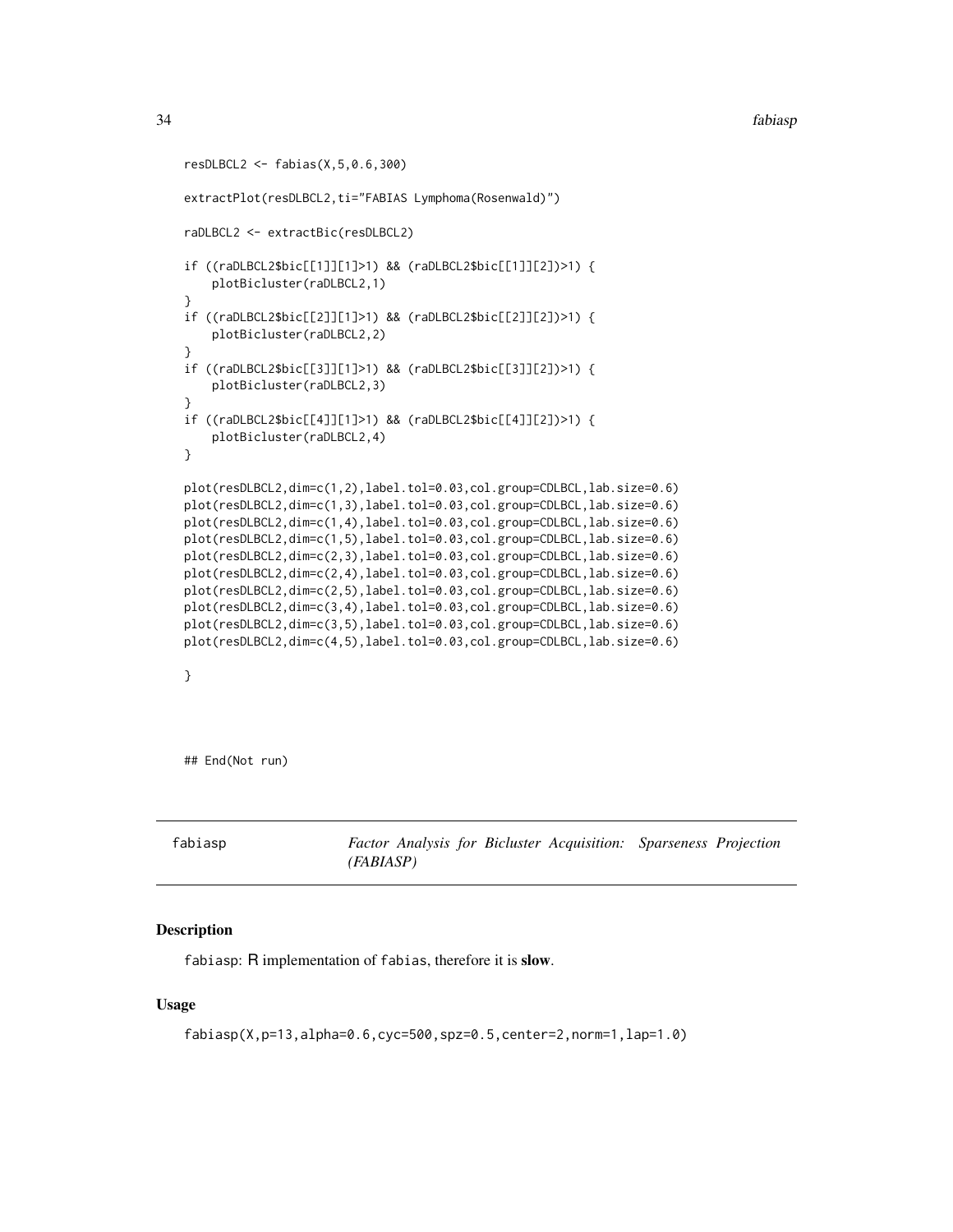#### Arguments

| $\times$   | the data matrix.                                                               |
|------------|--------------------------------------------------------------------------------|
| p          | number of hidden factors = number of biclusters; default = $13$ .              |
| alpha      | sparseness loadings $(0.1 - 1.0)$ ; default = 0.6.                             |
| <b>CYC</b> | number of iterations; $default = 500$ .                                        |
| spz        | sparseness factors $(0.5 - 2.0)$ ; default = 0.5 (Laplace).                    |
| center     | data centering: 1 (mean), 2 (median), $>$ 2 (mode), 0 (no); default = 2.       |
| norm       | data normalization: 1 (0.75-0.25 quantile), $>1$ (var=1), 0 (no); default = 1. |
| 1ap        | minimal value of the variational parameter; default $= 1.0$ .                  |

#### Details

Biclusters are found by sparse factor analysis where *both* the factors and the loadings are sparse. Essentially the model is the sum of outer products of vectors:

$$
X = \sum_{i=1}^{p} \lambda_i z_i^T + U
$$

where the number of summands  $p$  is the number of biclusters. The matrix factorization is

$$
X = LZ + U
$$

Here  $\lambda_i$  are from  $R^n$ ,  $z_i$  from  $R^l$ , L from  $R^{n \times p}$ , Z from  $R^{p \times l}$ , and X, U from  $R^{n \times l}$ .

If the nonzero components of the sparse vectors are grouped together then the outer product results in a matrix with a nonzero block and zeros elsewhere.

The model selection is performed by a variational approach according to Girolami 2001 and Palmer et al. 2006.

The prior has finite support, therefore after each update of the loadings they are projected to the finite support. The projection is done according to Hoyer, 2004: given an  $l_1$ -norm and an  $l_2$ -norm minimize the Euclidean distance to the original vector (currently the  $l_2$ -norm is fixed to 1). The projection is a convex quadratic problem which is solved iteratively where at each iteration at least one component is set to zero. Instead of the  $l_1$ -norm a sparseness measurement is used which relates the  $l_1$ -norm to the  $l_2$ -norm.

The code is implemented in R, therefore it is **slow**.

#### Value

object of the class Factorization. Containing LZ (estimated noise free data LZ), L (loadings L), Z (factors Z),  $\cup$  (noise  $X - LZ$ ), center (centering vector), scaleData (scaling vector),  $X$  (centered and scaled data  $X$ ), Psi (noise variance σ), lapla (variational parameter), avini (the information which the factor  $z_{ii}$ contains about  $x_j$  averaged over j) xavini (the information which the factor  $z_j$ contains about  $x_j$ ) ini (for each j the information which the factor  $z_{ij}$  contains about  $x_i$ ).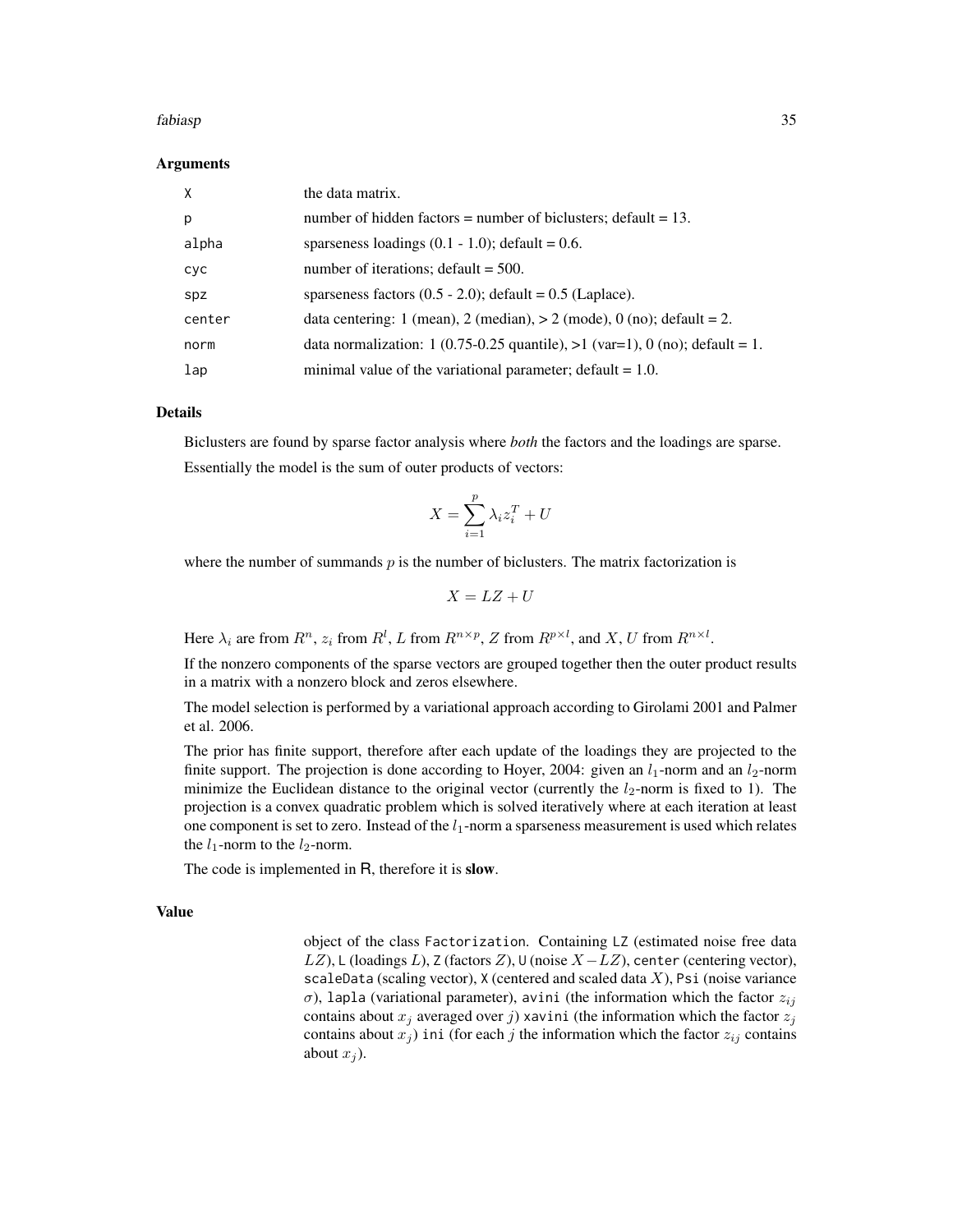#### Author(s)

Sepp Hochreiter

#### References

S. Hochreiter et al., 'FABIA: Factor Analysis for Bicluster Acquisition', Bioinformatics 26(12):1520- 1527, 2010. http://bioinformatics.oxfordjournals.org/cgi/content/abstract/btq227

Mark Girolami, 'A Variational Method for Learning Sparse and Overcomplete Representations', Neural Computation 13(11): 2517-2532, 2001.

J. Palmer, D. Wipf, K. Kreutz-Delgado, B. Rao, 'Variational EM algorithms for non-Gaussian latent variable models', Advances in Neural Information Processing Systems 18, pp. 1059-1066, 2006.

Patrik O. Hoyer, 'Non-negative Matrix Factorization with Sparseness Constraints', Journal of Machine Learning Research 5:1457-1469, 2004.

# See Also

[fabia](#page-12-1), [fabias](#page-26-1), [fabiap](#page-20-1), [spfabia](#page-79-1), [fabi](#page-9-1), [fabiasp](#page-33-1), [mfsc](#page-58-1), [nmfdiv](#page-64-1), [nmfeu](#page-66-1), [nmfsc](#page-68-1), [extractPlot](#page-6-1), [extractBic](#page-3-1), [plotBicluster](#page-70-1), [Factorization](#page-38-1), [projFuncPos](#page-74-1), [projFunc](#page-73-1), [estimateMode](#page-1-1), [makeFabiaData](#page-46-1), [makeFabiaDataBlocks](#page-49-1), [makeFabiaDataPos](#page-54-1), [makeFabiaDataBlocksPos](#page-51-1), [matrixImagePlot](#page-56-1), [fabiaDemo](#page-19-1), [fabiaVersion](#page-37-1)

```
#---------------
# TEST
#---------------
dat <- makeFabiaDataBlocks(n = 100, l = 50, p = 3, f1 = 5, f2 = 5,
  of1 = 5, of2 = 10, sd\_noise = 3.0, sd\_z\_noise = 0.2, mean\_z = 2.0,sd_z = 1.0, sd_lnoise = 0.2, meanl = 3.0, sd_l = 1.0X \leftarrow \text{dat}[[1]]Y \leftarrow \text{dat}[[2]]resEx \leq fabiasp(X, 3, 0.6, 50)## Not run:
#---------------
# DEMO1
#---------------
dat <- makeFabiaDataBlocks(n = 1000, l= 100, p = 10, f1 = 5, f2 = 5,
  of1 = 5, of2 = 10, sd\_noise = 3.0, sd\_z\_noise = 0.2, mean\_z = 2.0,sd_z = 1.0, sd_l<sub>noise</sub> = 0.2, mean<sub>1</sub> = 3.0, sd_l = 1.0)
X \leftarrow \text{dat}[[1]]Y \leftarrow \text{dat}[[2]]
```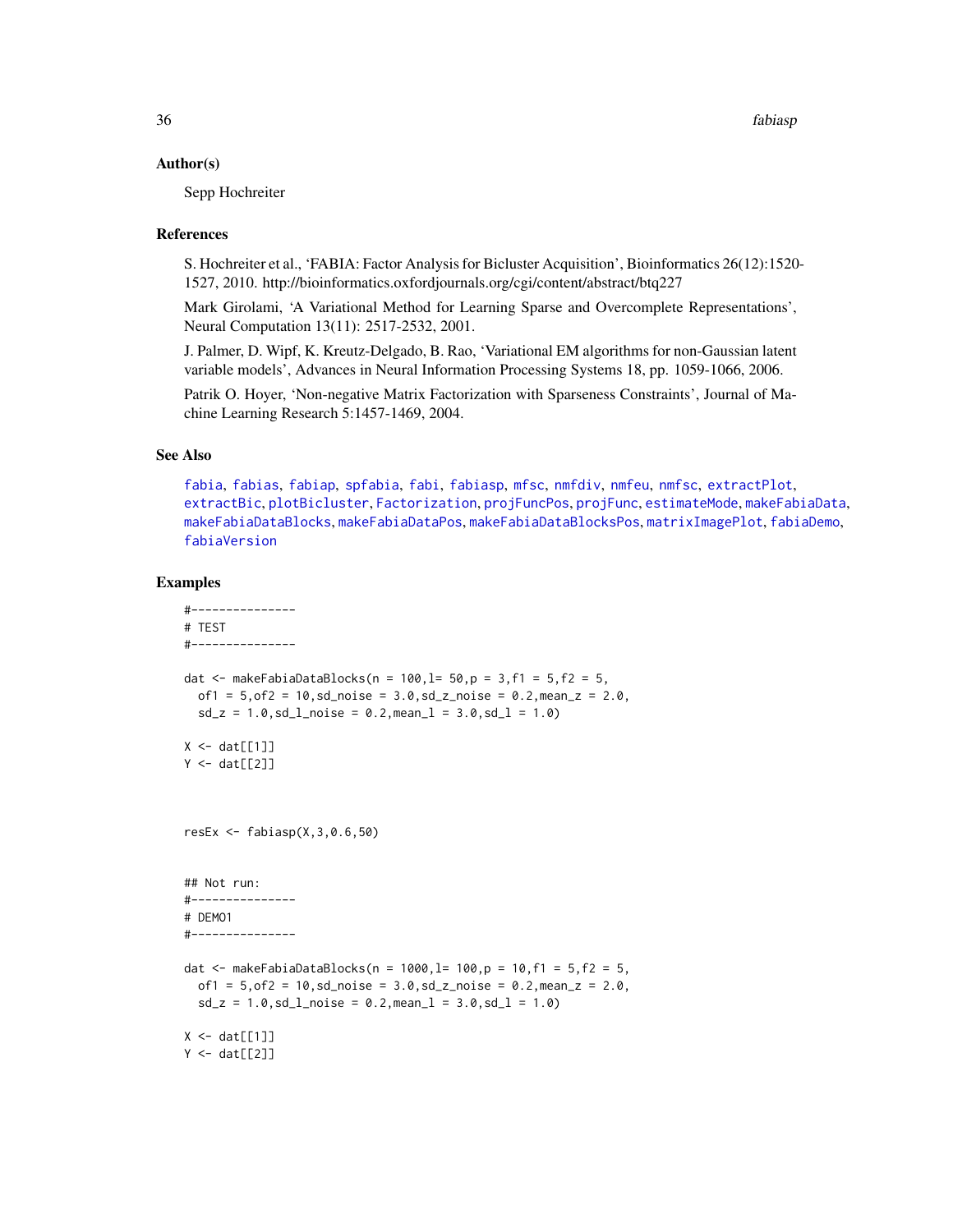#### fabiasp 37

```
resToy <- fabiasp(X,13,0.6,200)
extractPlot(resToy,"ti=FABIASP",Y=Y)
#---------------
# DEMO2
#---------------
avail <- require(fabiaData)
if (!avail) {
   message("")
   message("")
   message("#####################################################")
   message("Package 'fabiaData' is not available: please install.")
   message("#####################################################")
} else {
data(Breast_A)
X <- as.matrix(XBreast)
resBreast <- fabiasp(X,5,0.6,200)
extractPlot(resBreast,ti="FABIASP Breast cancer(Veer)")
#sorting of predefined labels
CBreast
}
#---------------
# DEMO3
#---------------
avail <- require(fabiaData)
if (!avail) {
   message("")
   message("")
   message("#####################################################")
   message("Package 'fabiaData' is not available: please install.")
   message("#####################################################")
} else {
data(Multi_A)
X <- as.matrix(XMulti)
```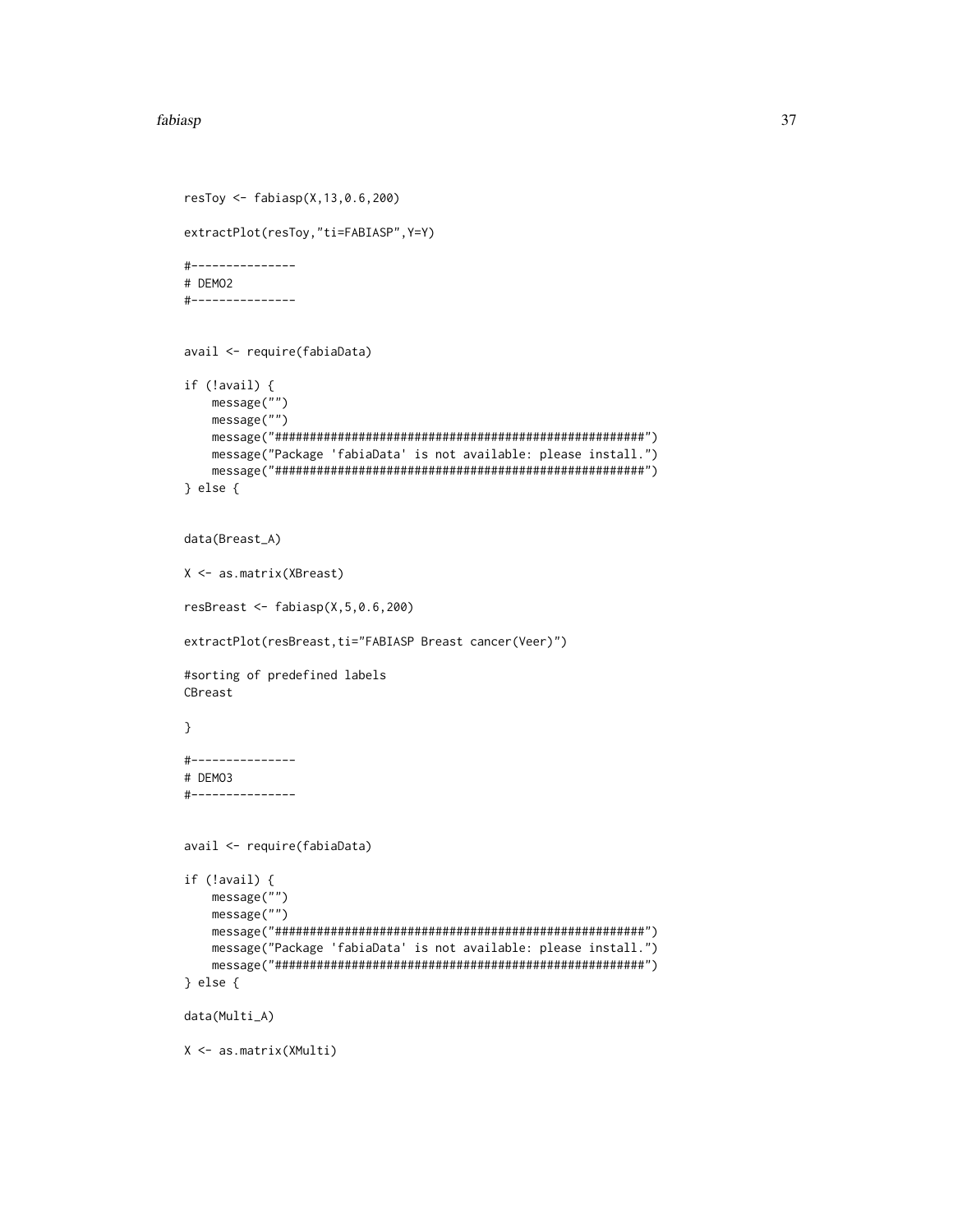```
resMulti <- fabiasp(X,5,0.6,200)
extractPlot(resMulti,"ti=FABIASP Multiple tissues(Su)")
#sorting of predefined labels
CMulti
}
#---------------
# DEMO4
#---------------
avail <- require(fabiaData)
if (!avail) {
   message("")
   message("")
   message("#####################################################")
   message("Package 'fabiaData' is not available: please install.")
   message("#####################################################")
} else {
data(DLBCL_B)
X <- as.matrix(XDLBCL)
resDLBCL <- fabiasp(X,5,0.6,200)
extractPlot(resDLBCL,ti="FABIASP Lymphoma(Rosenwald)")
#sorting of predefined labels
CDLBCL
}
## End(Not run)
```
<span id="page-37-0"></span>fabiaVersion *Display version info for package and for FABIA*

## Description

fabiaVersion displays version information about the package.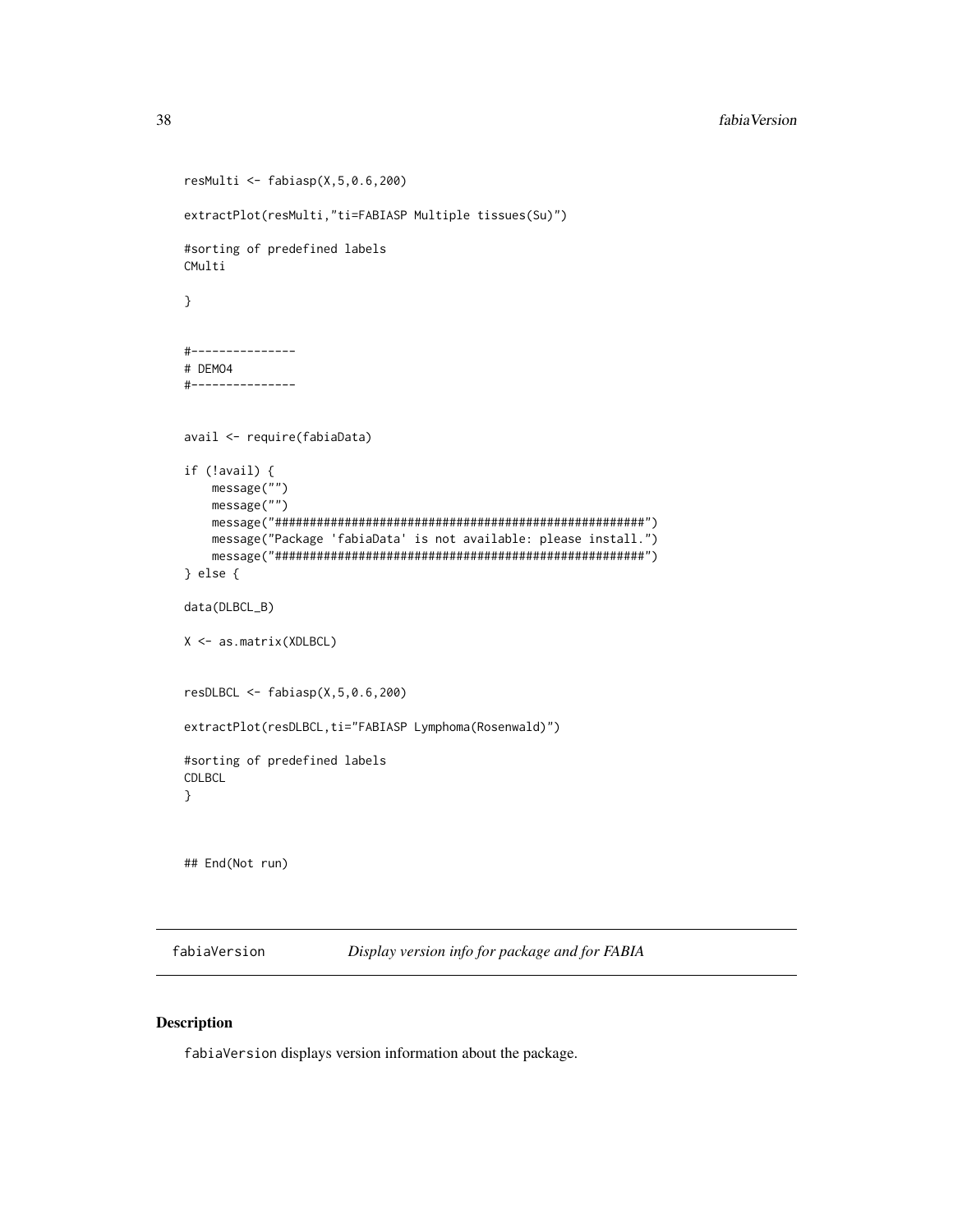Factorization-class 39

## Usage

fabiaVersion()

## Value

Displays version information

## Author(s)

Sepp Hochreiter

## See Also

```
fabia, fabias, fabiap, spfabia, readSpfabiaResult, fabi, fabiasp, mfsc, nmfdiv, nmfeu,
nmfsc, extractPlot, extractBic, plotBicluster, Factorization, projFuncPos, projFunc,
estimateMode, makeFabiaData, makeFabiaDataBlocks, makeFabiaDataPos, makeFabiaDataBlocksPos,
matrixImagePlot, fabiaDemo, fabiaVersion
```
# Examples

fabiaVersion()

<span id="page-38-1"></span>Factorization-class *Factorization instances*

## <span id="page-38-0"></span>Description

Factorization is a class to store results of matrix factorization algorithms. It has been designed for biclustering but can be used for "principal component analysis", "singular value decomposition", "independent component analysis", "factor analysis", and "non-negative matrix factorization".

#### Usage

```
## S4 method for signature 'Factorization'
plot(x, Rm=NULL, Cm=NULL, dim = c(1, 2),zoom = rep(1, 2), col.group = NULL,colors = c("orange1", "red", rainbow(length(unique(col.group)),
               start=2/6, end=4/6)),
    col. areas = TRUE, col. symbols = c(1, rep(2, length(unique(col.group)))),
    sampleNames = TRUE, rot = rep(-1, length(dim)),labels = NULL, label.tol = 0.1, lab.size = 0.725, col.size = 10,
    row.size = 10, do.smoothScatter = FALSE,
    do.plot = TRUE, ...
```
## S4 method for signature 'Factorization' show(object)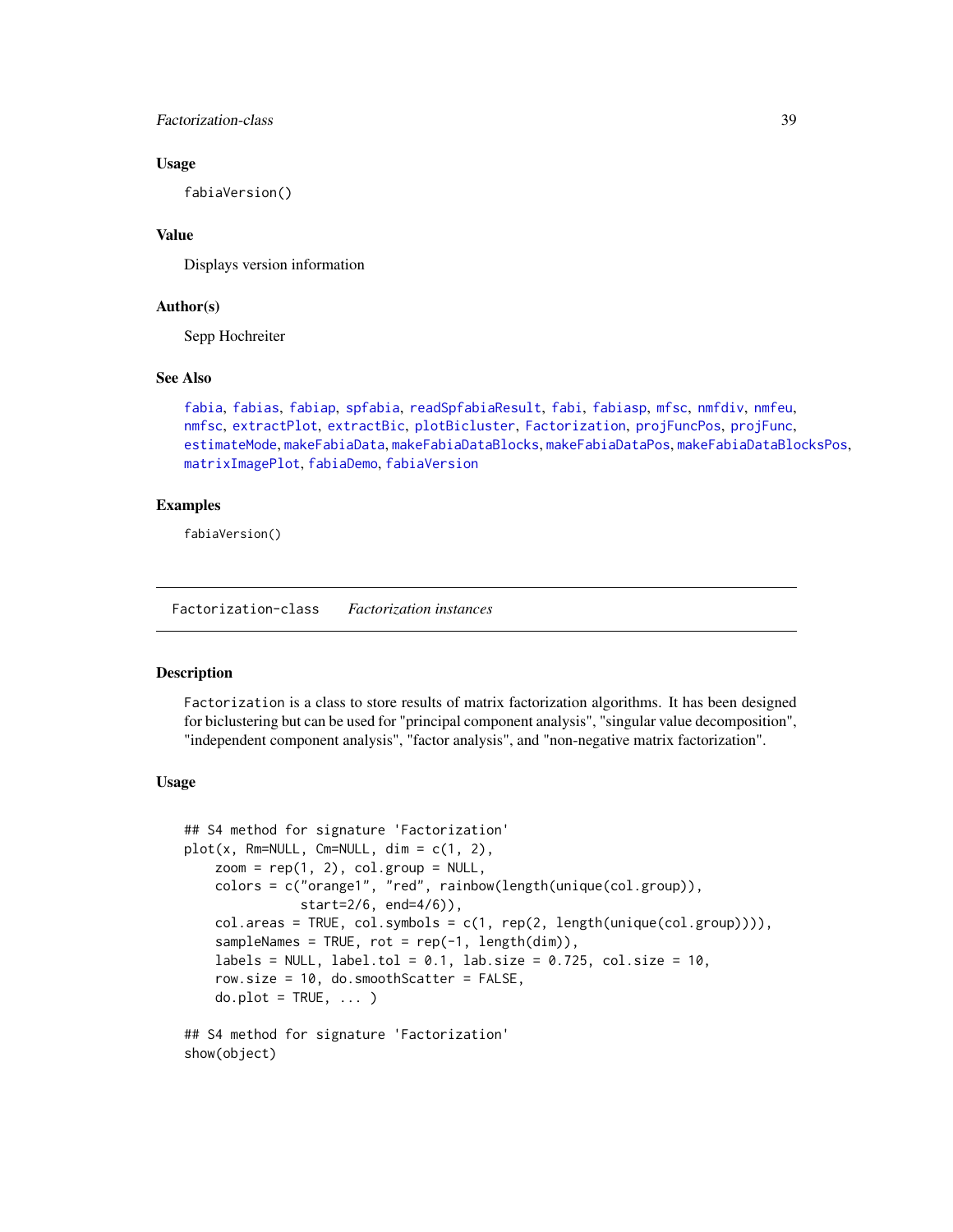```
## S4 method for signature 'Factorization'
showSelected(object, which=c(1,2,3,4))
```
## S4 method for signature 'Factorization' summary(object, ...)

# Arguments

| PLOT: |
|-------|

| х           | object of the class Factorization.                                                                                                                                                                                                                                                                                                                                                                                                                           |
|-------------|--------------------------------------------------------------------------------------------------------------------------------------------------------------------------------------------------------------------------------------------------------------------------------------------------------------------------------------------------------------------------------------------------------------------------------------------------------------|
| Rm          | row weighting vector. If NULL, it defaults to $rep(1, nrow(L(x)))$ .                                                                                                                                                                                                                                                                                                                                                                                         |
| Сm          | column weighting vector. If NULL, it defaults to $rep(1, \text{ncol}(Z(x)))$ .                                                                                                                                                                                                                                                                                                                                                                               |
| dim         | optional principal factors that are plotted along the horizontal and vertical axis.<br>Defaults to $c(1, 2)$ .                                                                                                                                                                                                                                                                                                                                               |
| zoom        | optional zoom factor for row and column items. Defaults to $c(1,1)$ .                                                                                                                                                                                                                                                                                                                                                                                        |
| col.group   | optional vector (character or numeric) indicating the different groupings of the<br>columns. Defaults to 1.                                                                                                                                                                                                                                                                                                                                                  |
| colors      | vector specifying the colors for the annotation of the plot; the first two elements<br>concern the rows; the third till the last element concern the columns; the first ele-<br>ment will be used to color the unlabeled rows; the second element for the labeled<br>rows and the remaining elements to give different colors to different groups of<br>columns. Defaults to c("orange1", "red", rainbow(length(unique(col.group)),<br>start=2/6, end=4/6)). |
| col.areas   | logical value indicating whether columns should be plotted as squares with areas<br>proportional to their marginal mean and colors representing the different groups<br>(TRUE), or with symbols representing the groupings and identical size (FALSE).<br>Defaults to TRUE.                                                                                                                                                                                  |
| col.symbols | vector of symbols when col. areas=FALSE corresponds to the pch argument of<br>the function plot. Defaults to $c(1, rep(2, length(unique(col-group))))$ .                                                                                                                                                                                                                                                                                                     |
| sampleNames | either a logical vector of length one or a character vector of length equal to the<br>number of samples in the dataset. If a logical is provided, sample names will<br>be displayed on the plot (TRUE; default) or not (FALSE); if a character vector is<br>provided, the names provided will be used to label the samples instead of the<br>default column names.                                                                                           |
| rot         | rotation of plot. Defaults to $c(-1, -1)$ .                                                                                                                                                                                                                                                                                                                                                                                                                  |
| labels      | character vector to be used for labeling points on the graph; if NULL (default),<br>the row names of x are used instead.                                                                                                                                                                                                                                                                                                                                     |
| label.tol   | numerical value specifying either the percentile (label.tol <= 1) of rows or the<br>number of rows (label.tol>1) most distant from the plot-center $(0,0)$ that are<br>labeled and are plotted as circles with area proportional to the marginal means<br>of the original data. Defaults to 1.                                                                                                                                                               |
| lab.size    | size of identifying labels for row- and column-items as cex parameter of the<br>text function. Defaults to 0.725.                                                                                                                                                                                                                                                                                                                                            |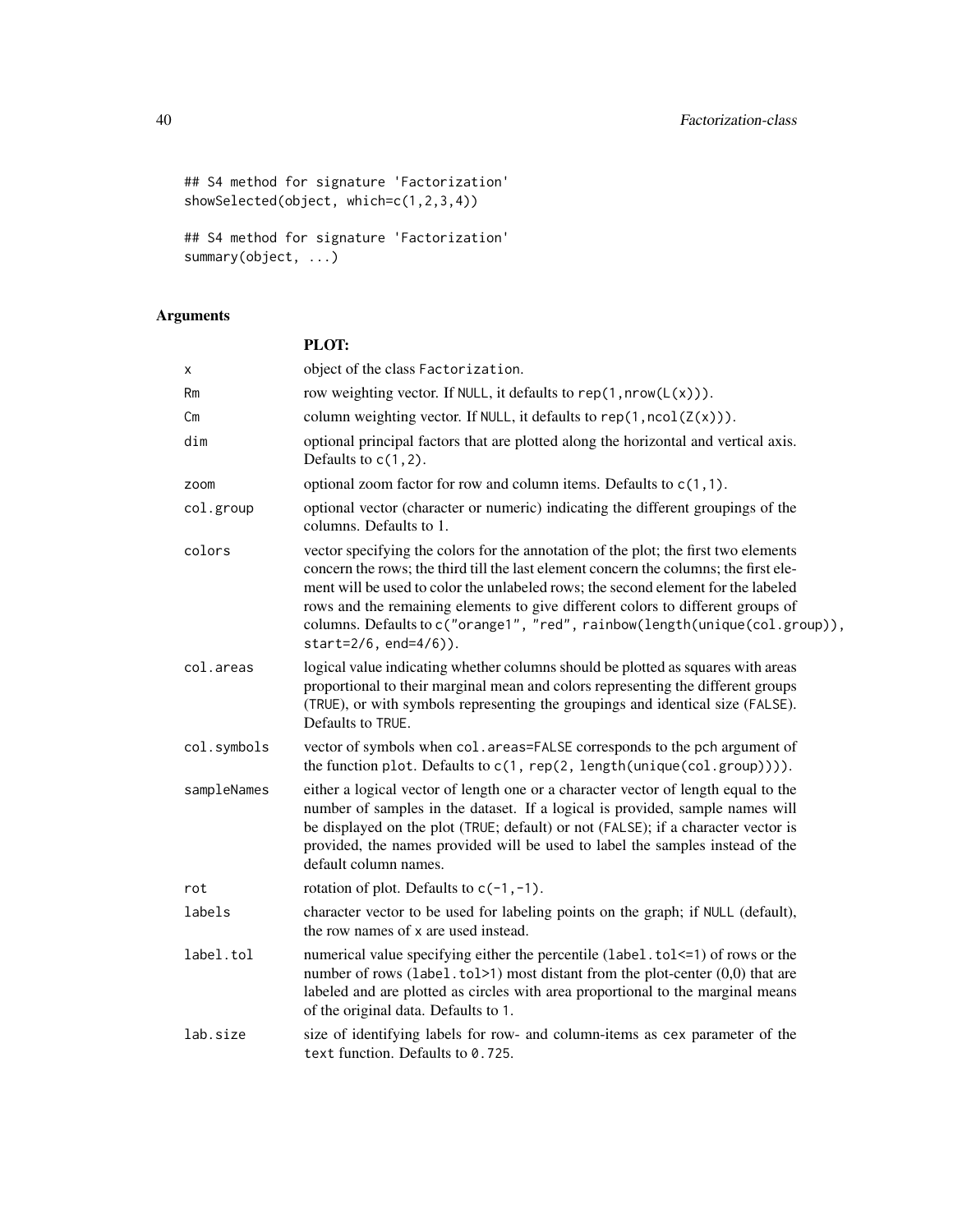| col.size         | size of the column symbols in mm. Defaults to 10.                                                                                                                                                                                       |
|------------------|-----------------------------------------------------------------------------------------------------------------------------------------------------------------------------------------------------------------------------------------|
| row.size         | size of the row symbols in mm. Defaults to 10.                                                                                                                                                                                          |
| do.smoothScatter |                                                                                                                                                                                                                                         |
|                  | use smoothScatter or not instead of plotting individual points. Defaults to FALSE.                                                                                                                                                      |
| do.plot          | produce a plot or not. Defaults to TRUE.                                                                                                                                                                                                |
| $\ddots$         | further arguments are passed on to eqscaleplotLoc which draws the canvas for<br>the plot; useful for adding a main or a custom sub.                                                                                                     |
|                  | <b>SHOW:</b>                                                                                                                                                                                                                            |
| object           | An instance of Factorization-class.                                                                                                                                                                                                     |
|                  | <b>SHOWSELECTED:</b>                                                                                                                                                                                                                    |
|                  | see object at show.                                                                                                                                                                                                                     |
| which            | used to provide a list of which plots should be generated: 1=the information<br>content of biclusters, $2$ =the information content of samples, $3$ =the loadings per<br>bicluster, 4=the factors per bicluster, default $c(1,2,3,4)$ . |
|                  | <b>SUMMARY:</b>                                                                                                                                                                                                                         |
|                  | see object at show.                                                                                                                                                                                                                     |
|                  | further arguments.                                                                                                                                                                                                                      |

#### Details

Plot Produces a biplot of a matrix factorization result stored in an instance of the Factorization class.

The function plot is based on the function plot.mpm in the R package mpm (Version: 1.0- 16, Date: 2009-08-26, Title: Multivariate Projection Methods, Maintainer: Tobias Verbeke <tobias.verbeke@openanalytics.be>, Author: Luc Wouters <wouters\_luc@telenet.be>).

Biclusters are found by sparse factor analysis where *both* the factors and the loadings are sparse.

Essentially the model is the sum of outer products of vectors:

$$
X = \sum_{i=1}^{p} \lambda_i z_i^T + U
$$

where the number of summands  $p$  is the number of biclusters. The matrix factorization is

$$
X = LZ + U
$$

Here  $\lambda_i$  are from  $R^n$ ,  $z_i$  from  $R^l$ , L from  $R^{n \times p}$ , Z from  $R^{p \times l}$ , and X, U from  $R^{n \times l}$ . For noise free projection like independent component analysis we set the noise term to zero:  $U=0.$ 

The argument label.tol can be used to select the most informative rows, i.e. rows that are most distant from the center of the plot (smaller 1: percentage of rows, larger 1: number of rows).

Only these row-items are then labeled and represented as circles with their areas proportional to the row weighting.

If the column-items are grouped these groups can be visualized by colors given by col.group.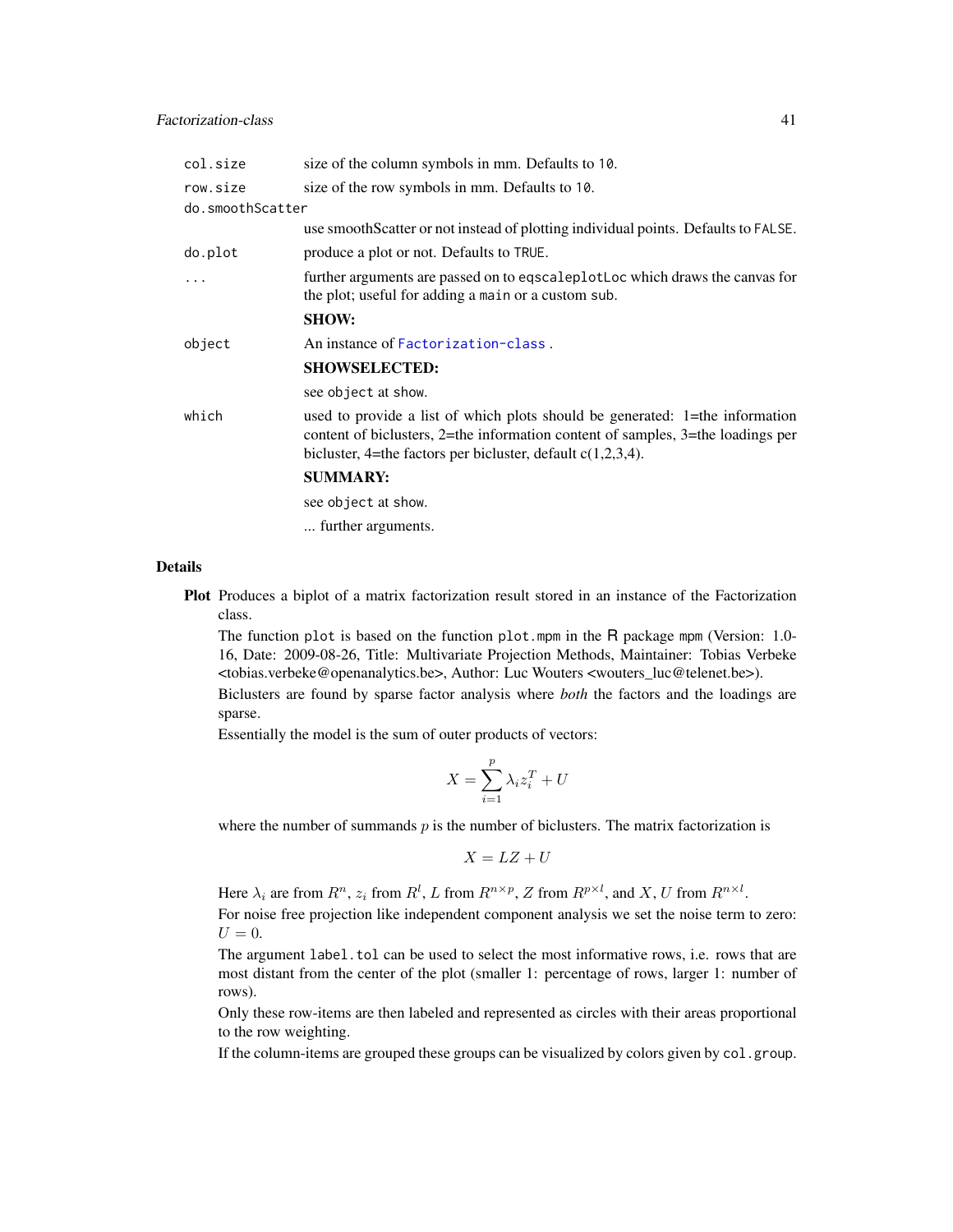Show Statistics of a matrix factorization result stored in an instance of the Factorization class. This function supplies statistics on a matrix factorization result which is stored as an instance of [Factorization-class](#page-38-1).

The following is plotted:

- 1. the information content of biclusters.
- 2. the information content of samples.
- 3. the loadings per bicluster.
- 4. the factors per bicluster.
- ShowSelected Lists selected statistics of a matrix factorization result stored in an instance of the Factorization class.

This function supplies selected statistics on a matrix factorization result which is stored as an instance of [Factorization-class](#page-38-1).

The following is plotted depending on the display selection variable which:

- 1. the information content of biclusters.
- 2. the information content of samples.
- 3. the loadings per bicluster.
- 4. the factors per bicluster.

Summary Summary of matrix factorization result stored in an instance of the Factorization class.

This function gives information on a matrix factorization result which is stored as an instance of [Factorization-class](#page-38-1).

The summary consists of following items:

- 1. the number or rows and columns of the original matrix.
- 2. the number of clusters for rows and columns is given.
- 3. for the row cluster the information content is given.
- 4. for each column its information is given.
- 5. for each column cluster a summary is given.
- 6. for each row cluster a summary is given.

## Value

## FACTORIZATION:

An instance of [Factorization-class](#page-38-1) .

## PLOT:

Rows a list with the X and Y coordinates of the rows and an indication Select of whether the row was selected according to label.tol. Columns a list with the X and Y coordinates of the columns. SHOW: no value. SHOWSELECTED: no value. SUMMARY: no value.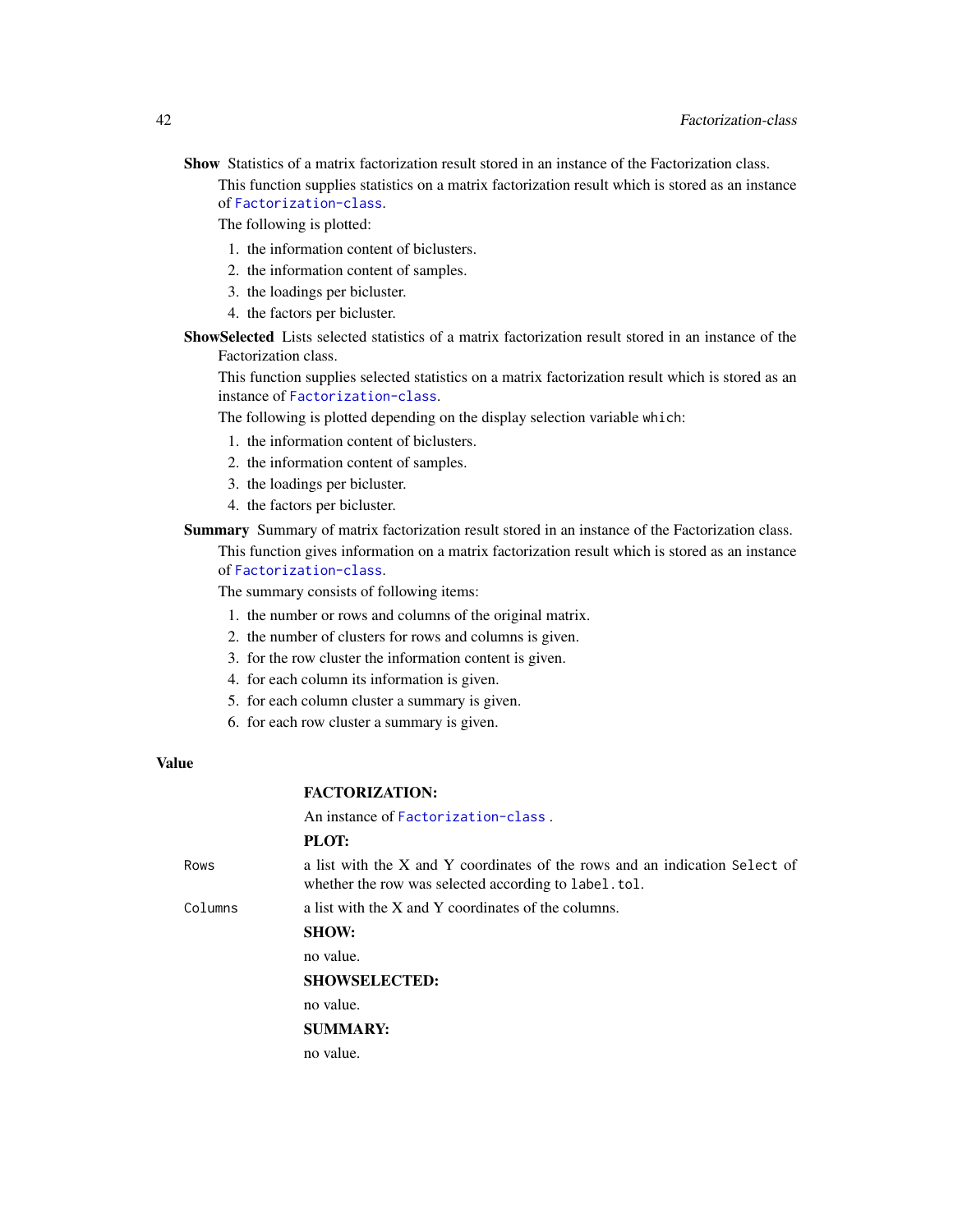## **Slots**

Objects of class Factorization have the following slots:

- parameters: Saves parameters of the factorization method in a list: ("method","number of cycles","sparseness weight","sparseness prior for loadings","sparseness prior for factors","number biclusters","projection sparseness loadings", "projection sparseness factors","initialization range","are loadings rescaled after each iterations","normalization = scaling of rows","centering method of rows","parameter for method").
- n: number of rows, left dimension.
- p1: right dimension of left matrix.
- p2: left dimension of right matrix.
- l: number of columns, right dimension.
- center: vector of the centers.
- scaleData: vector of the scaling factors.
- X: centered and scaled data matrix n x l.
- L: left matrix n x p1.
- Z: right matrix p2 x l.
- M: middle matrix p1 x p2.
- LZ: matrix L x M x Z.

U: noise matrix.

avini: information of each bicluster, vector of length p2.

xavini: information extracted from each sample, vector of length l.

- ini: information of each bicluster in each sample, matrix p2 x l.
- Psi: noise variance per row, vector of length n.
- lapla: prior information for each sample, vector of length l.

## **Constructor**

Constructor of class Factorization.

Factorization(parameters=list(),n=1,p1=1,p2=1,l=1,center=as.vector(1),scaleData=as.vector(1),X=as.m

## Accessors

In the following x denotes a Factorization object.

- parameters $(x)$ , parameters $(x)$  <- value: Returns or sets parameters, where the return value and value are both an instance of list. Parameters of the factorization method are stored in a list: ("method","number of cycles","sparseness weight","sparseness prior for loadings","sparseness prior for factors","number biclusters","projection sparseness loadings", "projection sparseness factors","initialization range","are loadings rescaled after each iterations","normalization = scaling of rows","centering method of rows","parameter for method").
- $n(x)$ ,  $n(x)$  <- value: Returns or sets n, where the return value and value are both an instance of numeric. Number of rows, left dimension.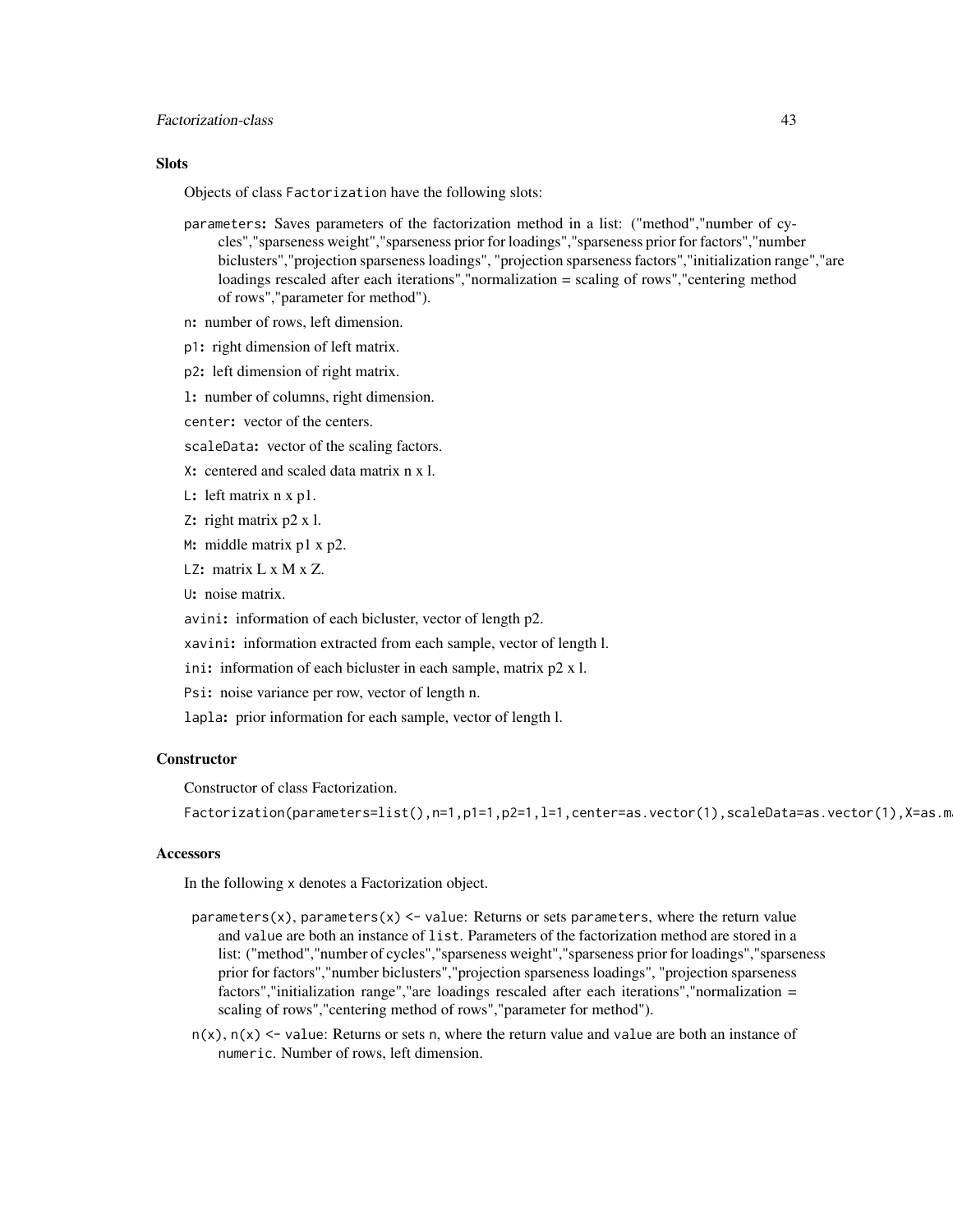- $p1(x)$ ,  $p1(x)$  <- value: Returns or sets p1, where the return value and value are both an instance of numeric. Right dimension of left matrix
- $p2(x)$ ,  $p2(x)$  <- value: Returns or sets p2, where the return value and value are both an instance of numeric. Left dimension of right matrix.
- $l(x)$ ,  $l(x)$  <- value: Returns or sets 1, where the return value and value are both an instance of numeric. Number of columns, right dimension.
- center(x), center(x)  $\le$  value: Returns or sets center, where the return value and value are both an instance of numeric. Vector of the centers.
- $scaleData(x)$ ,  $scaleData(x) < -$  value: Returns or sets scaleData, where the return value and value are both an instance of numeric. Vector of the scaling factors.
- $X(x)$ ,  $X(x)$  <- value: Returns or sets X, where the return value and value are both an instance of matrix. Centered and scaled data matrix n x l.
- $L(x)$ ,  $L(x)$  <- value: Returns or sets L, where the return value and value are both an instance of matrix. Left matrix n x p1.
- $Z(x)$ ,  $Z(x)$  <- value: Returns or sets Z, where the return value and value are both an instance of matrix. Right matrix p2 x l.
- $M(x)$ ,  $M(x)$  <- value: Returns or sets M, where the return value and value are both an instance of matrix. Middle matrix p1 x p2.
- $LZ(x)$ ,  $LZ(x)$  <- value: Returns or sets LZ, where the return value and value are both an instance of matrix. Matrix L x M x Z.
- $U(x)$ ,  $U(x)$  <- value: Returns or sets U, where the return value and value are both an instance of matrix. Noise matrix.
- $a\nu$ ini(x), avini(x) <- value: Returns or sets avini, where the return value and value are both an instance of numeric. Information of each bicluster, vector of length p2.
- xavini(x), xavini(x)  $\le$  value: Returns or sets xavini, where the return value and value are both an instance of numeric. Information extracted from each sample, vector of length l.
- ini(x), ini(x)  $\le$  value: Returns or sets ini, where the return value and value are both an instance of matrix. Information of each bicluster in each sample, matrix p2 x l.
- Psi(x), Psi(x)  $\le$  value: Returns or sets Psi, where the return value and value are both an instance of numeric. Noise variance per row, vector of length n.
- $lapla(x)$ ,  $lapla(x)$  <- value: Returns or sets  $lapla$ , where the return value and value are both an instance of matrix. Prior information for each sample, vector of length l.

#### **Signatures**

plot signature( $x =$  "Factorization",  $y =$  "missing") Plot of a matrix factorization result

- show signature(object = "Factorization") Display statistics of a matrix factorization result
- showSelected signature(object = "Factorization", which = "numeric") Display particular statistics of a matrix factorization result

summary signature(object = "Factorization") Summary of matrix factorization result

#### Functions that return objects of this class

Factorization objects are returned by fabia, fabias, fabiap, fabiasp, mfsc, nmfsc, nmfdiv, and nmfeu.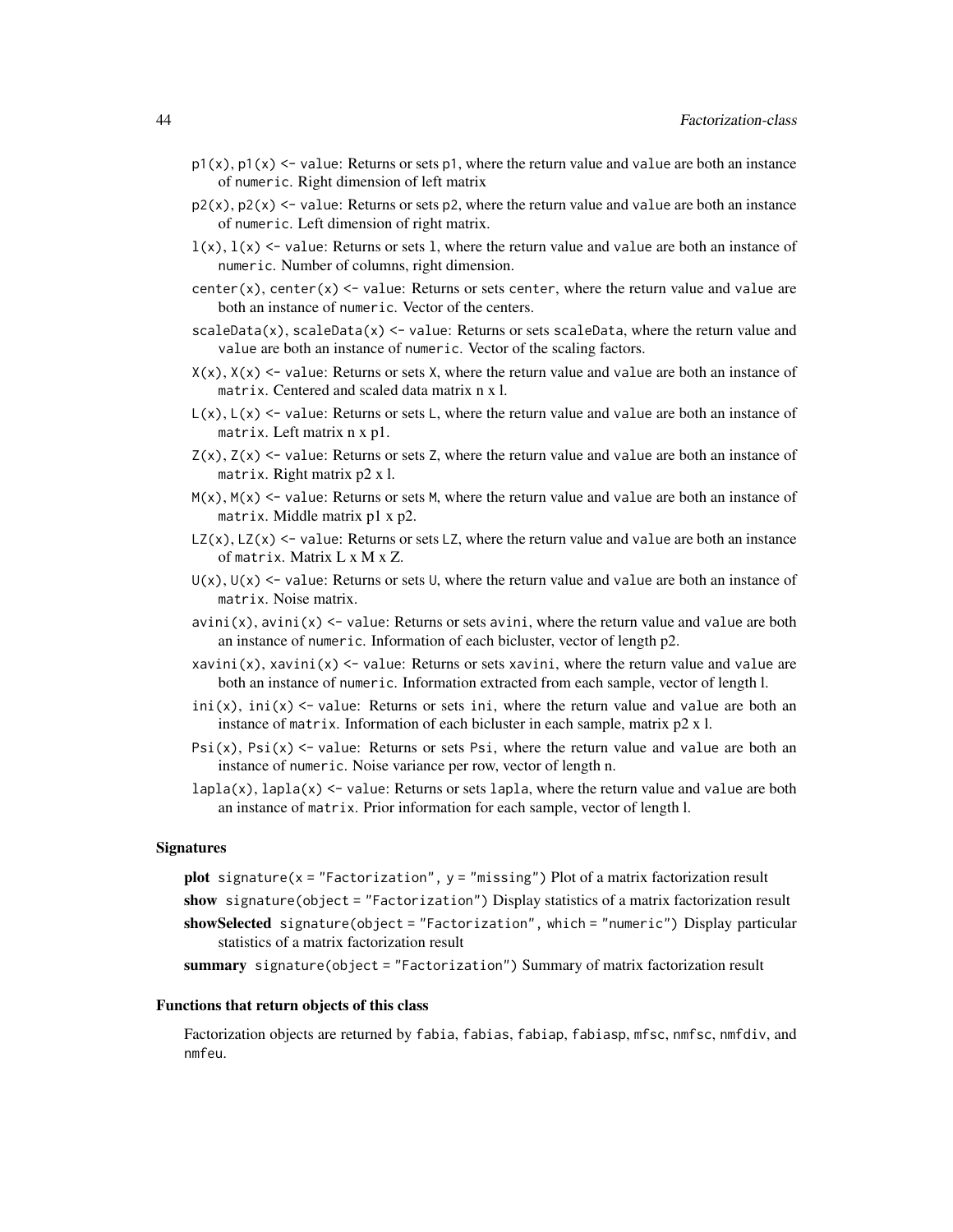## Factorization-class 45

#### Extension to store results of other methods

The class Factorization may contain the result of different matrix factorization methods. The methods may be generative or not.

Methods my be "singular value decomposition" (M contains singular values as well as avini, L and Z are orthonormal matrices), "independent component analysis" (Z contains the projection/sources, L is the mixing matrix, M is unity), "factor analysis" (Z contains factors, L the loadings, M is unity, U the noise, Psi the noise covariance, lapla is a variational parameter for non-Gaussian factors, avini and ini are the information the factors convey about the observations).

### Author(s)

Sepp Hochreiter

### See Also

[fabia](#page-12-0), [fabias](#page-26-0), [fabiap](#page-20-0), [fabi](#page-9-0), [fabiasp](#page-33-0), [mfsc](#page-58-0), [nmfdiv](#page-64-0), [nmfeu](#page-66-0), [nmfsc](#page-68-0), [extractPlot](#page-6-0), [extractBic](#page-3-0), [plotBicluster](#page-70-0), [Factorization](#page-38-0), [projFuncPos](#page-74-0), [projFunc](#page-73-0), [estimateMode](#page-1-0), [makeFabiaData](#page-46-0), [makeFabiaDataBlocks](#page-49-0), [makeFabiaDataPos](#page-54-0), [makeFabiaDataBlocksPos](#page-51-0), [matrixImagePlot](#page-56-0), [fabiaDemo](#page-19-0), [fabiaVersion](#page-37-0)

```
###################
# TEST
###################
#------------------
# PLOT
#------------------
n=200
l=100
p=4dat \leq makeFabiaDataBlocks(n = n, l= 1, p = p, f1 = 5, f2 = 5,
  of1 = 5, of2 = 10, sd\_noise = 3.0, sd\_z\_noise = 0.2, mean\_z = 2.0,sd_z = 1.0, sd_lnoise = 0.2, meanl = 3.0, sd_l = 1.0X \leftarrow \text{dat}[[1]]ZC <- dat[[3]]
LC < - \text{dat}[[4]]resEx <- fabia(X,p,0.01,400)
\text{gclab} \leftarrow \text{rep.int}(0,1)gllab <- rep.int(0, n)clab <- as.character(1:l)
```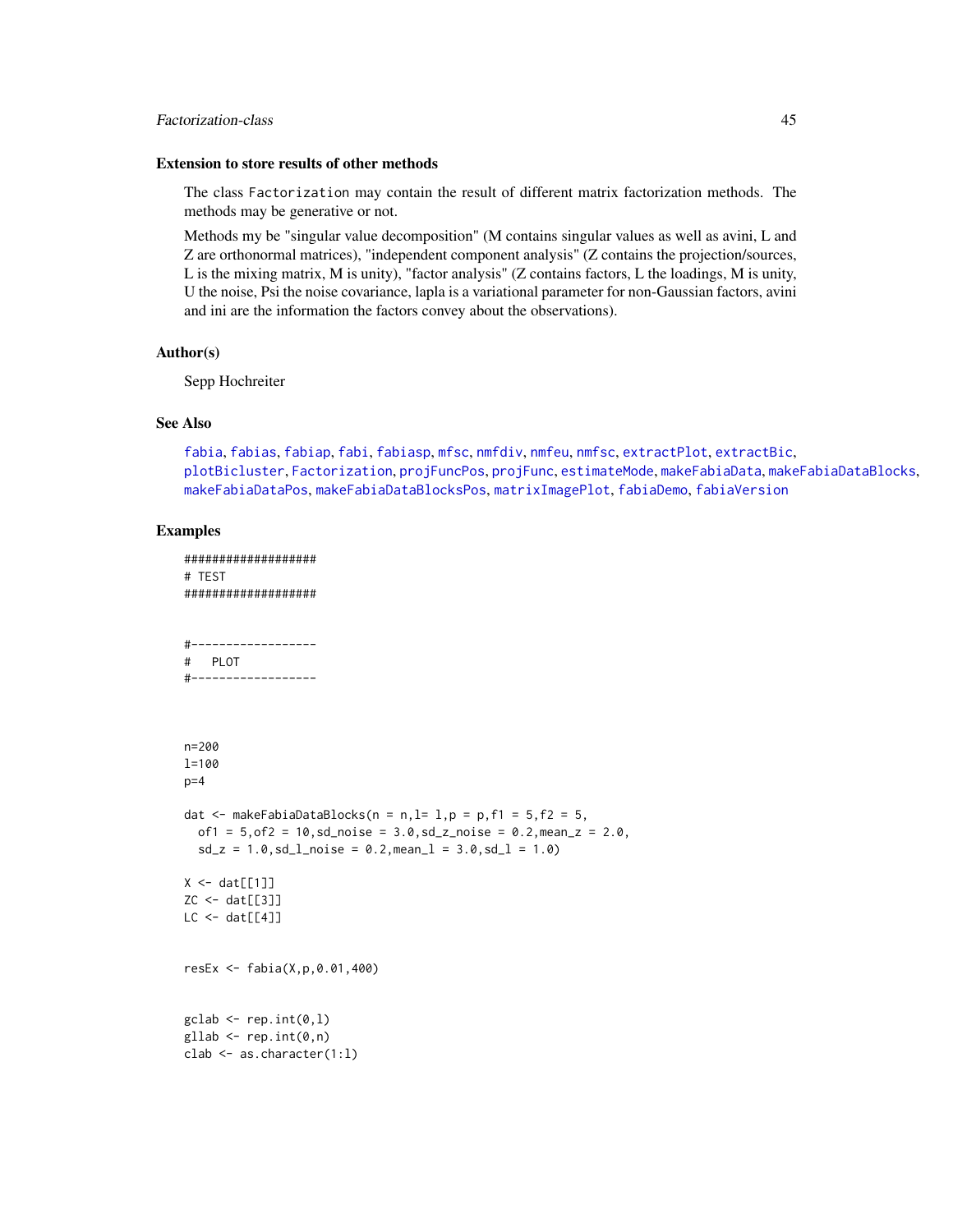```
llab <- as.character(1:n)
for (i in 1:p){
 for (j in ZC[i]){
     clab[j] <- paste(as.character(i),"_",clab[j],sep="")
 }
 for (j in LC[i]){
     llab[j] <- paste(as.character(i),"_",llab[j],sep="")
 }
 gclab[unlist(ZC[i])] <- gclab[unlist(ZC[i])] + p^i
gllab[unlist(LC[i])] <- gllab[unlist(LC[i])] + p^i
}
groups <- gclab
colnames(X(resEx)) <- clab
rownames(X(resEx)) <- llab
plot(resEx,dim=c(1,2),label.tol=0.1,col.group = groups,lab.size=0.6)
plot(resEx,dim=c(1,3),label.tol=0.1,col.group = groups,lab.size=0.6)
plot(resEx,dim=c(2,3),label.tol=0.1,col.group = groups,lab.size=0.6)
#------------------
# SHOW
#------------------
dat <- makeFabiaDataBlocks(n = 100, l= 50, p = 3, f1 = 5, f2 = 5,
  of1 = 5, of2 = 10, sd\_noise = 3.0, sd\_z\_noise = 0.2, mean\_z = 2.0,sd_z = 1.0, sd_l<sub>noise</sub> = 0.2, mean<sub>1</sub> = 3.0, sd_l = 1.0)
X \leftarrow \text{dat}[[1]]resEx <- fabia(X,3,0.01,100)
show(resEx)
#------------------
# SHOWSELECTED
#------------------
dat <- makeFabiaDataBlocks(n = 100, l= 50, p = 3, f1 = 5, f2 = 5,
  of1 = 5, of2 = 10, sd\_noise = 3.0, sd\_noise = 0.2, mean\_z = 2.0,sd_z = 1.0, sd_l<sub>noise</sub> = 0.2, mean<sub>1</sub> = 3.0, sd_l = 1.0)
X \leftarrow \text{dat}[[1]]
```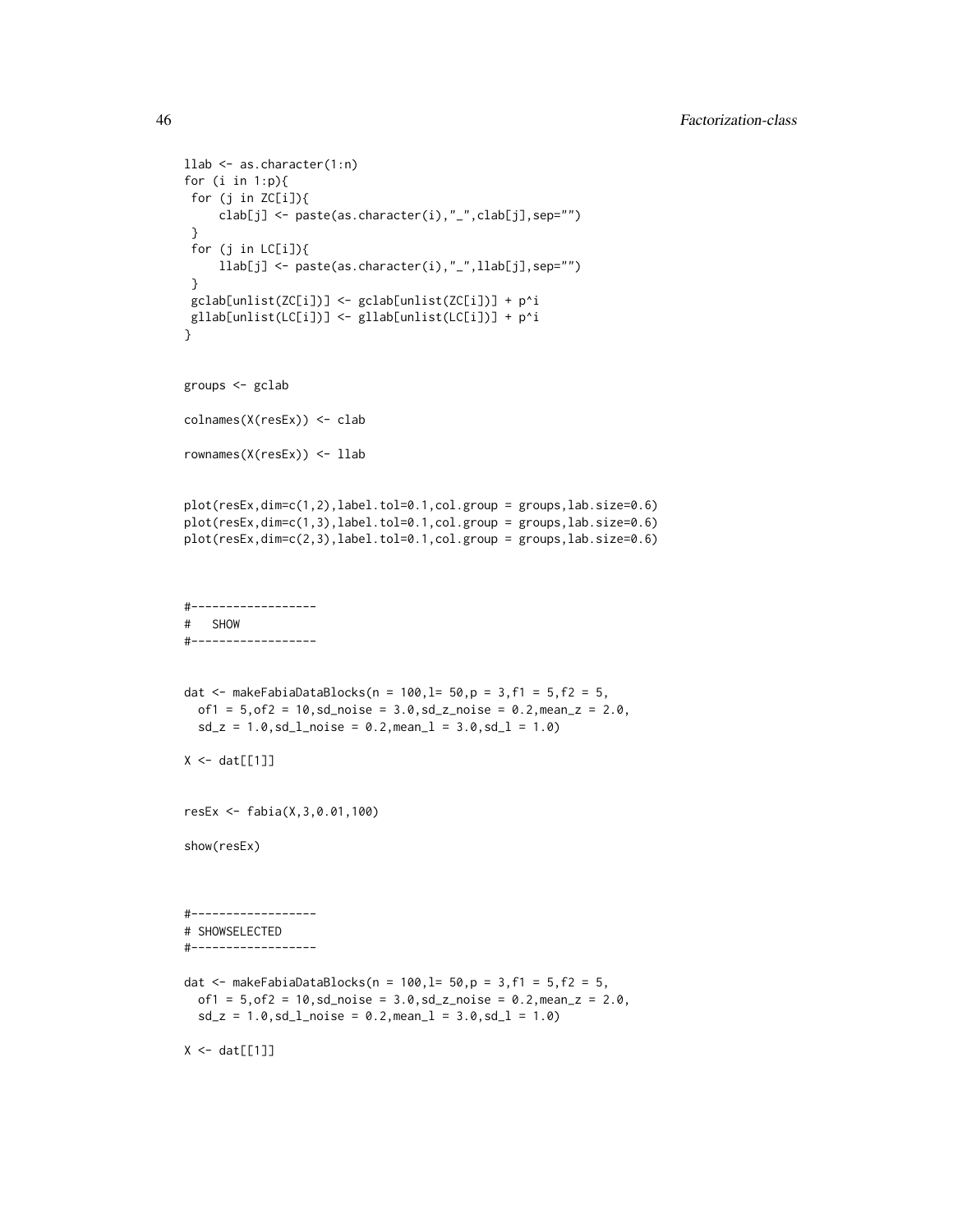```
resEx <- fabia(X,3,0.01,100)
showSelected(resEx,which=1)
showSelected(resEx,which=2)
#------------------
# SUMMARY
#------------------
dat <- makeFabiaDataBlocks(n = 100, l= 50, p = 3, f1 = 5, f2 = 5,
  of1 = 5, of2 = 10, sd\_noise = 3.0, sd\_z\_noise = 0.2, mean\_z = 2.0,sd_z = 1.0, sd_l<sub>no</sub>id_e = 0.2, mean_l = 3.0, sd_l = 1.0X \leftarrow \text{dat}[[1]]resEx <- fabia(X,3,0.01,100)
summary(resEx)
```
<span id="page-46-0"></span>makeFabiaData *Generation of Bicluster Data*

# Description

makeFabiaData: R implementation of makeFabiaData.

## Usage

```
makeFabiaData(n,l,p,f1,f2,of1,of2,sd_noise,sd_z_noise,
              mean_z,sd_z,sd_l_noise,mean_l,sd_l)
```
# Arguments

| n              | number of observations.                                               |
|----------------|-----------------------------------------------------------------------|
| 1              | number of samples.                                                    |
| р              | number of biclusters.                                                 |
| f1             | nn/f1 max. additional samples are active in a bicluster.              |
| f <sub>2</sub> | n/f2 max. additional observations that form a pattern in a bicluster. |
| of1            | minimal active samples in a bicluster.                                |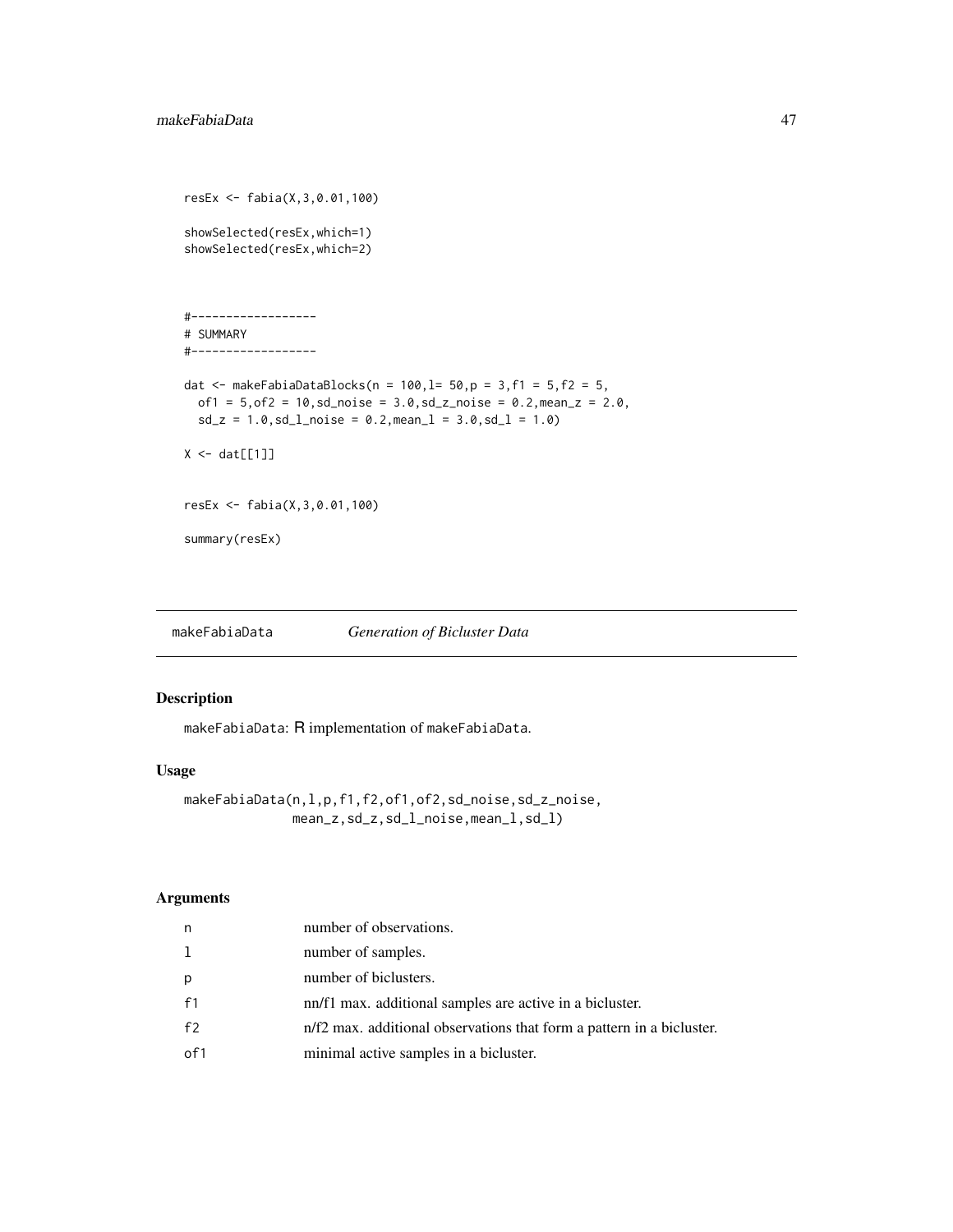| of 2       | minimal observations that form a pattern in a bicluster.             |
|------------|----------------------------------------------------------------------|
| sd_noise   | Gaussian zero mean noise std on data matrix.                         |
| sd_z_noise | Gaussian zero mean noise std for deactivated hidden factors.         |
| mean_z     | Gaussian mean for activated factors.                                 |
| sd z       | Gaussian std for activated factors.                                  |
| sd_l_noise | Gaussian zero mean noise std if no observation patterns are present. |
| mean_l     | Gaussian mean for observation patterns.                              |
| sd l       | Gaussian std for observation patterns.                               |

#### Details

Essentially the data generation model is the sum of outer products of sparse vectors:

$$
X = \sum_{i=1}^{p} \lambda_i z_i^T + U
$$

where the number of summands  $p$  is the number of biclusters. The matrix factorization is

$$
X = LZ + U
$$

and noise free

$$
Y = LZ
$$

Here  $\lambda_i$  are from  $R^n$ ,  $z_i$  from  $R^l$ , L from  $R^{n \times p}$ , Z from  $R^{p \times l}$ , and X, U, Y from  $R^{n \times l}$ .

Sequentially  $L_i$  are generated using n, f2, of2, sd\_1\_noise, mean\_1, sd\_1. of2 gives the minimal observations participating in a bicluster to which between 0 and  $n/f2$  observations are added, where the number is uniformly chosen. sd\_l\_noise gives the noise of observations not participating in the bicluster. mean\_l and sd\_l determines the Gaussian from which the values are drawn for the observations that participate in the bicluster. The sign of the mean is randomly chosen for each component.

Sequentially  $Z_i$  are generated using 1, f1, of1, sd\_z\_noise, mean\_z, sd\_z. of1 gives the minimal samples participating in a bicluster to which between 0 and  $l/f1$  samples are added, where the number is uniformly chosen. sd\_z\_noise gives the noise of samples not participating in the bicluster. mean\_z and sd\_z determines the Gaussian from which the values are drawn for the samples that participate in the bicluster.

 $U$  is the overall Gaussian zero mean noise generated by  $sd\_noise$ .

Implementation in R.

#### Value

|    | the noise data from $R^{n \times l}$ .                                  |
|----|-------------------------------------------------------------------------|
|    | the noise free data from $R^{n \times l}$ .                             |
| ZС | list where i-th element gives samples belonging to i-th bicluster.      |
| LC | list where i-th element gives observations belonging to i-th bicluster. |
|    |                                                                         |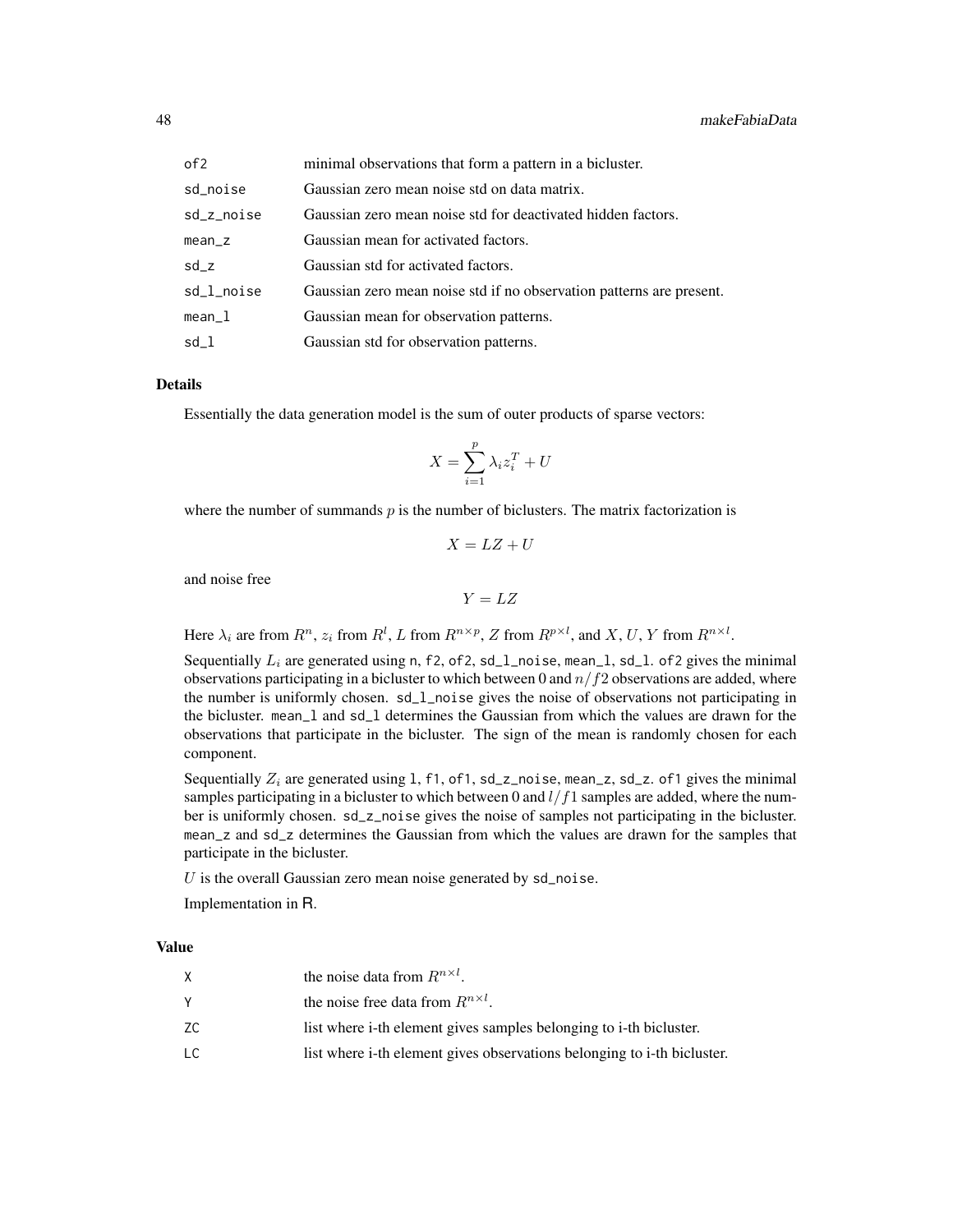## makeFabiaData 49

### Author(s)

Sepp Hochreiter

## See Also

[fabia](#page-12-0), [fabias](#page-26-0), [fabiap](#page-20-0), [fabi](#page-9-0), [fabiasp](#page-33-0), [mfsc](#page-58-0), [nmfdiv](#page-64-0), [nmfeu](#page-66-0), [nmfsc](#page-68-0), [extractPlot](#page-6-0), [extractBic](#page-3-0), [plotBicluster](#page-70-0), [Factorization](#page-38-0), [projFuncPos](#page-74-0), [projFunc](#page-73-0), [estimateMode](#page-1-0), [makeFabiaData](#page-46-0), [makeFabiaDataBlocks](#page-49-0), [makeFabiaDataPos](#page-54-0), [makeFabiaDataBlocksPos](#page-51-0), [matrixImagePlot](#page-56-0), [fabiaDemo](#page-19-0), [fabiaVersion](#page-37-0)

```
#---------------
# TEST
#---------------
dat <- makeFabiaData(n = 100, l= 50, p = 3, f1 = 5, f2 = 5,
  of1 = 5, of2 = 10, sd\_noise = 3.0, sd\_z\_noise = 0.2, mean_z = 2.0,sd_z = 1.0, sd_lnoise = 0.2, meanl = 3.0, sd_l = 1.0X \leftarrow \text{dat}[[1]]Y \leftarrow \text{dat}[[2]]matrixImagePlot(Y)
dev.new()
matrixImagePlot(X)
## Not run:
#---------------
# DEMO
#---------------
dat <- makeFabiaData(n = 1000, l= 100, p = 10, f1 = 5, f2 = 5,
  of1 = 5, of2 = 10, sd\_noise = 3.0, sd\_z\_noise = 0.2, mean\_z = 2.0,sd_z = 1.0, sd_l_{\text{noise}} = 0.2, mean_l = 3.0, sd_l = 1.0X \leftarrow \text{dat}[[1]]Y \leftarrow \text{dat}[[2]]matrixImagePlot(Y)
dev.new()
matrixImagePlot(X)
## End(Not run)
```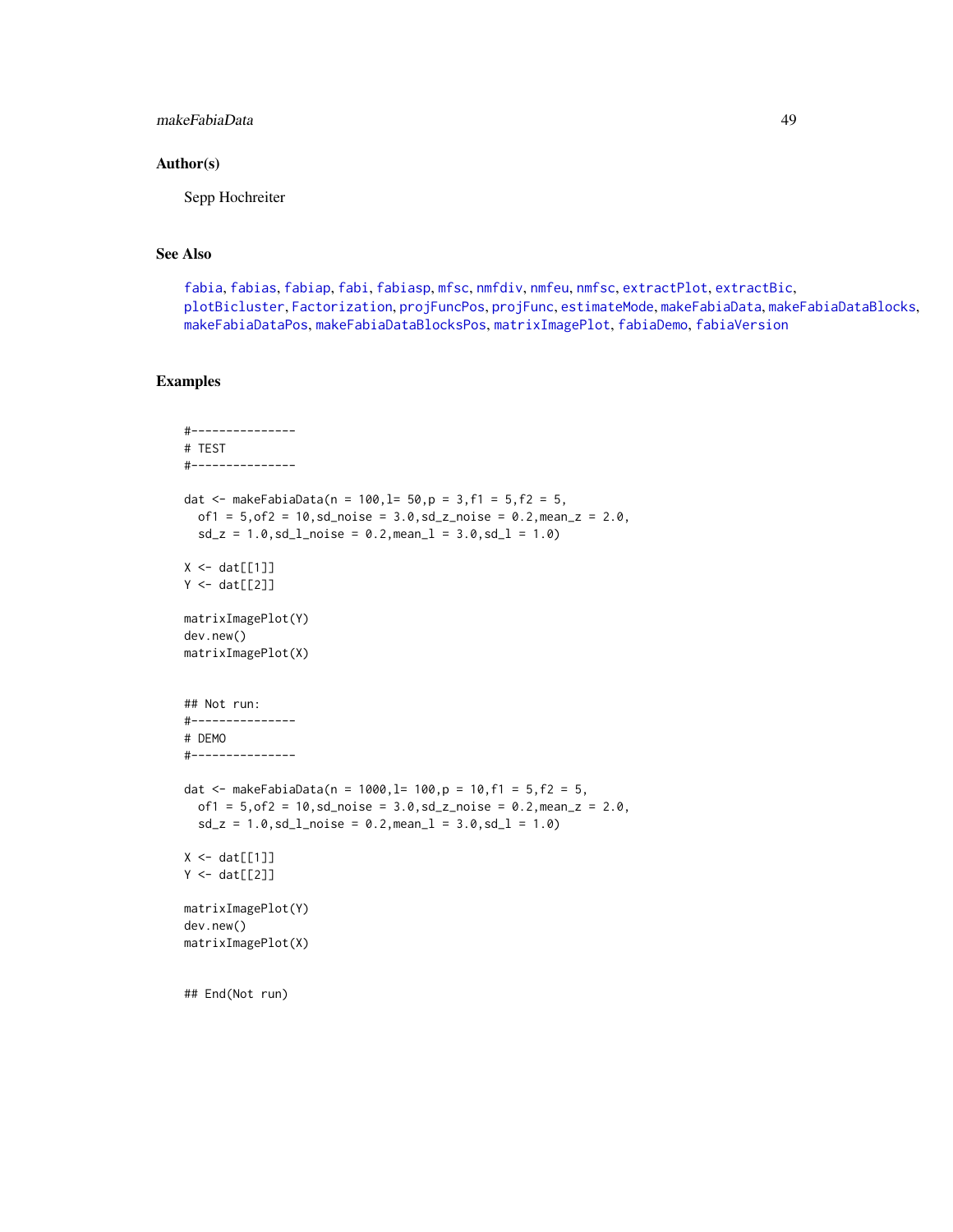<span id="page-49-0"></span>makeFabiaDataBlocks *Generation of Bicluster Data with Bicluster Blocks*

### Description

makeFabiaDataBlocks: R implementation of makeFabiaDataBlocks.

# Usage

makeFabiaDataBlocks(n,l,p,f1,f2,of1,of2,sd\_noise,sd\_z\_noise, mean\_z,sd\_z,sd\_l\_noise,mean\_l,sd\_l)

### Arguments

| n               | number of observations.                                               |
|-----------------|-----------------------------------------------------------------------|
| 1               | number of samples.                                                    |
| p               | number of biclusters.                                                 |
| f <sub>1</sub>  | nn/f1 max. additional samples are active in a bicluster.              |
| f <sub>2</sub>  | n/f2 max. additional observations that form a pattern in a bicluster. |
| of 1            | minimal active samples in a bicluster.                                |
| of <sub>2</sub> | minimal observations that form a pattern in a bicluster.              |
| sd_noise        | Gaussian zero mean noise std on data matrix.                          |
| sd_z_noise      | Gaussian zero mean noise std for deactivated hidden factors.          |
| $mean_z$        | Gaussian mean for activated factors.                                  |
| $sd_z$          | Gaussian std for activated factors.                                   |
| sd_l_noise      | Gaussian zero mean noise std if no observation patterns are present.  |
| $mean_1$        | Gaussian mean for observation patterns.                               |
| sd_l            | Gaussian std for observation patterns.                                |
|                 |                                                                       |

## Details

Bicluster data is generated for visualization because the biclusters are now in block format. That means observations and samples that belong to a bicluster are consecutive. This allows visual inspection because the use can identify blocks and whether they have been found or reconstructed.

Essentially the data generation model is the sum of outer products of sparse vectors:

$$
X = \sum_{i=1}^{p} \lambda_i z_i^T + U
$$

where the number of summands  $p$  is the number of biclusters. The matrix factorization is

$$
X = LZ + U
$$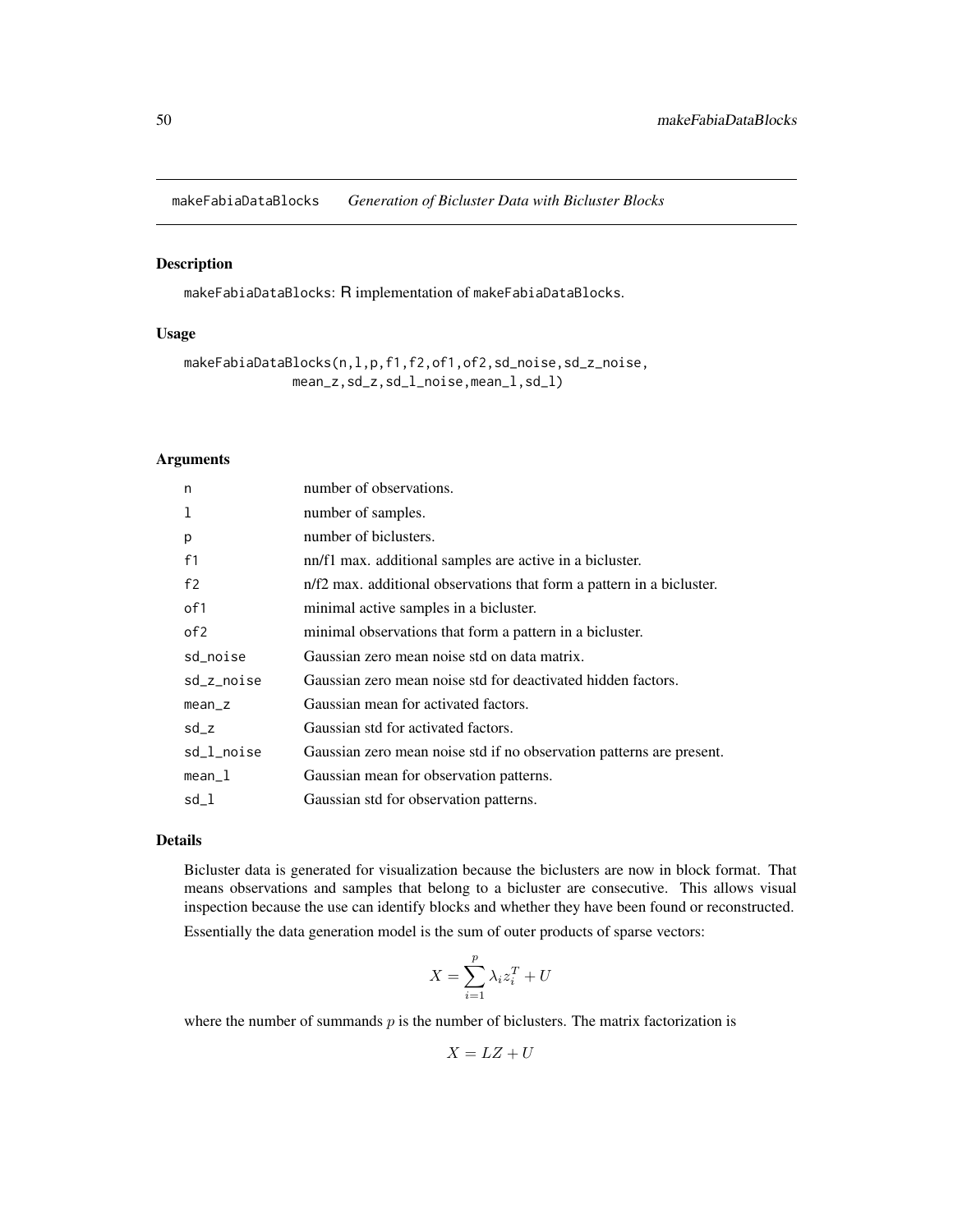and noise free

$$
Y = LZ
$$

Here  $\lambda_i$  are from  $R^n$ ,  $z_i$  from  $R^l$ , L from  $R^{n \times p}$ , Z from  $R^{p \times l}$ , and X, U, Y from  $R^{n \times l}$ .

Sequentially  $L_i$  are generated using n, f2, of2, sd\_1\_noise, mean\_1, sd\_1. of2 gives the minimal observations participating in a bicluster to which between 0 and  $n/f2$  observations are added, where the number is uniformly chosen. sd\_l\_noise gives the noise of observations not participating in the bicluster. mean\_l and sd\_l determines the Gaussian from which the values are drawn for the observations that participate in the bicluster. The sign of the mean is randomly chosen for each component.

Sequentially  $Z_i$  are generated using 1, f1, of1, sd\_z\_noise, mean\_z, sd\_z. of1 gives the minimal samples participating in a bicluster to which between 0 and  $l/f1$  samples are added, where the number is uniformly chosen. sd\_z\_noise gives the noise of samples not participating in the bicluster. mean\_z and sd\_z determines the Gaussian from which the values are drawn for the samples that participate in the bicluster.

 $U$  is the overall Gaussian zero mean noise generated by  $sd\_noise$ .

Implementation in R.

### Value

|     | the noise data from $R^{n \times l}$ .                                  |
|-----|-------------------------------------------------------------------------|
| X   | the noise free data from $R^{n \times l}$ .                             |
| ZC. | list where i-th element gives samples belonging to i-th bicluster.      |
| LC. | list where i-th element gives observations belonging to i-th bicluster. |

## Author(s)

Sepp Hochreiter

## See Also

```
fabia, fabias, fabiap, fabi, fabiasp, mfsc, nmfdiv, nmfeu, nmfsc, extractPlot, extractBic,
plotBicluster, Factorization, projFuncPos, projFunc, estimateMode, makeFabiaData, makeFabiaDataBlocks,
makeFabiaDataPos, makeFabiaDataBlocksPos, matrixImagePlot, fabiaDemo, fabiaVersion
```

```
#---------------
# TEST
#---------------
dat <- makeFabiaDataBlocks(n = 100, l = 50, p = 3, f1 = 5, f2 = 5,
  of1 = 5, of2 = 10, sd\_noise = 3.0, sd\_z\_noise = 0.2, mean\_z = 2.0,sd_z = 1.0, sd_l<sub>noise</sub> = 0.2, mean<sub>1</sub> = 3.0, sd_l = 1.0)
X \leftarrow \text{dat}[[1]]Y \leftarrow \text{dat}[[2]]
```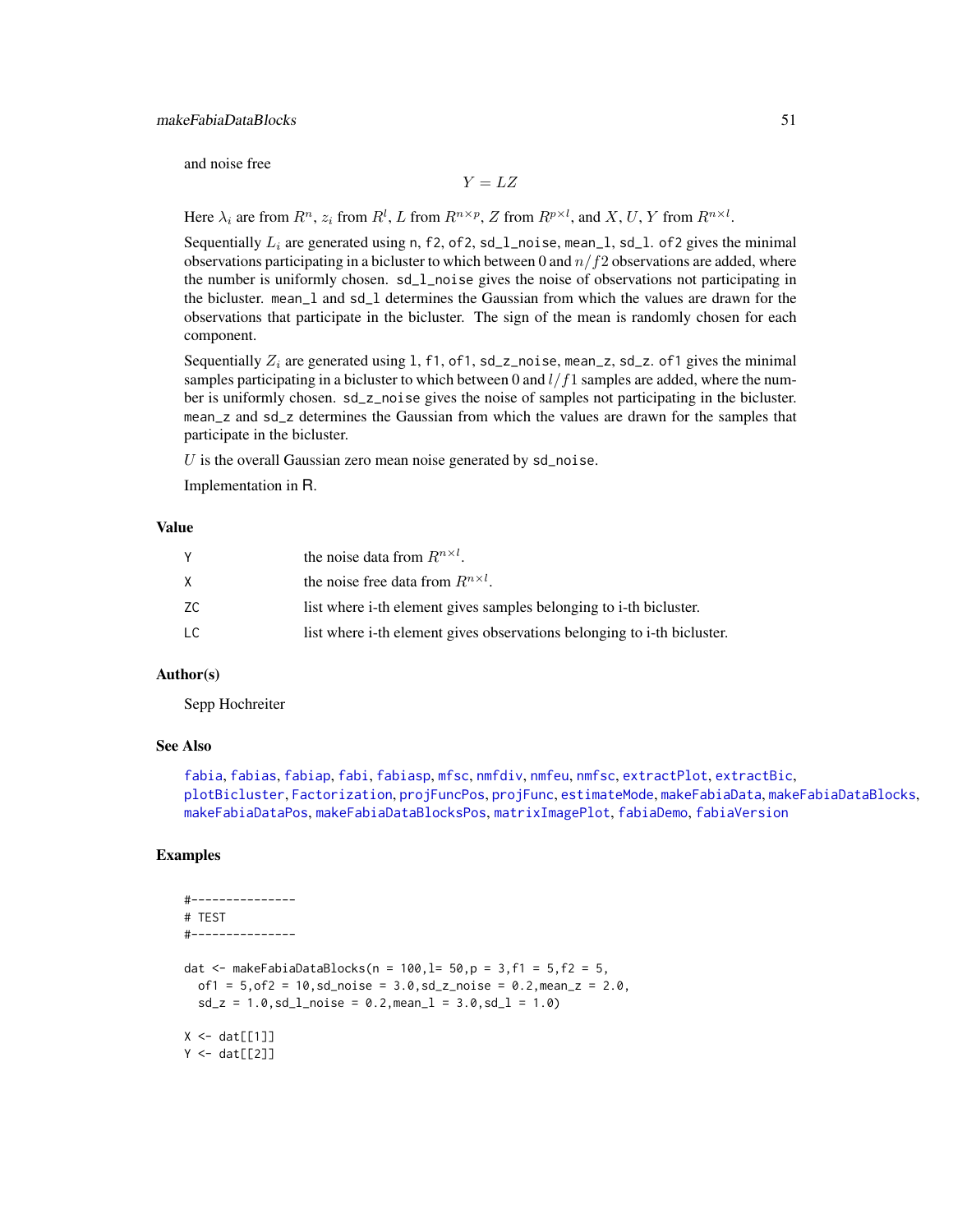```
matrixImagePlot(Y)
dev.new()
matrixImagePlot(X)
## Not run:
#---------------
# DEMO
#---------------
dat <- makeFabiaDataBlocks(n = 1000,l= 100,p = 10,f1 = 5,f2 = 5,
  of1 = 5, of2 = 10, sd\_noise = 3.0, sd\_z\_noise = 0.2, mean_z = 2.0,sd_z = 1.0, sd_l<sub>no</sub>id_e = 0.2, mean_l = 3.0, sd_l = 1.0Y \leftarrow \text{dat}[[1]]X \leftarrow \text{dat}[[2]]matrixImagePlot(Y)
dev.new()
matrixImagePlot(X)
```
## End(Not run)

```
makeFabiaDataBlocksPos
```

```
Generation of Bicluster Data with Bicluster Blocks
```
# Description

makeFabiaDataBlocksPos: R implementation of makeFabiaDataBlocksPos.

## Usage

```
makeFabiaDataBlocksPos(n,l,p,f1,f2,of1,of2,sd_noise,sd_z_noise,
              mean_z,sd_z,sd_l_noise,mean_l,sd_l)
```
### Arguments

| n              | number of observations.                                               |
|----------------|-----------------------------------------------------------------------|
| 1              | number of samples.                                                    |
| p              | number of biclusters.                                                 |
| f <sub>1</sub> | nn/f1 max. additional samples are active in a bicluster.              |
| f <sub>2</sub> | n/f2 max. additional observations that form a pattern in a bicluster. |
| of1            | minimal active samples in a bicluster.                                |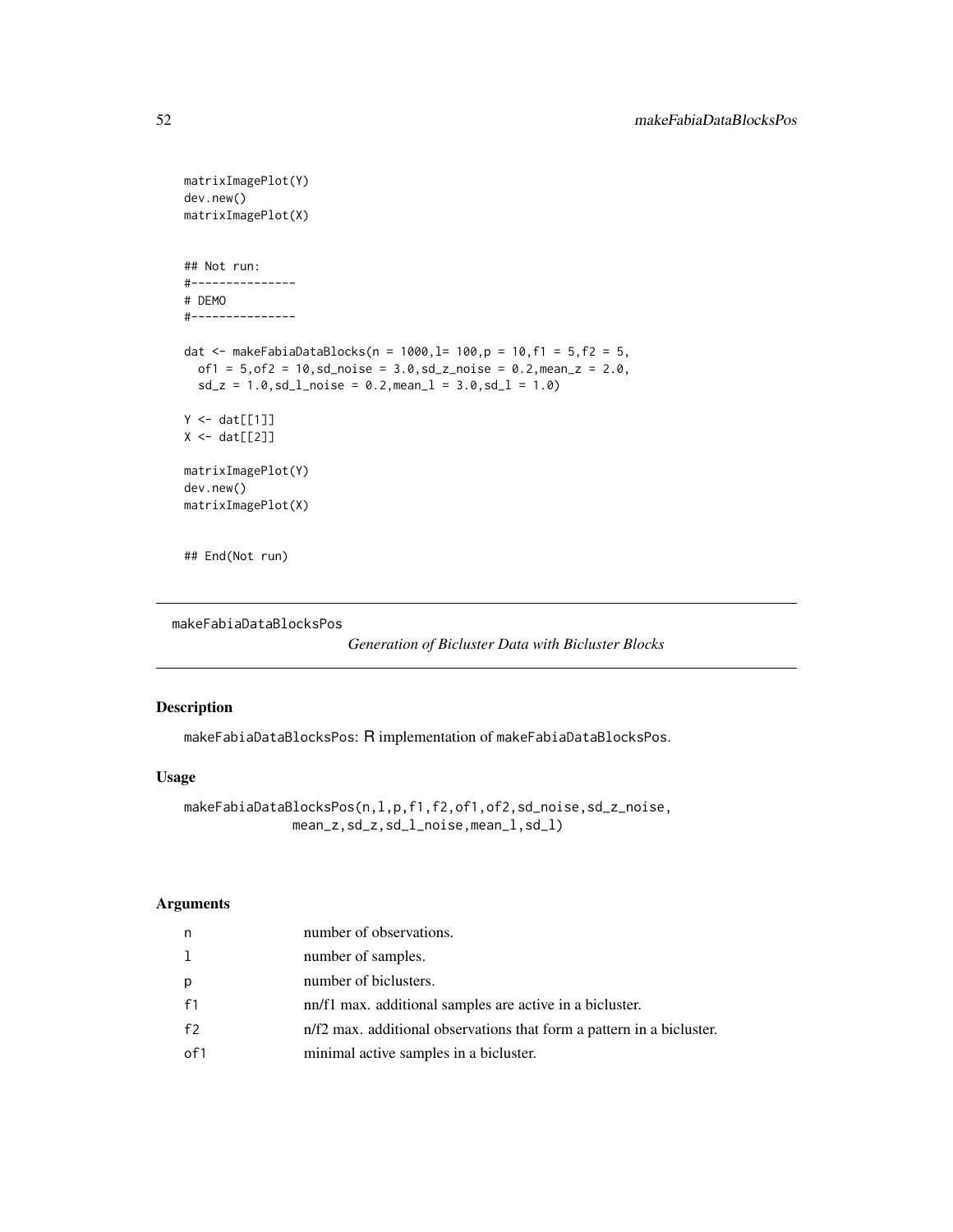| of <sub>2</sub> | minimal observations that form a pattern in a bicluster.             |
|-----------------|----------------------------------------------------------------------|
| sd_noise        | Gaussian zero mean noise std on data matrix.                         |
| sd_z_noise      | Gaussian zero mean noise std for deactivated hidden factors.         |
| $mean_z$        | Gaussian mean for activated factors.                                 |
| $sd_z$          | Gaussian std for activated factors.                                  |
| sd_l_noise      | Gaussian zero mean noise std if no observation patterns are present. |
| $mean_1$        | Gaussian mean for observation patterns.                              |
| sd l            | Gaussian std for observation patterns.                               |

## Details

Bicluster data is generated for visualization because the biclusters are now in block format. That means observations and samples that belong to a bicluster are consecutive. This allows visual inspection because the use can identify blocks and whether they have been found or reconstructed.

Essentially the data generation model is the sum of outer products of sparse vectors:

$$
X = \sum_{i=1}^{p} \lambda_i z_i^T + U
$$

where the number of summands  $p$  is the number of biclusters. The matrix factorization is

$$
X = LZ + U
$$

and noise free

 $Y = LZ$ 

Here  $\lambda_i$  are from  $R^n$ ,  $z_i$  from  $R^l$ , L from  $R^{n \times p}$ , Z from  $R^{p \times l}$ , and X, U, Y from  $R^{n \times l}$ .

Sequentially  $L_i$  are generated using n, f2, of2, sd\_1\_noise, mean\_1, sd\_1. of2 gives the minimal observations participating in a bicluster to which between 0 and  $n/f2$  observations are added, where the number is uniformly chosen. sd\_l\_noise gives the noise of observations not participating in the bicluster. mean\_l and sd\_l determines the Gaussian from which the values are drawn for the observations that participate in the bicluster. "POS": The sign of the mean is fixed.

Sequentially  $Z_i$  are generated using 1, f1, of1, sd\_z\_noise, mean\_z, sd\_z. of1 gives the minimal samples participating in a bicluster to which between 0 and  $l/f1$  samples are added, where the number is uniformly chosen. sd\_z\_noise gives the noise of samples not participating in the bicluster. mean\_z and sd\_z determines the Gaussian from which the values are drawn for the samples that participate in the bicluster.

 $U$  is the overall Gaussian zero mean noise generated by  $sd\_noise$ .

Implementation in R.

### Value

|    | the noise data from $R^{n \times l}$ .                                  |
|----|-------------------------------------------------------------------------|
| X. | the noise free data from $R^{n \times l}$ .                             |
| ZС | list where i-th element gives samples belonging to i-th bicluster.      |
| LC | list where i-th element gives observations belonging to i-th bicluster. |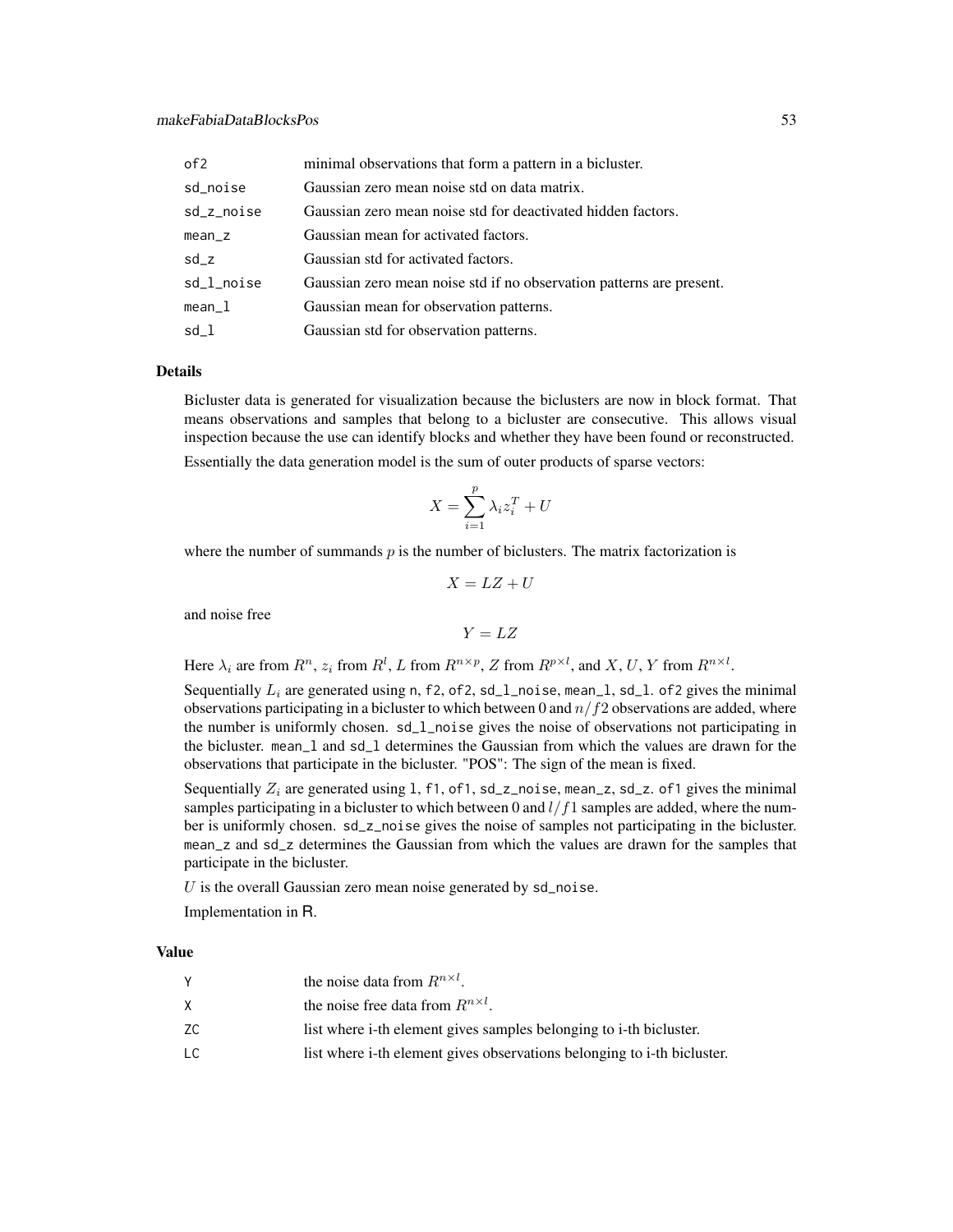### Author(s)

Sepp Hochreiter

## See Also

[fabia](#page-12-0), [fabias](#page-26-0), [fabiap](#page-20-0), [fabi](#page-9-0), [fabiasp](#page-33-0), [mfsc](#page-58-0), [nmfdiv](#page-64-0), [nmfeu](#page-66-0), [nmfsc](#page-68-0), [extractPlot](#page-6-0), [extractBic](#page-3-0), [plotBicluster](#page-70-0), [Factorization](#page-38-0), [projFuncPos](#page-74-0), [projFunc](#page-73-0), [estimateMode](#page-1-0), [makeFabiaData](#page-46-0), [makeFabiaDataBlocks](#page-49-0), [makeFabiaDataPos](#page-54-0), [makeFabiaDataBlocksPos](#page-51-0), [matrixImagePlot](#page-56-0), [fabiaDemo](#page-19-0), [fabiaVersion](#page-37-0)

```
#---------------
# TEST
#---------------
dat <- makeFabiaDataBlocksPos(n = 100, l= 50, p = 3, f1 = 5, f2 = 5,
  of1 = 5, of2 = 10, sd\_noise = 3.0, sd\_z\_noise = 0.2, mean_z = 2.0,sd_z = 1.0, sd_lnoise = 0.2, meanl = 3.0, sd_l = 1.0X \leftarrow \text{dat}[[1]]Y \leftarrow \text{dat}[[2]]matrixImagePlot(Y)
dev.new()
matrixImagePlot(X)
## Not run:
#---------------
# DEMO
#---------------
dat <- makeFabiaDataBlocksPos(n = 1000, l= 100, p = 10, f1 = 5, f2 = 5,
  of1 = 5, of2 = 10, sd\_noise = 3.0, sd\_z\_noise = 0.2, mean\_z = 2.0,sd_z = 1.0, sd_l_{\text{noise}} = 0.2, mean_l = 3.0, sd_l = 1.0Y \leftarrow \text{dat}[[1]]X \leftarrow \text{dat}[[2]]matrixImagePlot(Y)
dev.new()
matrixImagePlot(X)
## End(Not run)
```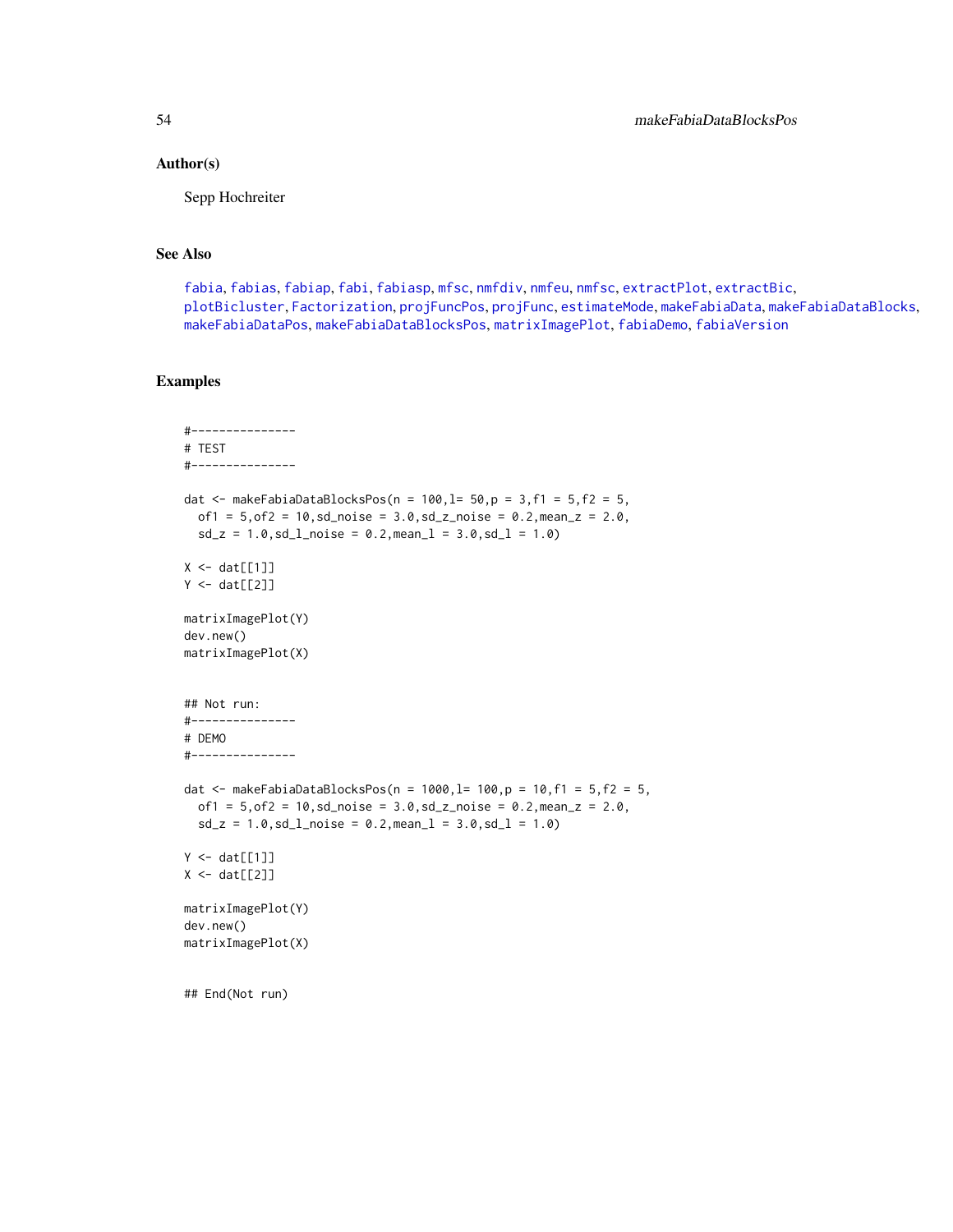<span id="page-54-0"></span>makeFabiaDataPos *Generation of Bicluster Data*

# Description

makeFabiaDataPos: R implementation of makeFabiaDataPos.

# Usage

makeFabiaDataPos(n,l,p,f1,f2,of1,of2,sd\_noise,sd\_z\_noise, mean\_z,sd\_z,sd\_l\_noise,mean\_l,sd\_l)

# Arguments

| n               | number of observations.                                               |
|-----------------|-----------------------------------------------------------------------|
|                 | number of samples.                                                    |
| p               | number of biclusters.                                                 |
| f1              | nn/f1 max. additional samples are active in a bicluster.              |
| f2              | n/f2 max. additional observations that form a pattern in a bicluster. |
| of 1            | minimal active samples in a bicluster.                                |
| of <sub>2</sub> | minimal observations that form a pattern in a bicluster.              |
| sd_noise        | Gaussian zero mean noise std on data matrix.                          |
| sd_z_noise      | Gaussian zero mean noise std for deactivated hidden factors.          |
| $mean_z$        | Gaussian mean for activated factors.                                  |
| $sd_z$          | Gaussian std for activated factors.                                   |
| sd_l_noise      | Gaussian zero mean noise std if no observation patterns are present.  |
| $mean_1$        | Gaussian mean for observation patterns.                               |
| sd_l            | Gaussian std for observation patterns.                                |

# Details

Essentially the data generation model is the sum of outer products of sparse vectors:

$$
X = \sum_{i=1}^{p} \lambda_i z_i^T + U
$$

where the number of summands  $p$  is the number of biclusters. The matrix factorization is

$$
X = LZ + U
$$

and noise free

$$
Y = LZ
$$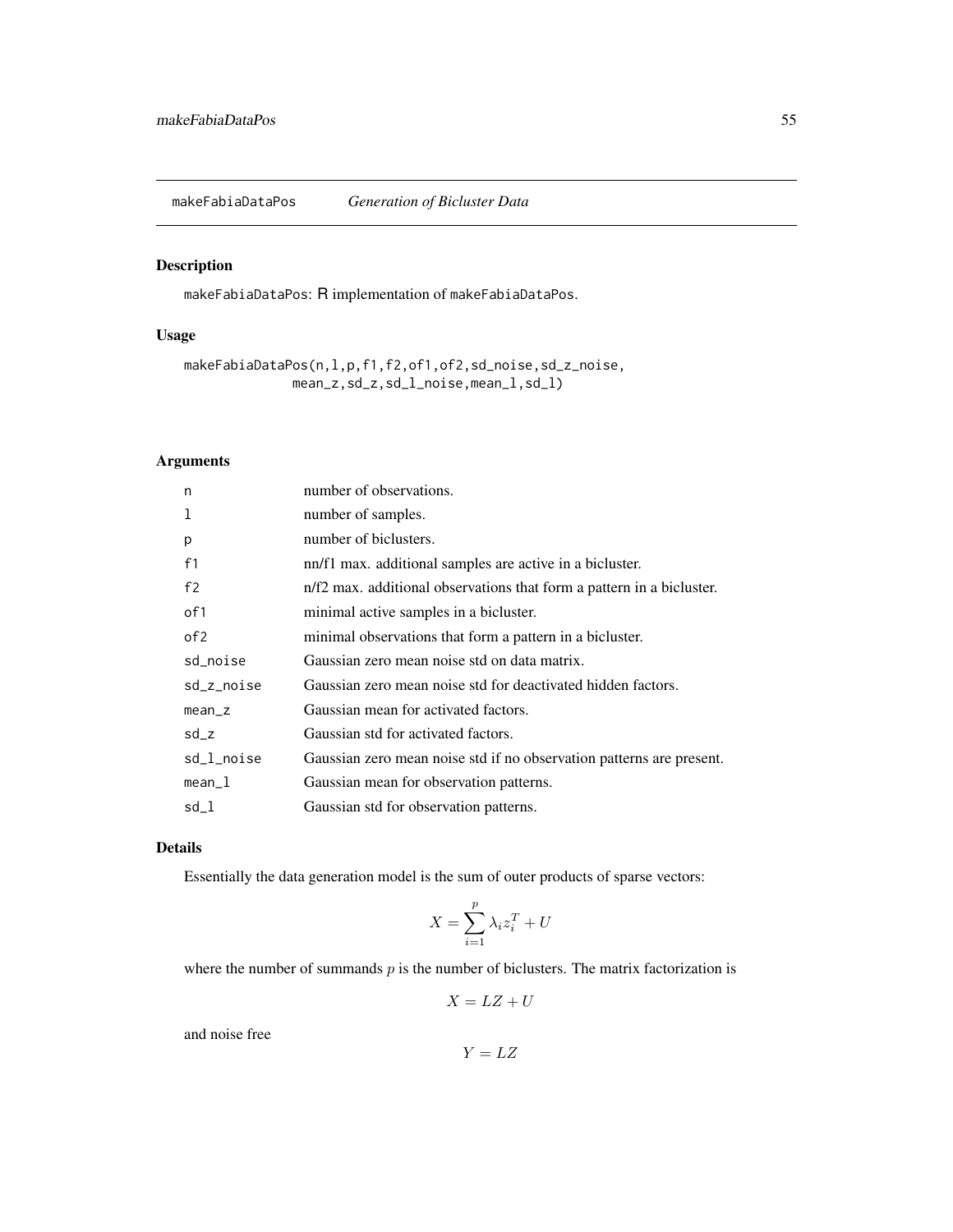Here  $\lambda_i$  are from  $R^n$ ,  $z_i$  from  $R^l$ , L from  $R^{n \times p}$ , Z from  $R^{p \times l}$ , and X, U, Y from  $R^{n \times l}$ .

Sequentially  $L_i$  are generated using n, f2, of2, sd\_1\_noise, mean\_1, sd\_1. of2 gives the minimal observations participating in a bicluster to which between 0 and  $n/f2$  observations are added, where the number is uniformly chosen. sd\_l\_noise gives the noise of observations not participating in the bicluster. mean\_l and sd\_l determines the Gaussian from which the values are drawn for the observations that participate in the bicluster. "POS": The sign of the mean is fixed.

Sequentially  $Z_i$  are generated using 1, f1, of1, sd\_z\_noise, mean\_z, sd\_z. of1 gives the minimal samples participating in a bicluster to which between 0 and  $l/f1$  samples are added, where the number is uniformly chosen. sd\_z\_noise gives the noise of samples not participating in the bicluster. mean\_z and sd\_z determines the Gaussian from which the values are drawn for the samples that participate in the bicluster.

 $U$  is the overall Gaussian zero mean noise generated by  $sd\_noise$ .

Implementation in R.

## Value

|    | the noise data from $R^{n \times l}$ .                                  |
|----|-------------------------------------------------------------------------|
|    | the noise free data from $R^{n \times l}$ .                             |
| ZС | list where i-th element gives samples belonging to i-th bicluster.      |
| LC | list where i-th element gives observations belonging to i-th bicluster. |

## Author(s)

Sepp Hochreiter

## See Also

[fabia](#page-12-0), [fabias](#page-26-0), [fabiap](#page-20-0), [fabi](#page-9-0), [fabiasp](#page-33-0), [mfsc](#page-58-0), [nmfdiv](#page-64-0), [nmfeu](#page-66-0), [nmfsc](#page-68-0), [extractPlot](#page-6-0), [extractBic](#page-3-0), [plotBicluster](#page-70-0), [Factorization](#page-38-0), [projFuncPos](#page-74-0), [projFunc](#page-73-0), [estimateMode](#page-1-0), [makeFabiaData](#page-46-0), [makeFabiaDataBlocks](#page-49-0), [makeFabiaDataPos](#page-54-0), [makeFabiaDataBlocksPos](#page-51-0), [matrixImagePlot](#page-56-0), [fabiaDemo](#page-19-0), [fabiaVersion](#page-37-0)

```
#---------------
# TEST
#---------------
dat <- makeFabiaDataPos(n = 100, l = 50, p = 3, f1 = 5, f2 = 5,
  of1 = 5, of2 = 10, sd\_noise = 3.0, sd\_z\_noise = 0.2, mean\_z = 2.0,sd_z = 1.0, sd_l<sub>noise</sub> = 0.2, mean<sub>1</sub> = 3.0, sd_l = 1.0)
X \leftarrow \text{dat}[[1]]Y \leftarrow \text{dat}[[2]]matrixImagePlot(Y)
dev.new()
matrixImagePlot(X)
```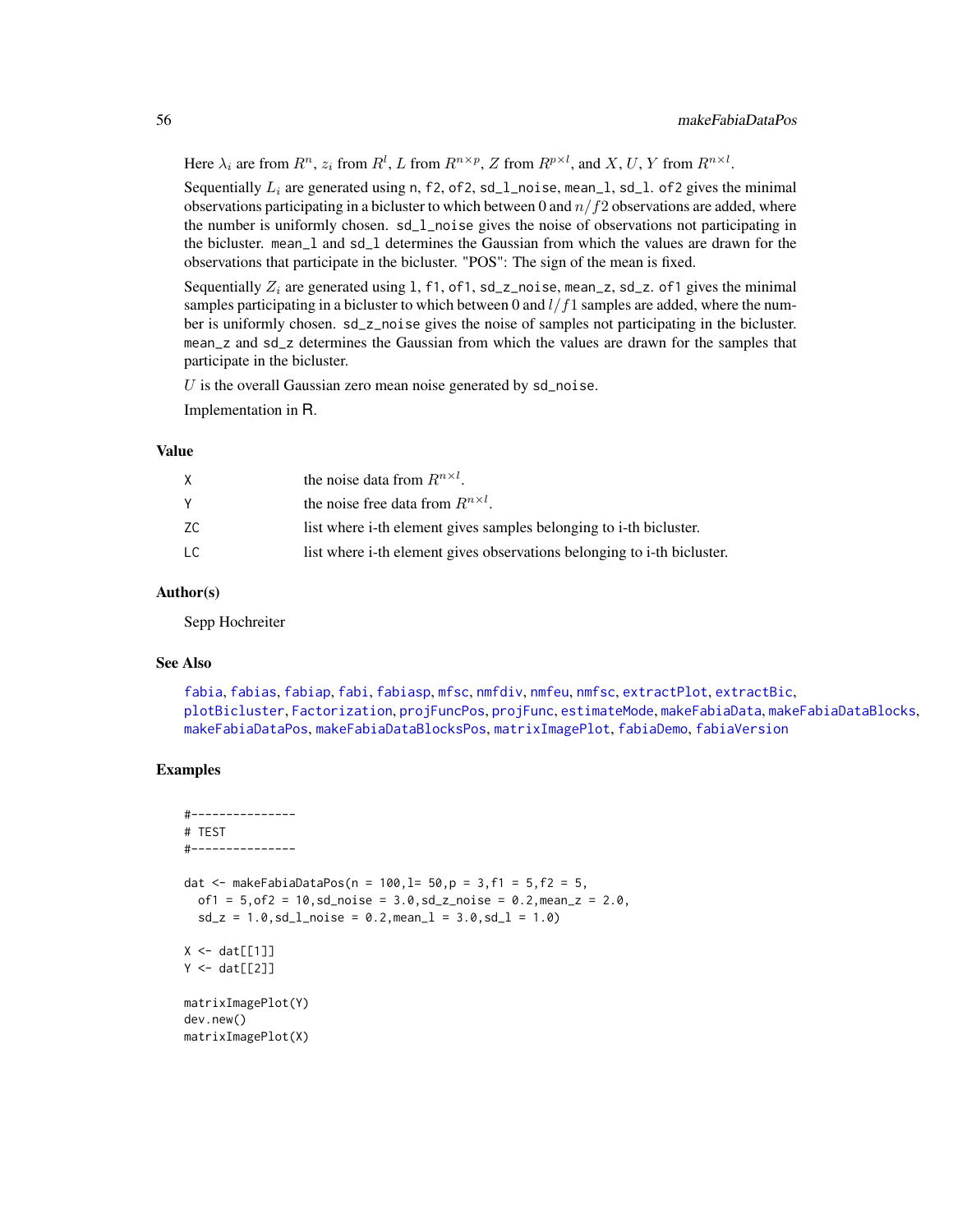# matrixImagePlot 57

```
## Not run:
#---------------
# DEMO
#---------------
dat <- makeFabiaDataPos(n = 1000, l= 100, p = 10, f1 = 5, f2 = 5,
  of1 = 5, of2 = 10, sd\_noise = 3.0, sd\_z\_noise = 0.2, mean\_z = 2.0,sd_z = 1.0, sd_l<sub>noise</sub> = 0.2, mean<sub>1</sub> = 3.0, sd_l = 1.0)
X \leftarrow \text{dat}[[1]]Y \leftarrow \text{dat}[[2]]matrixImagePlot(Y)
dev.new()
matrixImagePlot(X)
## End(Not run)
```
<span id="page-56-0"></span>matrixImagePlot *Plotting of a Matrix*

## Description

matrixImagePlot: R implementation of myImagePlot.

#### Usage

```
matrixImagePlot(x,xLabels=NULL, yLabels=NULL, zlim=NULL, title=NULL)
```
## Arguments

| $\times$ | the matrix.                                                         |
|----------|---------------------------------------------------------------------|
| xLabels  | vector of strings to label the columns (default "colnames $(x)$ "). |
| yLabels  | vector of strings to label the rows (default "rownames $(x)$ ").    |
| zlim     | vector containing a low and high value to use for the color scale.  |
| title    | title of the plot.                                                  |

## Details

Plotting a table of numbers as an image using R.

The color scale is based on the highest and lowest values in the matrix.

The original R code has been obtained by <http://www.phaget4.org/R/myImagePlot.R> and then has been modified.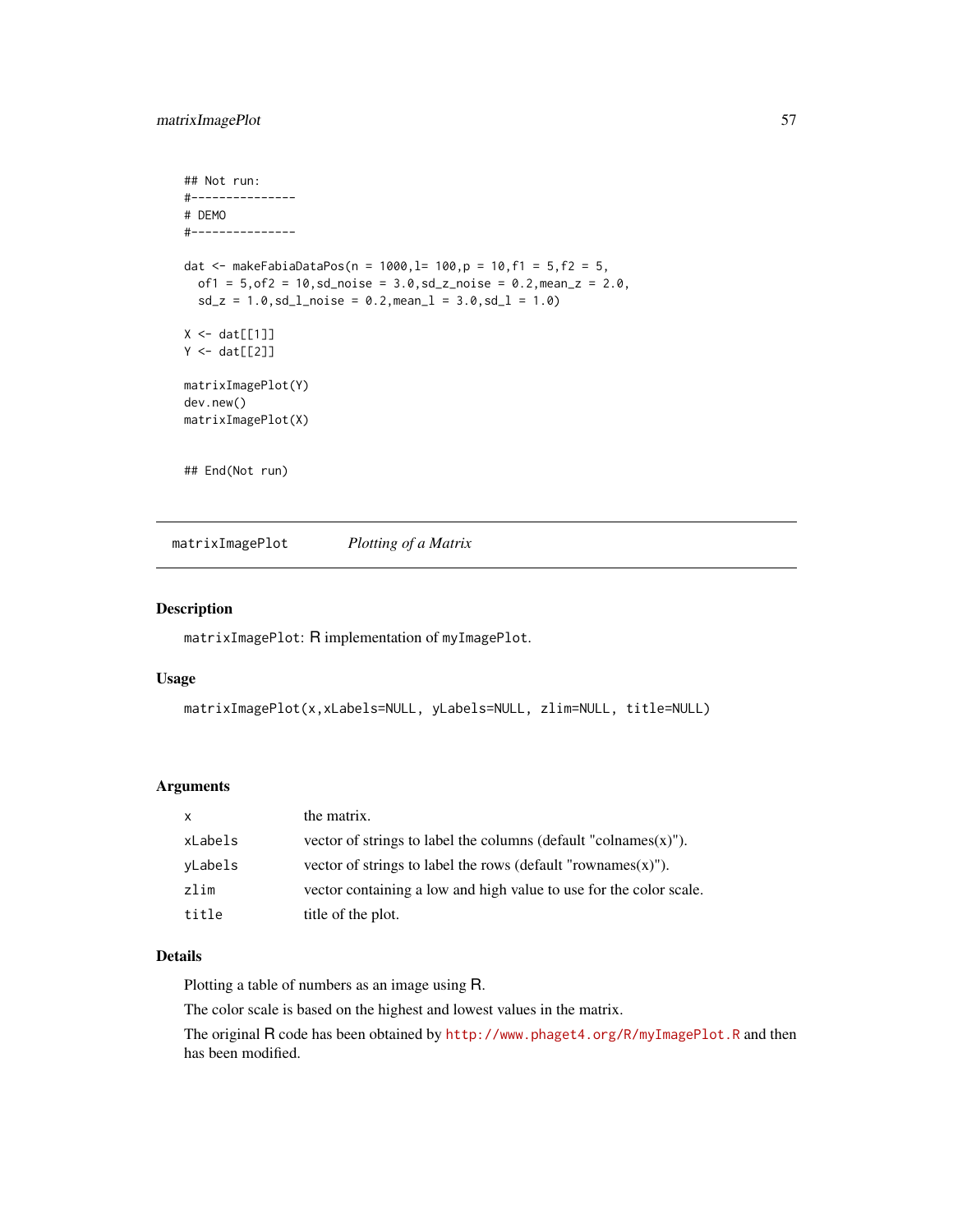#### Value

Plotting a table of numbers as an image

#### References

<http://www.phaget4.org/R/myImagePlot.R>

## See Also

[fabia](#page-12-0), [fabias](#page-26-0), [fabiap](#page-20-0), [fabi](#page-9-0), [fabiasp](#page-33-0), [mfsc](#page-58-0), [nmfdiv](#page-64-0), [nmfeu](#page-66-0), [nmfsc](#page-68-0), [extractPlot](#page-6-0), [extractBic](#page-3-0), [plotBicluster](#page-70-0), [Factorization](#page-38-0), [projFuncPos](#page-74-0), [projFunc](#page-73-0), [estimateMode](#page-1-0), [makeFabiaData](#page-46-0), [makeFabiaDataBlocks](#page-49-0), [makeFabiaDataPos](#page-54-0), [makeFabiaDataBlocksPos](#page-51-0), [matrixImagePlot](#page-56-0), [fabiaDemo](#page-19-0), [fabiaVersion](#page-37-0)

```
#---------------
# TEST
#---------------
dat \leq makeFabiaDataBlocks(n = 100, l= 50, p = 3, f1 = 5, f2 = 5,
  of1 = 5, of2 = 10, sd\_noise = 3.0, sd\_z\_noise = 0.2, mean\_z = 2.0,sd_z = 1.0, sd_l noise = 0.2, meanl = 3.0, sd_l = 1.0)
X \leftarrow \text{dat}[[1]]Y \leftarrow \text{dat}[[2]]matrixImagePlot(Y)
dev.new()
matrixImagePlot(X)
## Not run:
#---------------
# DEMO
#---------------
dat <- makeFabiaDataBlocks(n = 1000,l= 100,p = 10,f1 = 5,f2 = 5,
  of1 = 5, of2 = 10, sd\_noise = 3.0, sd\_z\_noise = 0.2, mean\_z = 2.0,sd_z = 1.0, sd_lnoise = 0.2, meanl = 3.0, sd_l = 1.0X \leftarrow \text{dat}[[1]]Y \leftarrow \text{dat}[[2]]X \leftarrow X- rowMeans(X)XX <- (1/ncol(X))*tcrossprod(X)
dXX <- 1/sqrt(diag(XX)+0.001*as.vector(rep(1,nrow(X))))
X \leftarrow dXX*XmatrixImagePlot(X)
## End(Not run)
```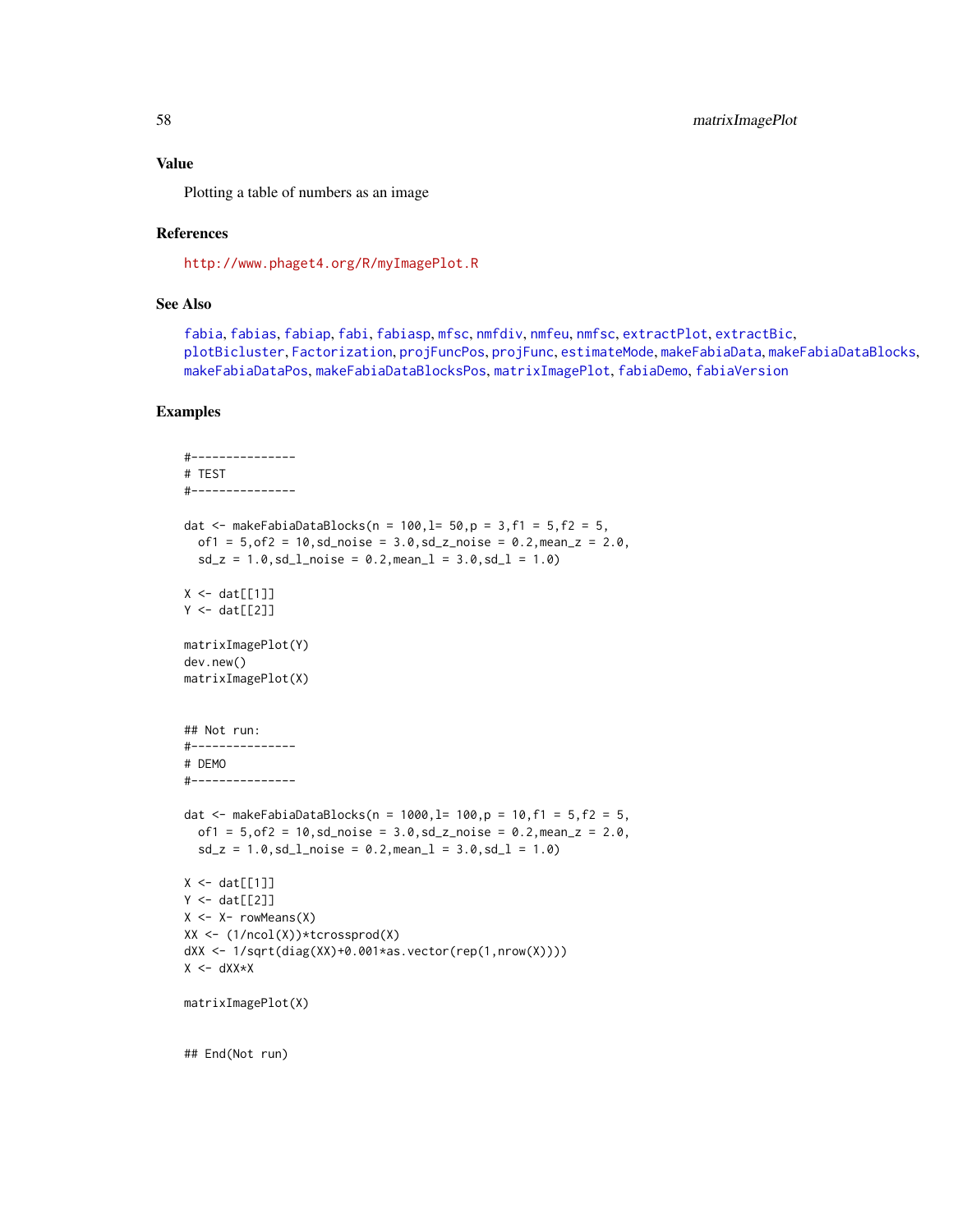<span id="page-58-0"></span>

## Description

mfsc: R implementation of mfsc.

# Usage

mfsc(X,p=5,cyc=100,sL=0.6,sZ=0.6,center=2,norm=1)

## Arguments

| $\mathsf{X}$ | the data matrix.                                                               |
|--------------|--------------------------------------------------------------------------------|
| p            | number of hidden factors = number of biclusters; default = $5$ .               |
| cyc          | maximal number of iterations; $default = 100$ .                                |
| sL           | final sparseness loadings; default $= 0.6$ .                                   |
| sZ           | final sparseness factors; default $= 0.6$ .                                    |
| center       | data centering: 1 (mean), 2 (median), $> 2$ (mode), 0 (no); default = 2.       |
| norm         | data normalization: 1 (0.75-0.25 quantile), $>1$ (var=1), 0 (no); default = 1. |

### Details

Biclusters are found by sparse matrix factorization where *both* factors are sparse. Essentially the model is the sum of outer products of vectors:

$$
X = \sum_{i=1}^{p} \lambda_i z_i^T
$$

where the number of summands  $p$  is the number of biclusters. The matrix factorization is

$$
X = LZ
$$

Here  $\lambda_i$  are from  $R^n$ ,  $z_i$  from  $R^l$ , L from  $R^{n \times p}$ , Z from  $R^{p \times l}$ , and X from  $R^{n \times l}$ .

No noise assumption: In contrast to factor analysis there is no noise assumption.

If the nonzero components of the sparse vectors are grouped together then the outer product results in a matrix with a nonzero block and zeros elsewhere.

The model selection is performed by a constraint optimization according to Hoyer, 2004. The Euclidean distance (the Frobenius norm) is minimized subject to sparseness constraints.

Model selection is done by gradient descent on the Euclidean objective and thereafter projection of single vectors of  $L$  and single vectors of  $Z$  to fulfill the sparseness constraints.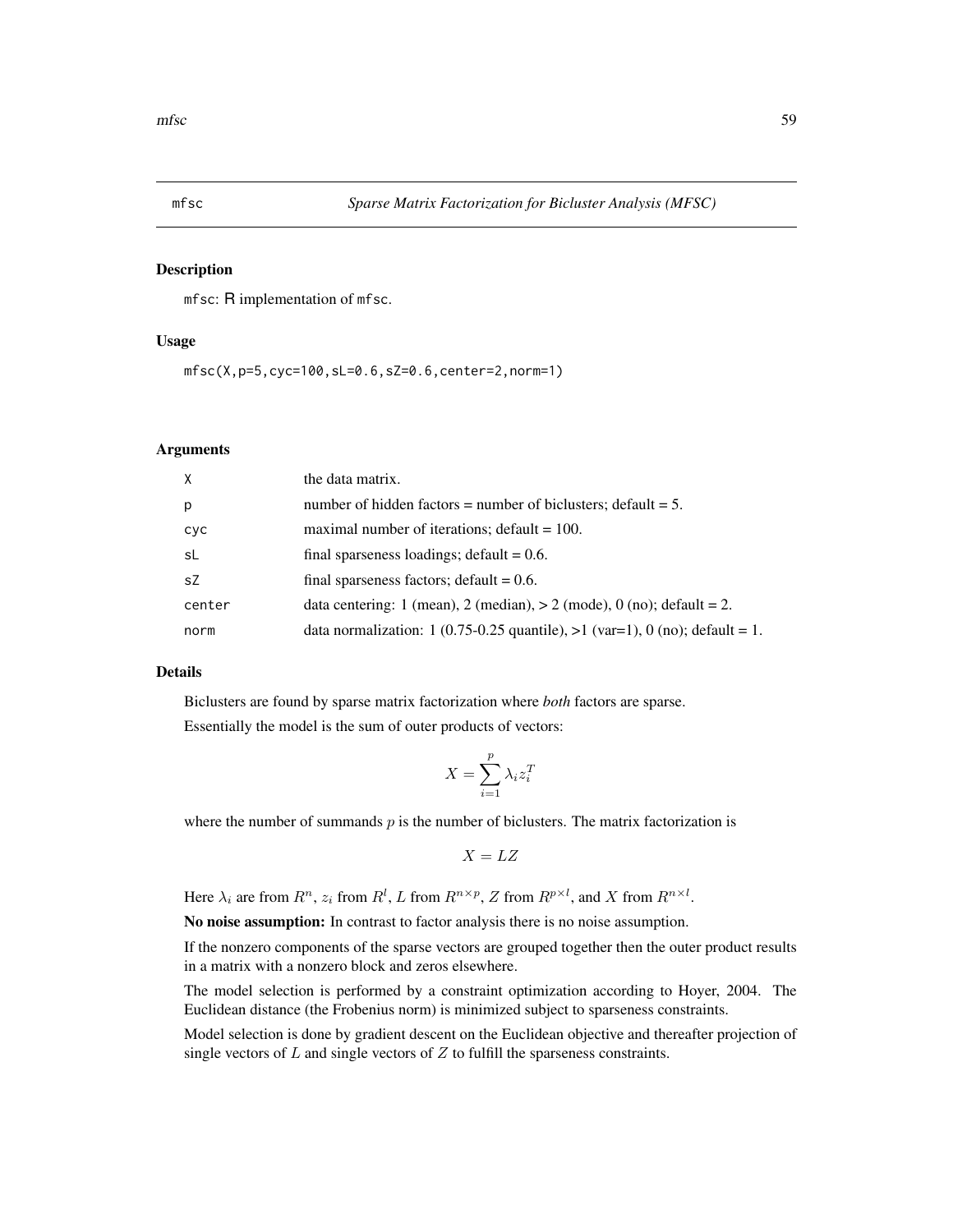The projection minimize the Euclidean distance to the original vector given an  $l_1$ -norm and an  $l_2$ -norm.

The projection is a convex quadratic problem which is solved iteratively where at each iteration at least one component is set to zero. Instead of the  $l_1$ -norm a sparseness measurement is used which relates the  $l_1$ -norm to the  $l_2$ -norm.

The code is implemented in R.

## Value

object of the class Factorization. Containing LZ (estimated noise free data LZ), L (loadings L), Z (factors Z), U (noise  $X - LZ$ ), center (centering vector), scaleData (scaling vector),  $X$  (centered and scaled data  $X$ )

### Author(s)

Sepp Hochreiter

## References

S. Hochreiter et al., 'FABIA: Factor Analysis for Bicluster Acquisition', Bioinformatics 26(12):1520- 1527, 2010. http://bioinformatics.oxfordjournals.org/cgi/content/abstract/btq227

Patrik O. Hoyer, 'Non-negative Matrix Factorization with Sparseness Constraints', Journal of Machine Learning Research 5:1457-1469, 2004.

### See Also

[fabia](#page-12-0), [fabias](#page-26-0), [fabiap](#page-20-0), [fabi](#page-9-0), [fabiasp](#page-33-0), [mfsc](#page-58-0), [nmfdiv](#page-64-0), [nmfeu](#page-66-0), [nmfsc](#page-68-0), [extractPlot](#page-6-0), [extractBic](#page-3-0), [plotBicluster](#page-70-0), [Factorization](#page-38-0), [projFuncPos](#page-74-0), [projFunc](#page-73-0), [estimateMode](#page-1-0), [makeFabiaData](#page-46-0), [makeFabiaDataBlocks](#page-49-0), [makeFabiaDataPos](#page-54-0), [makeFabiaDataBlocksPos](#page-51-0), [matrixImagePlot](#page-56-0), [fabiaDemo](#page-19-0), [fabiaVersion](#page-37-0)

```
#---------------
# TEST
#---------------
dat <- makeFabiaDataBlocks(n = 100, l = 50, p = 3, f1 = 5, f2 = 5,
  of1 = 5, of2 = 10, sd\_noise = 3.0, sd\_z\_noise = 0.2, mean_z = 2.0,sd_z = 1.0, sd_lnoise = 0.2, meanl = 3.0, sd_l = 1.0X \leftarrow \text{dat}[[1]]Y \leftarrow \text{dat}[[2]]resEx <- mfsc(X,3,30,0.6,0.6)
## Not run:
#-----------------
# DEMO1: Toy Data
```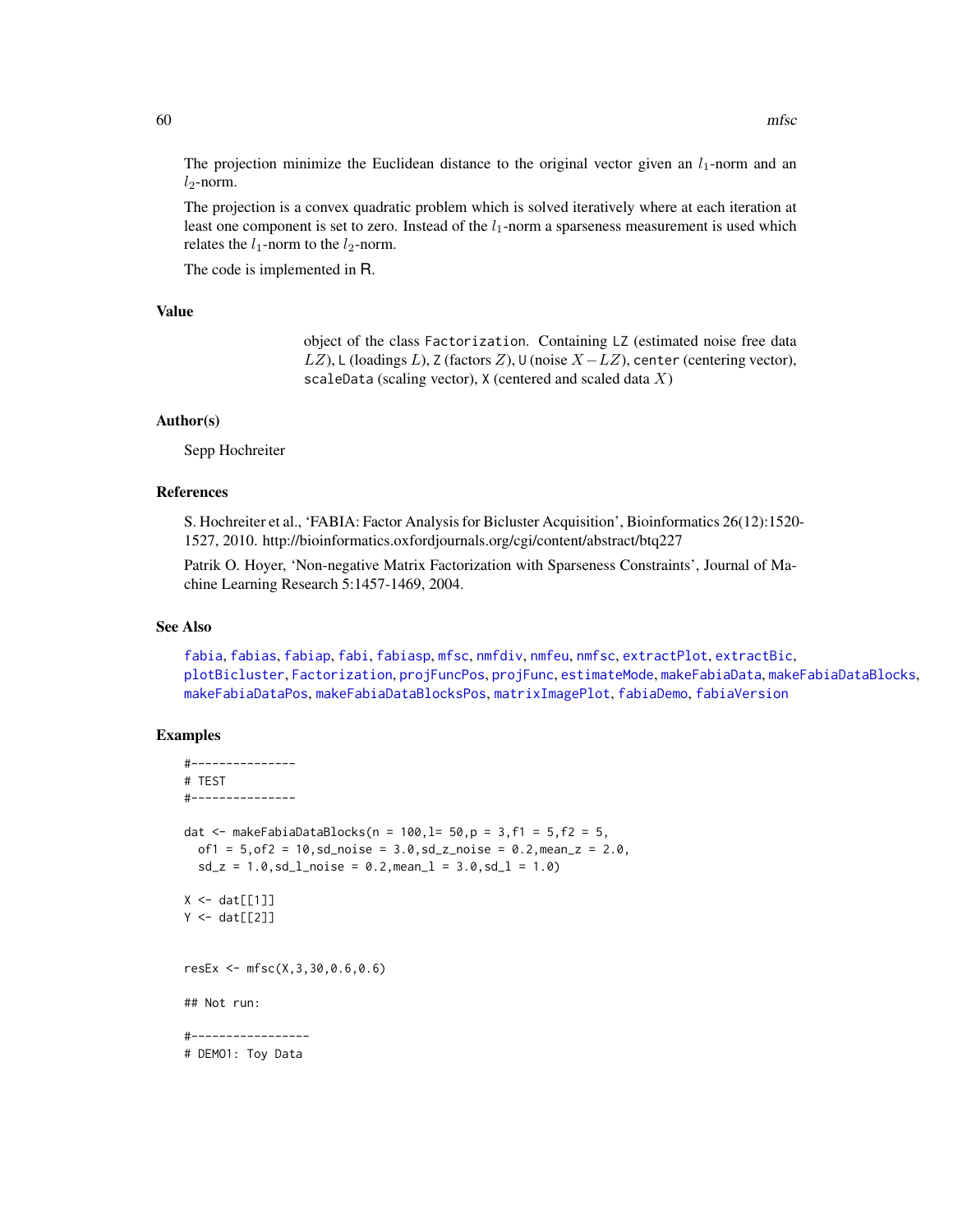```
mfsc61
```

```
#-----------------
n = 1000
l= 100
p = 10dat \leq makeFabiaDataBlocks(n = n, l= 1, p = p, f1 = 5, f2 = 5,
  of1 = 5, of2 = 10, sd\_noise = 3.0, sd\_z\_noise = 0.2, mean\_z = 2.0,sd_z = 1.0, sd_l<sub>noise</sub> = 0.2, mean<sub>1</sub> = 3.0, sd_l = 1.0)
X \leftarrow \text{dat}[[1]]Y \leftarrow \text{dat}[[2]]ZC <- dat[[3]]
LC < - \text{dat}[[4]]\text{gclab} \leftarrow \text{rep.int}(0,1)gllab <- rep.int(0, n)clab <- as.character(1:l)
llab <- as.character(1:n)
for (i in 1:p){
 for (j in ZC[i]){
     clab[j] <- paste(as.character(i),"_",clab[j],sep="")
 }
 for (j in LC[i]){
     llab[j] <- paste(as.character(i),"_",llab[j],sep="")
 }
 gclab[unlist(ZC[i])] <- gclab[unlist(ZC[i])] + p^i
 gllab[unlist(LC[i])] <- gllab[unlist(LC[i])] + p^i
}
groups <- gclab
#### MFSC
resToy4 <- mfsc(X,13,100,0.6,0.6)
extractPlot(resToy4,ti="MFSC",Y=Y)
raToy4 <- extractBic(resToy4,thresZ=0.01,thresL=0.05)
if ((raToy4$bic[[1]][1]>1) && (raToy4$bic[[1]][2])>1) {
    plotBicluster(raToy4,1)
}
if ((raToy4$bic[[2]][1]>1) && (raToy4$bic[[2]][2])>1) {
    plotBicluster(raToy4,2)
}
if ((raToy4$bic[[3]][1]>1) && (raToy4$bic[[3]][2])>1) {
    plotBicluster(raToy4,3)
}
if ((raToy4$bic[[4]][1]>1) && (raToy4$bic[[4]][2])>1) {
    plotBicluster(raToy4,4)
}
```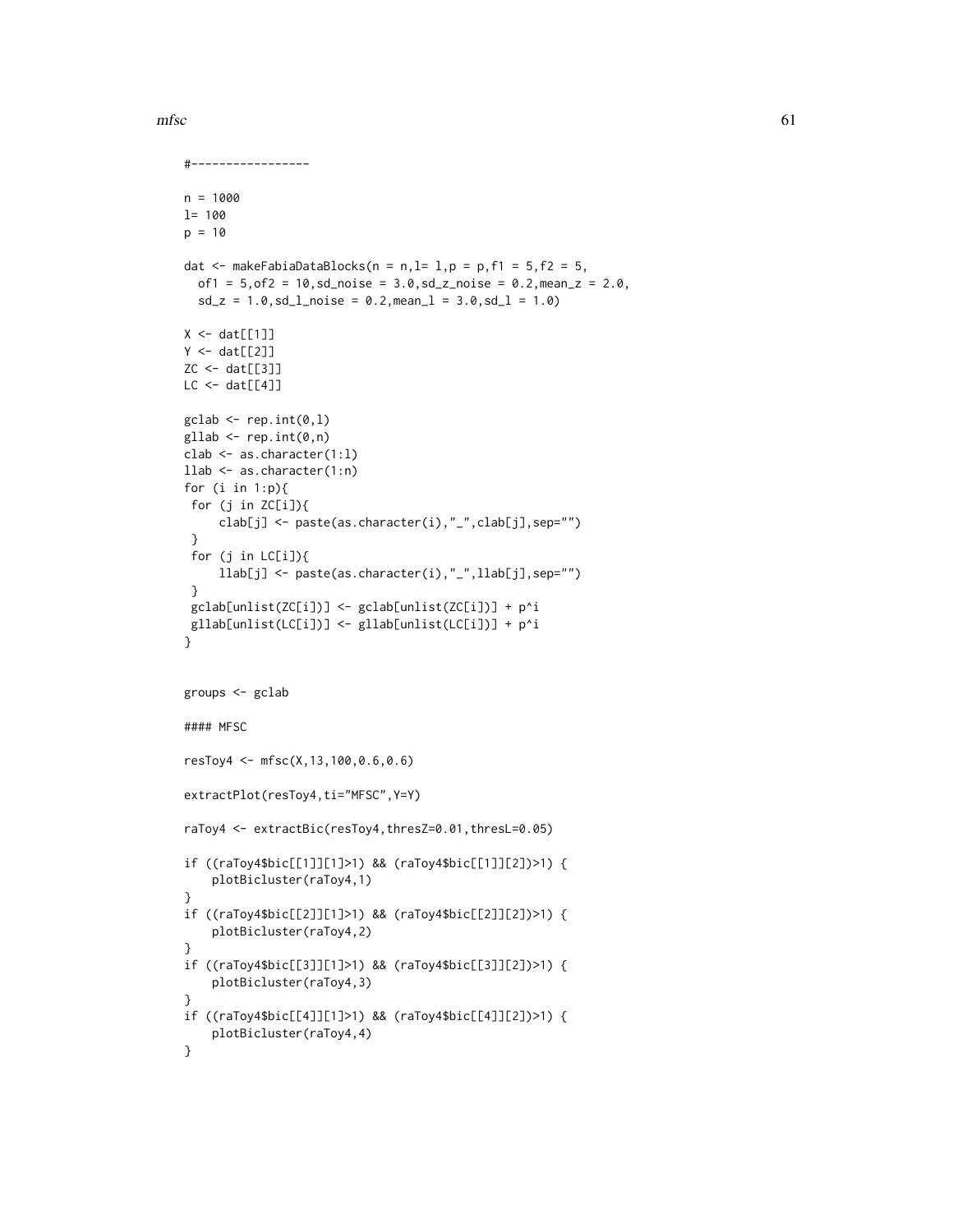```
colnames(X(resToy4)) <- clab
rownames(X(resToy4)) <- llab
plot(resToy4,dim=c(1,2),label.tol=0.1,col.group = groups,lab.size=0.6)
plot(resToy4,dim=c(1,3),label.tol=0.1,col.group = groups,lab.size=0.6)
plot(resToy4,dim=c(2,3),label.tol=0.1,col.group = groups,lab.size=0.6)
#------------------------------------------
# DEMO2: Laura van't Veer's gene expression
# data set for breast cancer
#------------------------------------------
avail <- require(fabiaData)
if (!avail) {
   message("")
   message("")
   message("#####################################################")
   message("Package 'fabiaData' is not available: please install.")
    message("#####################################################")
} else {
data(Breast_A)
X <- as.matrix(XBreast)
resBreast4 <- mfsc(X,5,100,0.6,0.6)
extractPlot(resBreast4,ti="MFSC Breast cancer(Veer)")
raBreast4 <- extractBic(resBreast4,thresZ=0.01,thresL=0.05)
if ((raBreast4$bic[[1]][1]>1) && (raBreast4$bic[[1]][2])>1) {
    plotBicluster(raBreast4,1)
}
if ((raBreast4$bic[[2]][1]>1) && (raBreast4$bic[[2]][2])>1) {
    plotBicluster(raBreast4,2)
}
if ((raBreast4$bic[[3]][1]>1) && (raBreast4$bic[[3]][2])>1) {
    plotBicluster(raBreast4,3)
}
if ((raBreast4$bic[[4]][1]>1) && (raBreast4$bic[[4]][2])>1) {
    plotBicluster(raBreast4,4)
}
plot(resBreast4,dim=c(1,2),label.tol=0.03,col.group=CBreast,lab.size=0.6)
```
plot(resBreast4,dim=c(1,3),label.tol=0.03,col.group=CBreast,lab.size=0.6)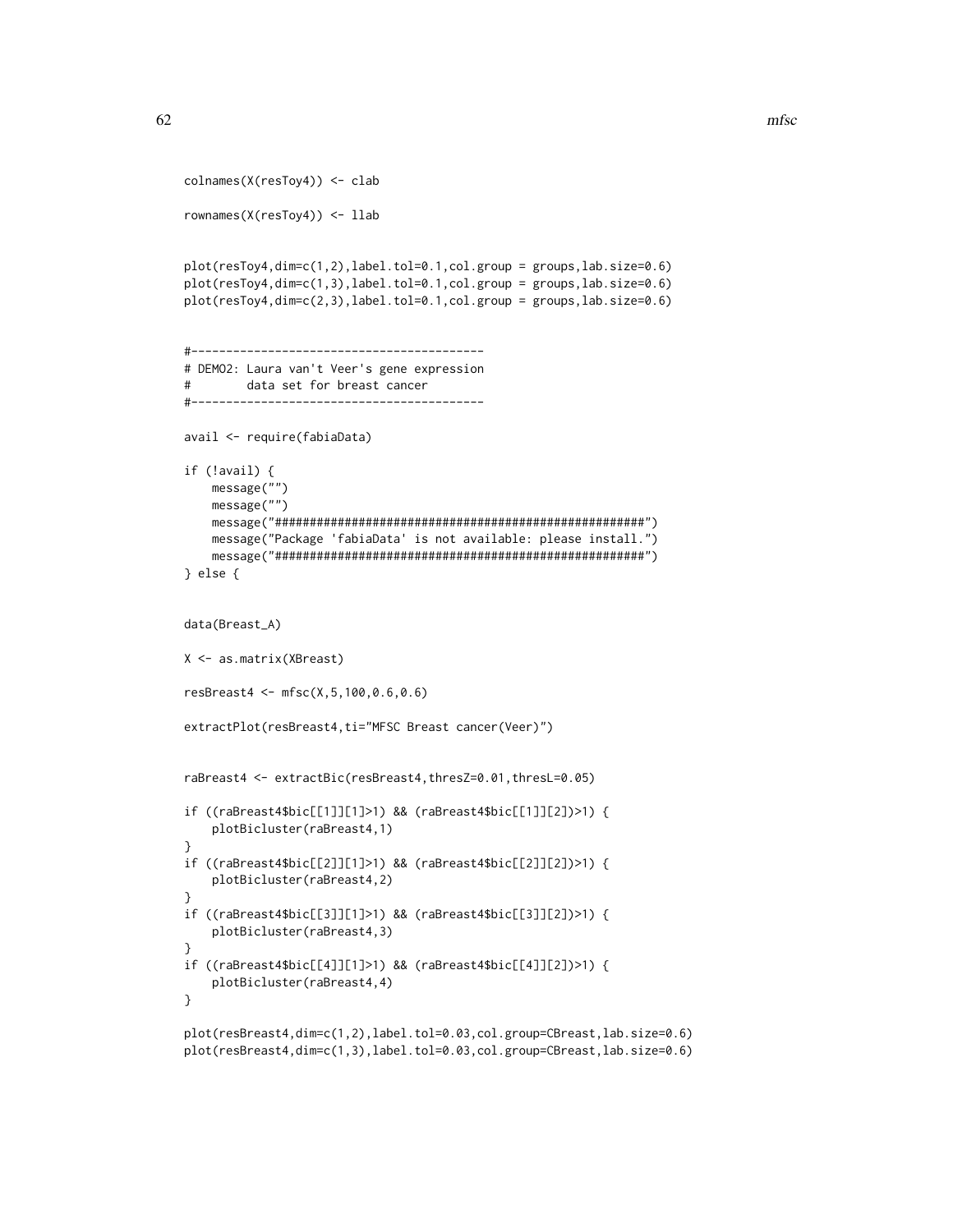$m$ fsc $63$ 

```
plot(resBreast4,dim=c(1,4),label.tol=0.03,col.group=CBreast,lab.size=0.6)
plot(resBreast4,dim=c(1,5),label.tol=0.03,col.group=CBreast,lab.size=0.6)
plot(resBreast4,dim=c(2,3),label.tol=0.03,col.group=CBreast,lab.size=0.6)
plot(resBreast4,dim=c(2,4),label.tol=0.03,col.group=CBreast,lab.size=0.6)
plot(resBreast4,dim=c(2,5),label.tol=0.03,col.group=CBreast,lab.size=0.6)
plot(resBreast4,dim=c(3,4),label.tol=0.03,col.group=CBreast,lab.size=0.6)
plot(resBreast4,dim=c(3,5),label.tol=0.03,col.group=CBreast,lab.size=0.6)
plot(resBreast4,dim=c(4,5),label.tol=0.03,col.group=CBreast,lab.size=0.6)
}
#-----------------------------------
# DEMO3: Su's multiple tissue types
# gene expression data set
#-----------------------------------
avail <- require(fabiaData)
if (!avail) {
   message("")
   message("")
   message("#####################################################")
    message("Package 'fabiaData' is not available: please install.")
    message("#####################################################")
} else {
data(Multi_A)
X <- as.matrix(XMulti)
resMulti4 <- mfsc(X,5,100,0.6,0.6)
extractPlot(resMulti4,ti="MFSC Multiple tissues(Su)")
raMulti4 <- extractBic(resMulti4,thresZ=0.01,thresL=0.05)
if ((raMulti4$bic[[1]][1]>1) && (raMulti4$bic[[1]][2])>1) {
    plotBicluster(raMulti4,1)
}
if ((raMulti4$bic[[2]][1]>1) && (raMulti4$bic[[2]][2])>1) {
    plotBicluster(raMulti4,2)
}
if ((raMulti4$bic[[3]][1]>1) && (raMulti4$bic[[3]][2])>1) {
    plotBicluster(raMulti4,3)
}
if ((raMulti4$bic[[4]][1]>1) && (raMulti4$bic[[4]][2])>1) {
    plotBicluster(raMulti4,4)
}
```

```
plot(resMulti4,dim=c(1,2),label.tol=0.01,col.group=CMulti,lab.size=0.6)
```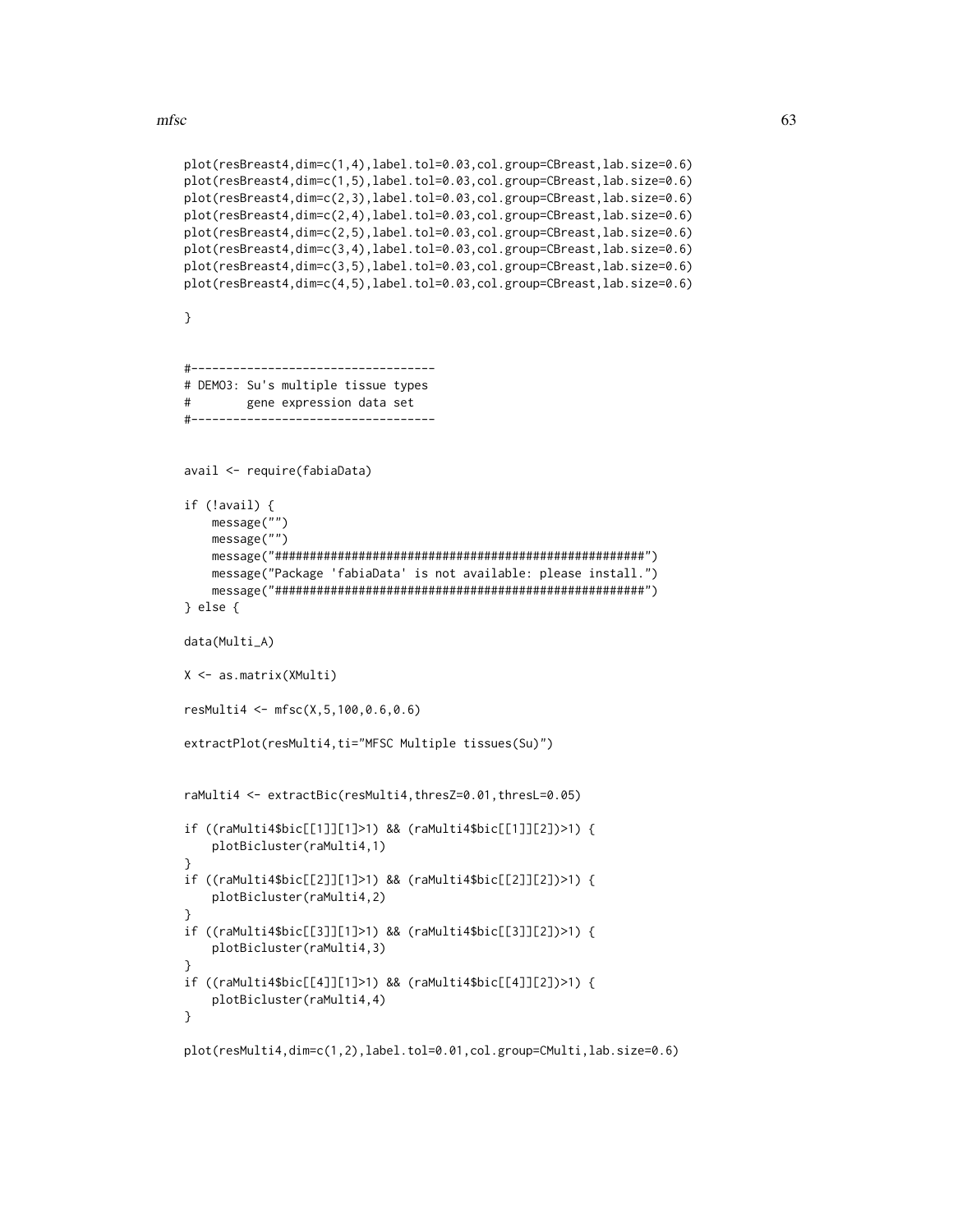```
plot(resMulti4,dim=c(1,3),label.tol=0.01,col.group=CMulti,lab.size=0.6)
plot(resMulti4,dim=c(1,4),label.tol=0.01,col.group=CMulti,lab.size=0.6)
plot(resMulti4,dim=c(1,5),label.tol=0.01,col.group=CMulti,lab.size=0.6)
plot(resMulti4,dim=c(2,3),label.tol=0.01,col.group=CMulti,lab.size=0.6)
plot(resMulti4,dim=c(2,4),label.tol=0.01,col.group=CMulti,lab.size=0.6)
plot(resMulti4,dim=c(2,5),label.tol=0.01,col.group=CMulti,lab.size=0.6)
plot(resMulti4,dim=c(3,4),label.tol=0.01,col.group=CMulti,lab.size=0.6)
plot(resMulti4,dim=c(3,5),label.tol=0.01,col.group=CMulti,lab.size=0.6)
plot(resMulti4,dim=c(4,5),label.tol=0.01,col.group=CMulti,lab.size=0.6)
}
#-----------------------------------------
# DEMO4: Rosenwald's diffuse large-B-cell
# lymphoma gene expression data set
#-----------------------------------------
avail <- require(fabiaData)
if (!avail) {
   message("")
   message("")
   message("#####################################################")
    message("Package 'fabiaData' is not available: please install.")
    message("#####################################################")
} else {
data(DLBCL_B)
X <- as.matrix(XDLBCL)
resDLBCL4 <- mfsc(X,5,100,0.6,0.6)
extractPlot(resDLBCL4,ti="MFSC Lymphoma(Rosenwald)")
raDLBCL4 <- extractBic(resDLBCL4,thresZ=0.01,thresL=0.05)
if ((raDLBCL4$bic[[1]][1]>1) && (raDLBCL4$bic[[1]][2])>1) {
    plotBicluster(raDLBCL4,1)
}
if ((raDLBCL4$bic[[2]][1]>1) && (raDLBCL4$bic[[2]][2])>1) {
    plotBicluster(raDLBCL4,2)
}
if ((raDLBCL4$bic[[3]][1]>1) && (raDLBCL4$bic[[3]][2])>1) {
    plotBicluster(raDLBCL4,3)
}
if ((raDLBCL4$bic[[4]][1]>1) && (raDLBCL4$bic[[4]][2])>1) {
    plotBicluster(raDLBCL4,4)
}
```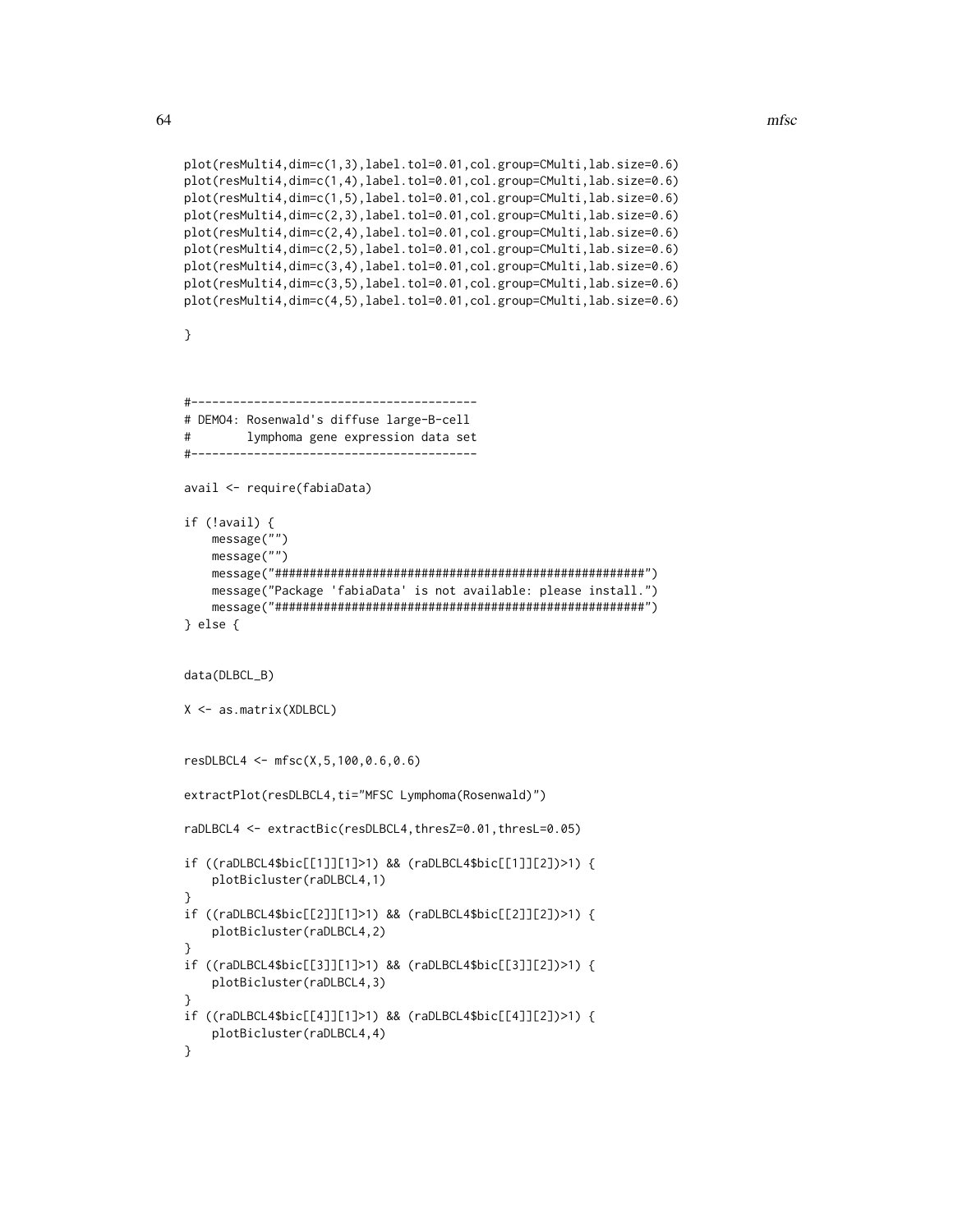#### nmfdiv 65

```
plot(resDLBCL4,dim=c(1,2),label.tol=0.03,col.group=CDLBCL,lab.size=0.6)
plot(resDLBCL4,dim=c(1,3),label.tol=0.03,col.group=CDLBCL,lab.size=0.6)
plot(resDLBCL4,dim=c(1,4),label.tol=0.03,col.group=CDLBCL,lab.size=0.6)
plot(resDLBCL4,dim=c(1,5),label.tol=0.03,col.group=CDLBCL,lab.size=0.6)
plot(resDLBCL4,dim=c(2,3),label.tol=0.03,col.group=CDLBCL,lab.size=0.6)
plot(resDLBCL4,dim=c(2,4),label.tol=0.03,col.group=CDLBCL,lab.size=0.6)
plot(resDLBCL4,dim=c(2,5),label.tol=0.03,col.group=CDLBCL,lab.size=0.6)
plot(resDLBCL4,dim=c(3,4),label.tol=0.03,col.group=CDLBCL,lab.size=0.6)
plot(resDLBCL4,dim=c(3,5),label.tol=0.03,col.group=CDLBCL,lab.size=0.6)
plot(resDLBCL4,dim=c(4,5),label.tol=0.03,col.group=CDLBCL,lab.size=0.6)
```

```
}
```
## End(Not run)

<span id="page-64-0"></span>

nmfdiv *Non-negative Matrix Factorization: Kullback-Leibler Divergence*

### Description

nmfdiv: R implementation of nmfdiv.

#### Usage

nmfdiv(X,p=5,cyc=100)

### Arguments

| X   | the data matrix.                                                 |
|-----|------------------------------------------------------------------|
| p   | number of hidden factors = number of biclusters; default = $5$ . |
| cvc | maximal number of iterations: $\delta$ default = 100.            |

## Details

Non-negative Matrix Factorization represents positive matrix  $X$  by positive matrices  $L$  and  $Z$ . Objective for reconstruction is Kullback-Leibler divergence.

Essentially the model is the sum of outer products of vectors:

$$
X = \sum_{i=1}^{p} \lambda_i z_i^T
$$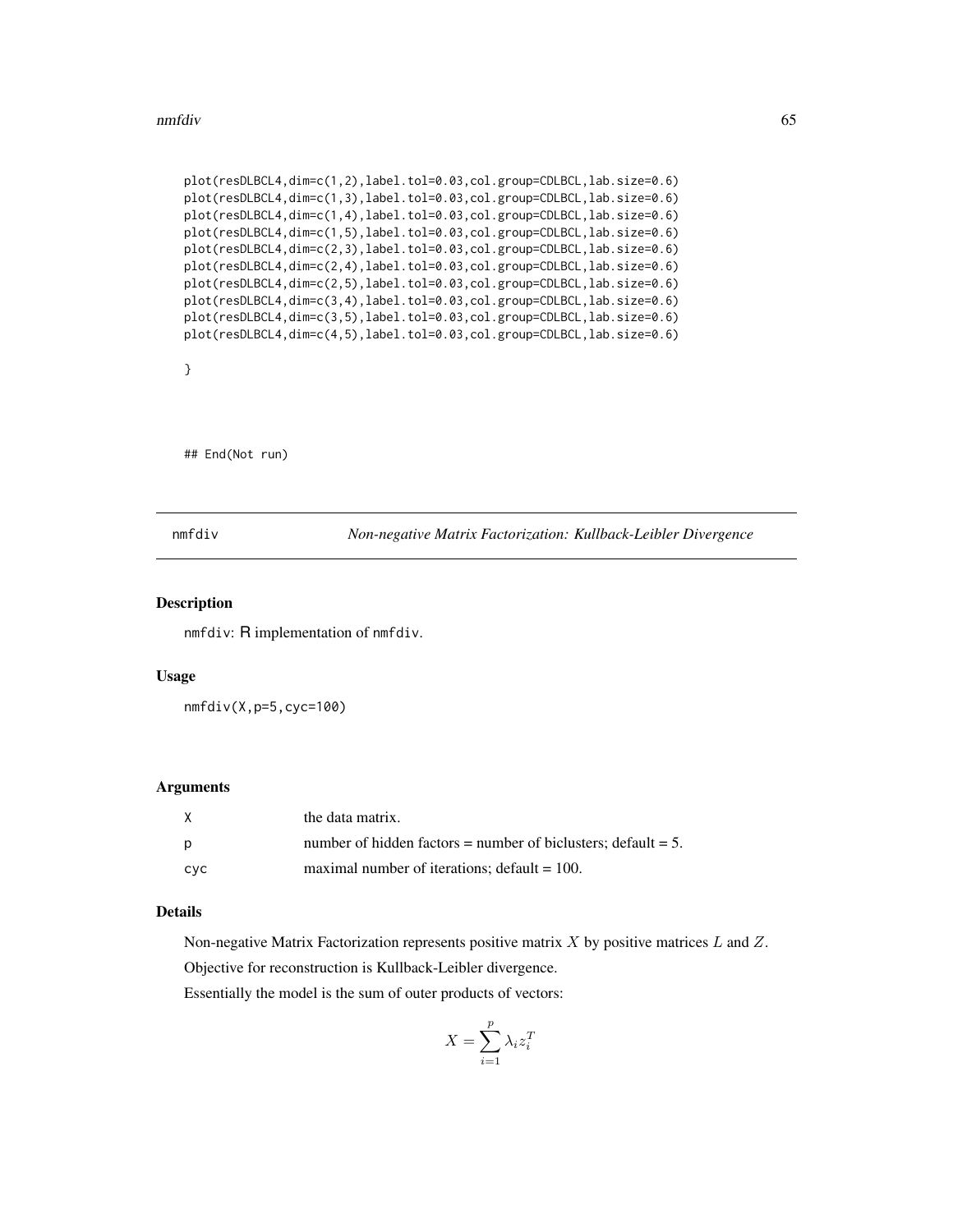where the number of summands  $p$  is the number of biclusters. The matrix factorization is

 $X = LZ$ 

Here  $\lambda_i$  are from  $R^n$ ,  $z_i$  from  $R^l$ , L from  $R^{n \times p}$ , Z from  $R^{p \times l}$ , and X from  $R^{n \times l}$ .

The model selection is performed according to D. D. Lee and H. S. Seung, 1999, 2001.

The code is implemented in R.

## Value

object of the class Factorization. Containing LZ (estimated noise free data LZ), L (loading L), Z (factors Z), U (noise  $X - LZ$ ), X (scaled data X).

### Author(s)

Sepp Hochreiter

## References

D. D. Lee and H. S. Seung, 'Algorithms for non-negative matrix factorization', In Advances in Neural Information Processing Systems 13, 556-562, 2001.

D. D. Lee and H. S. Seung, 'Learning the parts of objects by non-negative matrix factorization', Nature, 401(6755):788-791, 1999.

### See Also

[fabia](#page-12-0), [fabias](#page-26-0), [fabiap](#page-20-0), [fabi](#page-9-0), [fabiasp](#page-33-0), [mfsc](#page-58-0), [nmfdiv](#page-64-0), [nmfeu](#page-66-0), [nmfsc](#page-68-0), [extractPlot](#page-6-0), [extractBic](#page-3-0), [plotBicluster](#page-70-0), [Factorization](#page-38-0), [projFuncPos](#page-74-0), [projFunc](#page-73-0), [estimateMode](#page-1-0), [makeFabiaData](#page-46-0), [makeFabiaDataBlocks](#page-49-0), [makeFabiaDataPos](#page-54-0), [makeFabiaDataBlocksPos](#page-51-0), [matrixImagePlot](#page-56-0), [fabiaDemo](#page-19-0), [fabiaVersion](#page-37-0)

# Examples

```
#---------------
# TEST
#---------------
dat <- makeFabiaDataBlocks(n = 100, l = 50, p = 3, f1 = 5, f2 = 5,
  of1 = 5, of2 = 10, sd\_noise = 3.0, sd\_z\_noise = 0.2, mean\_z = 2.0,sd_z = 1.0, sd_lnoise = 0.2, meanl = 3.0, sd_l = 1.0X \leftarrow \text{dat}[[1]]Y \leftarrow \text{dat}[[2]]X \leftarrow abs(X)resEx \leq nmfdiv(X,3)
```
## Not run: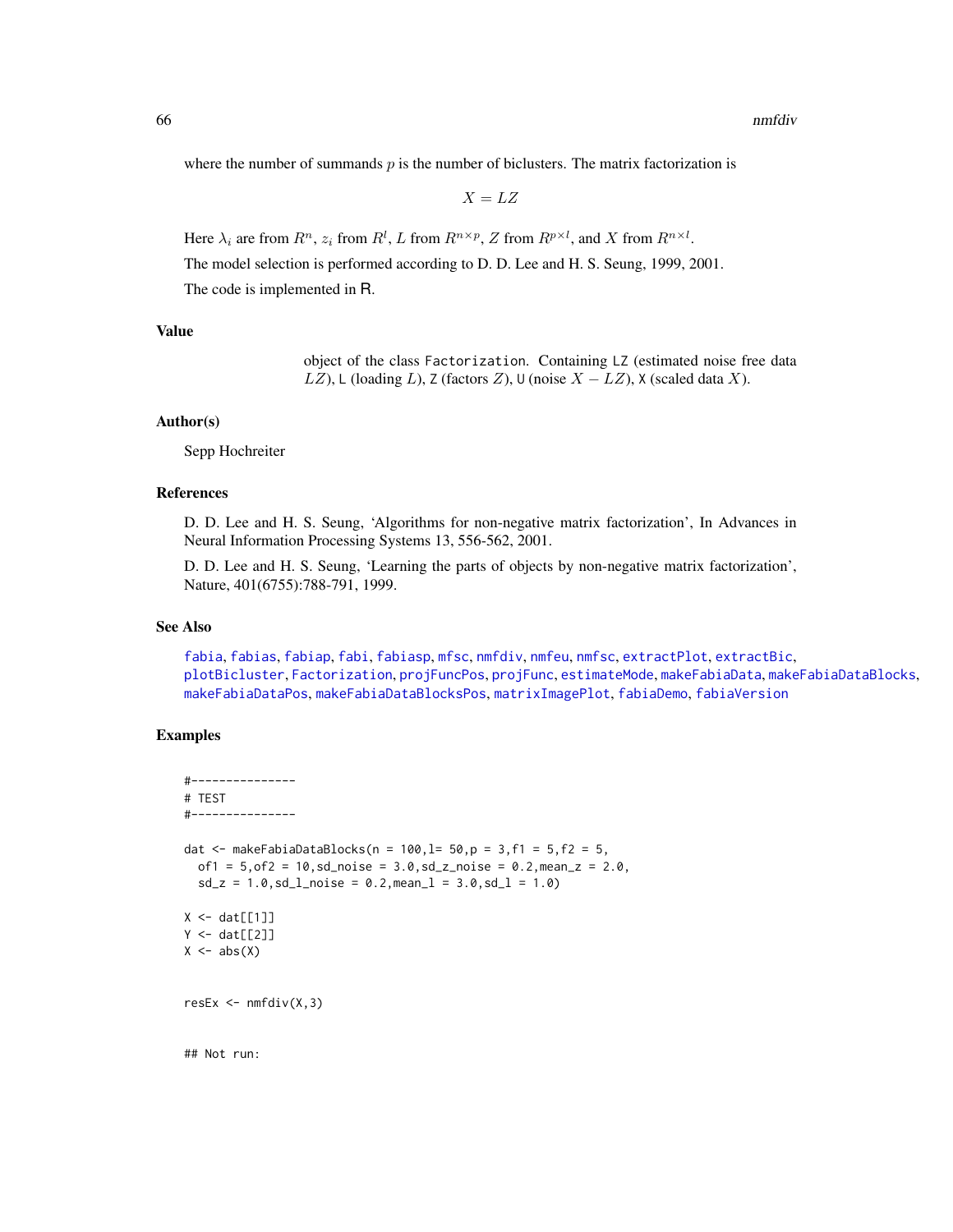#### nmfeu $\qquad \qquad \qquad 67$

```
#---------------
# DEMO
#---------------
dat <- makeFabiaDataBlocks(n = 1000, l= 100, p = 10, f1 = 5, f2 = 5,
  of1 = 5, of2 = 10, sd\_noise = 3.0, sd\_z\_noise = 0.2, mean\_z = 2.0,sd_z = 1.0, sd_l<sub>noise</sub> = 0.2, mean<sub>1</sub> = 3.0, sd_l = 1.0)
X \leftarrow \text{dat}[[1]]Y \leftarrow \text{dat}[[2]]X \leftarrow abs(X)resToy \leq nmfdiv(X,13)
extractPlot(resToy,ti="NMFDIV",Y=Y)
## End(Not run)
```
<span id="page-66-0"></span>nmfeu *Non-negative Matrix Factorization: Euclidean Distance*

## Description

nmfeu: R implementation of nmfeu.

## Usage

nmfeu(X,p=5,cyc=100)

# Arguments

| X   | the data matrix.                                                       |
|-----|------------------------------------------------------------------------|
| p   | number of hidden factors = number of biclusters: $\delta$ default = 5. |
| cyc | maximal number of iterations; $default = 100$ .                        |

## Details

Non-negative Matrix Factorization represents positive matrix  $X$  by positive matrices  $L$  and  $Z$ .

Objective for reconstruction is Euclidean distance.

Essentially the model is the sum of outer products of vectors:

$$
X = \sum_{i=1}^{p} \lambda_i z_i^T
$$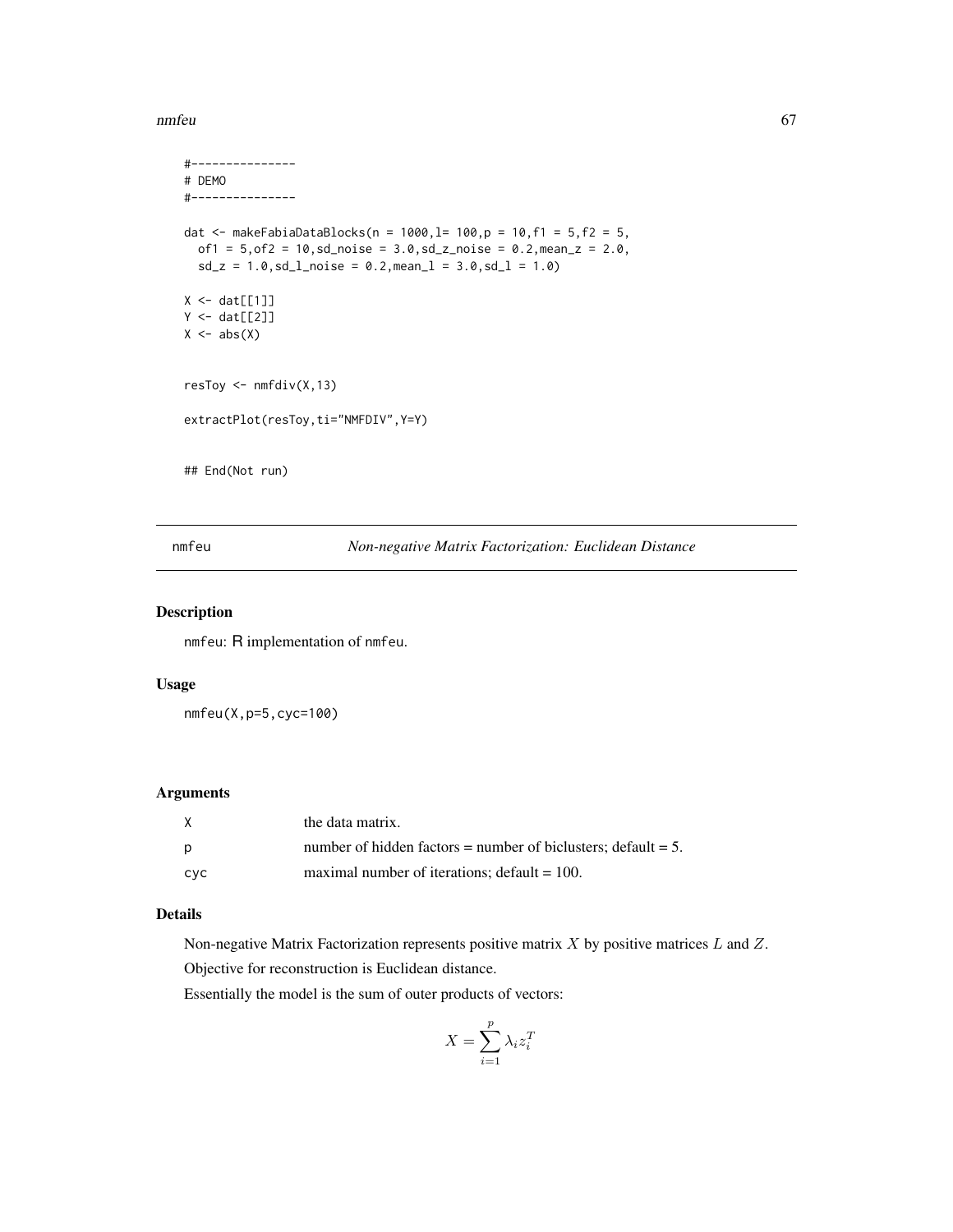where the number of summands  $p$  is the number of biclusters. The matrix factorization is

 $X = LZ$ 

Here  $\lambda_i$  are from  $R^n$ ,  $z_i$  from  $R^l$ , L from  $R^{n \times p}$ , Z from  $R^{p \times l}$ , and X from  $R^{n \times l}$ .

The model selection is performed according to D. D. Lee and H. S. Seung, 2001.

The code is implemented in R.

## Value

object of the class Factorization. Containing LZ (estimated noise free data LZ), L (loadings L), Z (factors Z), ∪ (noise  $X - LZ$ ), X (scaled data X).

### Author(s)

Sepp Hochreiter

## References

Paatero, P and Tapper, U, 'Least squares formulation of robust non-negative factor analysis', Chemometr. Intell. Lab. 37: 23-35, 1997.

D. D. Lee and H. S. Seung, 'Algorithms for non-negative matrix factorization', In Advances in Neural Information Processing Systems 13, 556-562, 2001.

#### See Also

[fabia](#page-12-0), [fabias](#page-26-0), [fabiap](#page-20-0), [fabi](#page-9-0), [fabiasp](#page-33-0), [mfsc](#page-58-0), [nmfdiv](#page-64-0), [nmfeu](#page-66-0), [nmfsc](#page-68-0), [extractPlot](#page-6-0), [extractBic](#page-3-0), [plotBicluster](#page-70-0), [Factorization](#page-38-0), [projFuncPos](#page-74-0), [projFunc](#page-73-0), [estimateMode](#page-1-0), [makeFabiaData](#page-46-0), [makeFabiaDataBlocks](#page-49-0), [makeFabiaDataPos](#page-54-0), [makeFabiaDataBlocksPos](#page-51-0), [matrixImagePlot](#page-56-0), [fabiaDemo](#page-19-0), [fabiaVersion](#page-37-0)

# Examples

## Not run:

```
#---------------
# TEST
#---------------
dat <- makeFabiaDataBlocks(n = 100, l = 50, p = 3, f1 = 5, f2 = 5,
  of1 = 5, of2 = 10, sd\_noise = 3.0, sd\_z\_noise = 0.2, mean\_z = 2.0,sd_z = 1.0, sd_lnoise = 0.2, meanl = 3.0, sd_l = 1.0X \leftarrow \text{dat}[[1]]Y \leftarrow \text{dat}[[2]]X \leftarrow abs(X)resEx \leq mfeu(X, 3)
```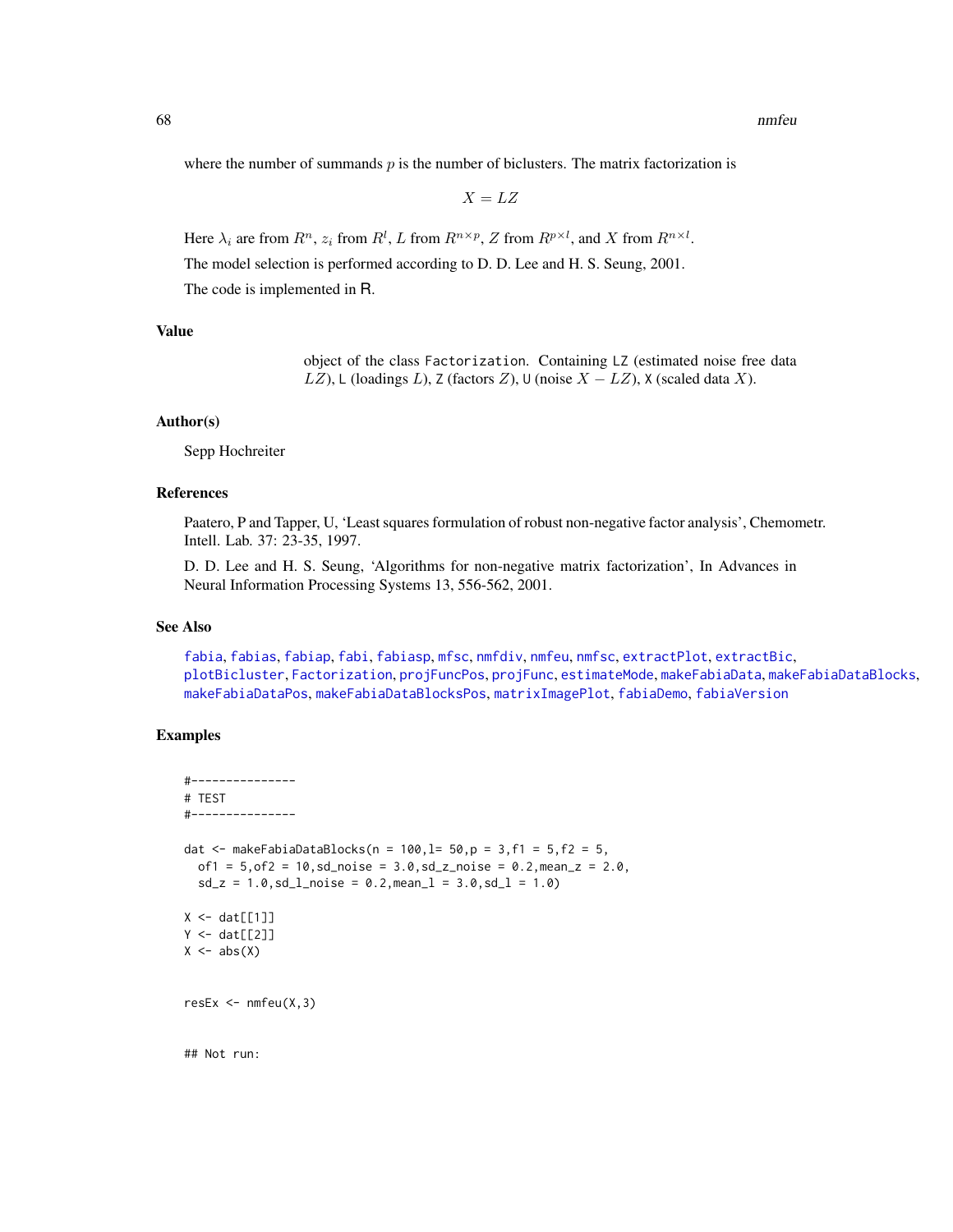nmfsc 69

```
#---------------
# DEMO
#---------------
dat <- makeFabiaDataBlocks(n = 1000, l= 100, p = 10, f1 = 5, f2 = 5,
  of1 = 5, of2 = 10, sd\_noise = 3.0, sd\_noise = 0.2, mean\_z = 2.0,sd_z = 1.0, sd_l<sub>noise</sub> = 0.2, mean<sub>1</sub> = 3.0, sd_l = 1.0)
X \leftarrow \text{dat}[[1]]Y \leftarrow \text{dat}[[2]]X \leftarrow abs(X)resToy \leq nmfeu(X, 13)extractPlot(resToy,ti="NMFEU",Y=Y)
## End(Not run)
```
## <span id="page-68-0"></span>nmfsc *Non-negative Sparse Matrix Factorization*

## Description

nmfsc: R implementation of nmfsc.

## Usage

```
nmfsc(X,p=5,cyc=100,sL=0.6,sZ=0.6)
```
## Arguments

| X   | the data matrix.                                                 |
|-----|------------------------------------------------------------------|
| p   | number of hidden factors = number of biclusters; default = $5$ . |
| cyc | maximal number of iterations; $default = 100$ .                  |
| -sL | sparseness loadings; $default = 0.6$ .                           |
| .sZ | sparseness factors; $\text{default} = 0.6$ .                     |

## Details

Non-negative Matrix Factorization represents positive matrix  $X$  by positive matrices  $L$  and  $Z$  that are sparse.

Objective for reconstruction is Euclidean distance and sparseness constraints.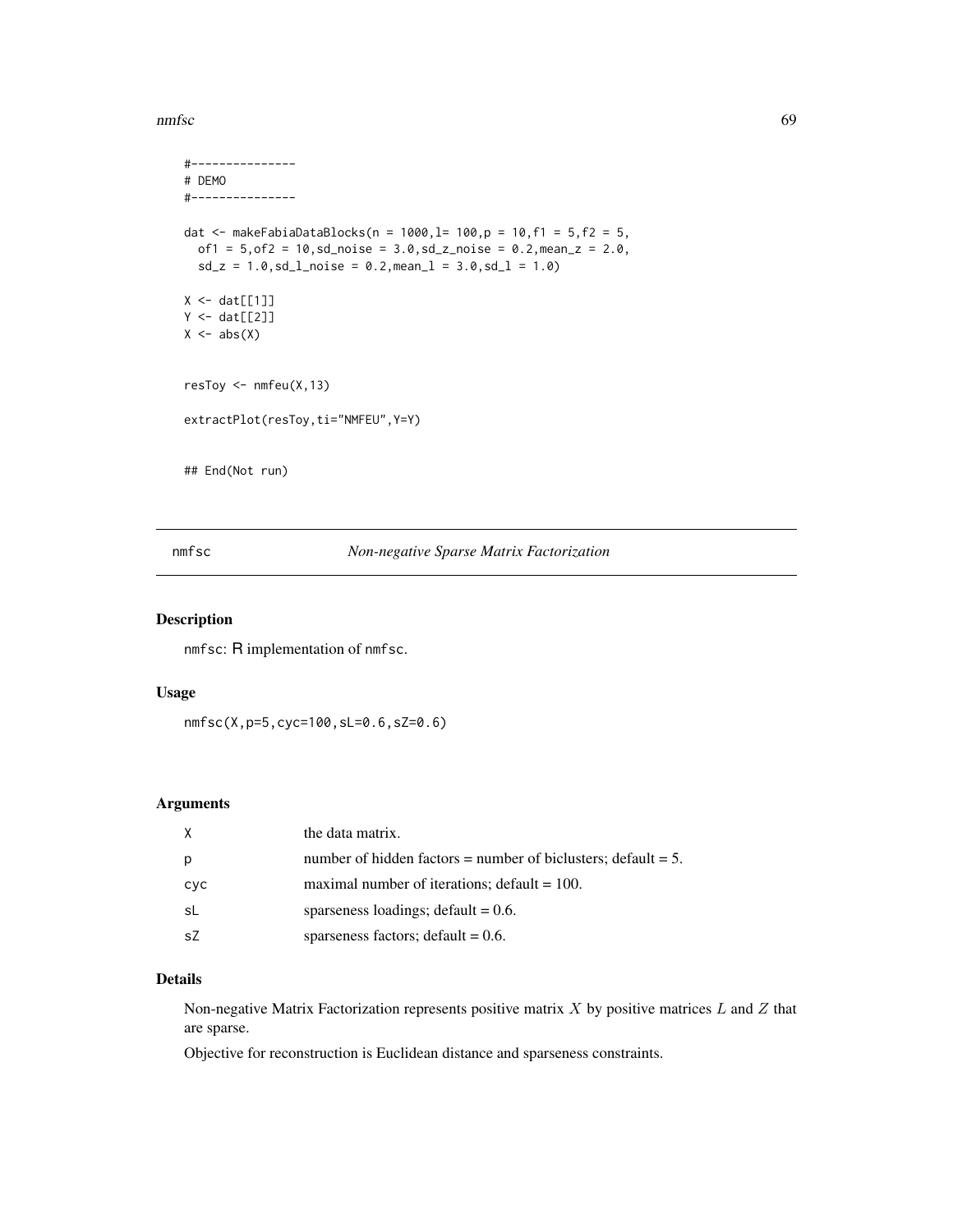Essentially the model is the sum of outer products of vectors:

$$
X = \sum_{i=1}^{p} \lambda_i z_i^T
$$

where the number of summands  $p$  is the number of biclusters. The matrix factorization is

 $X = LZ$ 

Here  $\lambda_i$  are from  $R^n$ ,  $z_i$  from  $R^l$ , L from  $R^{n \times p}$ , Z from  $R^{p \times l}$ , and X from  $R^{n \times l}$ .

If the nonzero components of the sparse vectors are grouped together then the outer product results in a matrix with a nonzero block and zeros elsewhere.

The model selection is performed by a constraint optimization according to Hoyer, 2004. The Euclidean distance (the Frobenius norm) is minimized subject to sparseness and non-negativity constraints.

Model selection is done by gradient descent on the Euclidean objective and thereafter projection of single vectors of  $L$  and single vectors of  $Z$  to fulfill the sparseness and non-negativity constraints.

The projection minimize the Euclidean distance to the original vector given an  $l_1$ -norm and an  $l_2$ -norm and enforcing non-negativity.

The projection is a convex quadratic problem which is solved iteratively where at each iteration at least one component is set to zero. Instead of the  $l_1$ -norm a sparseness measurement is used which relates the  $l_1$ -norm to the  $l_2$ -norm.

The code is implemented in R.

## Value

object of the class Factorization. Containing LZ (estimated noise free data LZ), L (loadings L), Z (factors Z), U (noise  $X - LZ$ ), X (data X).

## Author(s)

Sepp Hochreiter

### References

Patrik O. Hoyer, 'Non-negative Matrix Factorization with Sparseness Constraints', Journal of Machine Learning Research 5:1457-1469, 2004.

D. D. Lee and H. S. Seung, 'Algorithms for non-negative matrix factorization', In Advances in Neural Information Processing Systems 13, 556-562, 2001.

#### See Also

[fabia](#page-12-0), [fabias](#page-26-0), [fabiap](#page-20-0), [fabi](#page-9-0), [fabiasp](#page-33-0), [mfsc](#page-58-0), [nmfdiv](#page-64-0), [nmfeu](#page-66-0), [nmfsc](#page-68-0), [extractPlot](#page-6-0), [extractBic](#page-3-0), [plotBicluster](#page-70-0), [Factorization](#page-38-0), [projFuncPos](#page-74-0), [projFunc](#page-73-0), [estimateMode](#page-1-0), [makeFabiaData](#page-46-0), [makeFabiaDataBlocks](#page-49-0), [makeFabiaDataPos](#page-54-0), [makeFabiaDataBlocksPos](#page-51-0), [matrixImagePlot](#page-56-0), [fabiaDemo](#page-19-0), [fabiaVersion](#page-37-0)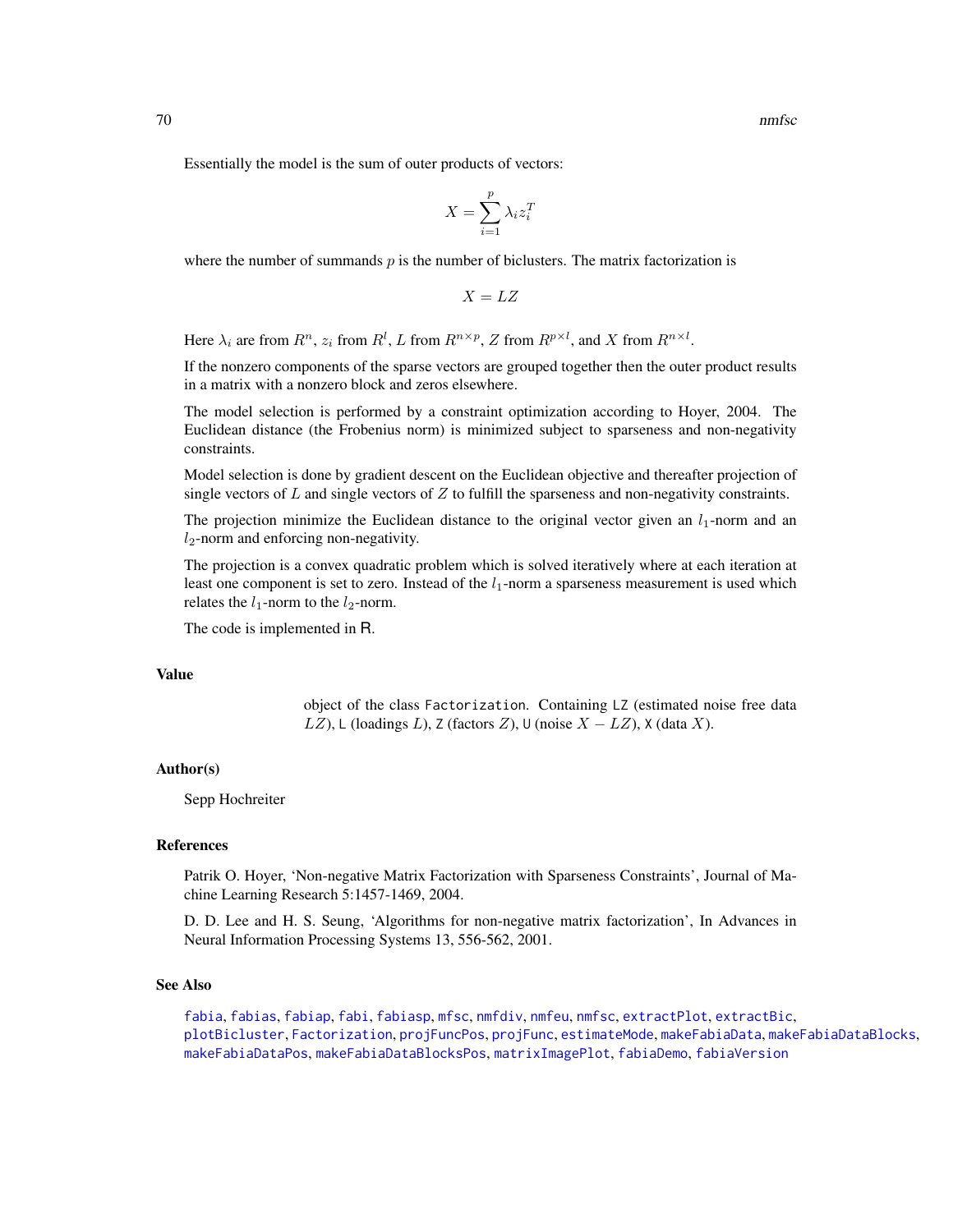# plotBicluster 71

## Examples

```
#---------------
# TEST
#---------------
dat <- makeFabiaDataBlocks(n = 100, l = 50, p = 3, f1 = 5, f2 = 5,
  of1 = 5, of2 = 10, sd\_noise = 3.0, sd\_z\_noise = 0.2, mean\_z = 2.0,sd_z = 1.0, sd_lnoise = 0.2, meanl = 3.0, sd_l = 1.0X \leftarrow \text{dat}[[1]]Y \leftarrow \text{dat}[[2]]X \leftarrow abs(X)resEx <- nmfsc(X,3,30,0.6,0.6)
## Not run:
#---------------
# DEMO
#---------------
dat <- makeFabiaDataBlocks(n = 1000, l= 100, p = 10, f1 = 5, f2 = 5,
  of1 = 5, of2 = 10, sd\_noise = 3.0, sd\_z\_noise = 0.2, mean\_z = 2.0,sd_z = 1.0, sd_l_{\text{non}} = 0.2, mean_l = 3.0, sd_l = 1.0X \leftarrow \text{dat}[[1]]Y \leftarrow \text{dat}[[2]]X \leftarrow abs(X)resToy <- nmfsc(X,13,100,0.6,0.6)
extractPlot(resToy,ti="NMFSC",Y=Y)
## End(Not run)
```
<span id="page-70-0"></span>plotBicluster *Plotting of a bicluster*

## Description

plotBicluster: R implementation of plotBicluster.

## Usage

```
plotBicluster(r,p,opp=FALSE,zlim=NULL,title=NULL,which=c(1, 2))
```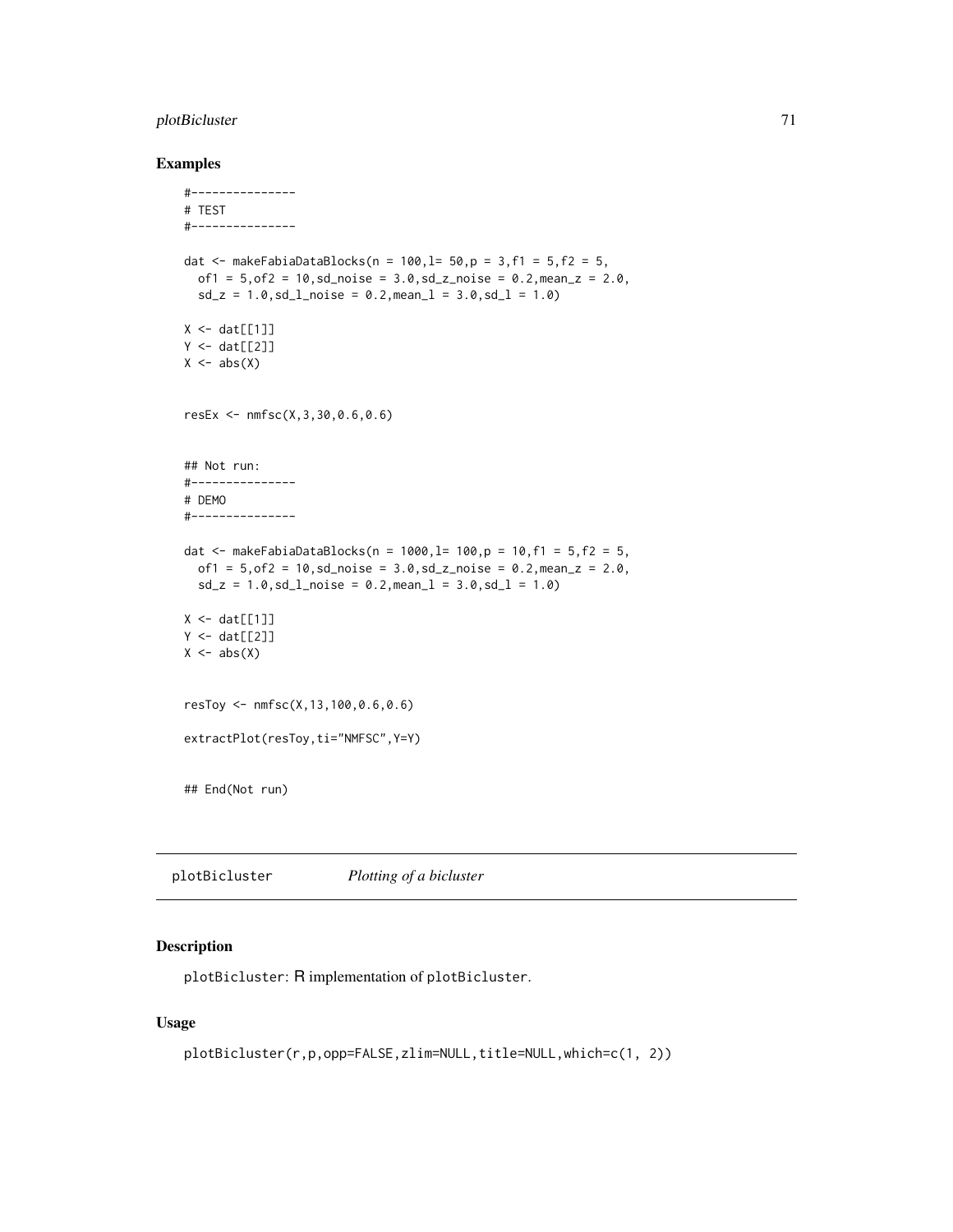### **Arguments**

| r     | the result of extract bic.                                                                                         |
|-------|--------------------------------------------------------------------------------------------------------------------|
| р     | the bicluster to plot.                                                                                             |
| opp   | plot opposite bicluster, default = FALSE.                                                                          |
| zlim  | vector containing a low and high value to use for the color scale.                                                 |
| title | title of the plot.                                                                                                 |
| which | which plots are shown: 1=data matrix with bicluster on upper left, 2=plot of the<br>bicluster; default $c(1, 2)$ . |

## Details

One bicluster is visualized by two plots. The variable "which" indicates which plots should be shown.

Plot1 (which=1): The data matrix is sorted such that the bicluster appear at the upper left corner. The bicluster is marked by a rectangle.

Plot2 (which=2): Only the bicluster is plotted.

Implementation in R.

# Value

Plotting of a bicluster

### Author(s)

Sepp Hochreiter

## See Also

[fabia](#page-12-0), [fabias](#page-26-0), [fabiap](#page-20-0), [fabi](#page-9-0), [fabiasp](#page-33-0), [mfsc](#page-58-0), [nmfdiv](#page-64-0), [nmfeu](#page-66-0), [nmfsc](#page-68-0), [extractPlot](#page-6-0), [extractBic](#page-3-0), [plotBicluster](#page-70-0), [Factorization](#page-38-0), [projFuncPos](#page-74-0), [projFunc](#page-73-0), [estimateMode](#page-1-0), [makeFabiaData](#page-46-0), [makeFabiaDataBlocks](#page-49-0), [makeFabiaDataPos](#page-54-0), [makeFabiaDataBlocksPos](#page-51-0), [matrixImagePlot](#page-56-0), [fabiaDemo](#page-19-0), [fabiaVersion](#page-37-0)

```
#---------------
# TEST
#---------------
dat <- makeFabiaDataBlocks(n = 100, l= 50, p = 3, f1 = 5, f2 = 5,
  of1 = 5, of2 = 10, sd\_noise = 3.0, sd\_z\_noise = 0.2, mean\_z = 2.0,sd_z = 1.0, sd_l<sub>noise</sub> = 0.2, mean<sub>1</sub> = 3.0, sd_l = 1.0)
X \leftarrow \text{dat}[[1]]Y \leftarrow \text{dat}[[2]]resEx <- fabia(X,3,0.01,20)
```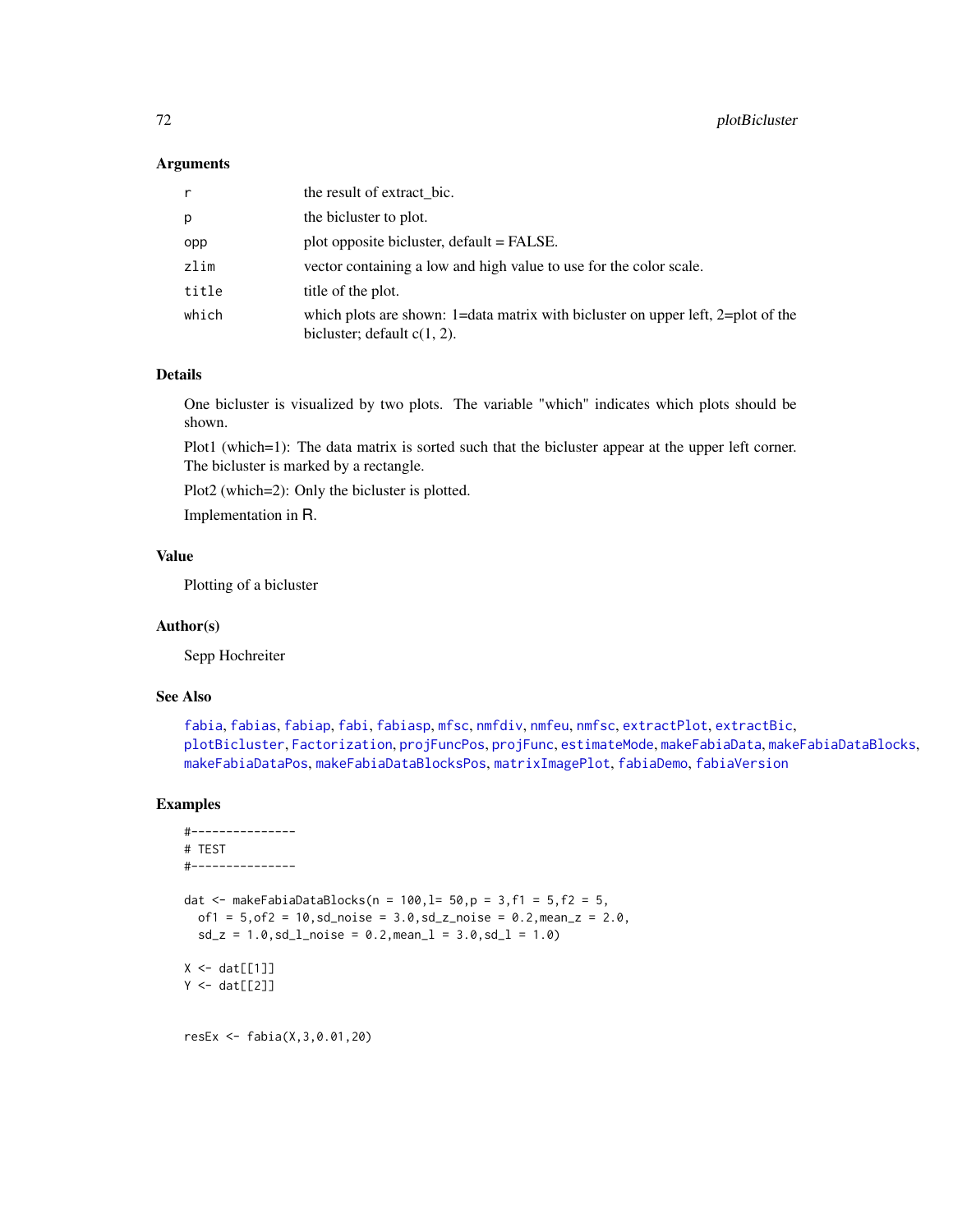# plotBicluster 73

```
rEx <- extractBic(resEx)
plotBicluster(rEx,p=1)
## Not run:
#---------------
# DEMO1
#---------------
dat <- makeFabiaDataBlocks(n = 1000,l= 100,p = 10,f1 = 5,f2 = 5,
 of1 = 5, of2 = 10, sd\_noise = 3.0, sd\_z\_noise = 0.2, mean_z = 2.0,sd_z = 1.0, sd_lnoise = 0.2, meanl = 3.0, sd_l = 1.0X \leftarrow \text{dat}[[1]]Y \leftarrow \text{dat}[[2]]resToy <- fabia(X,13,0.01,200)
rToy <- extractBic(resToy)
plotBicluster(rToy,p=1)
#---------------
# DEMO2
#---------------
avail <- require(fabiaData)
if (!avail) {
    message("")
    message("")
    message("#####################################################")
    message("Package 'fabiaData' is not available: please install.")
    message("#####################################################")
} else {
data(Breast_A)
X <- as.matrix(XBreast)
resBreast <- fabia(X,5,0.1,200)
rBreast <- extractBic(resBreast)
plotBicluster(rBreast,p=1)
}
```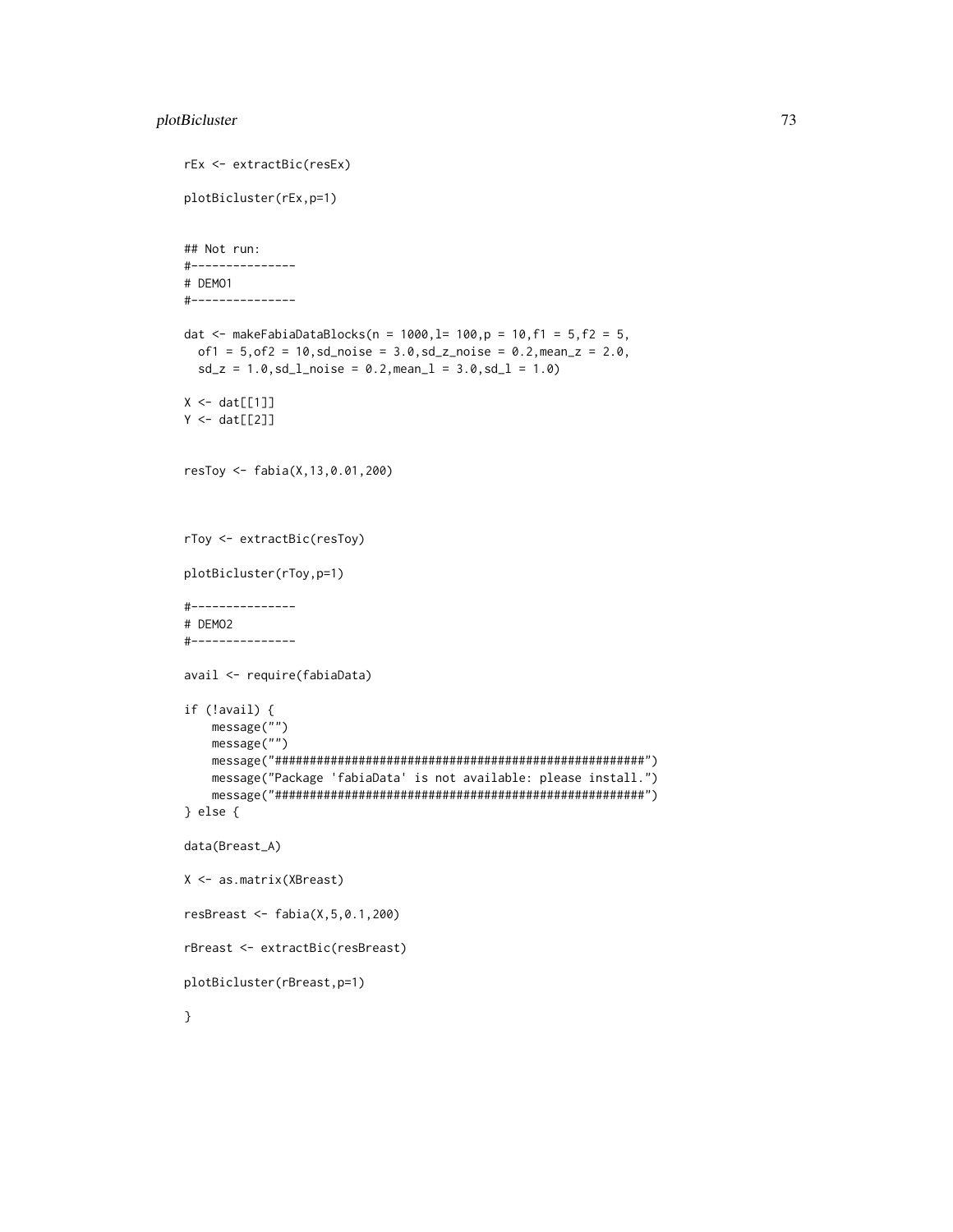<span id="page-73-1"></span>## End(Not run)

<span id="page-73-0"></span>

#### **Description**

projFunc: R implementation of projFunc.

#### Usage

projFunc(s, k1, k2)

# Arguments

| S  | data vector.                    |
|----|---------------------------------|
| k1 | sparseness, 11 norm constraint. |
| k2 | 12 norm constraint.             |

#### Details

The projection is done according to Hoyer, 2004: given an  $l_1$ -norm and an  $l_2$ -norm minimize the Euclidean distance to the original vector. The projection is a convex quadratic problem which is solved iteratively where at each iteration at least one component is set to zero.

In the applications, instead of the  $l_1$ -norm a sparseness measurement is used which relates the  $l_1$ norm to the  $l_2$ -norm.

Implementation in R.

# Value

v sparse projected vector.

#### Author(s)

Sepp Hochreiter

# References

Patrik O. Hoyer, 'Non-negative Matrix Factorization with Sparseness Constraints', Journal of Machine Learning Research 5:1457-1469, 2004.

# See Also

[fabia](#page-12-0), [fabias](#page-26-0), [fabiap](#page-20-0), [fabi](#page-9-0), [fabiasp](#page-33-0), [mfsc](#page-58-0), [nmfdiv](#page-64-0), [nmfeu](#page-66-0), [nmfsc](#page-68-0), [extractPlot](#page-6-0), [extractBic](#page-3-0), [plotBicluster](#page-70-0), [Factorization](#page-38-0), [projFuncPos](#page-74-0), [projFunc](#page-73-0), [estimateMode](#page-1-0), [makeFabiaData](#page-46-0), [makeFabiaDataBlocks](#page-49-0), [makeFabiaDataPos](#page-54-0), [makeFabiaDataBlocksPos](#page-51-0), [matrixImagePlot](#page-56-0), [fabiaDemo](#page-19-0), [fabiaVersion](#page-37-0)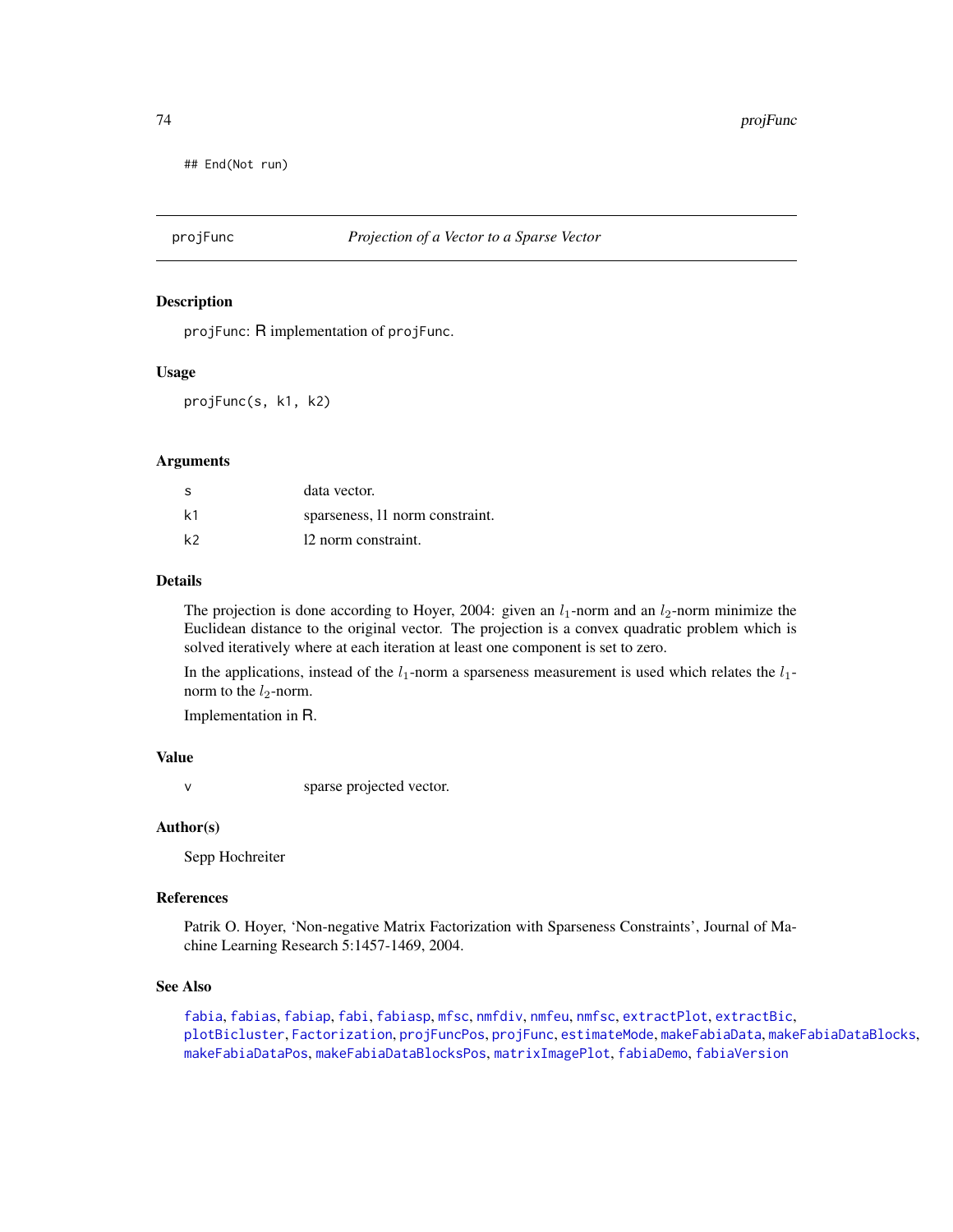# <span id="page-74-1"></span>projFuncPos 75

# Examples

```
#---------------
# DEMO
#---------------
size <- 30
sparseness <- 0.7
s <- as.vector(rnorm(size))
sp <- sqrt(1.0*size)-(sqrt(1.0*size)-1.0)*sparseness
ss <- projFunc(s,k1=sp,k2=1)
s
ss
```
<span id="page-74-0"></span>projFuncPos *Projection of a Vector to a Non-negative Sparse Vector*

# Description

projFuncPos: R implementation of projFuncPos.

#### Usage

projFuncPos(s, k1, k2)

#### Arguments

| -S             | data vector.                    |
|----------------|---------------------------------|
| k <sub>1</sub> | sparseness, 11 norm constraint. |
| k <sub>2</sub> | 12 norm constraint.             |

#### Details

The projection minimize the Euclidean distance to the original vector given an  $l_1$ -norm and an  $l_2$ -norm and enforcing non-negativity.

The projection is a convex quadratic problem which is solved iteratively where at each iteration at least one component is set to zero.

In the applications, instead of the  $l_1$ -norm a sparseness measurement is used which relates the  $l_1$ norm to the  $l_2$ -norm:

Implementation in R.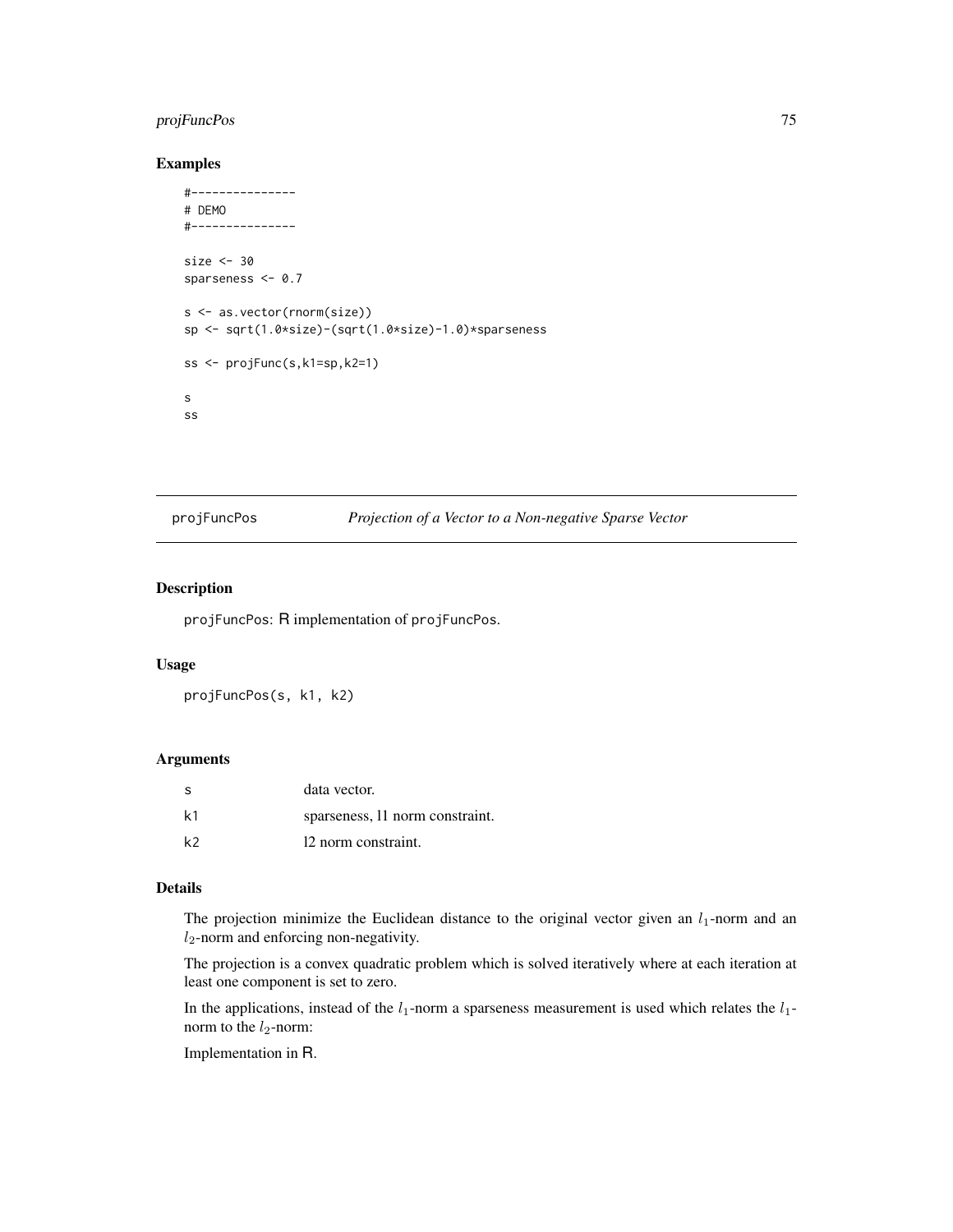# <span id="page-75-1"></span>Value

v non-negative sparse projected vector.

# Author(s)

Sepp Hochreiter

# References

Patrik O. Hoyer, 'Non-negative Matrix Factorization with Sparseness Constraints', Journal of Machine Learning Research 5:1457-1469, 2004.

## See Also

```
fabia, fabias, fabiap, fabi, fabiasp, mfsc, nmfdiv, nmfeu, nmfsc, extractPlot, extractBic,
plotBicluster, Factorization, projFuncPos, projFunc, estimateMode, makeFabiaData, makeFabiaDataBlocks,
makeFabiaDataPos, makeFabiaDataBlocksPos, matrixImagePlot, fabiaDemo, fabiaVersion
```
# Examples

```
#---------------
# DEMO
#---------------
size <- 30
sparseness <- 0.7
s <- as.vector(rnorm(size))
sp <- sqrt(1.0*size)-(sqrt(1.0*size)-1.0)*sparseness
ss <- projFuncPos(s,k1=sp,k2=1)
s
ss
```
<span id="page-75-0"></span>

| readSamplesSpfabia | Factor Analysis for Bicluster Acquisition: Read Sparse Matrix Sam- |
|--------------------|--------------------------------------------------------------------|
|                    | ples                                                               |

# Description

readSamplesSpfabia: C implementation of readSamplesSpfabia.

#### Usage

```
readSamplesSpfabia(X,samples=0,lowerB=0.0,upperB=1000.0)
```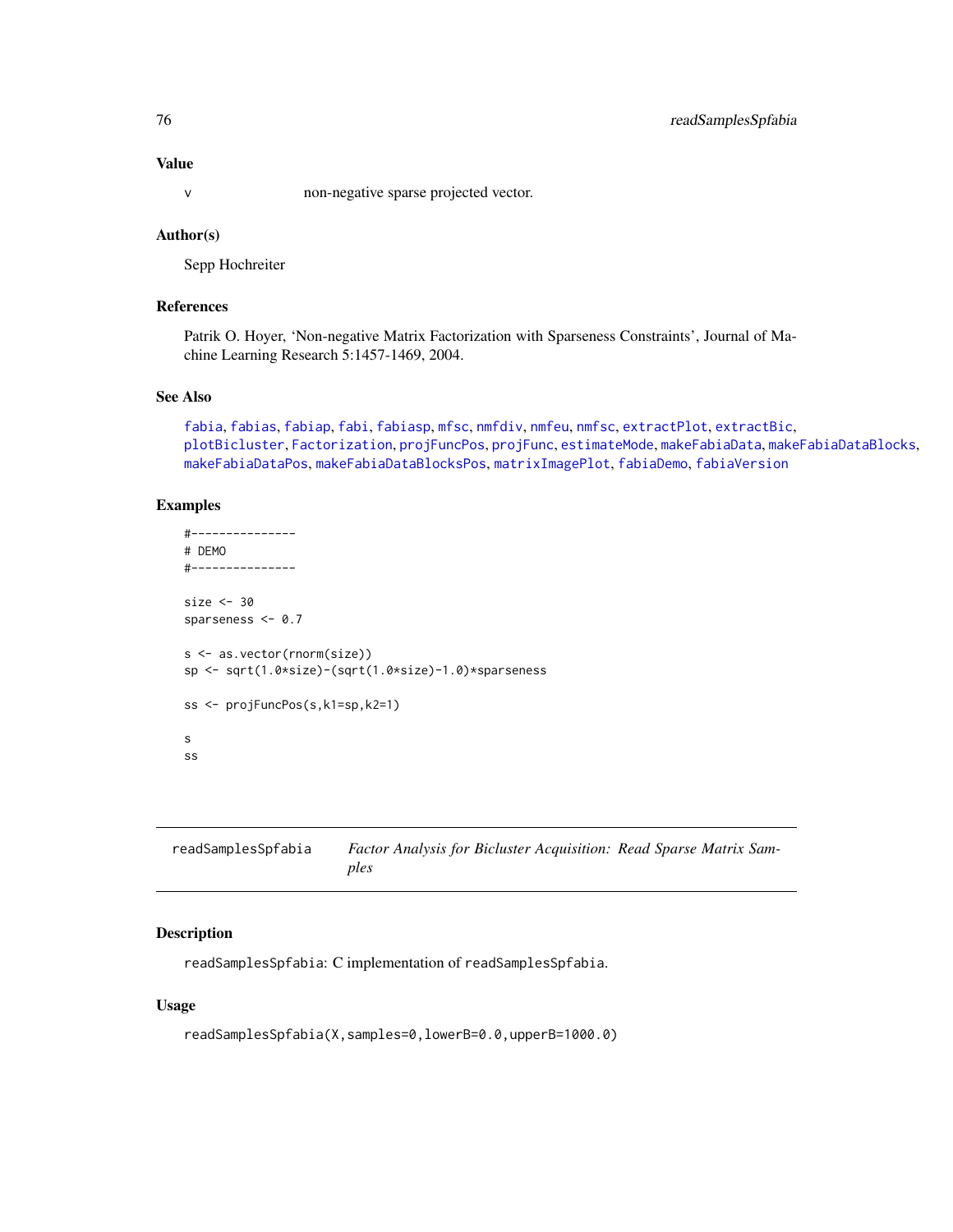#### <span id="page-76-0"></span>Arguments

| X       | the file name of the sparse matrix in sparse format.                                          |
|---------|-----------------------------------------------------------------------------------------------|
| samples | vector of samples which should be read; $\text{default} = 0$ (all samples)                    |
| lowerB  | lower bound for filtering the inputs columns, the minimal column sum; default<br>$= 0.0.$     |
| upperB  | upper bound for filtering the inputs columns, the maximal column sum; default<br>$= 1000.0$ . |

# Details

The data matrix is directly scanned by the C-code and must be in sparse matrix format.

Sparse matrix format: \*first line: numer of rows (the samples). \*second line: number of columns (the features). \*following lines: for each sample (row) three lines with

I) number of nonzero row elements

II) indices of the nonzero row elements (ATTENTION: starts with 0!!)

III) values of the nonzero row elements (ATTENTION: floats with decimal point like 1.0 !!)

The code is implemented in C.

# Value

X (data of the given samples)

#### Author(s)

Sepp Hochreiter

# References

S. Hochreiter et al., 'FABIA: Factor Analysis for Bicluster Acquisition', Bioinformatics 26(12):1520- 1527, 2010. http://bioinformatics.oxfordjournals.org/cgi/content/abstract/btq227

# See Also

[fabia](#page-12-0), [fabias](#page-26-0), [fabiap](#page-20-0), [spfabia](#page-79-0), [readSamplesSpfabia](#page-75-0), [readSpfabiaResult](#page-77-0), [fabi](#page-9-0), [fabiasp](#page-33-0), [mfsc](#page-58-0), [nmfdiv](#page-64-0), [nmfeu](#page-66-0), [nmfsc](#page-68-0), [extractPlot](#page-6-0), [extractBic](#page-3-0), [plotBicluster](#page-70-0), [Factorization](#page-38-0), [projFuncPos](#page-74-0), [projFunc](#page-73-0), [estimateMode](#page-1-0), [makeFabiaData](#page-46-0), [makeFabiaDataBlocks](#page-49-0), [makeFabiaDataPos](#page-54-0), [makeFabiaDataBlocksPos](#page-51-0), [matrixImagePlot](#page-56-0), [fabiaDemo](#page-19-0), [fabiaVersion](#page-37-0)

## Examples

```
#---------------
# TEST
#---------------
```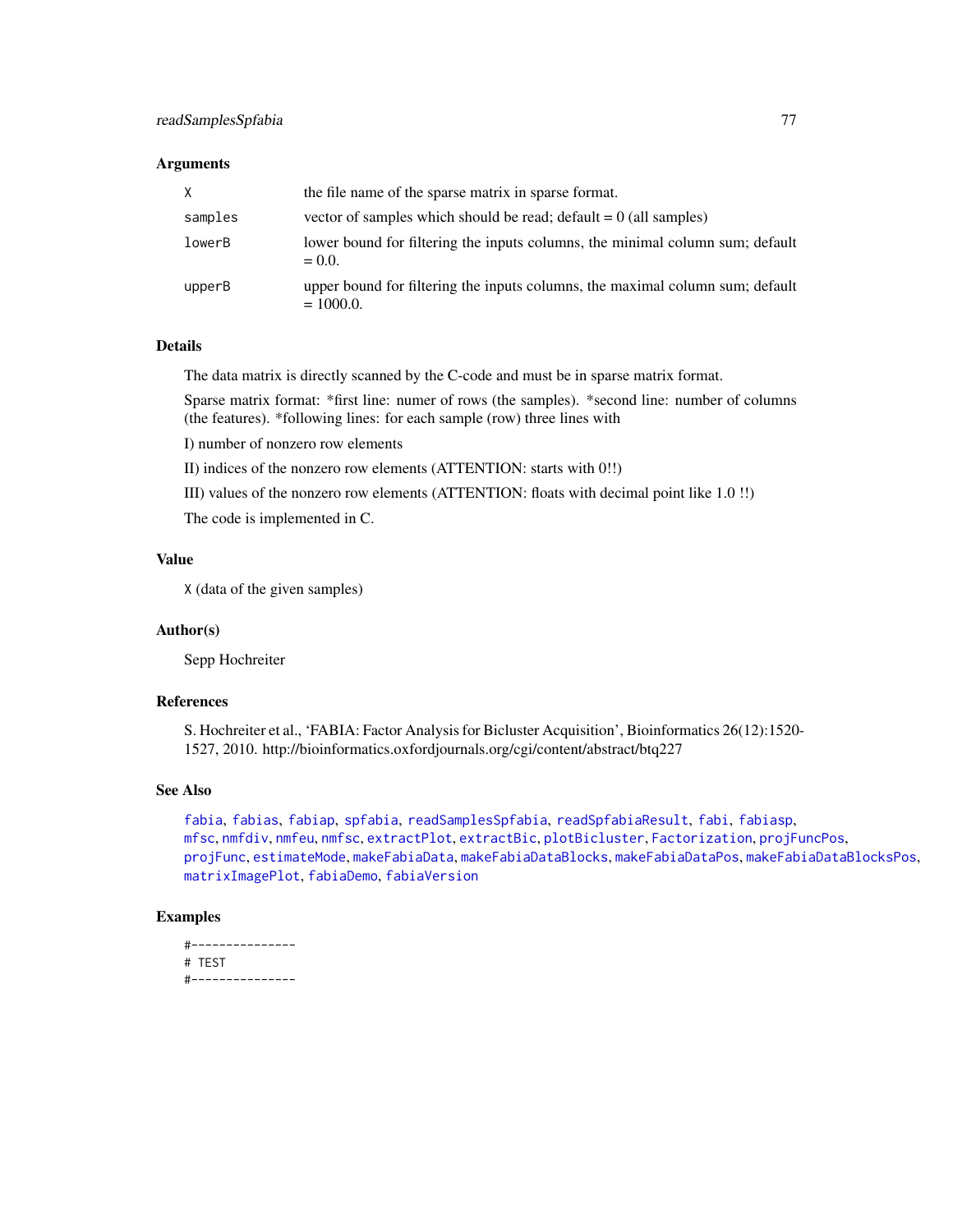<span id="page-77-1"></span><span id="page-77-0"></span>readSpfabiaResult *Factor Analysis for Bicluster Acquisition: Read Results of SpFabia*

## **Description**

readSpfabiaResult: C implementation of readSpfabiaResult.

#### Usage

```
readSpfabiaResult(X)
```
#### Arguments

X the file prefix name of the result files of spfabia.

#### Details

Read the results of spfabia.

The code is implemented in C.

#### Value

object of the class Factorization. Containing L (loadings  $L$ ), Z (factors  $Z$ ), Psi (noise variance  $\sigma$ ), lapla (variational parameter), avini (the information which the factor  $z_{ij}$  contains about  $x_j$  averaged over j) xavini (the information which the factor  $z_j$  contains about  $x_j$ ) ini (for each j the information which the factor  $z_{ij}$  contains about  $x_j$ ).

## Author(s)

Sepp Hochreiter

#### References

S. Hochreiter et al., 'FABIA: Factor Analysis for Bicluster Acquisition', Bioinformatics 26(12):1520- 1527, 2010. http://bioinformatics.oxfordjournals.org/cgi/content/abstract/btq227

# See Also

[fabia](#page-12-0), [fabias](#page-26-0), [fabiap](#page-20-0), [spfabia](#page-79-0), [readSamplesSpfabia](#page-75-0), [readSpfabiaResult](#page-77-0), [fabi](#page-9-0), [fabiasp](#page-33-0), [mfsc](#page-58-0), [nmfdiv](#page-64-0), [nmfeu](#page-66-0), [nmfsc](#page-68-0), [extractPlot](#page-6-0), [extractBic](#page-3-0), [plotBicluster](#page-70-0), [Factorization](#page-38-0), [projFuncPos](#page-74-0), [projFunc](#page-73-0), [estimateMode](#page-1-0), [makeFabiaData](#page-46-0), [makeFabiaDataBlocks](#page-49-0), [makeFabiaDataPos](#page-54-0), [makeFabiaDataBlocksPos](#page-51-0), [matrixImagePlot](#page-56-0), [fabiaDemo](#page-19-0), [fabiaVersion](#page-37-0)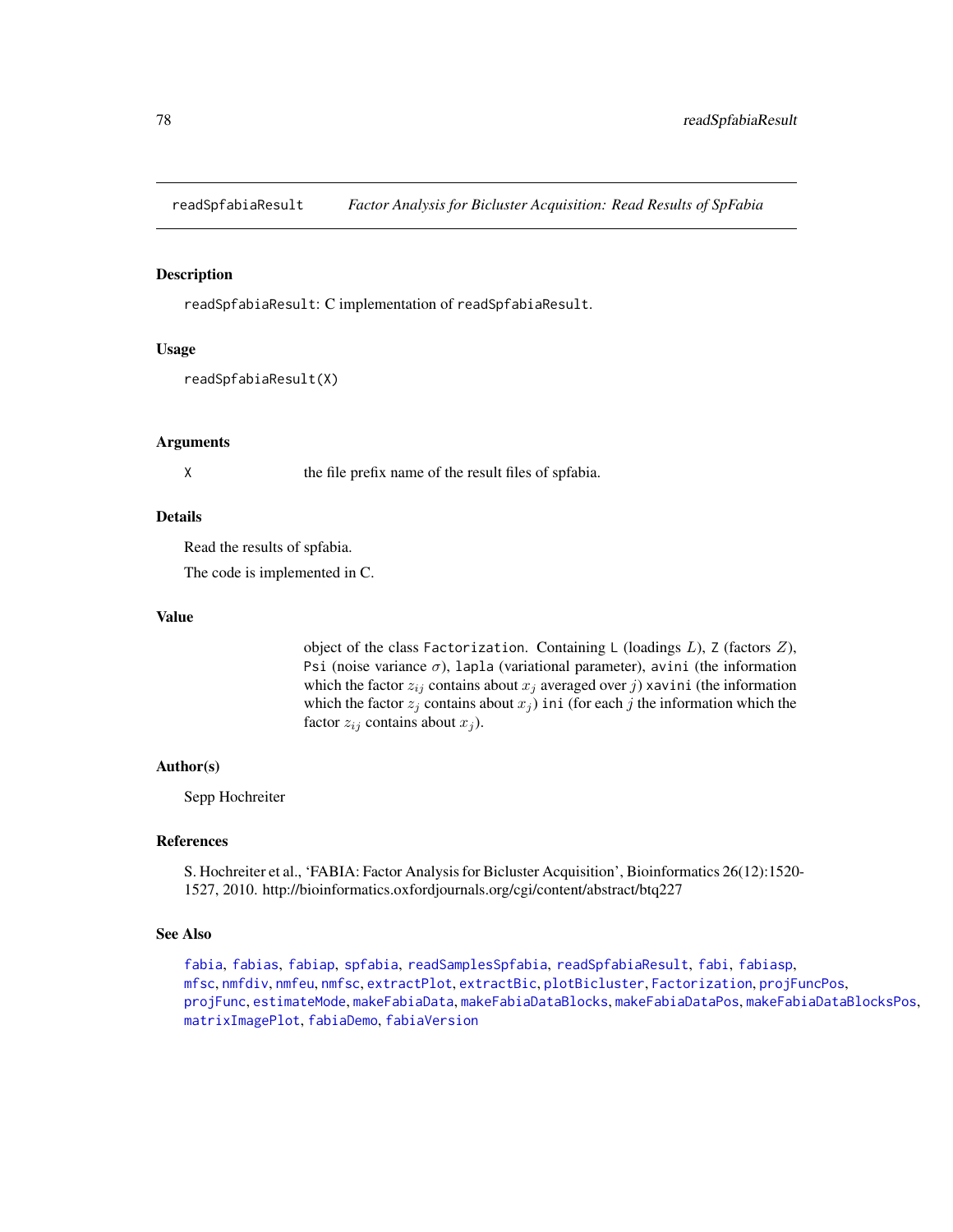<span id="page-78-1"></span><span id="page-78-0"></span>samplesPerFeature *Factor Analysis for Bicluster Acquisition: Supplies samples per feature*

# Description

samplesPerFeature: C implementation of samplesPerFeature.

#### Usage

samplesPerFeature(X,samples=0,lowerB=0.0,upperB=1000.0)

# Arguments

| $\times$ | the file name of the sparse matrix in sparse format.                                          |
|----------|-----------------------------------------------------------------------------------------------|
| samples  | vector of samples which should be read; $default = 0$ (all samples)                           |
| lowerB   | lower bound for filtering the inputs columns, the minimal column sum; default<br>$= 0.0$ .    |
| upperB   | upper bound for filtering the inputs columns, the maximal column sum; default<br>$= 1000.0$ . |

#### Details

Supplies the samples for which a feature is not zero.

The data matrix is directly scanned by the C-code and must be in sparse matrix format.

Sparse matrix format: \*first line: numer of rows (the samples). \*second line: number of columns (the features). \*following lines: for each sample (rows) three lines with

- I) number of nonzero row elements
- II) indices of the nonzero row elements (ATTENTION: starts with 0!!)
- III) values of the nonzero row elements (ATTENTION: floats with decimal point like 1.0 !!)

The code is implemented in C.

# Value

list with elements: sL (List with one element per feature: each element is a vector of samples where the feature is not zero.) nsL Vector of feature length containing number of samples having a non-zero feature value.

#### Author(s)

Sepp Hochreiter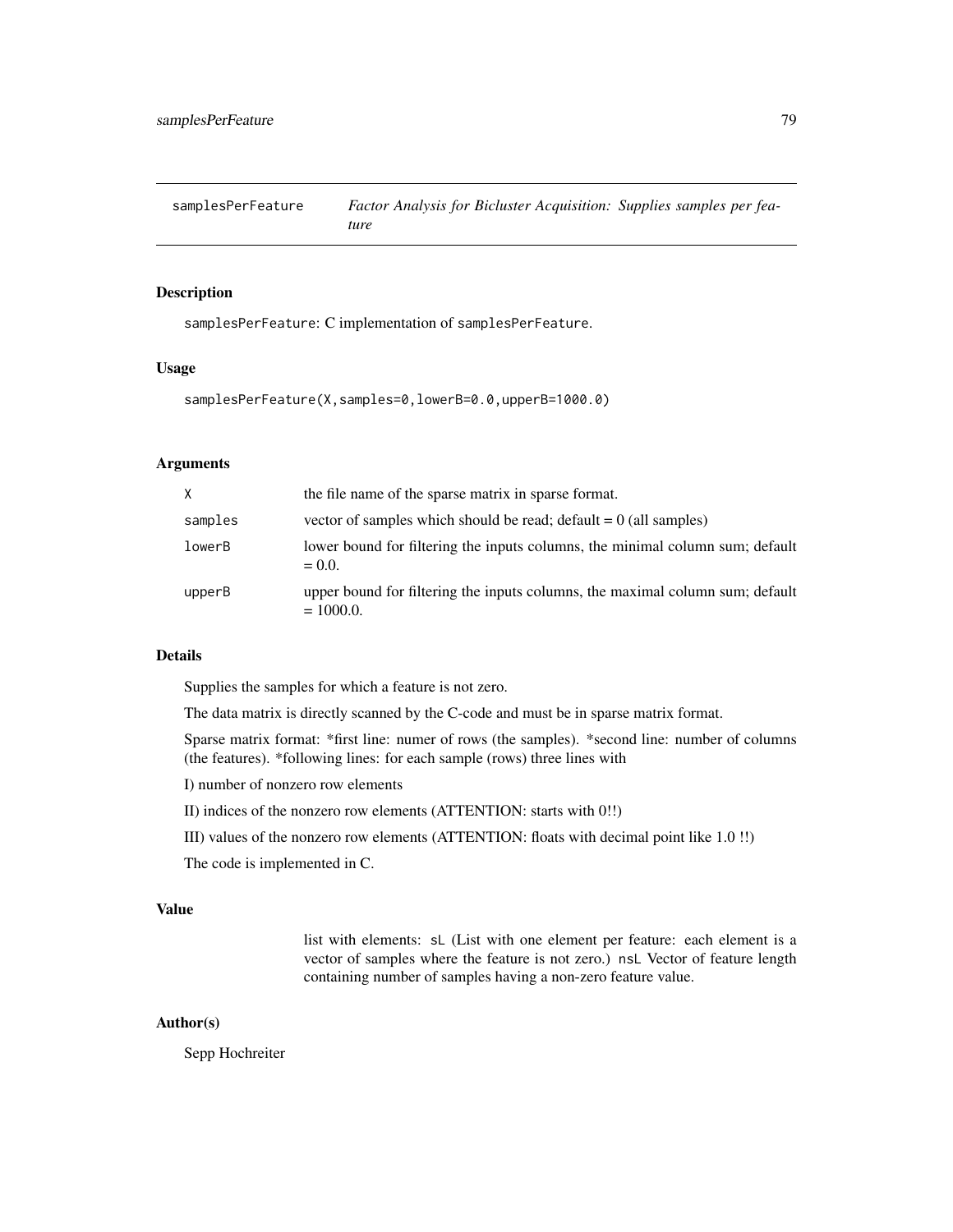# <span id="page-79-1"></span>References

S. Hochreiter et al., 'FABIA: Factor Analysis for Bicluster Acquisition', Bioinformatics 26(12):1520- 1527, 2010. http://bioinformatics.oxfordjournals.org/cgi/content/abstract/btq227

# See Also

[fabia](#page-12-0), [fabias](#page-26-0), [fabiap](#page-20-0), [spfabia](#page-79-0), [readSamplesSpfabia](#page-75-0), [samplesPerFeature](#page-78-0), [readSpfabiaResult](#page-77-0), [fabi](#page-9-0), [fabiasp](#page-33-0), [mfsc](#page-58-0), [nmfdiv](#page-64-0), [nmfeu](#page-66-0), [nmfsc](#page-68-0), [extractPlot](#page-6-0), [extractBic](#page-3-0), [plotBicluster](#page-70-0), [Factorization](#page-38-0), [projFuncPos](#page-74-0), [projFunc](#page-73-0), [estimateMode](#page-1-0), [makeFabiaData](#page-46-0), [makeFabiaDataBlocks](#page-49-0), [makeFabiaDataPos](#page-54-0), [makeFabiaDataBlocksPos](#page-51-0), [matrixImagePlot](#page-56-0), [fabiaDemo](#page-19-0), [fabiaVersion](#page-37-0)

# Examples

```
#---------------
# TEST
#---------------
```
<span id="page-79-0"></span>spfabia *Factor Analysis for Bicluster Acquisition: SPARSE FABIA*

# Description

spfabia: C implementation of spfabia.

# Usage

spfabia(X,p=13,alpha=0.01,cyc=500,spl=0,spz=0.5,non\_negative=0,random=1.0,write\_file=1,norm=1,scale

#### Arguments

| X            | the file name of the sparse matrix in sparse format.                                                                                      |
|--------------|-------------------------------------------------------------------------------------------------------------------------------------------|
| p            | number of hidden factors = number of biclusters; default = $13$ .                                                                         |
| alpha        | sparseness loadings $(0 - 1.0)$ ; default = 0.01.                                                                                         |
| cyc          | number of iterations; $\text{default} = 500$ .                                                                                            |
| spl          | sparseness prior loadings $(0 - 2.0)$ ; default = 0 (Laplace).                                                                            |
| spz          | sparseness factors $(0.5 - 2.0)$ ; default = 0.5 (Laplace).                                                                               |
| non_negative | Non-negative factors and loadings if non_negative $> 0$ ; default = 0.                                                                    |
| random       | $>0$ : random initialization of loadings in [0, random], <0: random initialization<br>of loadings in [-random, random]; default = $1.0$ . |
| write_file   | $>0$ : results are written to files (L in sparse format), default = 1.                                                                    |
| norm         | data normalization: $>0$ (var=1), 0 (no); default = 1.                                                                                    |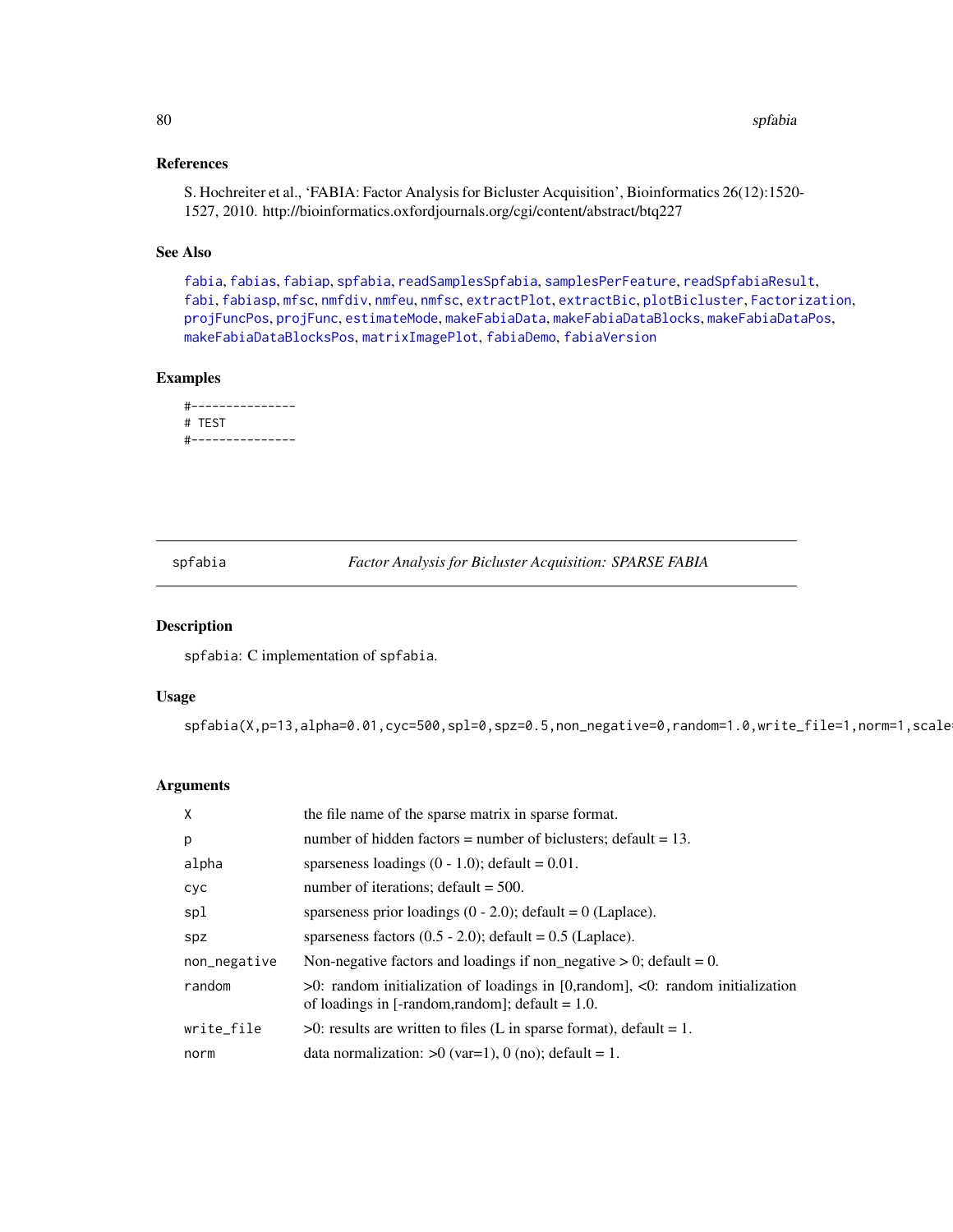| scale     | loading vectors are scaled in each iteration to the given variance. 0.0 indicates<br>non scaling; default = $0.0$ .                             |
|-----------|-------------------------------------------------------------------------------------------------------------------------------------------------|
| 1ap       | minimal value of the variational parameter; $\delta$ default = 1.0.                                                                             |
| nL        | maximal number of biclusters at which a row element can participate; default =<br>$0$ (no limit).                                               |
| ıL        | maximal number of row elements per bicluster; $default = 0$ (no limit).                                                                         |
| bL        | cycle at which the nL or lL maximum starts; $default = 0$ (start at the beginning).                                                             |
| samples   | vector of samples which should be included into the analysis; default $= 0$ (all<br>samples)                                                    |
| initL     | vector of indices of the selected samples which are used to initialize L; default<br>$= 0$ (random initialization).                             |
| iter      | number of iterations; $default = 1$ .                                                                                                           |
| quant     | qunatile of largest L values to remove in each iteration; $default = 0.001$ .                                                                   |
| lowerB    | lower bound for filtering the inputs columns, the minimal column sum; default<br>$= 0.0.$                                                       |
| upperB    | upper bound for filtering the inputs columns, the maximal column sum; default<br>$= 1000.0.$                                                    |
| dorescale | rescale factors Z to variance 1 and consequently also L; logical; default: FALSE.                                                               |
| doini     | compute the information content of the biclusters and sort the biclusters accord-<br>ing to their information content; logical, default: FALSE. |
| eps       | lower bound for variational parameter lapla; default: 1e-3.                                                                                     |
| eps1      | lower bound for divisions to avoid division by zero; default: 1e-10.                                                                            |

# Details

Version of fabia for a sparse data matrix. The data matrix is directly scanned by the C-code and must be in sparse matrix format.

Sparse matrix format: \*first line: numer of rows (the samples). \*second line: number of columns (the features). \*following lines: for each sample (row) three lines with

I) number of nonzero row elements

II) indices of the nonzero row elements (ATTENTION: starts with 0!!)

III) values of the nonzero row elements (ATTENTION: floats with decimal point like 1.0 !!)

Biclusters are found by sparse factor analysis where *both* the factors and the loadings are sparse.

Essentially the model is the sum of outer products of vectors:

$$
X = \sum_{i=1}^{p} \lambda_i z_i^T + U
$$

where the number of summands  $p$  is the number of biclusters. The matrix factorization is

$$
X = LZ + U
$$

Here  $\lambda_i$  are from  $R^n$ ,  $z_i$  from  $R^l$ , L from  $R^{n \times p}$ , Z from  $R^{p \times l}$ , and X, U from  $R^{n \times l}$ .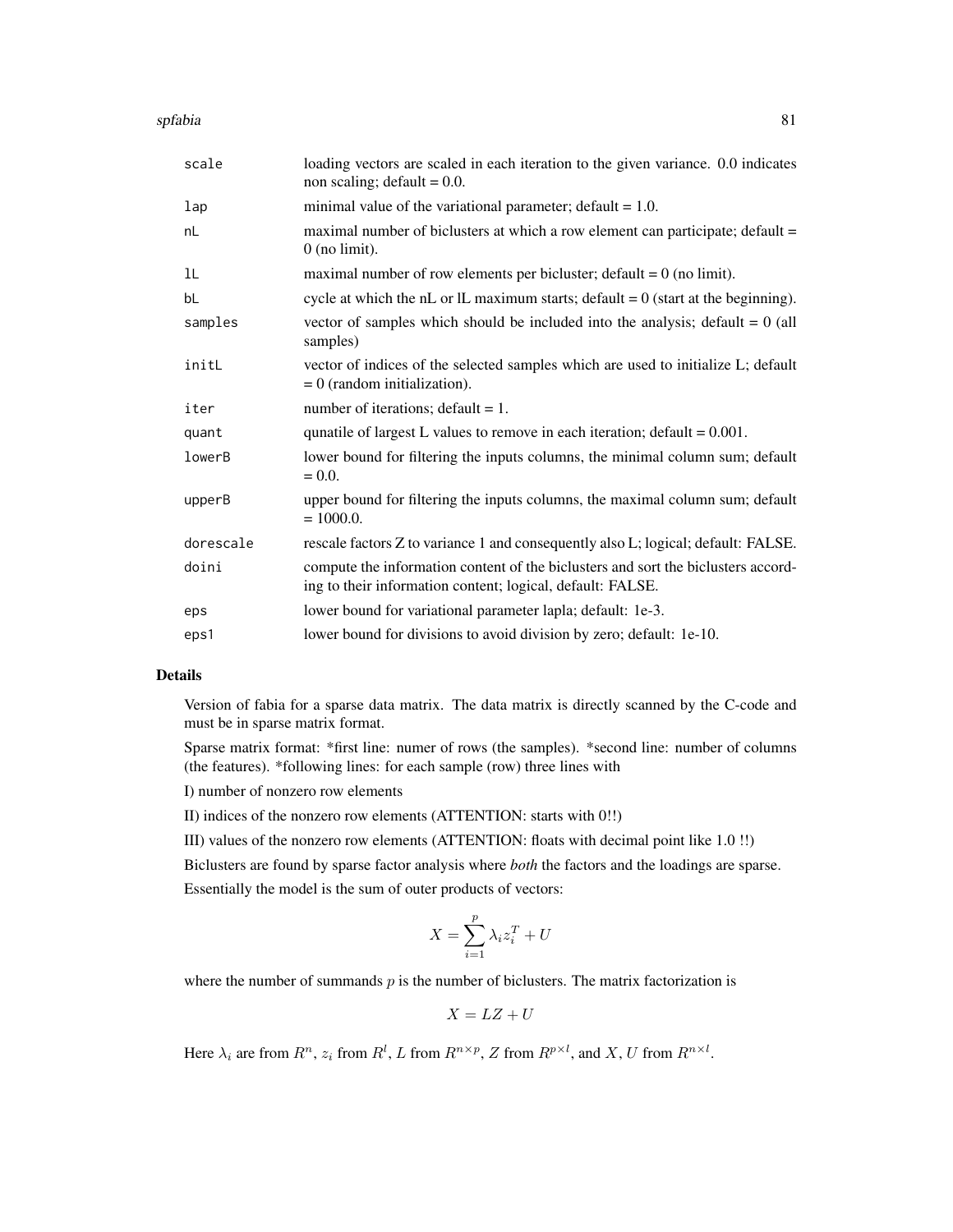If the nonzero components of the sparse vectors are grouped together then the outer product results in a matrix with a nonzero block and zeros elsewhere.

The model selection is performed by a variational approach according to Girolami 2001 and Palmer et al. 2006.

We included a prior on the parameters and minimize a lower bound on the posterior of the parameters given the data. The update of the loadings includes an additive term which pushes the loadings toward zero (Gaussian prior leads to an multiplicative factor).

The code is implemented in C.

#### Value

object of the class Factorization. Containing  $L$  (loadings  $L$ ),  $Z$  (factors  $Z$ ), Psi (noise variance  $\sigma$ ), lapla (variational parameter), avini (the information which the factor  $z_{ij}$  contains about  $x_j$  averaged over j) xavini (the information which the factor  $z_j$  contains about  $x_j$ ) ini (for each j the information which the factor  $z_{ij}$  contains about  $x_j$ ).

## Author(s)

Sepp Hochreiter

#### References

S. Hochreiter et al., 'FABIA: Factor Analysis for Bicluster Acquisition', Bioinformatics 26(12):1520- 1527, 2010. http://bioinformatics.oxfordjournals.org/cgi/content/abstract/btq227

Mark Girolami, 'A Variational Method for Learning Sparse and Overcomplete Representations', Neural Computation 13(11): 2517-2532, 2001.

J. Palmer, D. Wipf, K. Kreutz-Delgado, B. Rao, 'Variational EM algorithms for non-Gaussian latent variable models', Advances in Neural Information Processing Systems 18, pp. 1059-1066, 2006.

#### See Also

[fabia](#page-12-0), [fabias](#page-26-0), [fabiap](#page-20-0), [spfabia](#page-79-0), [readSamplesSpfabia](#page-75-0), [samplesPerFeature](#page-78-0), [readSpfabiaResult](#page-77-0), [fabi](#page-9-0), [fabiasp](#page-33-0), [mfsc](#page-58-0), [nmfdiv](#page-64-0), [nmfeu](#page-66-0), [nmfsc](#page-68-0), [extractPlot](#page-6-0), [extractBic](#page-3-0), [plotBicluster](#page-70-0), [Factorization](#page-38-0), [projFuncPos](#page-74-0), [projFunc](#page-73-0), [estimateMode](#page-1-0), [makeFabiaData](#page-46-0), [makeFabiaDataBlocks](#page-49-0), [makeFabiaDataPos](#page-54-0), [makeFabiaDataBlocksPos](#page-51-0), [matrixImagePlot](#page-56-0), [fabiaDemo](#page-19-0), [fabiaVersion](#page-37-0)

#### Examples

```
#---------------
# TEST
#---------------
samples <- 20
features <- 200
sparseness <-0.9write(samples, file = "sparseFabiaTest.txt", ncolumns = features, append = FALSE, sep = "")
write(features, file = "sparseFabiaTest.txt", ncolumns = features, append = TRUE, sep = "")
for (i in 1:samples)
```
<span id="page-81-0"></span>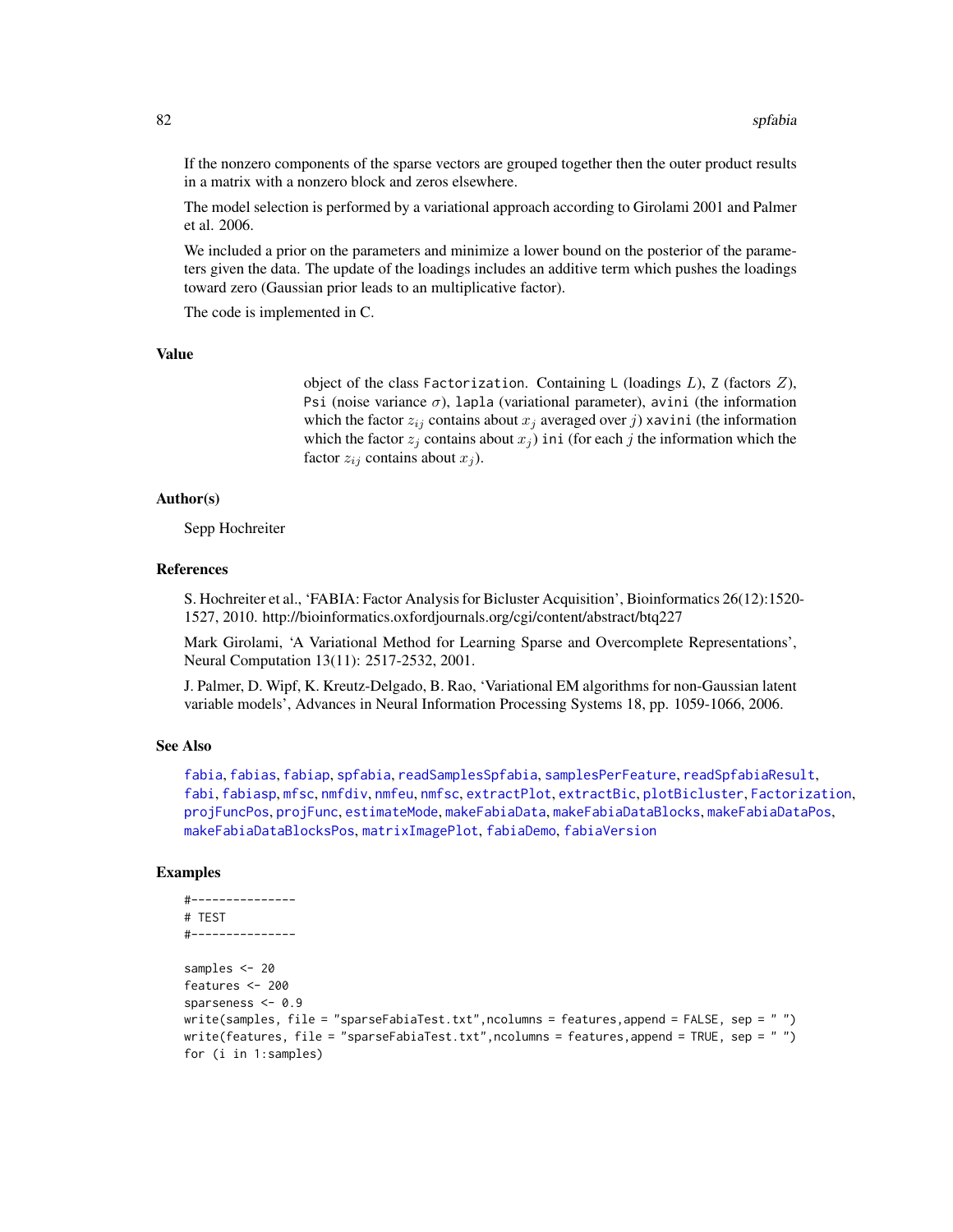```
{
  ind <- which(runif(features)>sparseness)-1
  num <- length(ind)
  val <- abs(rnorm(num))
  write(num, file = "sparseFabiaTest.txt", ncolumns = features, append = TRUE, sep = "")
  write(ind, file = "sparseFabiaTest.txt", ncolumns = features, append = TRUE, sep = " ")
  write(val, file = "sparseFabiaTest.txt", ncolumns = features, append = TRUE, sep = " ")
}
```
res <- spfabia("sparseFabiaTest",p=3,alpha=0.03,cyc=50,non\_negative=1,write\_file=0,norm=0)

```
unlink("sparseFabiaTest.txt")
```
plot(res,dim=c(1,2)) plot(res,dim=c(1,3)) plot(res,dim=c(2,3))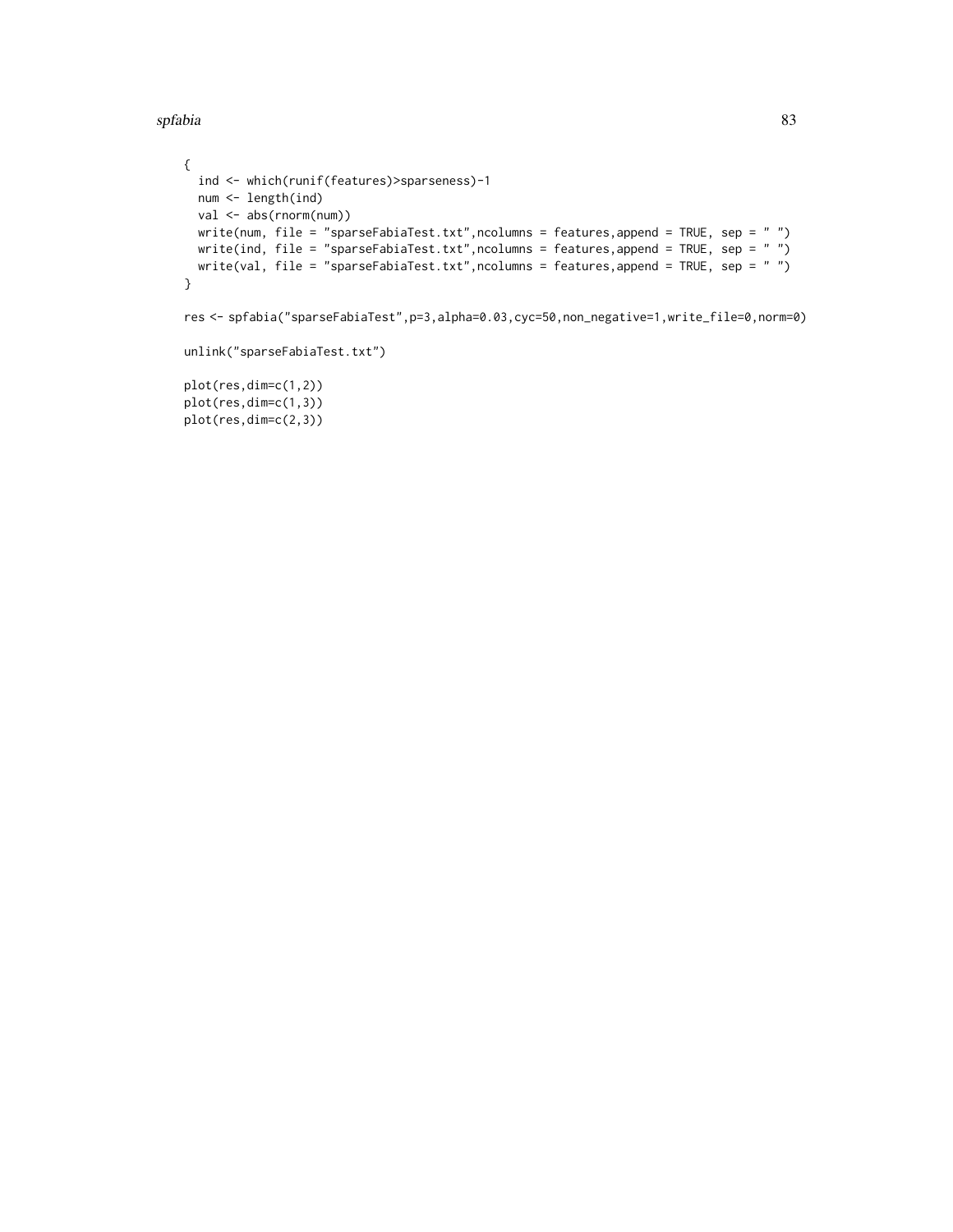# Index

∗ EM algorithm fabi, [10](#page-9-1) fabia, [13](#page-12-1) fabiap, [21](#page-20-1) fabias, [28](#page-27-0) fabiasp, [34](#page-33-1) readSamplesSpfabia, [76](#page-75-1) readSpfabiaResult, [78](#page-77-1) samplesPerFeature, [79](#page-78-1) spfabia, [80](#page-79-1) ∗ Laplace distribution fabi, [10](#page-9-1) fabia, [13](#page-12-1) fabiap, [21](#page-20-1) fabias, [28](#page-27-0) fabiasp, [34](#page-33-1) readSamplesSpfabia, [76](#page-75-1) readSpfabiaResult, [78](#page-77-1) samplesPerFeature, [79](#page-78-1) spfabia, [80](#page-79-1) ∗ biclustering extractBic, [4](#page-3-1) extractPlot, [7](#page-6-1) fabi, [10](#page-9-1) fabia, [13](#page-12-1) fabiap, [21](#page-20-1) fabias, [28](#page-27-0) fabiasp, [34](#page-33-1) Factorization-class, [39](#page-38-1) makeFabiaData, [47](#page-46-1) makeFabiaDataBlocks, [50](#page-49-1) makeFabiaDataBlocksPos, [52](#page-51-1) makeFabiaDataPos, [55](#page-54-1) mfsc, [59](#page-58-1) plotBicluster, [71](#page-70-1) readSamplesSpfabia, [76](#page-75-1) readSpfabiaResult, [78](#page-77-1) samplesPerFeature, [79](#page-78-1) spfabia, [80](#page-79-1)

∗ classes Factorization-class, [39](#page-38-1) ∗ cluster fabi, [10](#page-9-1) fabia, [13](#page-12-1) fabiap, [21](#page-20-1) fabias, [28](#page-27-0) fabiasp, [34](#page-33-1) mfsc, [59](#page-58-1) nmfsc, [69](#page-68-1) readSamplesSpfabia, [76](#page-75-1) readSpfabiaResult, [78](#page-77-1) samplesPerFeature, [79](#page-78-1) spfabia, [80](#page-79-1) ∗ datagen makeFabiaData, [47](#page-46-1) makeFabiaDataBlocks, [50](#page-49-1) makeFabiaDataBlocksPos, [52](#page-51-1) makeFabiaDataPos, [55](#page-54-1) ∗ factor analysis fabi, [10](#page-9-1) fabia, [13](#page-12-1) fabiap, [21](#page-20-1) fabias, [28](#page-27-0) fabiasp, [34](#page-33-1) readSamplesSpfabia, [76](#page-75-1) readSpfabiaResult, [78](#page-77-1) samplesPerFeature, [79](#page-78-1) spfabia, [80](#page-79-1) ∗ hplot extractPlot, [7](#page-6-1) Factorization-class, [39](#page-38-1) matrixImagePlot, [57](#page-56-1) plotBicluster, [71](#page-70-1) ∗ latent variables fabi, [10](#page-9-1) fabia, [13](#page-12-1) fabiap, [21](#page-20-1) fabias, [28](#page-27-0)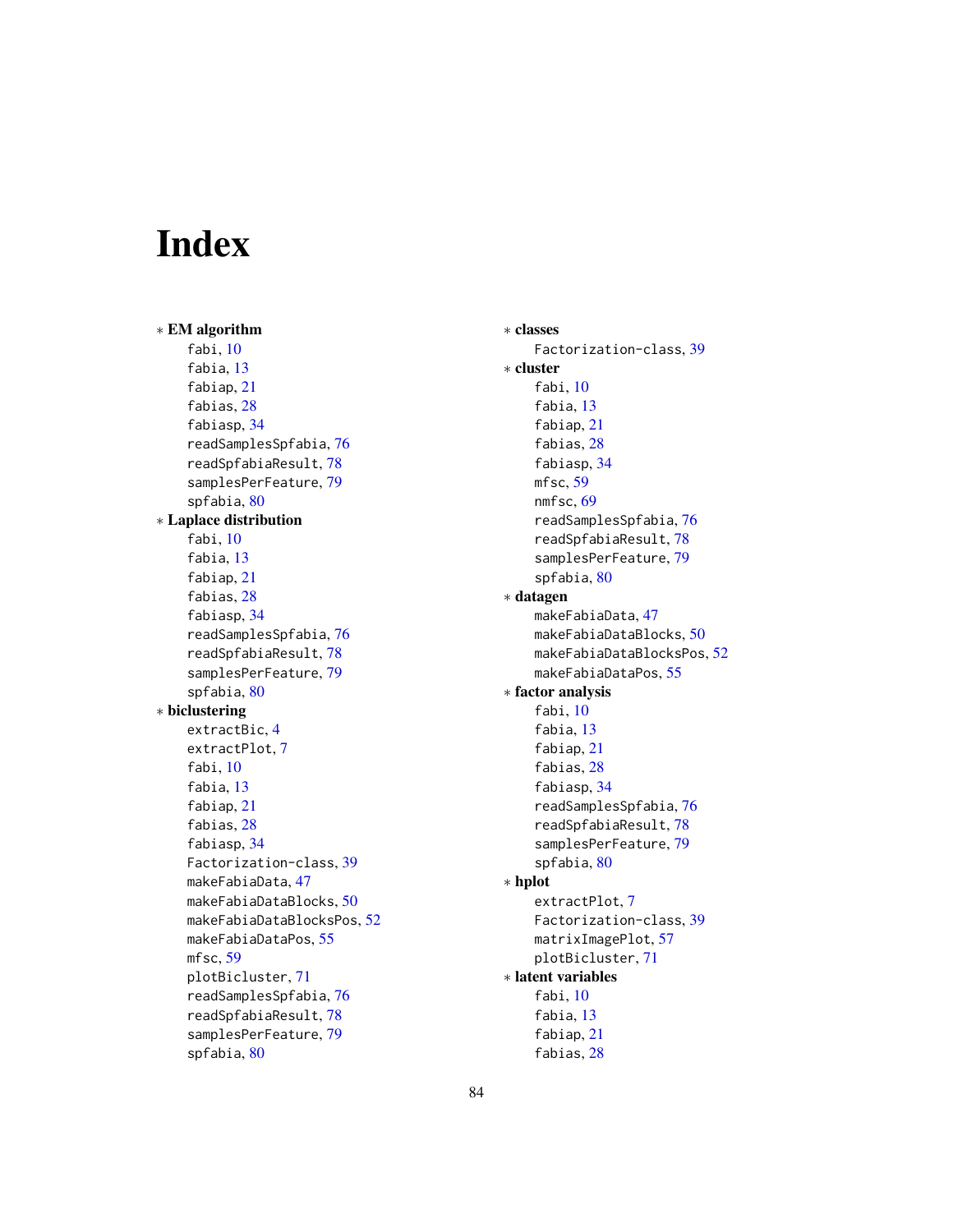fabiasp, [34](#page-33-1) readSamplesSpfabia, [76](#page-75-1) readSpfabiaResult, [78](#page-77-1) samplesPerFeature, [79](#page-78-1) spfabia, [80](#page-79-1) ∗ manip Factorization-class, [39](#page-38-1) ∗ matrix plot matrixImagePlot, [57](#page-56-1) ∗ methods estimateMode, [2](#page-1-1) fabi, [10](#page-9-1) fabia, [13](#page-12-1) fabiap, [21](#page-20-1) fabias, [28](#page-27-0) fabiasp, [34](#page-33-1) Factorization-class, [39](#page-38-1) mfsc, [59](#page-58-1) nmfdiv, [65](#page-64-1) nmfeu, [67](#page-66-1) nmfsc, [69](#page-68-1) projFunc, [74](#page-73-1) projFuncPos, [75](#page-74-1) readSamplesSpfabia, [76](#page-75-1) readSpfabiaResult, [78](#page-77-1) samplesPerFeature, [79](#page-78-1) spfabia, [80](#page-79-1) ∗ mode estimation estimateMode, [2](#page-1-1) ∗ models fabiaVersion, [38](#page-37-1) ∗ multivariate analysis fabi, [10](#page-9-1) fabia, [13](#page-12-1) fabiap, [21](#page-20-1) fabias, [28](#page-27-0) fabiasp, [34](#page-33-1) readSamplesSpfabia, [76](#page-75-1) readSpfabiaResult, [78](#page-77-1) samplesPerFeature, [79](#page-78-1) spfabia, [80](#page-79-1) ∗ multivariate fabi, [10](#page-9-1) fabia, [13](#page-12-1) fabiap, [21](#page-20-1) fabias, [28](#page-27-0) fabiasp, [34](#page-33-1) Factorization-class, [39](#page-38-1)

readSamplesSpfabia, [76](#page-75-1) readSpfabiaResult, [78](#page-77-1) samplesPerFeature, [79](#page-78-1) spfabia, [80](#page-79-1) ∗ non-negative matrix factorization extractBic, [4](#page-3-1) extractPlot, [7](#page-6-1) fabi, [10](#page-9-1) fabia, [13](#page-12-1) fabiap, [21](#page-20-1) fabias, [28](#page-27-0) mfsc, [59](#page-58-1) nmfdiv, [65](#page-64-1) nmfeu, [67](#page-66-1) nmfsc, [69](#page-68-1) projFuncPos, [75](#page-74-1) readSamplesSpfabia, [76](#page-75-1) readSpfabiaResult, [78](#page-77-1) samplesPerFeature, [79](#page-78-1) spfabia, [80](#page-79-1) ∗ non-negative sparse coding projFuncPos, [75](#page-74-1) ∗ nonnegative matrix factorization fabiasp, [34](#page-33-1) ∗ sparse coding extractBic, [4](#page-3-1) extractPlot, [7](#page-6-1) fabi, [10](#page-9-1) fabia, [13](#page-12-1) fabiap, [21](#page-20-1) fabias, [28](#page-27-0) fabiasp, [34](#page-33-1) makeFabiaData, [47](#page-46-1) makeFabiaDataBlocks, [50](#page-49-1) makeFabiaDataBlocksPos, [52](#page-51-1) makeFabiaDataPos, [55](#page-54-1) mfsc, [59](#page-58-1) nmfdiv, [65](#page-64-1) nmfeu, [67](#page-66-1) nmfsc, [69](#page-68-1) projFunc, [74](#page-73-1) readSamplesSpfabia, [76](#page-75-1) readSpfabiaResult, [78](#page-77-1) samplesPerFeature, [79](#page-78-1) spfabia, [80](#page-79-1) ∗ sparse matrix factorization extractBic, [4](#page-3-1) extractPlot, [7](#page-6-1)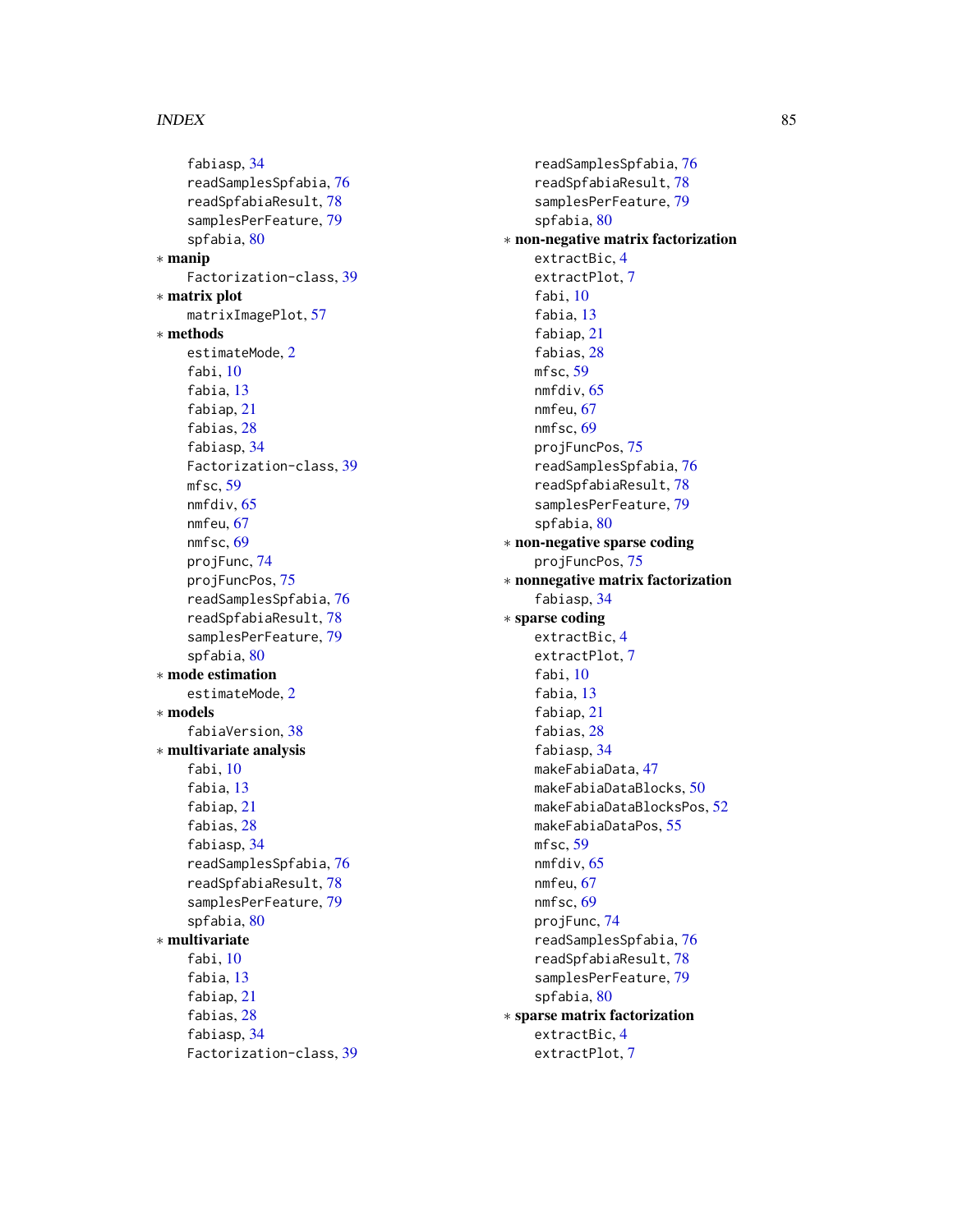makeFabiaData, [47](#page-46-1) makeFabiaDataBlocks, [50](#page-49-1) makeFabiaDataBlocksPos, [52](#page-51-1) makeFabiaDataPos, [55](#page-54-1) projFunc, [74](#page-73-1)

avini *(*Factorization-class*)*, [39](#page-38-1) avini,Factorization-method *(*Factorization-class*)*, [39](#page-38-1) avini<- *(*Factorization-class*)*, [39](#page-38-1) avini<-,Factorization,numeric-method *(*Factorization-class*)*, [39](#page-38-1) avini<-,Factorization,vector-method *(*Factorization-class*)*, [39](#page-38-1)

center *(*Factorization-class*)*, [39](#page-38-1) center,Factorization-method *(*Factorization-class*)*, [39](#page-38-1) center<- *(*Factorization-class*)*, [39](#page-38-1) center<-,Factorization,numeric-method *(*Factorization-class*)*, [39](#page-38-1) center<-,Factorization,vector-method *(*Factorization-class*)*, [39](#page-38-1)

estimateMode, [2,](#page-1-1) *[3](#page-2-0)*, *[5](#page-4-0)*, *[8](#page-7-0)*, *[11](#page-10-0)*, *[15](#page-14-0)*, *[20](#page-19-1)*, *[23](#page-22-0)*, *[29](#page-28-0)*, *[36](#page-35-0)*, *[39](#page-38-1)*, *[45](#page-44-0)*, *[49](#page-48-0)*, *[51](#page-50-0)*, *[54](#page-53-0)*, *[56](#page-55-0)*, *[58](#page-57-0)*, *[60](#page-59-0)*, *[66](#page-65-0)*, *[68](#page-67-0)*, *[70](#page-69-0)*, *[72](#page-71-0)*, *[74](#page-73-1)*, *[76–](#page-75-1)[78](#page-77-1)*, *[80](#page-79-1)*, *[82](#page-81-0)*

extractBic, *[3](#page-2-0)*, [4,](#page-3-1) *[5](#page-4-0)*, *[8](#page-7-0)*, *[11](#page-10-0)*, *[15](#page-14-0)*, *[20](#page-19-1)*, *[23](#page-22-0)*, *[29](#page-28-0)*, *[36](#page-35-0)*, *[39](#page-38-1)*, *[45](#page-44-0)*, *[49](#page-48-0)*, *[51](#page-50-0)*, *[54](#page-53-0)*, *[56](#page-55-0)*, *[58](#page-57-0)*, *[60](#page-59-0)*, *[66](#page-65-0)*, *[68](#page-67-0)*, *[70](#page-69-0)*, *[72](#page-71-0)*, *[74](#page-73-1)*, *[76–](#page-75-1)[78](#page-77-1)*, *[80](#page-79-1)*, *[82](#page-81-0)*

extractPlot, *[3](#page-2-0)*, *[5](#page-4-0)*, [7,](#page-6-1) *[8](#page-7-0)*, *[11](#page-10-0)*, *[15](#page-14-0)*, *[20](#page-19-1)*, *[23](#page-22-0)*, *[29](#page-28-0)*, *[36](#page-35-0)*, *[39](#page-38-1)*, *[45](#page-44-0)*, *[49](#page-48-0)*, *[51](#page-50-0)*, *[54](#page-53-0)*, *[56](#page-55-0)*, *[58](#page-57-0)*, *[60](#page-59-0)*, *[66](#page-65-0)*, *[68](#page-67-0)*, *[70](#page-69-0)*, *[72](#page-71-0)*, *[74](#page-73-1)*, *[76–](#page-75-1)[78](#page-77-1)*, *[80](#page-79-1)*, *[82](#page-81-0)*

fabi, *[3](#page-2-0)*, *[5](#page-4-0)*, *[8](#page-7-0)*, [10,](#page-9-1) *[11](#page-10-0)*, *[15](#page-14-0)*, *[20](#page-19-1)*, *[23](#page-22-0)*, *[29](#page-28-0)*, *[36](#page-35-0)*, *[39](#page-38-1)*, *[45](#page-44-0)*, *[49](#page-48-0)*, *[51](#page-50-0)*, *[54](#page-53-0)*, *[56](#page-55-0)*, *[58](#page-57-0)*, *[60](#page-59-0)*, *[66](#page-65-0)*, *[68](#page-67-0)*, *[70](#page-69-0)*, *[72](#page-71-0)*, *[74](#page-73-1)*, *[76](#page-75-1)[–78](#page-77-1)*, *[80](#page-79-1)*, *[82](#page-81-0)*

fabia, *[3](#page-2-0)*, *[5](#page-4-0)*, *[8](#page-7-0)*, *[11](#page-10-0)*, [13,](#page-12-1) *[15](#page-14-0)*, *[20](#page-19-1)*, *[23](#page-22-0)*, *[29](#page-28-0)*, *[36](#page-35-0)*, *[39](#page-38-1)*, *[45](#page-44-0)*, *[49](#page-48-0)*, *[51](#page-50-0)*, *[54](#page-53-0)*, *[56](#page-55-0)*, *[58](#page-57-0)*, *[60](#page-59-0)*, *[66](#page-65-0)*, *[68](#page-67-0)*, *[70](#page-69-0)*, *[72](#page-71-0)*, *[74](#page-73-1)*, *[76](#page-75-1)[–78](#page-77-1)*, *[80](#page-79-1)*, *[82](#page-81-0)*

fabiaDemo, *[3](#page-2-0)*, *[5](#page-4-0)*, *[8](#page-7-0)*, *[11](#page-10-0)*, *[15](#page-14-0)*, *[20](#page-19-1)*, [20,](#page-19-1) *[23](#page-22-0)*, *[29](#page-28-0)*, *[36](#page-35-0)*, *[39](#page-38-1)*, *[45](#page-44-0)*, *[49](#page-48-0)*, *[51](#page-50-0)*, *[54](#page-53-0)*, *[56](#page-55-0)*, *[58](#page-57-0)*, *[60](#page-59-0)*, *[66](#page-65-0)*, *[68](#page-67-0)*, *[70](#page-69-0)*, *[72](#page-71-0)*, *[74](#page-73-1)*, *[76–](#page-75-1)[78](#page-77-1)*, *[80](#page-79-1)*, *[82](#page-81-0)*

fabiap, *[3](#page-2-0)*, *[5](#page-4-0)*, *[8](#page-7-0)*, *[11](#page-10-0)*, *[15](#page-14-0)*, *[20](#page-19-1)*, [21,](#page-20-1) *[23](#page-22-0)*, *[29](#page-28-0)*, *[36](#page-35-0)*, *[39](#page-38-1)*, *[45](#page-44-0)*, *[49](#page-48-0)*, *[51](#page-50-0)*, *[54](#page-53-0)*, *[56](#page-55-0)*, *[58](#page-57-0)*, *[60](#page-59-0)*, *[66](#page-65-0)*, *[68](#page-67-0)*, *[70](#page-69-0)*, *[72](#page-71-0)*, *[74](#page-73-1)*, *[76](#page-75-1)[–78](#page-77-1)*, *[80](#page-79-1)*, *[82](#page-81-0)*

fabias, *[3](#page-2-0)*, *[5](#page-4-0)*, *[8](#page-7-0)*, *[11](#page-10-0)*, *[15](#page-14-0)*, *[20](#page-19-1)*, *[23](#page-22-0)*, [27,](#page-26-1) *[29](#page-28-0)*, *[36](#page-35-0)*, *[39](#page-38-1)*, *[45](#page-44-0)*, *[49](#page-48-0)*, *[51](#page-50-0)*, *[54](#page-53-0)*, *[56](#page-55-0)*, *[58](#page-57-0)*, *[60](#page-59-0)*, *[66](#page-65-0)*, *[68](#page-67-0)*, *[70](#page-69-0)*, *[72](#page-71-0)*, *[74](#page-73-1)*, *[76](#page-75-1)[–78](#page-77-1)*, *[80](#page-79-1)*, *[82](#page-81-0)*

fabiasp, *[3](#page-2-0)*, *[5](#page-4-0)*, *[8](#page-7-0)*, *[11](#page-10-0)*, *[15](#page-14-0)*, *[20](#page-19-1)*, *[23](#page-22-0)*, *[29](#page-28-0)*, [34,](#page-33-1) *[36](#page-35-0)*, *[39](#page-38-1)*, *[45](#page-44-0)*, *[49](#page-48-0)*, *[51](#page-50-0)*, *[54](#page-53-0)*, *[56](#page-55-0)*, *[58](#page-57-0)*, *[60](#page-59-0)*, *[66](#page-65-0)*, *[68](#page-67-0)*, *[70](#page-69-0)*, *[72](#page-71-0)*, *[74](#page-73-1)*, *[76](#page-75-1)[–78](#page-77-1)*, *[80](#page-79-1)*, *[82](#page-81-0)* fabiaVersion, *[3](#page-2-0)*, *[5](#page-4-0)*, *[8](#page-7-0)*, *[11](#page-10-0)*, *[15](#page-14-0)*, *[20](#page-19-1)*, *[23](#page-22-0)*, *[29](#page-28-0)*, *[36](#page-35-0)*, [38,](#page-37-1) *[39](#page-38-1)*, *[45](#page-44-0)*, *[49](#page-48-0)*, *[51](#page-50-0)*, *[54](#page-53-0)*, *[56](#page-55-0)*, *[58](#page-57-0)*, *[60](#page-59-0)*, *[66](#page-65-0)*, *[68](#page-67-0)*, *[70](#page-69-0)*, *[72](#page-71-0)*, *[74](#page-73-1)*, *[76](#page-75-1)[–78](#page-77-1)*, *[80](#page-79-1)*, *[82](#page-81-0)* Factorization, *[3](#page-2-0)*, *[5](#page-4-0)*, *[8](#page-7-0)*, *[11](#page-10-0)*, *[15](#page-14-0)*, *[20](#page-19-1)*, *[23](#page-22-0)*, *[29](#page-28-0)*, *[36](#page-35-0)*, *[39](#page-38-1)*, *[45](#page-44-0)*, *[49](#page-48-0)*, *[51](#page-50-0)*, *[54](#page-53-0)*, *[56](#page-55-0)*, *[58](#page-57-0)*, *[60](#page-59-0)*, *[66](#page-65-0)*, *[68](#page-67-0)*, *[70](#page-69-0)*, *[72](#page-71-0)*, *[74](#page-73-1)*, *[76](#page-75-1)[–78](#page-77-1)*, *[80](#page-79-1)*, *[82](#page-81-0)* Factorization *(*Factorization-class*)*, [39](#page-38-1) Factorization,ANY-method *(*Factorization-class*)*, [39](#page-38-1) Factorization,list-method,numeric-method,vector-method,mat *(*Factorization-class*)*, [39](#page-38-1) Factorization-class, [39](#page-38-1) Factorization-method *(*Factorization-class*)*, [39](#page-38-1)

ini *(*Factorization-class*)*, [39](#page-38-1) ini,Factorization-method *(*Factorization-class*)*, [39](#page-38-1) ini<- *(*Factorization-class*)*, [39](#page-38-1) ini<-,Factorization,matrix-method *(*Factorization-class*)*, [39](#page-38-1)

L *(*Factorization-class*)*, [39](#page-38-1) l *(*Factorization-class*)*, [39](#page-38-1) L,Factorization-method *(*Factorization-class*)*, [39](#page-38-1) l,Factorization-method *(*Factorization-class*)*, [39](#page-38-1) L<- *(*Factorization-class*)*, [39](#page-38-1) l<- *(*Factorization-class*)*, [39](#page-38-1) L<-,Factorization,matrix-method *(*Factorization-class*)*, [39](#page-38-1) l<-,Factorization,numeric-method *(*Factorization-class*)*, [39](#page-38-1) lapla *(*Factorization-class*)*, [39](#page-38-1) lapla,Factorization-method *(*Factorization-class*)*, [39](#page-38-1) lapla<- *(*Factorization-class*)*, [39](#page-38-1) lapla<-,Factorization,matrix-method *(*Factorization-class*)*, [39](#page-38-1) LZ *(*Factorization-class*)*, [39](#page-38-1) LZ,Factorization-method *(*Factorization-class*)*, [39](#page-38-1) LZ<- *(*Factorization-class*)*, [39](#page-38-1)

LZ<-,Factorization,matrix-method *(*Factorization-class*)*, [39](#page-38-1)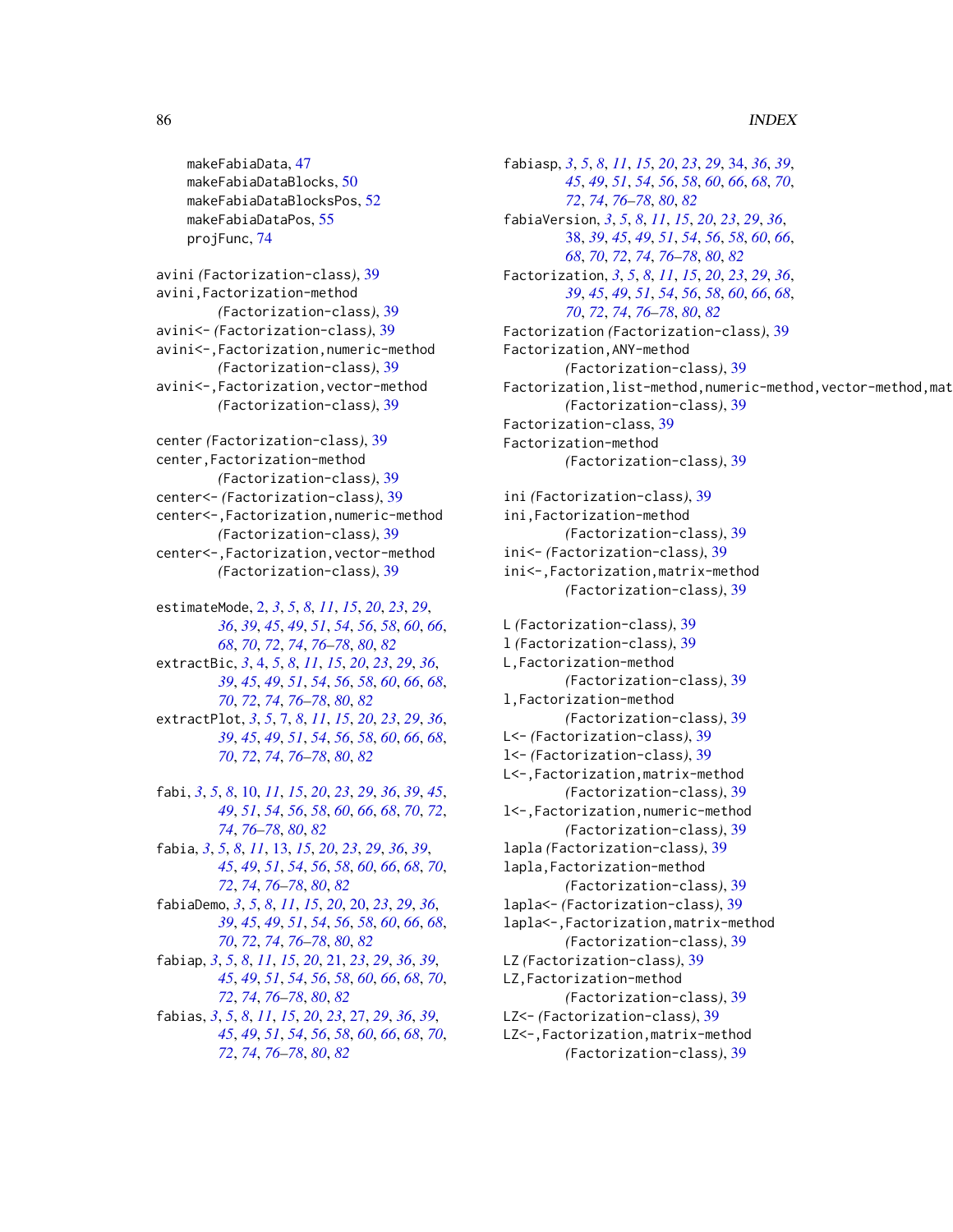M *(*Factorization-class*)*, [39](#page-38-1) M,Factorization-method *(*Factorization-class*)*, [39](#page-38-1) M<- *(*Factorization-class*)*, [39](#page-38-1) M<-,Factorization,matrix-method *(*Factorization-class*)*, [39](#page-38-1) makeFabiaData, *[3](#page-2-0)*, *[5](#page-4-0)*, *[8](#page-7-0)*, *[11](#page-10-0)*, *[15](#page-14-0)*, *[20](#page-19-1)*, *[23](#page-22-0)*, *[29](#page-28-0)*, *[36](#page-35-0)*, *[39](#page-38-1)*, *[45](#page-44-0)*, [47,](#page-46-1) *[49](#page-48-0)*, *[51](#page-50-0)*, *[54](#page-53-0)*, *[56](#page-55-0)*, *[58](#page-57-0)*, *[60](#page-59-0)*, *[66](#page-65-0)*, *[68](#page-67-0)*, *[70](#page-69-0)*, *[72](#page-71-0)*, *[74](#page-73-1)*, *[76–](#page-75-1)[78](#page-77-1)*, *[80](#page-79-1)*, *[82](#page-81-0)* makeFabiaDataBlocks, *[3](#page-2-0)*, *[5](#page-4-0)*, *[8](#page-7-0)*, *[11](#page-10-0)*, *[15](#page-14-0)*, *[20](#page-19-1)*, *[23](#page-22-0)*, *[29](#page-28-0)*, *[36](#page-35-0)*, *[39](#page-38-1)*, *[45](#page-44-0)*, *[49](#page-48-0)*, [50,](#page-49-1) *[51](#page-50-0)*, *[54](#page-53-0)*, *[56](#page-55-0)*, *[58](#page-57-0)*, *[60](#page-59-0)*, *[66](#page-65-0)*, *[68](#page-67-0)*, *[70](#page-69-0)*, *[72](#page-71-0)*, *[74](#page-73-1)*, *[76–](#page-75-1)[78](#page-77-1)*, *[80](#page-79-1)*, *[82](#page-81-0)* makeFabiaDataBlocksPos, *[3](#page-2-0)*, *[5](#page-4-0)*, *[8](#page-7-0)*, *[11](#page-10-0)*, *[15](#page-14-0)*, *[20](#page-19-1)*, *[23](#page-22-0)*, *[29](#page-28-0)*, *[36](#page-35-0)*, *[39](#page-38-1)*, *[45](#page-44-0)*, *[49](#page-48-0)*, *[51](#page-50-0)*, [52,](#page-51-1) *[54](#page-53-0)*, *[56](#page-55-0)*, *[58](#page-57-0)*, *[60](#page-59-0)*, *[66](#page-65-0)*, *[68](#page-67-0)*, *[70](#page-69-0)*, *[72](#page-71-0)*, *[74](#page-73-1)*, *[76–](#page-75-1)[78](#page-77-1)*, *[80](#page-79-1)*, *[82](#page-81-0)* makeFabiaDataPos, *[3](#page-2-0)*, *[5](#page-4-0)*, *[8](#page-7-0)*, *[11](#page-10-0)*, *[15](#page-14-0)*, *[20](#page-19-1)*, *[23](#page-22-0)*, *[29](#page-28-0)*, *[36](#page-35-0)*, *[39](#page-38-1)*, *[45](#page-44-0)*, *[49](#page-48-0)*, *[51](#page-50-0)*, *[54](#page-53-0)*, [55,](#page-54-1) *[56](#page-55-0)*, *[58](#page-57-0)*, *[60](#page-59-0)*, *[66](#page-65-0)*, *[68](#page-67-0)*, *[70](#page-69-0)*, *[72](#page-71-0)*, *[74](#page-73-1)*, *[76–](#page-75-1)[78](#page-77-1)*, *[80](#page-79-1)*, *[82](#page-81-0)* matrixImagePlot, *[3](#page-2-0)*, *[5](#page-4-0)*, *[8](#page-7-0)*, *[11](#page-10-0)*, *[15](#page-14-0)*, *[20](#page-19-1)*, *[23](#page-22-0)*, *[29](#page-28-0)*, *[36](#page-35-0)*, *[39](#page-38-1)*, *[45](#page-44-0)*, *[49](#page-48-0)*, *[51](#page-50-0)*, *[54](#page-53-0)*, *[56](#page-55-0)*, [57,](#page-56-1) *[58](#page-57-0)*, *[60](#page-59-0)*, *[66](#page-65-0)*, *[68](#page-67-0)*, *[70](#page-69-0)*, *[72](#page-71-0)*, *[74](#page-73-1)*, *[76–](#page-75-1)[78](#page-77-1)*, *[80](#page-79-1)*, *[82](#page-81-0)* mfsc, *[3](#page-2-0)*, *[5](#page-4-0)*, *[8](#page-7-0)*, *[11](#page-10-0)*, *[15](#page-14-0)*, *[20](#page-19-1)*, *[23](#page-22-0)*, *[29](#page-28-0)*, *[36](#page-35-0)*, *[39](#page-38-1)*, *[45](#page-44-0)*, *[49](#page-48-0)*, *[51](#page-50-0)*, *[54](#page-53-0)*, *[56](#page-55-0)*, *[58](#page-57-0)*, [59,](#page-58-1) *[60](#page-59-0)*, *[66](#page-65-0)*, *[68](#page-67-0)*, *[70](#page-69-0)*, *[72](#page-71-0)*, *[74](#page-73-1)*, *[76](#page-75-1)[–78](#page-77-1)*, *[80](#page-79-1)*, *[82](#page-81-0)*

n *(*Factorization-class*)*, [39](#page-38-1) n,Factorization-method *(*Factorization-class*)*, [39](#page-38-1) n<- *(*Factorization-class*)*, [39](#page-38-1) n<-,Factorization,numeric-method *(*Factorization-class*)*, [39](#page-38-1) nmfdiv, *[3](#page-2-0)*, *[5](#page-4-0)*, *[8](#page-7-0)*, *[11](#page-10-0)*, *[15](#page-14-0)*, *[20](#page-19-1)*, *[23](#page-22-0)*, *[29](#page-28-0)*, *[36](#page-35-0)*, *[39](#page-38-1)*, *[45](#page-44-0)*, *[49](#page-48-0)*, *[51](#page-50-0)*, *[54](#page-53-0)*, *[56](#page-55-0)*, *[58](#page-57-0)*, *[60](#page-59-0)*, [65,](#page-64-1) *[66](#page-65-0)*, *[68](#page-67-0)*, *[70](#page-69-0)*, *[72](#page-71-0)*, *[74](#page-73-1)*, *[76](#page-75-1)[–78](#page-77-1)*, *[80](#page-79-1)*, *[82](#page-81-0)* nmfeu, *[3](#page-2-0)*, *[5](#page-4-0)*, *[8](#page-7-0)*, *[11](#page-10-0)*, *[15](#page-14-0)*, *[20](#page-19-1)*, *[23](#page-22-0)*, *[29](#page-28-0)*, *[36](#page-35-0)*, *[39](#page-38-1)*, *[45](#page-44-0)*, *[49](#page-48-0)*, *[51](#page-50-0)*, *[54](#page-53-0)*, *[56](#page-55-0)*, *[58](#page-57-0)*, *[60](#page-59-0)*, *[66](#page-65-0)*, [67,](#page-66-1) *[68](#page-67-0)*, *[70](#page-69-0)*, *[72](#page-71-0)*, *[74](#page-73-1)*, *[76](#page-75-1)[–78](#page-77-1)*, *[80](#page-79-1)*, *[82](#page-81-0)* nmfsc, *[3](#page-2-0)*, *[5](#page-4-0)*, *[8](#page-7-0)*, *[11](#page-10-0)*, *[15](#page-14-0)*, *[20](#page-19-1)*, *[23](#page-22-0)*, *[29](#page-28-0)*, *[36](#page-35-0)*, *[39](#page-38-1)*, *[45](#page-44-0)*, *[49](#page-48-0)*, *[51](#page-50-0)*, *[54](#page-53-0)*, *[56](#page-55-0)*, *[58](#page-57-0)*, *[60](#page-59-0)*, *[66](#page-65-0)*, *[68](#page-67-0)*, [69,](#page-68-1) *[70](#page-69-0)*, *[72](#page-71-0)*, *[74](#page-73-1)*, *[76](#page-75-1)[–78](#page-77-1)*, *[80](#page-79-1)*, *[82](#page-81-0)* p1 *(*Factorization-class*)*, [39](#page-38-1) p1,Factorization-method

*(*Factorization-class*)*, [39](#page-38-1) p1<- *(*Factorization-class*)*, [39](#page-38-1) p1<-,Factorization,numeric-method *(*Factorization-class*)*, [39](#page-38-1) p2 *(*Factorization-class*)*, [39](#page-38-1)

p2,Factorization-method *(*Factorization-class*)*, [39](#page-38-1) p2<- *(*Factorization-class*)*, [39](#page-38-1) p2<-,Factorization,numeric-method *(*Factorization-class*)*, [39](#page-38-1) parameters *(*Factorization-class*)*, [39](#page-38-1) parameters,Factorization-method *(*Factorization-class*)*, [39](#page-38-1) parameters<- *(*Factorization-class*)*, [39](#page-38-1) parameters<-,Factorization,list-method *(*Factorization-class*)*, [39](#page-38-1) plot,Factorization,missing-method *(*Factorization-class*)*, [39](#page-38-1) plot,Factorization-method *(*Factorization-class*)*, [39](#page-38-1) plotBicluster, *[3](#page-2-0)*, *[5](#page-4-0)*, *[8](#page-7-0)*, *[11](#page-10-0)*, *[15](#page-14-0)*, *[20](#page-19-1)*, *[23](#page-22-0)*, *[29](#page-28-0)*, *[36](#page-35-0)*, *[39](#page-38-1)*, *[45](#page-44-0)*, *[49](#page-48-0)*, *[51](#page-50-0)*, *[54](#page-53-0)*, *[56](#page-55-0)*, *[58](#page-57-0)*, *[60](#page-59-0)*, *[66](#page-65-0)*, *[68](#page-67-0)*, *[70](#page-69-0)*, [71,](#page-70-1) *[72](#page-71-0)*, *[74](#page-73-1)*, *[76](#page-75-1)[–78](#page-77-1)*, *[80](#page-79-1)*, *[82](#page-81-0)* projFunc, *[3](#page-2-0)*, *[5](#page-4-0)*, *[8](#page-7-0)*, *[11](#page-10-0)*, *[15](#page-14-0)*, *[20](#page-19-1)*, *[23](#page-22-0)*, *[29](#page-28-0)*, *[36](#page-35-0)*, *[39](#page-38-1)*, *[45](#page-44-0)*, *[49](#page-48-0)*, *[51](#page-50-0)*, *[54](#page-53-0)*, *[56](#page-55-0)*, *[58](#page-57-0)*, *[60](#page-59-0)*, *[66](#page-65-0)*, *[68](#page-67-0)*, *[70](#page-69-0)*, *[72](#page-71-0)*, *[74](#page-73-1)*, [74,](#page-73-1) *[76](#page-75-1)[–78](#page-77-1)*, *[80](#page-79-1)*, *[82](#page-81-0)* projFuncPos, *[3](#page-2-0)*, *[5](#page-4-0)*, *[8](#page-7-0)*, *[11](#page-10-0)*, *[15](#page-14-0)*, *[20](#page-19-1)*, *[23](#page-22-0)*, *[29](#page-28-0)*, *[36](#page-35-0)*, *[39](#page-38-1)*, *[45](#page-44-0)*, *[49](#page-48-0)*, *[51](#page-50-0)*, *[54](#page-53-0)*, *[56](#page-55-0)*, *[58](#page-57-0)*, *[60](#page-59-0)*, *[66](#page-65-0)*, *[68](#page-67-0)*, *[70](#page-69-0)*, *[72](#page-71-0)*, *[74](#page-73-1)*, [75,](#page-74-1) *[76](#page-75-1)[–78](#page-77-1)*, *[80](#page-79-1)*, *[82](#page-81-0)* Psi *(*Factorization-class*)*, [39](#page-38-1) Psi,Factorization-method *(*Factorization-class*)*, [39](#page-38-1) Psi<- *(*Factorization-class*)*, [39](#page-38-1) Psi<-,Factorization,numeric-method *(*Factorization-class*)*, [39](#page-38-1) Psi<-,Factorization,vector-method *(*Factorization-class*)*, [39](#page-38-1)

readSamplesSpfabia, [76,](#page-75-1) *[77,](#page-76-0) [78](#page-77-1)*, *[80](#page-79-1)*, *[82](#page-81-0)* readSpfabiaResult, *[15](#page-14-0)*, *[39](#page-38-1)*, *[77,](#page-76-0) [78](#page-77-1)*, [78,](#page-77-1) *[80](#page-79-1)*, *[82](#page-81-0)*

samplesPerFeature, [79,](#page-78-1) *[80](#page-79-1)*, *[82](#page-81-0)* scaleData *(*Factorization-class*)*, [39](#page-38-1) scaleData,Factorization-method *(*Factorization-class*)*, [39](#page-38-1) scaleData<- *(*Factorization-class*)*, [39](#page-38-1) scaleData<-,Factorization,numeric-method *(*Factorization-class*)*, [39](#page-38-1) scaleData<-,Factorization,vector-method *(*Factorization-class*)*, [39](#page-38-1) show,Factorization-method *(*Factorization-class*)*, [39](#page-38-1) showSelected *(*Factorization-class*)*, [39](#page-38-1)